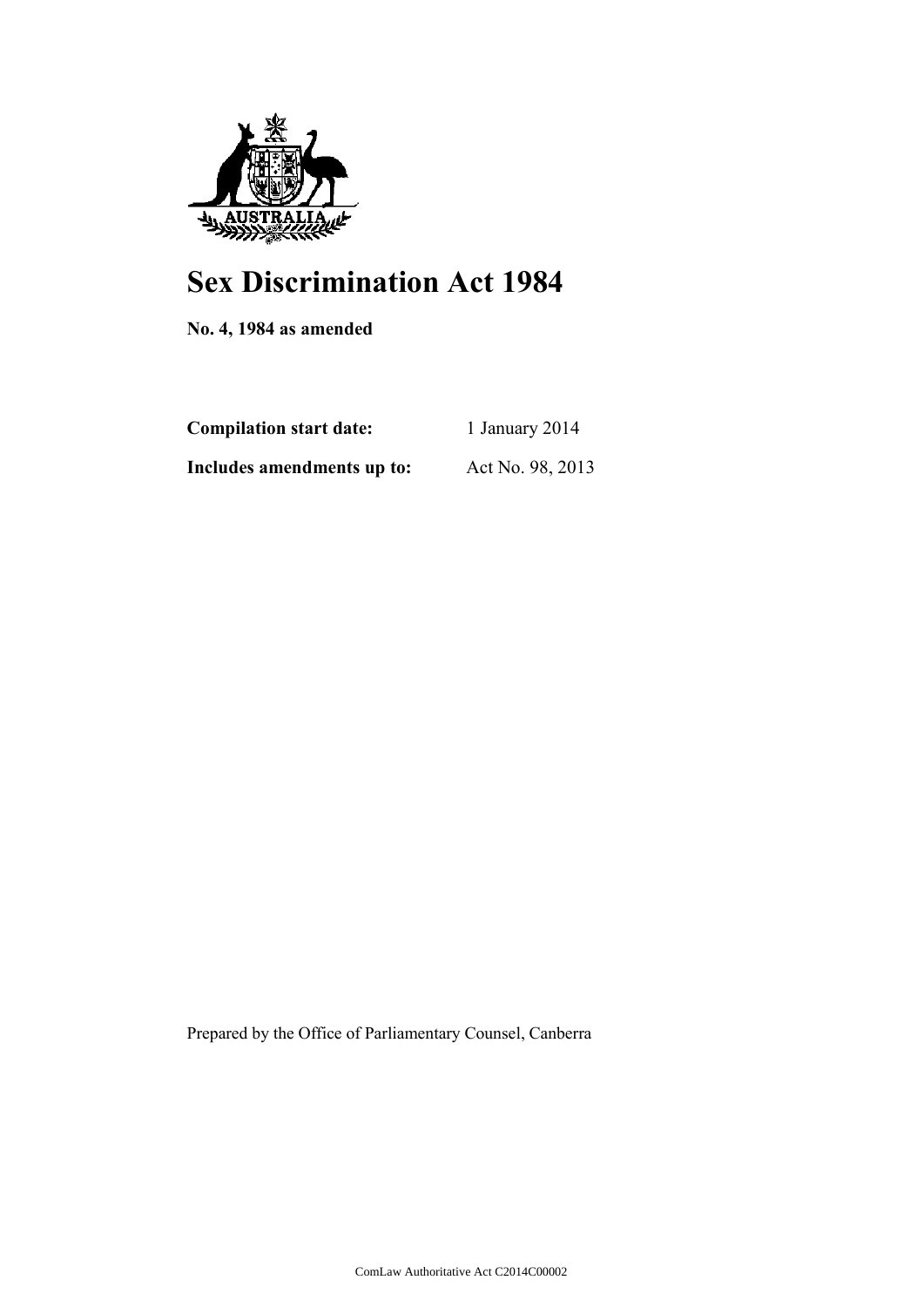# **About this compilation**

#### **This compilation**

This is a compilation of the *Sex Discrimination Act 1984* as in force on 1 January 2014. It includes any commenced amendment affecting the legislation to that date.

This compilation was prepared on 1 January 2014.

The notes at the end of this compilation (the *endnotes*) include information about amending Acts and instruments and the amendment history of each amended provision.

# **Uncommenced amendments**

The effect of uncommenced amendments is not reflected in the text of the compiled law but the text of the amendments is included in the endnotes.

### **Application, saving and transitional provisions for provisions and amendments**

If the operation of a provision or amendment is affected by an application, saving or transitional provision that is not included in this compilation, details are included in the endnotes.

# **Modifications**

If a provision of the compiled law is affected by a modification that is in force, details are included in the endnotes.

# **Provisions ceasing to have effect**

If a provision of the compiled law has expired or otherwise ceased to have effect in accordance with a provision of the law, details are included in the endnotes.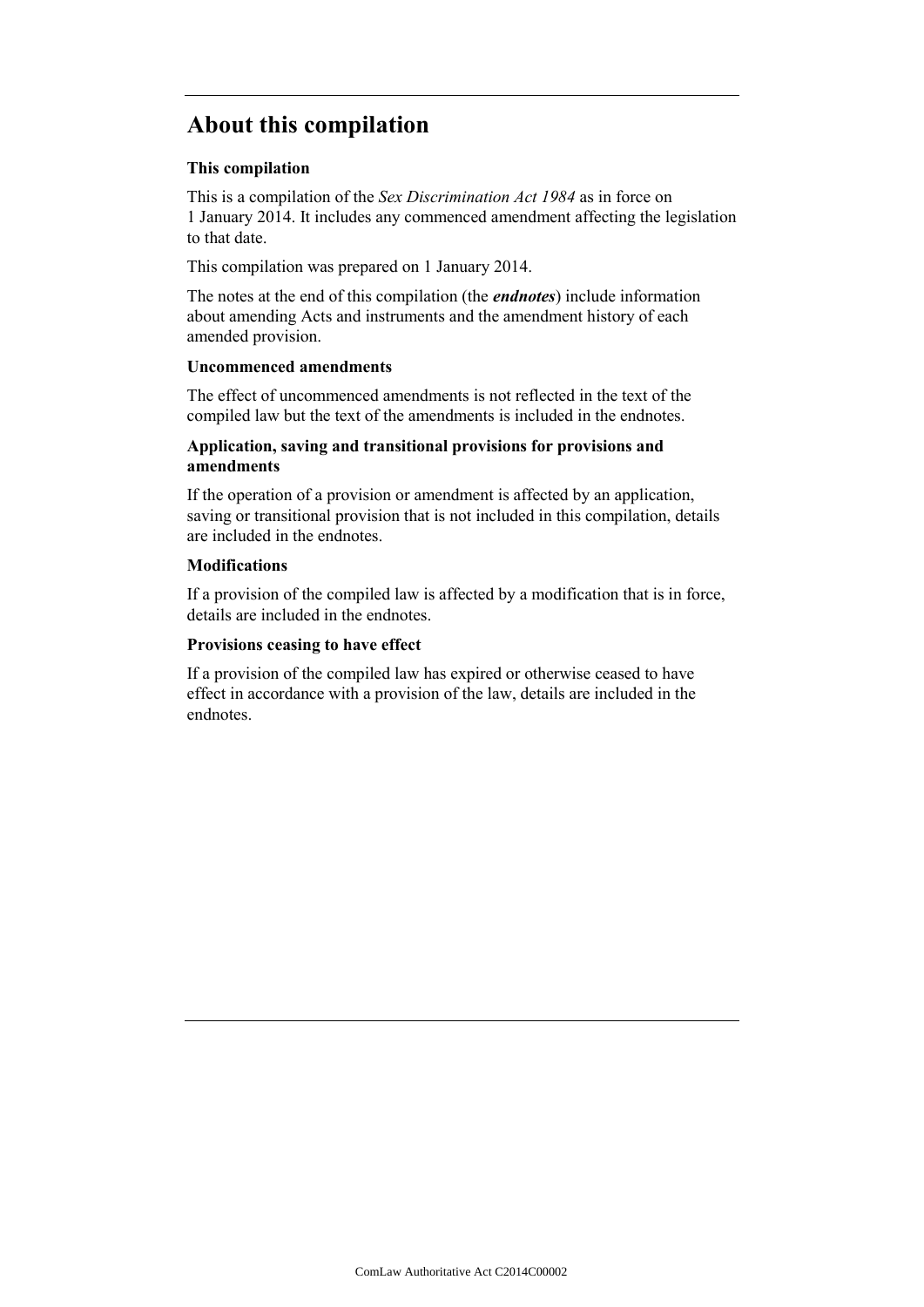# Contents

| <b>Part I-Preliminary</b> |                |                                                                  | 1  |
|---------------------------|----------------|------------------------------------------------------------------|----|
|                           | 1              |                                                                  |    |
|                           | $\overline{2}$ |                                                                  |    |
|                           | 3              |                                                                  |    |
|                           | 4              |                                                                  |    |
|                           | 4A             |                                                                  |    |
|                           | 4 <sub>B</sub> |                                                                  |    |
|                           | 5              |                                                                  |    |
|                           | 5A             |                                                                  |    |
|                           | 5B             |                                                                  |    |
|                           | 5C             |                                                                  |    |
|                           | 6              | Discrimination on the ground of marital or relationship status13 |    |
|                           | 7              | Discrimination on the ground of pregnancy or potential           |    |
|                           | 7AA            | Discrimination on the ground of breastfeeding 14                 |    |
|                           | 7A             |                                                                  |    |
|                           | 7B             |                                                                  |    |
|                           | 7C             |                                                                  |    |
|                           | 7D             | Special measures intended to achieve equality 16                 |    |
|                           | 8              |                                                                  |    |
|                           | 9              |                                                                  |    |
|                           | 10             |                                                                  |    |
|                           | 11             | Operation of State and Territory laws that further objects of    |    |
|                           | 12             |                                                                  |    |
|                           | 13             | Extent to which Act applies to State instrumentalities23         |    |
|                           | 13A            |                                                                  |    |
|                           |                | <b>Part II—Prohibition of discrimination</b>                     | 24 |
|                           |                | Division 1—Discrimination in work                                | 24 |
|                           | 14             | Discrimination in employment or in superannuation24              |    |
|                           | 15             |                                                                  |    |
|                           | 16             |                                                                  |    |
|                           | 17             |                                                                  |    |
|                           | 18             |                                                                  |    |
|                           | 19             | Registered organisations under the Fair Work (Registered         |    |
|                           | 20             |                                                                  |    |
|                           |                |                                                                  |    |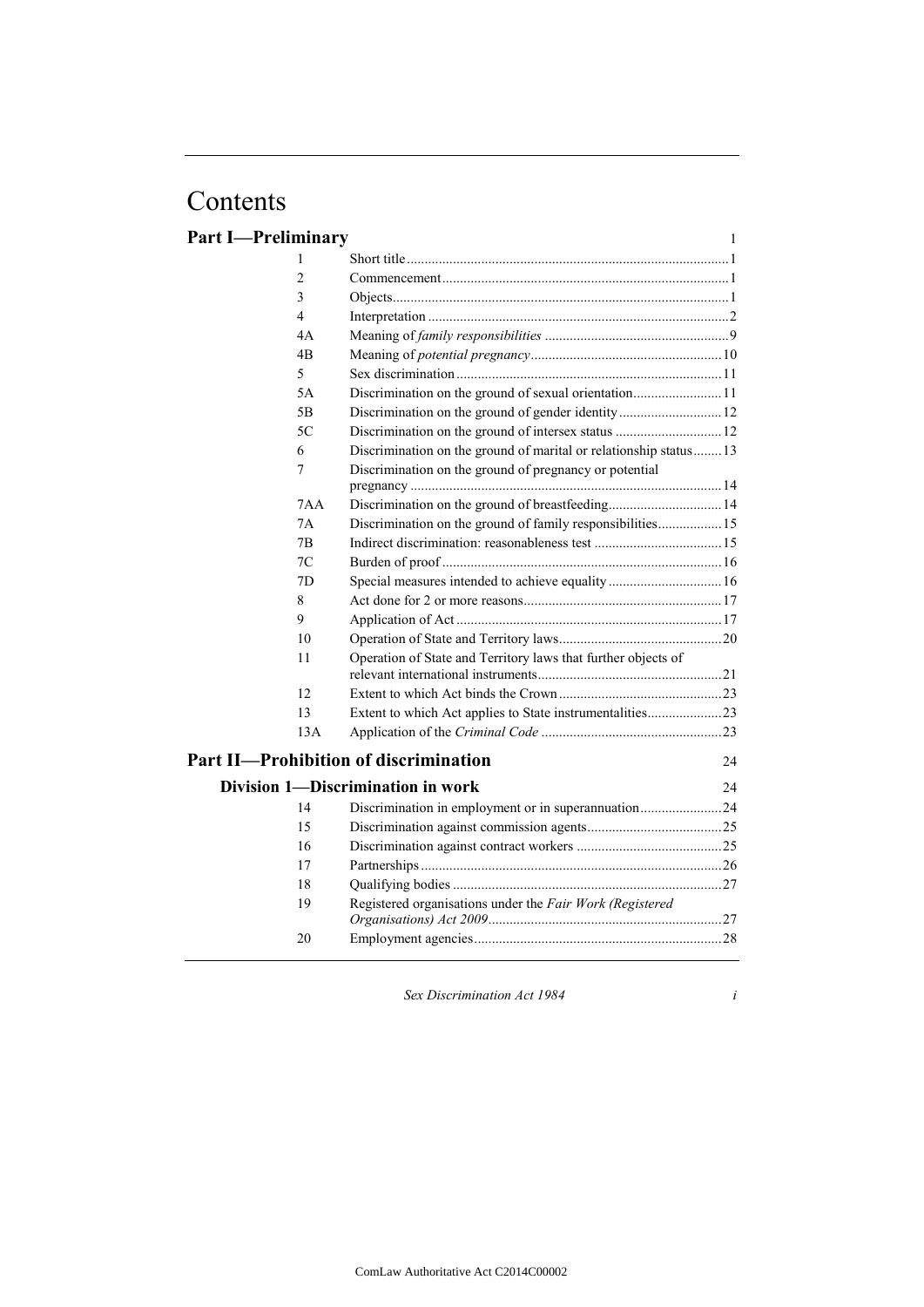|                 | Division 2-Discrimination in other areas                       | 29 |
|-----------------|----------------------------------------------------------------|----|
| 21              |                                                                |    |
| 22              |                                                                |    |
| 23              |                                                                |    |
| 24              |                                                                |    |
| 25              |                                                                |    |
| 26              | Administration of Commonwealth laws and programs 33            |    |
| 27              |                                                                |    |
|                 | <b>Division 3-Sexual harassment</b>                            | 35 |
| 28A             |                                                                |    |
| 28B             |                                                                |    |
| 28C             | Members of bodies with power to grant etc. occupational        |    |
|                 |                                                                |    |
| 28D             |                                                                |    |
| 28 <sub>E</sub> |                                                                |    |
| 28F             |                                                                |    |
| 28G             |                                                                |    |
| 28H             |                                                                |    |
| 28J             |                                                                |    |
| 28K             |                                                                |    |
| 28L             |                                                                |    |
|                 | <b>Division 4-Exemptions</b>                                   | 40 |
| 30              | Certain discrimination on ground of sex not unlawful40         |    |
| 31              |                                                                |    |
| 32              |                                                                |    |
| 34              | Accommodation provided for employees or students41             |    |
| 35              |                                                                |    |
| 36              |                                                                |    |
| 37              |                                                                |    |
| 38              | Educational institutions established for religious purposes 43 |    |
| 39              |                                                                |    |
| 40              |                                                                |    |
| 41              |                                                                |    |
| 41A             |                                                                |    |
| 41B             |                                                                |    |
| 42              |                                                                |    |
| 43              |                                                                |    |
| 43A             | Requests for information and keeping of records: not           |    |
|                 | allowing for identifying as being neither male nor female 51   |    |
|                 |                                                                |    |

*ii Sex Discrimination Act 1984*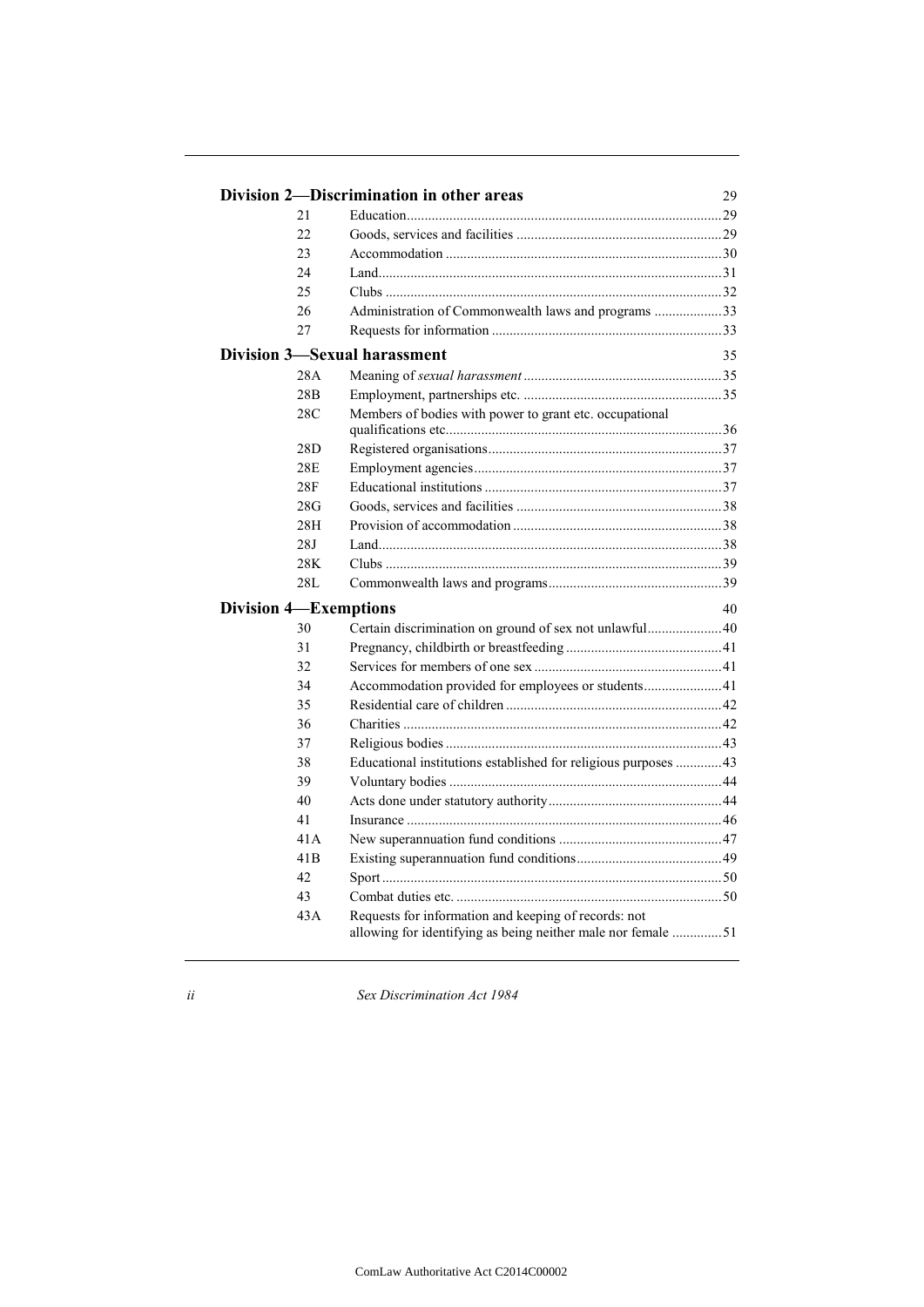|                               | 44                |                                                            |    |
|-------------------------------|-------------------|------------------------------------------------------------|----|
|                               | 45                |                                                            |    |
|                               | 46                |                                                            |    |
|                               | 47                |                                                            |    |
|                               |                   | <b>Part III—Functions of the Australian Human Rights</b>   |    |
|                               | <b>Commission</b> |                                                            | 53 |
| <b>Division 1-Preliminary</b> |                   |                                                            | 53 |
|                               | 48                |                                                            |    |
| <b>Part IV-Offences</b>       |                   |                                                            | 55 |
|                               | 85                | Unlawful act not offence unless expressly so provided 55   |    |
|                               | 86                |                                                            |    |
|                               | 87                |                                                            |    |
|                               | 92                | Particulars of complaints not to be communicated 56        |    |
|                               | 94                |                                                            |    |
|                               | 95                |                                                            |    |
|                               |                   | <b>Part V-Sex Discrimination Commissioner</b>              | 60 |
|                               | 96                |                                                            |    |
|                               | 97                |                                                            |    |
|                               | 98                |                                                            |    |
|                               | 99                |                                                            |    |
|                               | 100               |                                                            |    |
|                               | 101               |                                                            |    |
|                               | 102               |                                                            |    |
|                               | 103               |                                                            |    |
| <b>Part VI-Miscellaneous</b>  |                   |                                                            | 62 |
|                               | 104               |                                                            |    |
|                               | 105               |                                                            |    |
|                               | 106               |                                                            |    |
|                               | 107               |                                                            |    |
|                               | 108               |                                                            |    |
|                               | 110               | Unlawful act not basis of civil action unless expressly so |    |
|                               | 111               |                                                            |    |
|                               | 112               |                                                            |    |
|                               | 113               |                                                            |    |
|                               | 114               |                                                            |    |
|                               | 116               |                                                            |    |
|                               |                   |                                                            |    |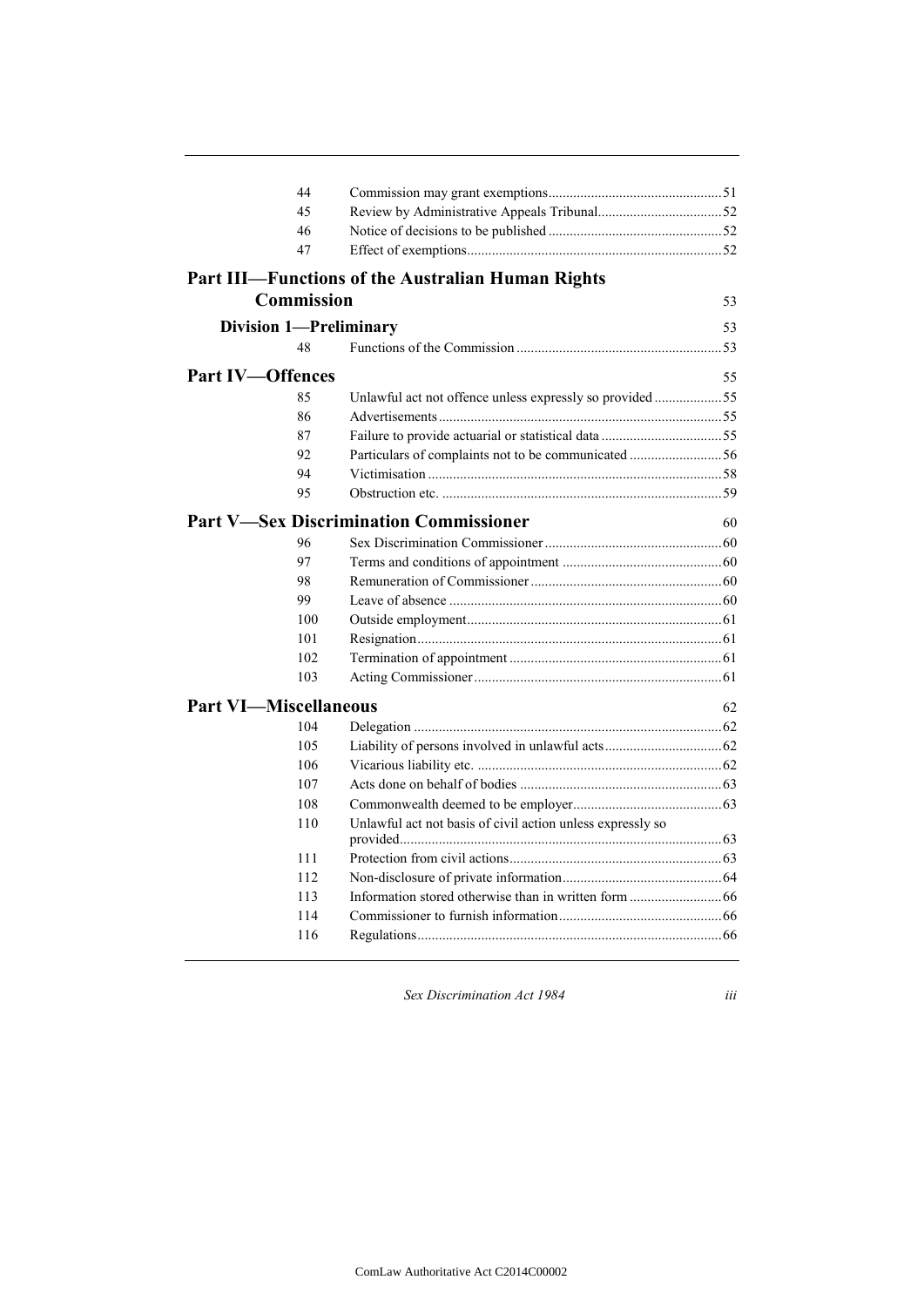| Schedule—Convention on the Elimination of all                      |      |
|--------------------------------------------------------------------|------|
| <b>Forms of Discrimination Against Women</b>                       | 67   |
| <b>Endnotes</b>                                                    | 83   |
| <b>Endnote 1—About the endnotes</b>                                | 83   |
| <b>Endnote 2—Abbreviation key</b>                                  | 85   |
| <b>Endnote 3—Legislation history</b>                               | 86   |
| <b>Endnote 4—Amendment history</b>                                 | 98.  |
| <b>Endnote 5—Uncommenced amendments</b>                            | 105  |
| Australian Charities and Not-for-profits Commission (Consequential | .105 |
| <b>Endnote 6—Modifications [none]</b>                              | 106  |
| <b>Endnote 7—Misdescribed amendments [none]</b>                    | 106  |
| <b>Endnote 8—Miscellaneous [none]</b>                              | 106  |

*iv Sex Discrimination Act 1984*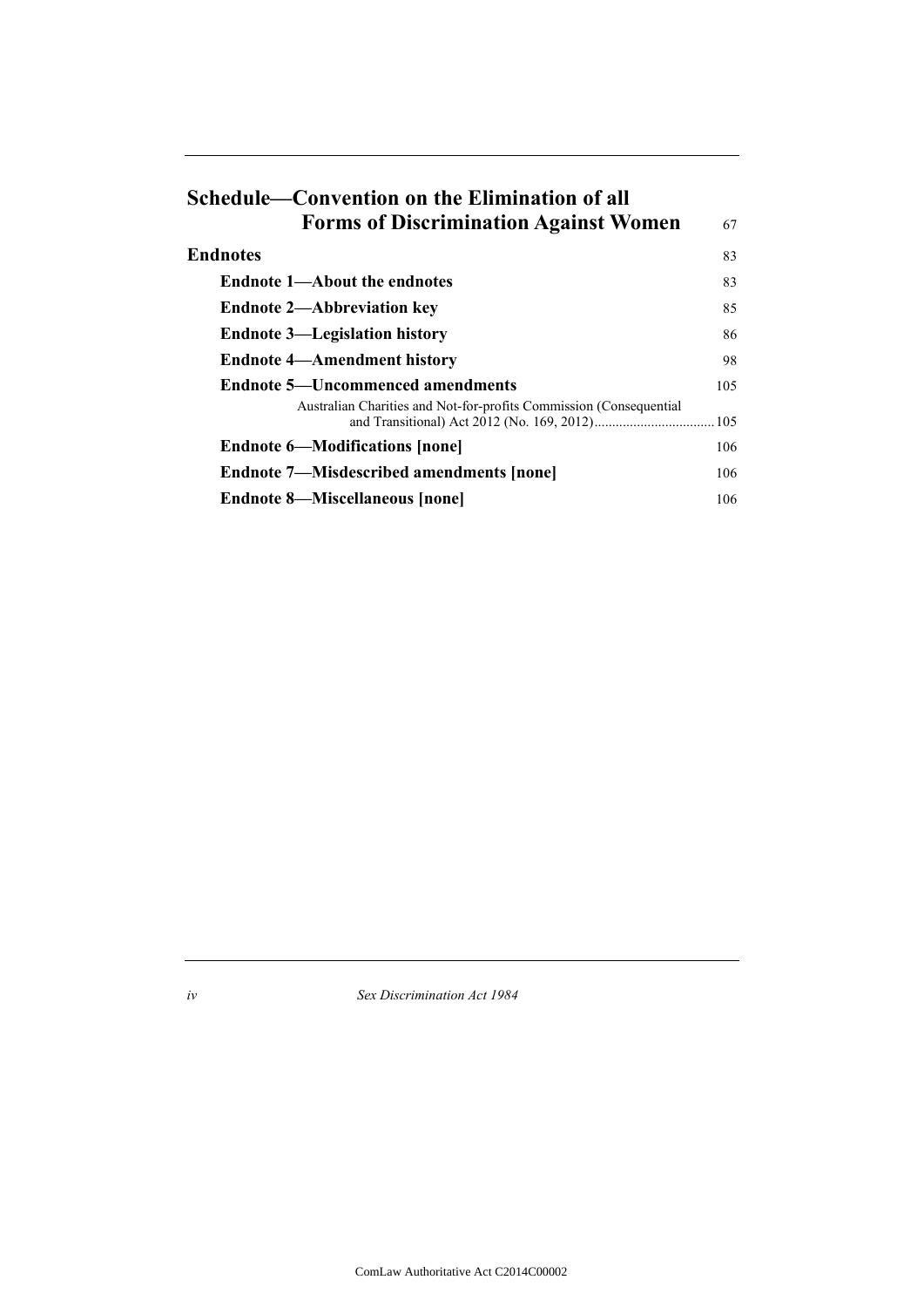# **An Act relating to discrimination on the ground of sex, sexual orientation, gender identity, intersex status, marital or relationship status, pregnancy, potential pregnancy, breastfeeding or family responsibilities or involving sexual harassment**

Recognising the need to prohibit, so far as is possible, discrimination against people on the ground of sex, sexual orientation, gender identity, intersex status, marital or relationship status, pregnancy or potential pregnancy, breastfeeding or family responsibilities in the areas of work, accommodation, education, the provision of goods, facilities and services, the disposal of land, the activities of clubs and the administration of Commonwealth laws and programs:

Affirming that every individual is equal before and under the law, and has the right to the equal protection and equal benefit of the law, without discrimination on the ground of sex, sexual orientation, gender identity, intersex status, marital or relationship status, pregnancy or potential pregnancy, breastfeeding or family responsibilities:

# **Part I—Preliminary**

# **1 Short title**

This Act may be cited as the *Sex Discrimination Act 1984*.

#### **2 Commencement**

This Act shall come into operation on a day to be fixed by Proclamation.

# **3 Objects**

The objects of this Act are:

(a) to give effect to certain provisions of the Convention on the Elimination of All Forms of Discrimination Against Women and to provisions of other relevant international instruments; and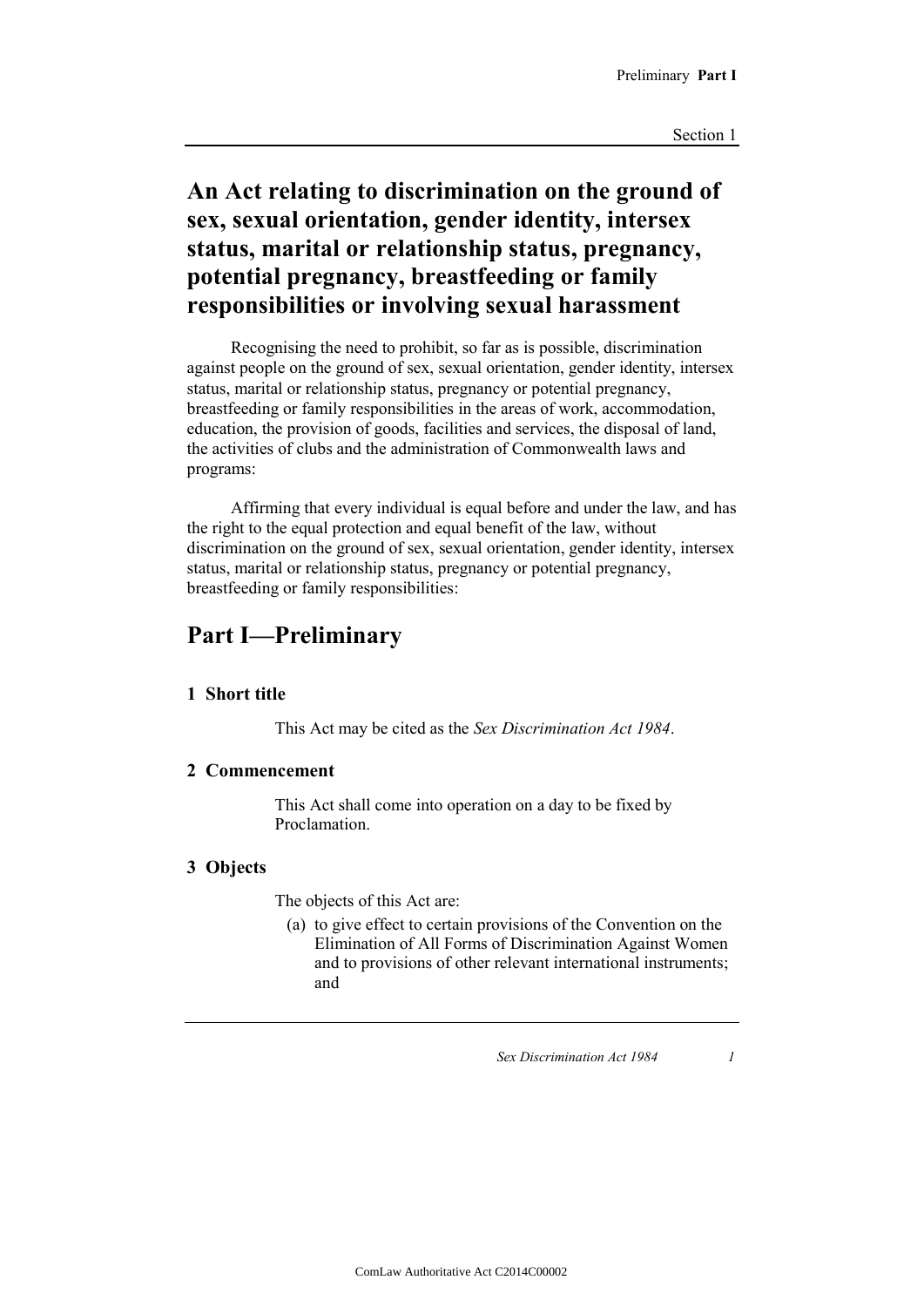- (b) to eliminate, so far as is possible, discrimination against persons on the ground of sex, sexual orientation, gender identity, intersex status, marital or relationship status, pregnancy or potential pregnancy or breastfeeding in the areas of work, accommodation, education, the provision of goods, facilities and services, the disposal of land, the activities of clubs and the administration of Commonwealth laws and programs; and
- (ba) to eliminate, so far as possible, discrimination on the ground of family responsibilities in the area of work; and
	- (c) to eliminate, so far as is possible, discrimination involving sexual harassment in the workplace, in educational institutions and in other areas of public activity; and
- (d) to promote recognition and acceptance within the community of the principle of the equality of men and women.

#### **4 Interpretation**

(1) In this Act, unless the contrary intention appears:

*accommodation* includes residential and business accommodation.

*ACNC type of entity* means an entity that meets the description of a type of entity in column 1 of the table in subsection 25-5(5) of the *Australian Charities and Not-for-profits Commission Act 2012*.

#### *administrative office* means:

- (a) an office established by, or an appointment made under, a law of the Commonwealth;
- (b) an office established by, or an appointment made under, a law of a Territory;
- (c) an appointment made by the Governor-General or a Minister otherwise than under a law of the Commonwealth or of a Territory (including the Australian Capital Territory and the Northern Territory); and
- (d) an appointment as a director of an incorporated company that is a public authority of the Commonwealth;

but does not include:

(ea) an office of member of the Assembly, member of the Executive, or Minister within the meaning of the *Australian Capital Territory (Self-Government) Act 1988*;

*2 Sex Discrimination Act 1984*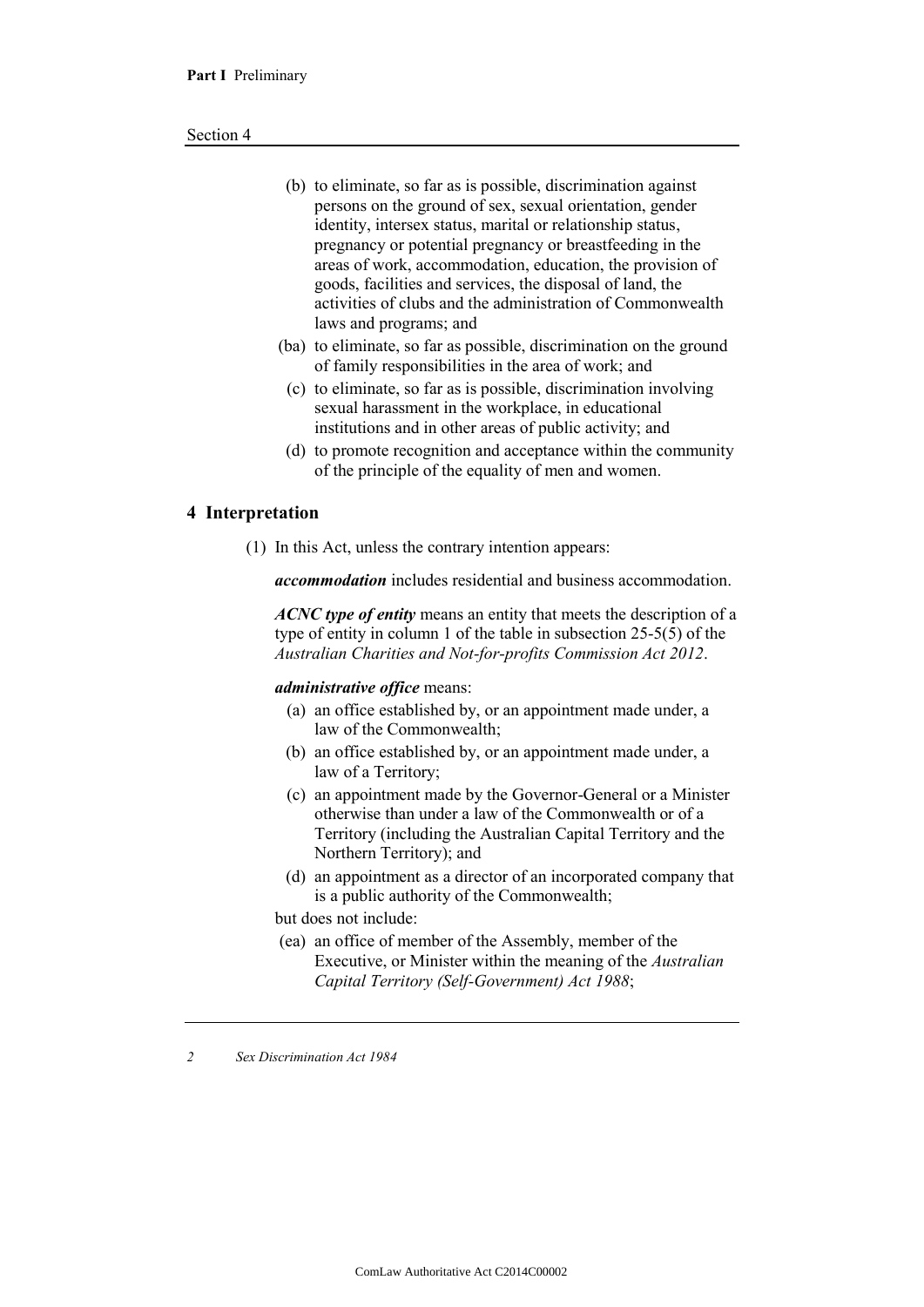- (e) an office of member of the Legislative Assembly, member of the Council or Minister of the Territory, within the meaning of the *Northern Territory (Self-Government) Act 1978*;
- (f) an office of member of the Legislative Assembly within the meaning of the *Norfolk Island Act 1979*; or
- (g) an office or appointment in the Australian Public Service.

*breastfeeding* has a meaning affected by subsections 7AA(3) and  $(4)$ .

*club* means an association (whether incorporated or unincorporated) of not less than 30 persons associated together for social, literary, cultural, political, sporting, athletic or other lawful purposes that:

- (a) provides and maintains its facilities, in whole or in part, from the funds of the association; and
- (b) sells or supplies liquor for consumption on its premises.

*Commission* means the Australian Human Rights Commission.

*commission agent* means a person who does work for another person as the agent of that other person and who is remunerated, whether in whole or in part, by commission.

*Commissioner* means the Sex Discrimination Commissioner appointed under section 96.

*committee of management*, in relation to a club or a registered organisation, means the group or body of persons (however described) that manages the affairs of that club or organisation, as the case may be.

*Commonwealth agency* means an agency within the meaning of the *Privacy Act 1988*.

*Commonwealth employee* means a person who:

- (a) is appointed or engaged under the *Public Service Act 1999*;
- (b) holds an administrative office;
- (c) is employed by a public authority of the Commonwealth;
- (d) holds an office or appointment in the Commonwealth Teaching Service or is employed as a temporary employee under the *Commonwealth Teaching Service Act 1972*;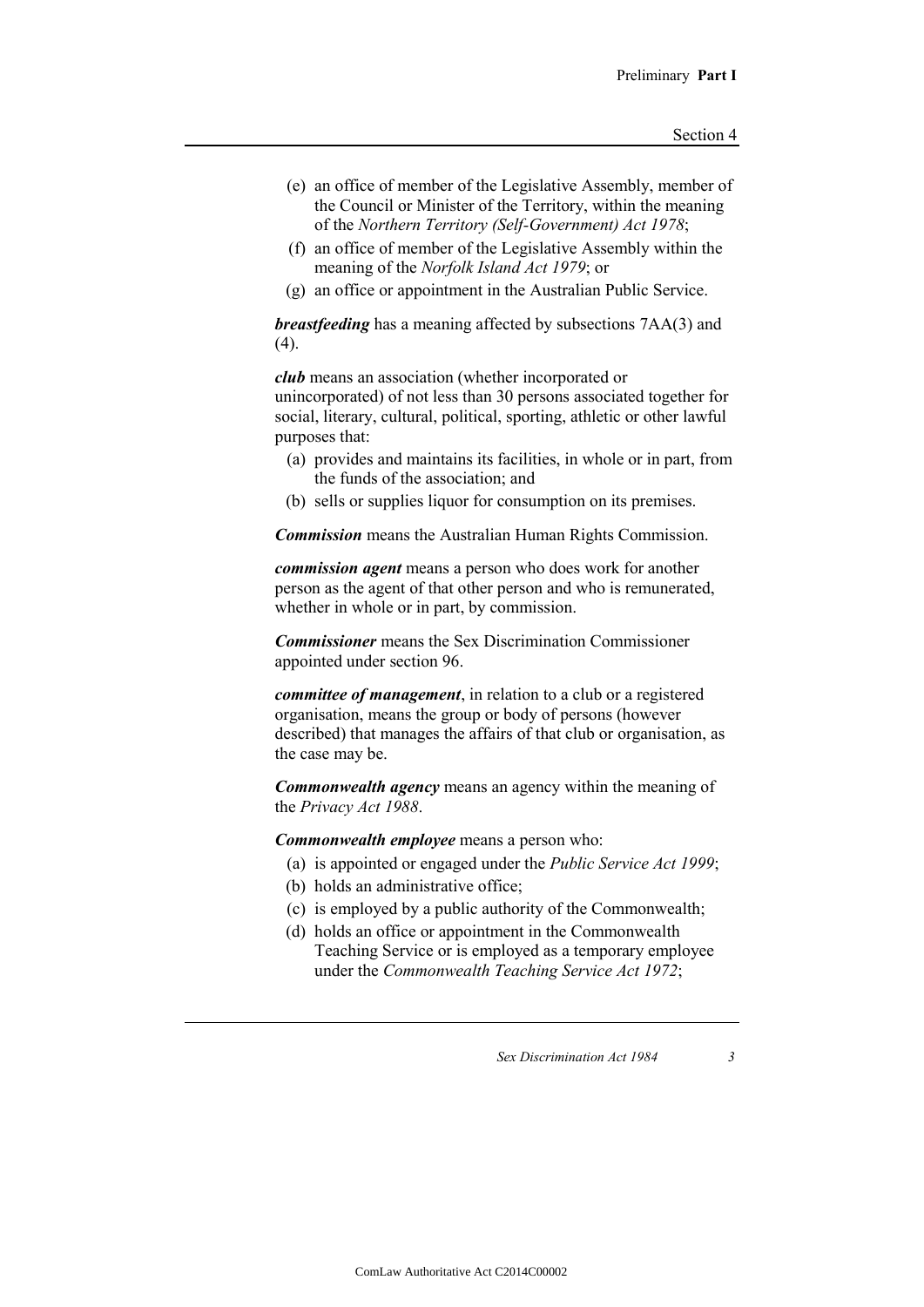| (e) is employed under the <i>Australian Security Intelligence</i> |
|-------------------------------------------------------------------|
| Organisation Act 1979, the Commonwealth Electoral Act             |
| 1918 or the Naval Defence Act 1910; or                            |

(f) is a member of the Defence Force.

#### *Commonwealth-funded aged care* means:

- (a) aged care, within the meaning of the *Aged Care Act 1997*:
	- (i) that is provided by an approved provider, within the meaning of that Act; and
	- (ii) in relation to which the approved provider has responsibilities under that Act; or
- (b) care or services in relation to which a grant has been paid under Chapter 5 of the *Aged Care Act 1997*; or
- (c) care or services of a class prescribed by the regulations for the purpose of this paragraph.

#### *Commonwealth law* means:

- (a) an Act, or a regulation, rule, by-law or determination made under or pursuant to an Act;
- (b) an Ordinance of a Territory, or a regulation, rule, by-law or determination made under or pursuant to an Ordinance of a Territory; or
- (c) an order or award made under or pursuant to a law referred to in paragraph (a) or (b).

*Commonwealth program* means a program conducted by or on behalf of the Commonwealth government.

*contract worker* means a person who does work for another person pursuant to a contract between the employer of the first-mentioned person and that other person.

*de facto partner* has the meaning given by the *Acts Interpretation Act 1901*.

*Department* means an Agency within the meaning of the *Public Service Act 1999*.

*disability* has the same meaning as in the *Disability Discrimination Act 1992*.

*educational authority* means a body or person administering an educational institution.

*4 Sex Discrimination Act 1984*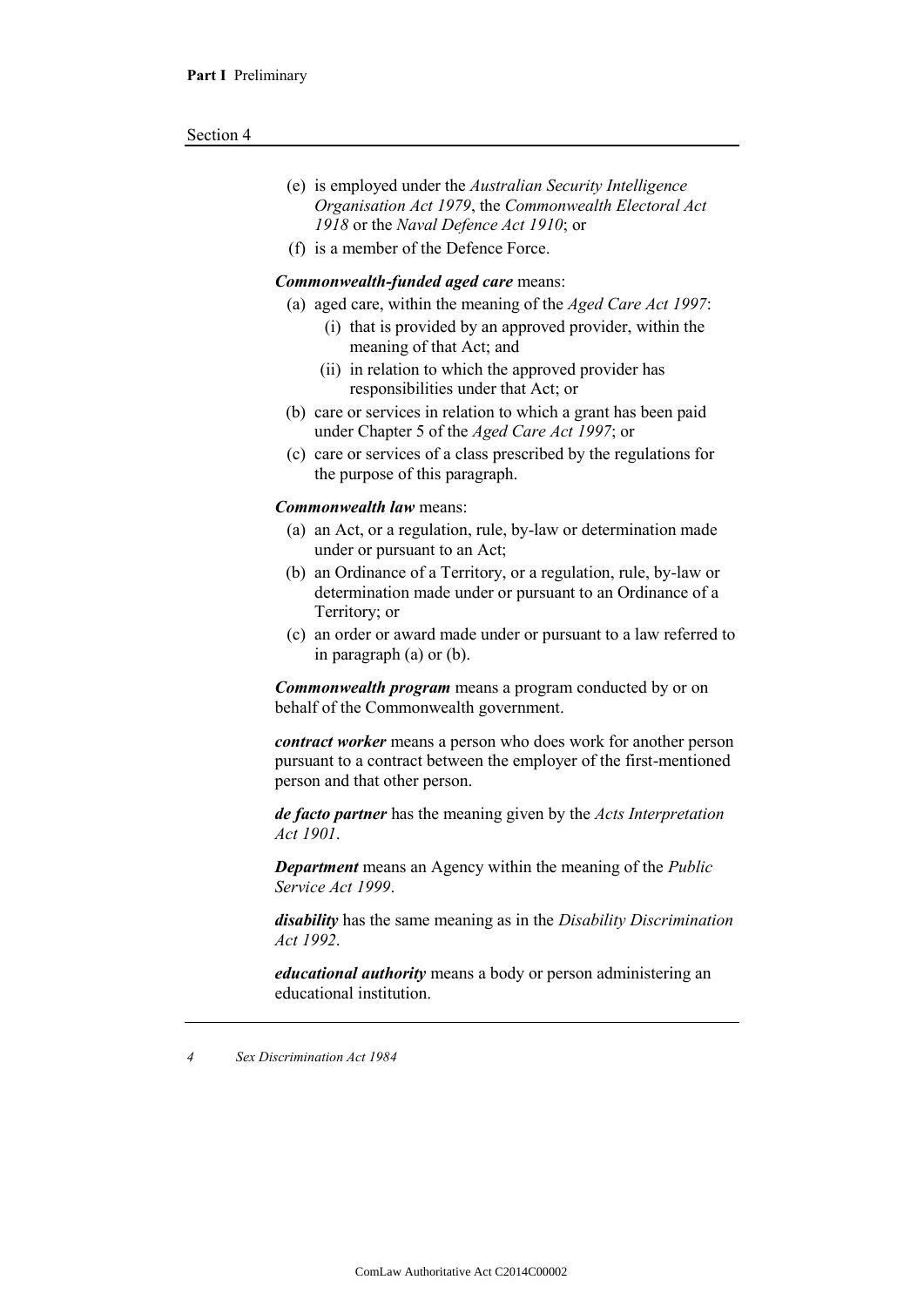*educational institution* means a school, college, university or other institution at which education or training is provided.

*employment* includes:

- (a) part-time and temporary employment;
- (b) work under a contract for services; and
- (c) work as a Commonwealth employee.

*employment agency* means any person who or body that, whether for payment or not, assists persons to find employment or other work or assists employers to find employees or workers, and includes the Commonwealth Employment Service.

*enactment* has the same meaning as in the *Australian Human Rights Commission Act 1986*.

*family responsibilities* has the meaning given by section 4A.

*function* includes duty.

*gender identity* means the gender-related identity, appearance or mannerisms or other gender-related characteristics of a person (whether by way of medical intervention or not), with or without regard to the person's designated sex at birth.

*institution of tertiary education* means a university, college of advanced education, technical and further education institution or other institution at which tertiary education or training is provided.

*instrumentality of a State* means a body or authority established for a public purpose by a law of a State and includes a technical and further education institution conducted by or on behalf of the government of a State, but does not include any other institution of tertiary education.

*intersex status* means the status of having physical, hormonal or genetic features that are:

- (a) neither wholly female nor wholly male; or
- (b) a combination of female and male; or
- (c) neither female nor male.

*marital or relationship status* means a person's status of being any of the following:

(a) single;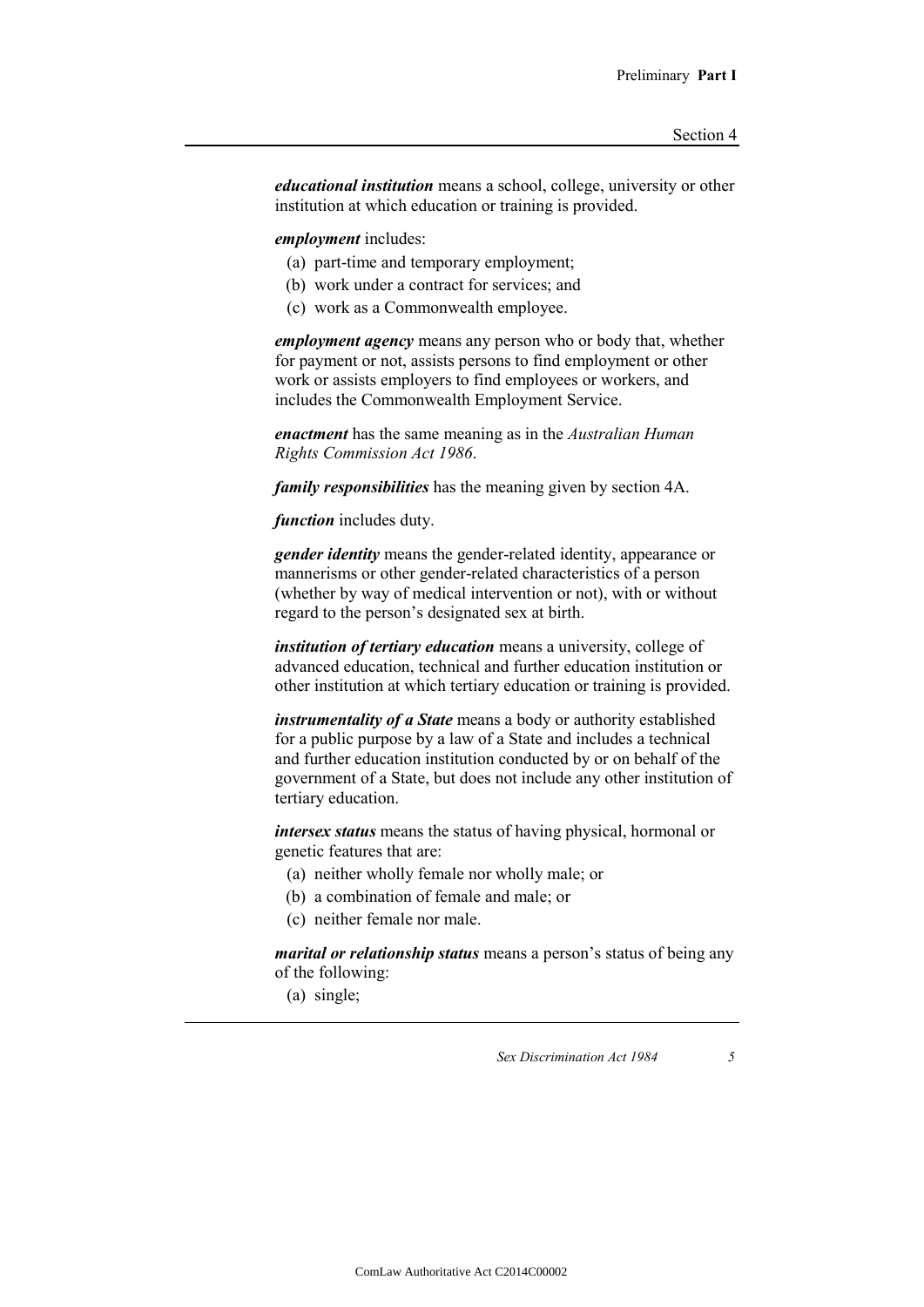- (b) married;
- (c) married, but living separately and apart from his or her spouse;
- (d) divorced;
- (e) the de facto partner of another person;
- (f) the de facto partner of another person, but living separately and apart from that other person;
- (g) the former de facto partner of another person;
- (h) the surviving spouse or de facto partner of a person who has died.

*near relative*, in relation to a person, means:

- (a) a parent, child, grandparent, grandchild, brother or sister of the person; or
- (b) the spouse or de facto partner of the first-mentioned person or of a person referred to in paragraph (a).

#### *official record of a person's sex* means:

- (a) a record of a person's sex in a register of births, deaths and marriages (however described); or
- (b) a document (however described), issued under a law of a State or Territory, the purpose of which is to identify or acknowledge a person's sex.

*potential pregnancy* has a meaning affected by section 4B.

*President* means President of the Commission.

#### *principal* means:

- (a) in relation to a commission agent—a person for whom the commission agent does work as a commission agent; and
- (b) in relation to a contract worker—a person for whom the contract worker does work pursuant to a contract between the employer of the contract worker and the person.

*principal executive*, in relation to a Commonwealth agency, has the same meaning as in Part V of the *Privacy Act 1988*.

*proposed enactment* has the same meaning as in the *Australian Human Rights Commission Act 1986*.

*public authority of the Commonwealth* means: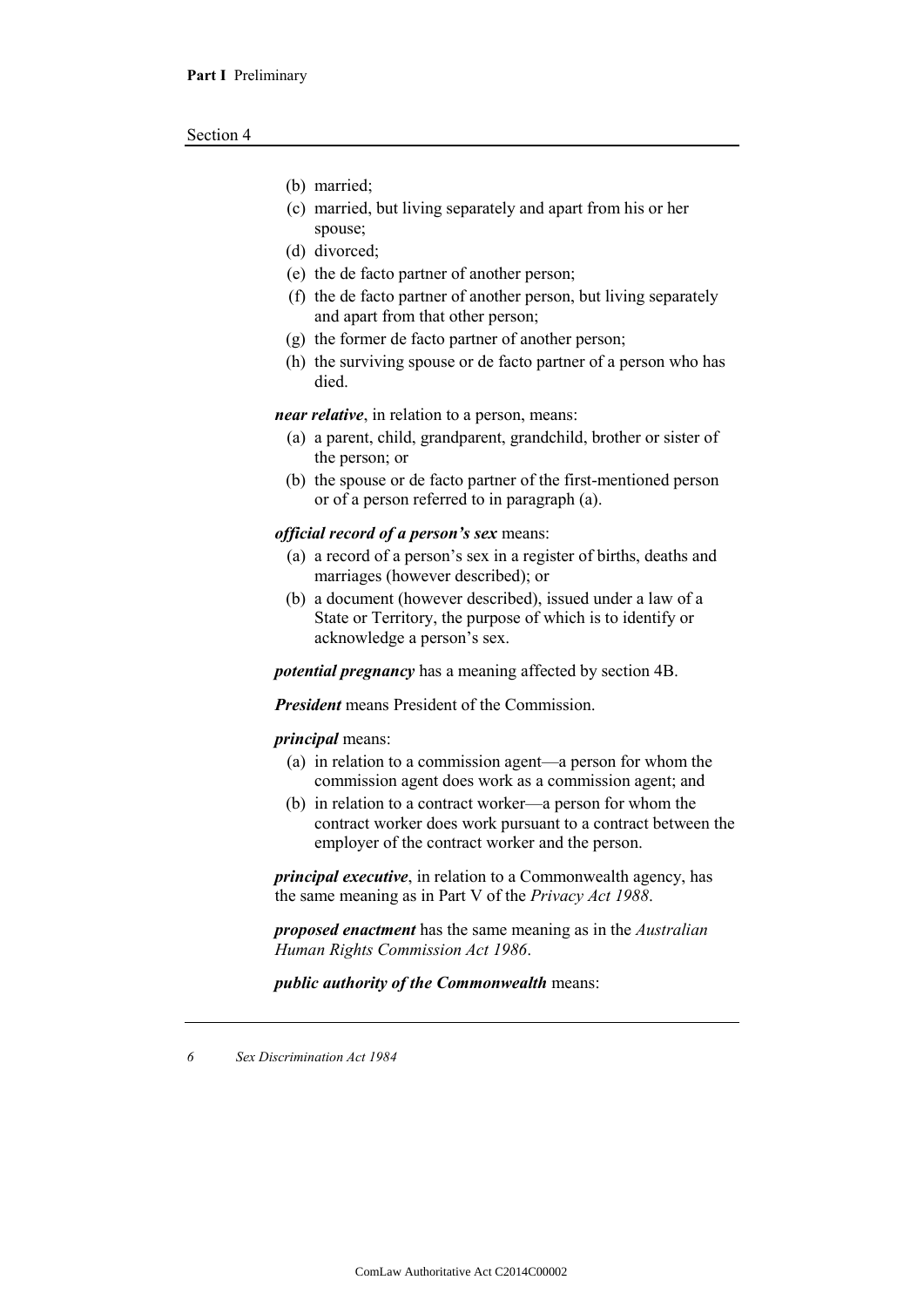- (a) a body incorporated, whether before or after the commencement of this Act, for a public purpose by a law of the Commonwealth or a law of a Territory, being a body corporate employing staff on its own behalf;
- (b) an authority or body, not being a body corporate, established, whether before or after the commencement of this Act, for a public purpose by, or in accordance with the provisions of, a law of the Commonwealth or a law of a Territory, being an authority or body employing staff on its own behalf; or
- (c) an incorporated company over which the Commonwealth, or a body or authority referred to in paragraph (a) or (b), is in a position to exercise control.

*registered charity* means an entity that is registered under the *Australian Charities and Not-for-profits Commission Act 2012* as the type of entity mentioned in column 1 of item 1 of the table in subsection 25-5(5) of that Act.

*registered organisation* means an organisation registered, or an association recognised, under the *Fair Work (Registered Organisations) Act 2009*.

#### *relevant international instrument* means:

- (a) the Convention on the Elimination of All Forms of Discrimination Against Women done at New York on 18 December 1979 ([1983] ATS 9) (a copy of the English text of which is set out in the Schedule); or
- (b) the International Covenant on Civil and Political Rights done at New York on 16 December 1966 ([1980] ATS 23); or
- (c) the International Covenant on Economic, Social and Cultural Rights done at New York on 16 December 1966 ([1976] ATS 5); or
- (d) the Convention on the Rights of the Child done at New York on 20 November 1989 ([1991] ATS 4); or
- (e) ILO Convention (No. 100) concerning Equal Remuneration for Men and Women Workers for Work of Equal Value done at Geneva on 29 June 1951 ([1975] ATS 45); or
- (f) ILO Convention (No. 111) concerning Discrimination in respect of Employment and Occupation done at Geneva on 25 June 1958 ([1974] ATS 12); or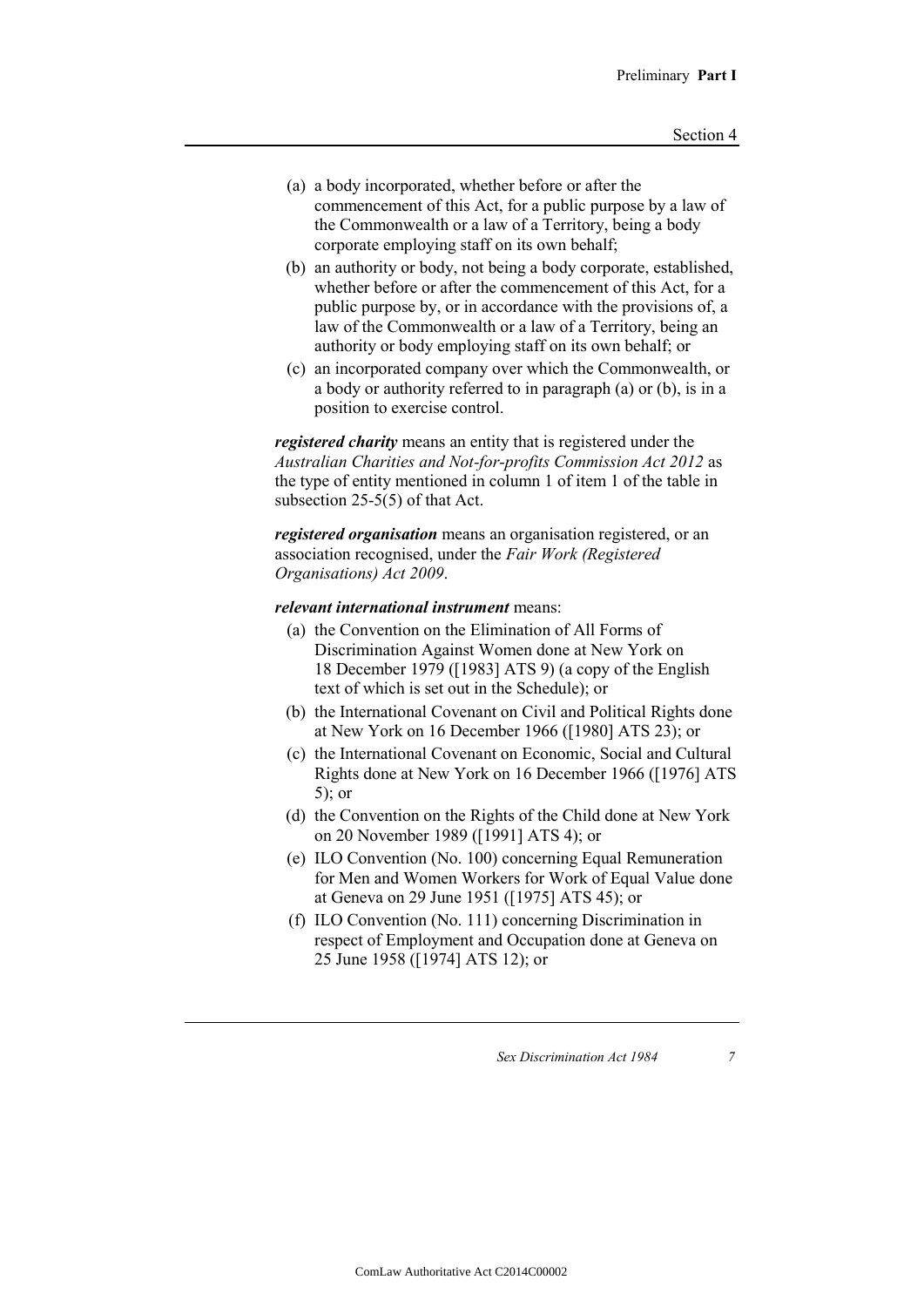- (g) ILO Convention (No. 156) concerning Equal Opportunities and Equal Treatment for Men and Women Workers: Workers with Family Responsibilities done at Geneva on 23 June 1981 ([1991] ATS 7); or
- (h) ILO Convention (No. 158) concerning Termination of Employment at the Initiative of the Employer done at Geneva on 22 June 1982 ([1994] ATS 4).
- Note: In 2010, the text of a Convention or Covenant in the Australian Treaty Series was accessible through the Australian Treaties Library on the AustLII website (www.austlii.edu.au).

#### *services* includes:

- (a) services relating to banking, insurance and the provision of grants, loans, credit or finance;
- (b) services relating to entertainment, recreation or refreshment;
- (c) services relating to transport or travel;
- (d) services of the kind provided by the members of any profession or trade; and
- (e) services of the kind provided by a government, a government authority or a local government body.

*sexual orientation* means a person's sexual orientation towards:

- (a) persons of the same sex; or
- (b) persons of a different sex; or
- (c) persons of the same sex and persons of a different sex.

*State*, except in subsections 9(15), (16), (17) and (18), includes the Australian Capital Territory and the Northern Territory.

*superannuation benefit*, in relation to a member of a superannuation fund, means a benefit that is payable, under the terms and conditions relating to the fund:

- (a) in the event of the member's death—to the estate of the deceased or to someone other than the deceased; or
- (b) in the event of the member's physical or mental incapacity to the member or to someone other than the member.

*superannuation fund* means a superannuation or provident fund or scheme.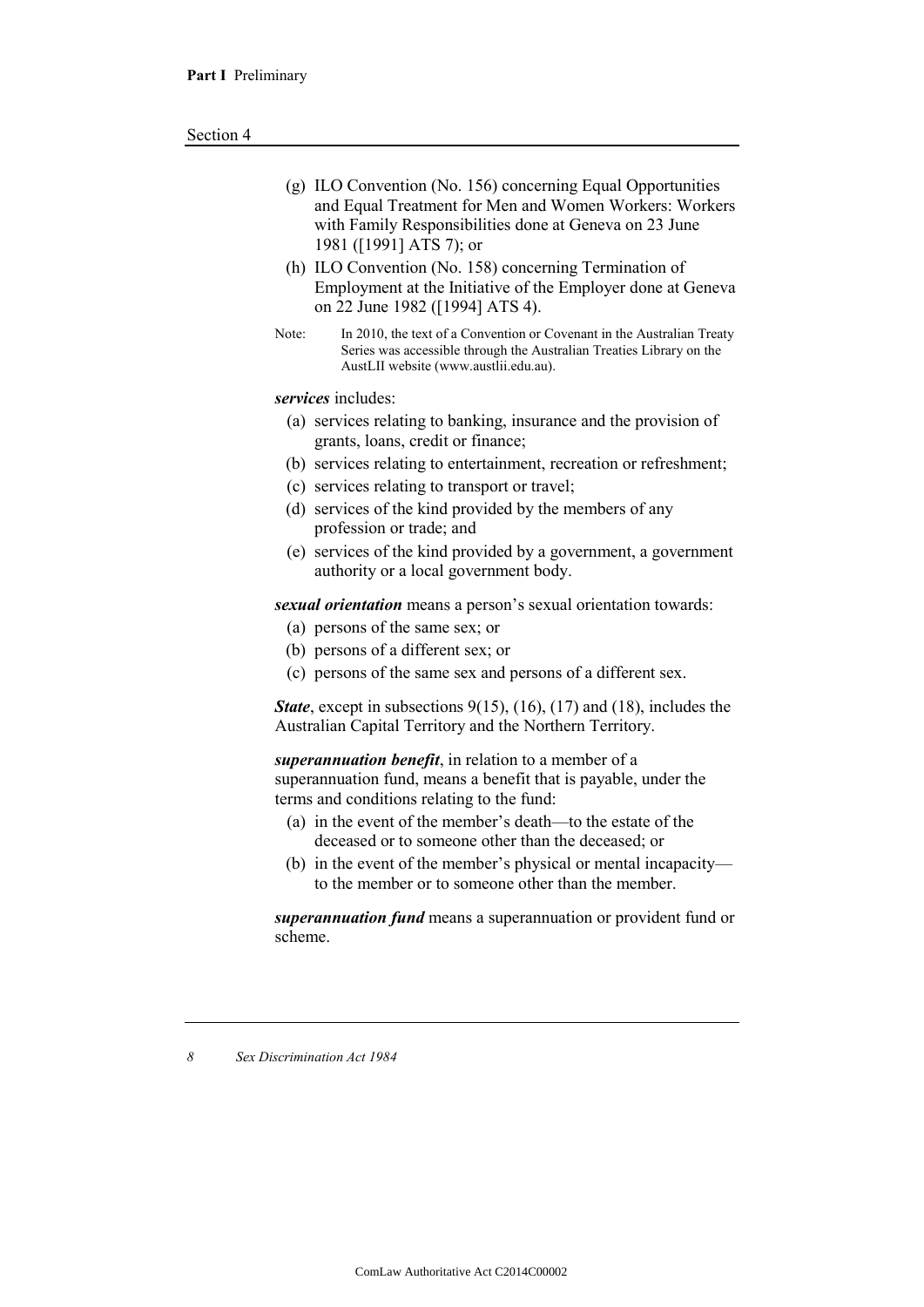*superannuation fund conditions*, in relation to a superannuation fund, means the terms and conditions that relate to membership of, or benefits payable from, the superannuation fund.

*surviving spouse or de facto partner* of a person who has died means a person who was the person's spouse or de facto partner immediately before the person died.

*technical and further education institution* has the same meaning as that expression has in the *Employment, Education and Training Act 1988*.

*Territory*, except in subsections 9(17) and (18), does not include the Australian Capital Territory and the Northern Territory.

*voluntary body* means an association or other body (whether incorporated or unincorporated) the activities of which are not engaged in for the purpose of making a profit, but does not include:

- (a) a club;
- (b) a registered organisation;
- (c) a body established by a law of the Commonwealth, of a State or of a Territory; or
- (d) an association that provides grants, loans, credit or finance to its members.
- (2) For the purposes of this Act, refusing or failing to do an act shall be deemed to be the doing of an act and a reference to an act includes a reference to a refusal or failure to do an act.

# **4A Meaning of** *family responsibilities*

- (1) In this Act, *family responsibilities*, in relation to a person, means responsibilities of the person to care for or support:
	- (a) a dependent child of the person; or
	- (b) any other immediate family member who is in need of care and support.
- (2) In this section:

*child*: without limiting who is a child of a person for the purposes of this section, each of the following is the *child* of a person:

(a) an adopted child, stepchild or exnuptial child of the person;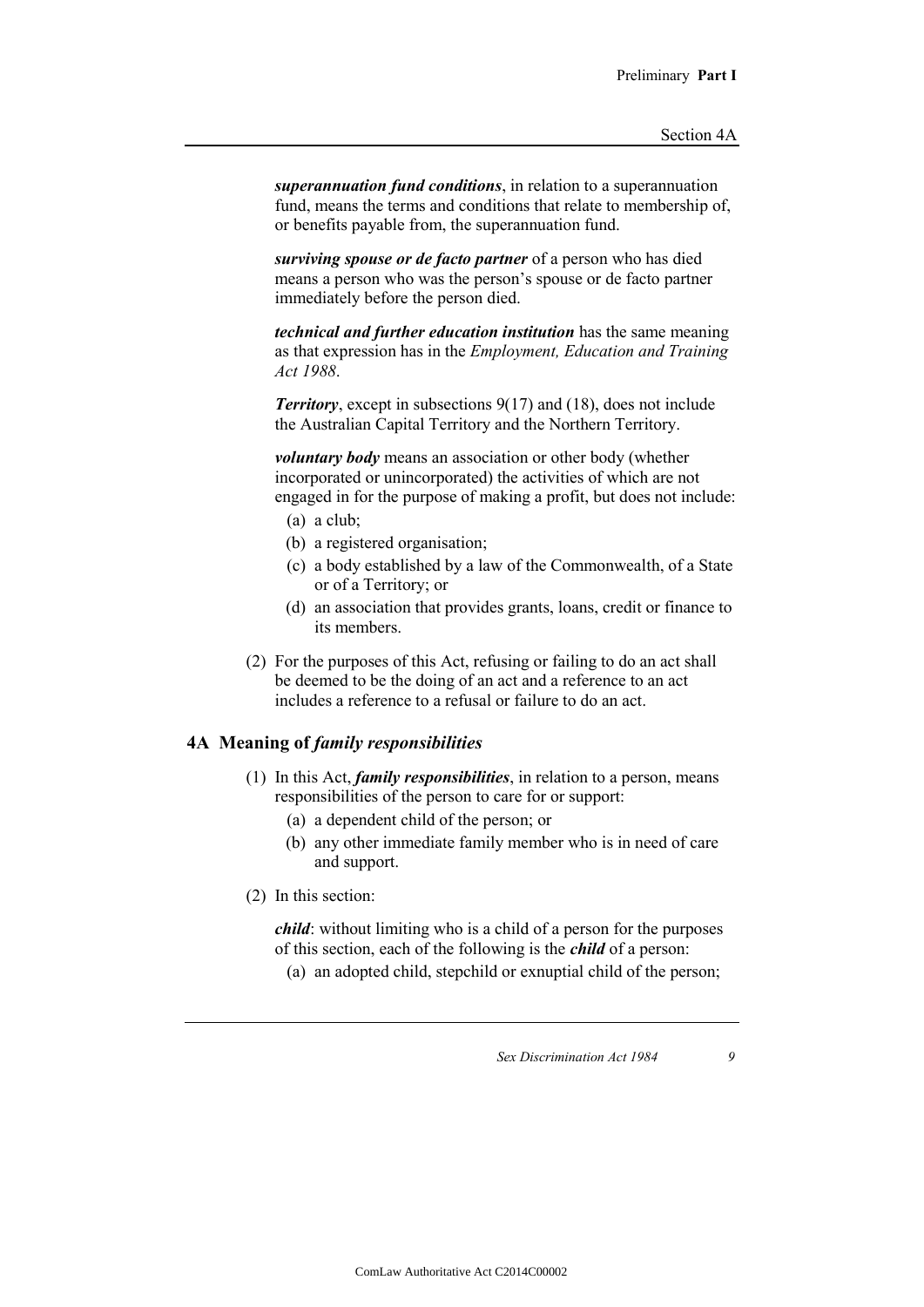#### Section 4B

(b) someone who is a child of the person within the meaning of the *Family Law Act 1975*.

*dependent child* means a child who is wholly or substantially dependent on the person.

#### *immediate family member* includes:

- (a) a spouse of the person; and
- (b) an adult child, parent, grandparent, grandchild or sibling of the person or of a spouse of the person.

*parent*: without limiting who is a parent of a person for the purposes of this section, someone is the *parent* of a person if the person is his or her child because of paragraph (b) of the definition of *child* in this subsection.

*spouse* includes a former spouse, a de facto partner and a former de facto partner.

*stepchild*: without limiting who is a stepchild of a person for the purposes of this section, someone is the *stepchild* of the person if he or she would be the person's stepchild except that the person is not legally married to the partner.

(3) For the purposes of this section, if one person is the child of another person because of paragraph (b) of the definition of *child* in subsection (2), relationships traced to or through the person are to be determined on the basis that the person is the child of the other person.

### **4B Meaning of** *potential pregnancy*

A reference in this Act to potential pregnancy of a woman includes a reference to:

- (a) the fact that the woman is or may be capable of bearing children; or
- (b) the fact that the woman has expressed a desire to become pregnant; or
- (c) the fact that the woman is likely, or is perceived as being likely, to become pregnant.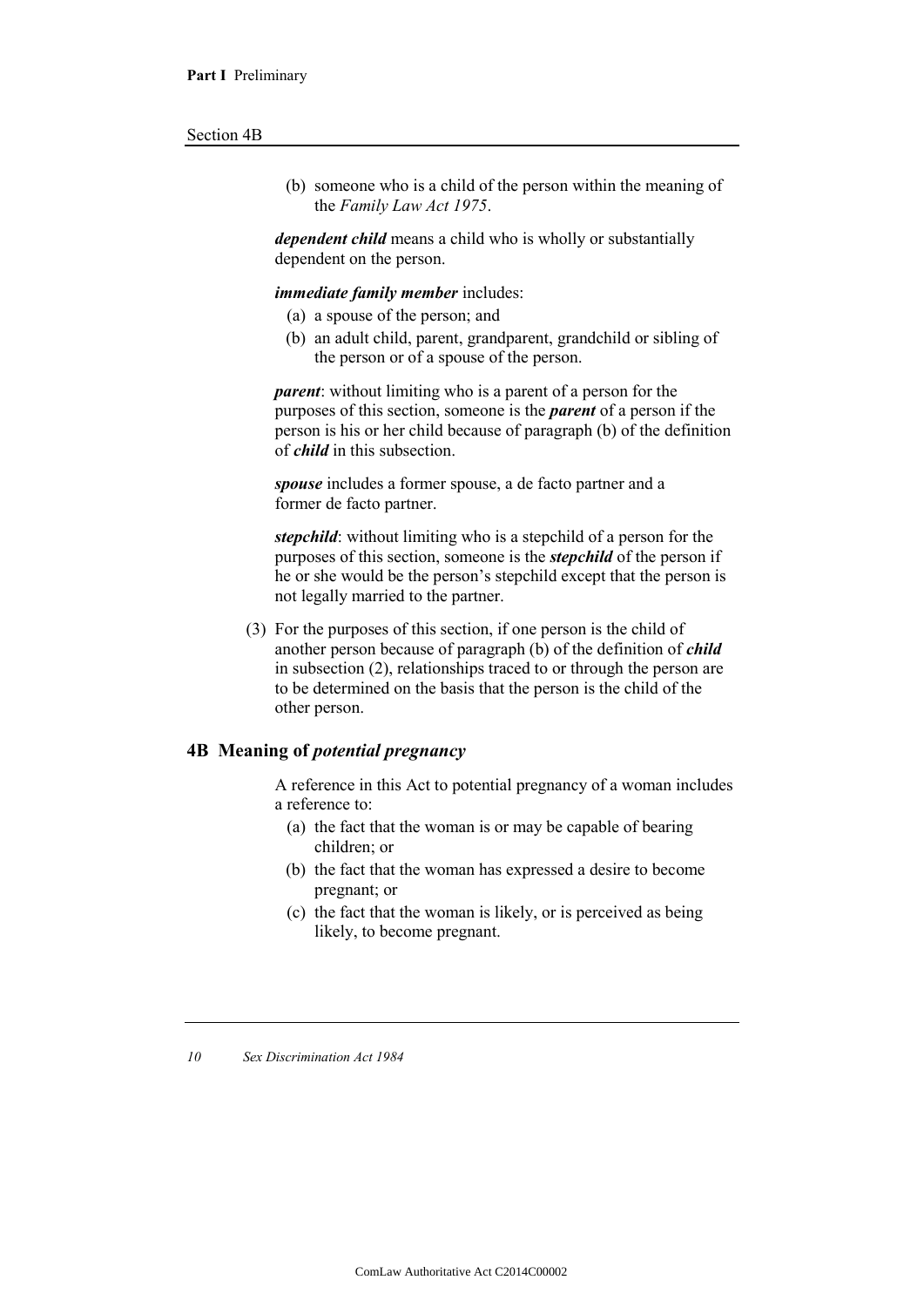### **5 Sex discrimination**

- (1) For the purposes of this Act, a person (in this subsection referred to as the *discriminator*) discriminates against another person (in this subsection referred to as the *aggrieved person*) on the ground of the sex of the aggrieved person if, by reason of:
	- (a) the sex of the aggrieved person;
	- (b) a characteristic that appertains generally to persons of the sex of the aggrieved person; or
	- (c) a characteristic that is generally imputed to persons of the sex of the aggrieved person;

the discriminator treats the aggrieved person less favourably than, in circumstances that are the same or are not materially different, the discriminator treats or would treat a person of a different sex.

- (2) For the purposes of this Act, a person (the *discriminator*) discriminates against another person (the *aggrieved person*) on the ground of the sex of the aggrieved person if the discriminator imposes, or proposes to impose, a condition, requirement or practice that has, or is likely to have, the effect of disadvantaging persons of the same sex as the aggrieved person.
- (3) This section has effect subject to sections 7B and 7D.

#### **5A Discrimination on the ground of sexual orientation**

- (1) For the purposes of this Act, a person (the *discriminator*) discriminates against another person (the *aggrieved person*) on the ground of the aggrieved person's sexual orientation if, by reason of:
	- (a) the aggrieved person's sexual orientation; or
	- (b) a characteristic that appertains generally to persons who have the same sexual orientation as the aggrieved person; or
	- (c) a characteristic that is generally imputed to persons who have the same sexual orientation as the aggrieved person;

the discriminator treats the aggrieved person less favourably than, in circumstances that are the same or are not materially different, the discriminator treats or would treat a person who has a different sexual orientation.

(2) For the purposes of this Act, a person (the *discriminator*) discriminates against another person (the *aggrieved person*) on the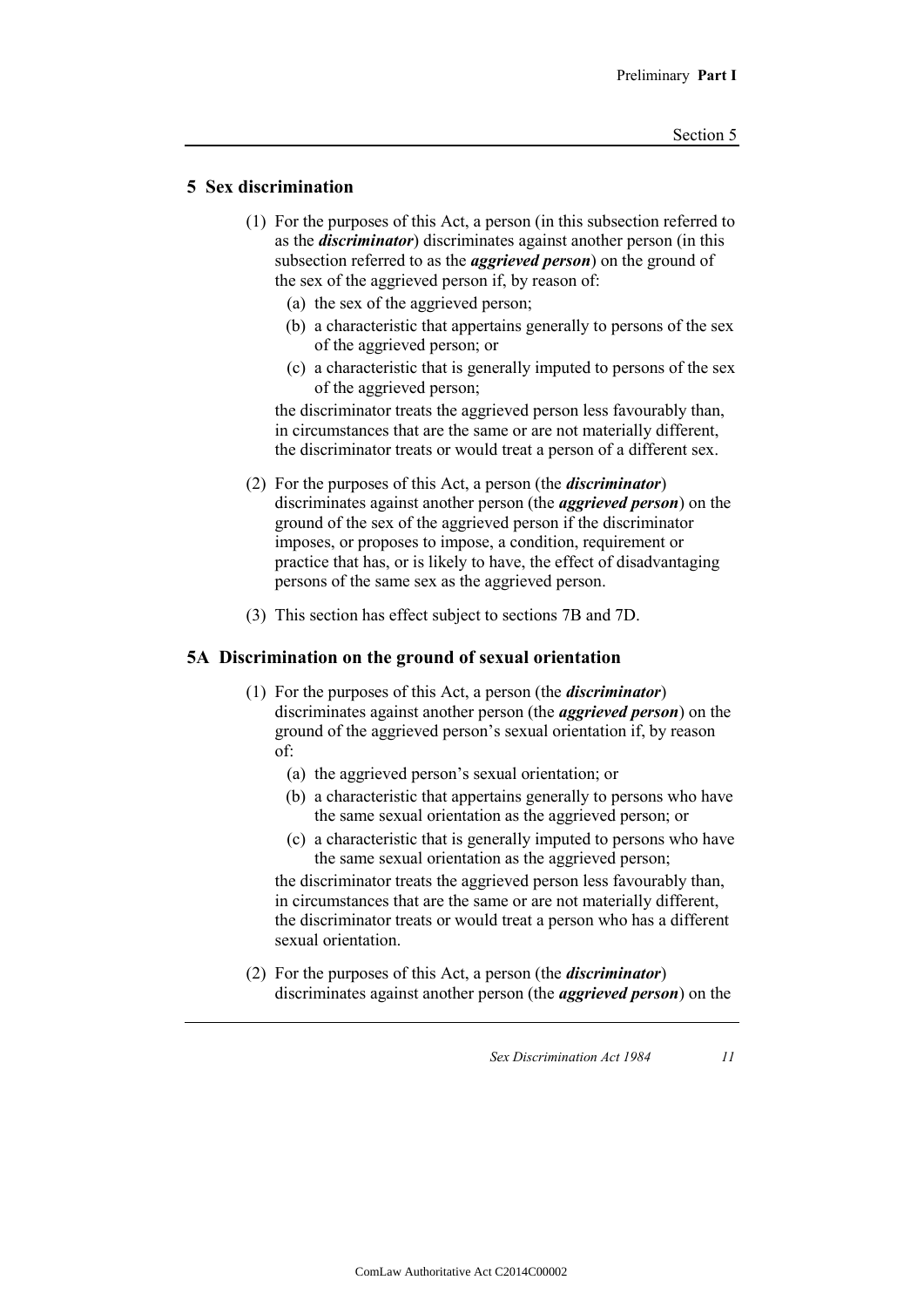#### Section 5B

ground of the aggrieved person's sexual orientation if the discriminator imposes, or proposes to impose, a condition, requirement or practice that has, or is likely to have, the effect of disadvantaging persons who have the same sexual orientation as the aggrieved person.

(3) This section has effect subject to sections 7B and 7D.

# **5B Discrimination on the ground of gender identity**

- (1) For the purposes of this Act, a person (the *discriminator*) discriminates against another person (the *aggrieved person*) on the ground of the aggrieved person's gender identity if, by reason of:
	- (a) the aggrieved person's gender identity; or
	- (b) a characteristic that appertains generally to persons who have the same gender identity as the aggrieved person; or
	- (c) a characteristic that is generally imputed to persons who have the same gender identity as the aggrieved person;

the discriminator treats the aggrieved person less favourably than, in circumstances that are the same or are not materially different, the discriminator treats or would treat a person who has a different gender identity.

- (2) For the purposes of this Act, a person (the *discriminator*) discriminates against another person (the *aggrieved person*) on the ground of the aggrieved person's gender identity if the discriminator imposes, or proposes to impose, a condition, requirement or practice that has, or is likely to have, the effect of disadvantaging persons who have the same gender identity as the aggrieved person.
- (3) This section has effect subject to sections 7B and 7D.

### **5C Discrimination on the ground of intersex status**

- (1) For the purposes of this Act, a person (the *discriminator*) discriminates against another person (the *aggrieved person*) on the ground of the aggrieved person's intersex status if, by reason of:
	- (a) the aggrieved person's intersex status; or
	- (b) a characteristic that appertains generally to persons of intersex status; or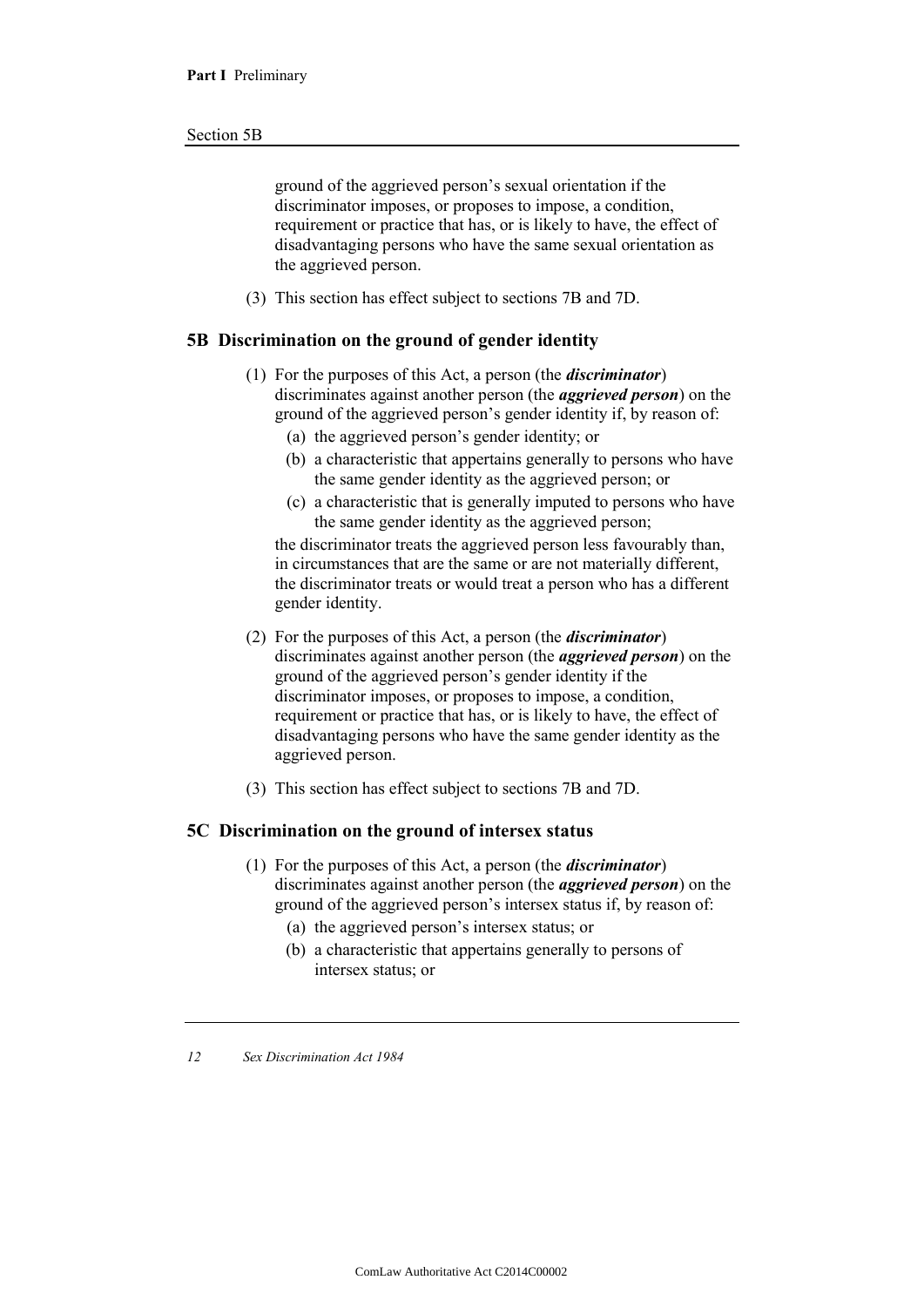(c) a characteristic that is generally imputed to persons of intersex status;

the discriminator treats the aggrieved person less favourably than, in circumstances that are the same or are not materially different, the discriminator treats or would treat a person who is not of intersex status.

- (2) For the purposes of this Act, a person (the *discriminator*) discriminates against another person (the *aggrieved person*) on the ground of the aggrieved person's intersex status if the discriminator imposes, or proposes to impose, a condition, requirement or practice that has, or is likely to have, the effect of disadvantaging persons of intersex status.
- (3) This section has effect subject to sections 7B and 7D.

#### **6 Discrimination on the ground of marital or relationship status**

- (1) For the purposes of this Act, a person (in this subsection referred to as the *discriminator*) discriminates against another person (in this subsection referred to as the *aggrieved person*) on the ground of the marital or relationship status of the aggrieved person if, by reason of:
	- (a) the marital or relationship status of the aggrieved person; or
	- (b) a characteristic that appertains generally to persons of the marital or relationship status of the aggrieved person; or
	- (c) a characteristic that is generally imputed to persons of the marital or relationship status of the aggrieved person;

the discriminator treats the aggrieved person less favourably than, in circumstances that are the same or are not materially different, the discriminator treats or would treat a person of a different marital or relationship status.

- (2) For the purposes of this Act, a person (the *discriminator*) discriminates against another person (the *aggrieved person*) on the ground of the marital or relationship status of the aggrieved person if the discriminator imposes, or proposes to impose, a condition, requirement or practice that has, or is likely to have, the effect of disadvantaging persons of the same marital or relationship status as the aggrieved person.
- (3) This section has effect subject to sections 7B and 7D.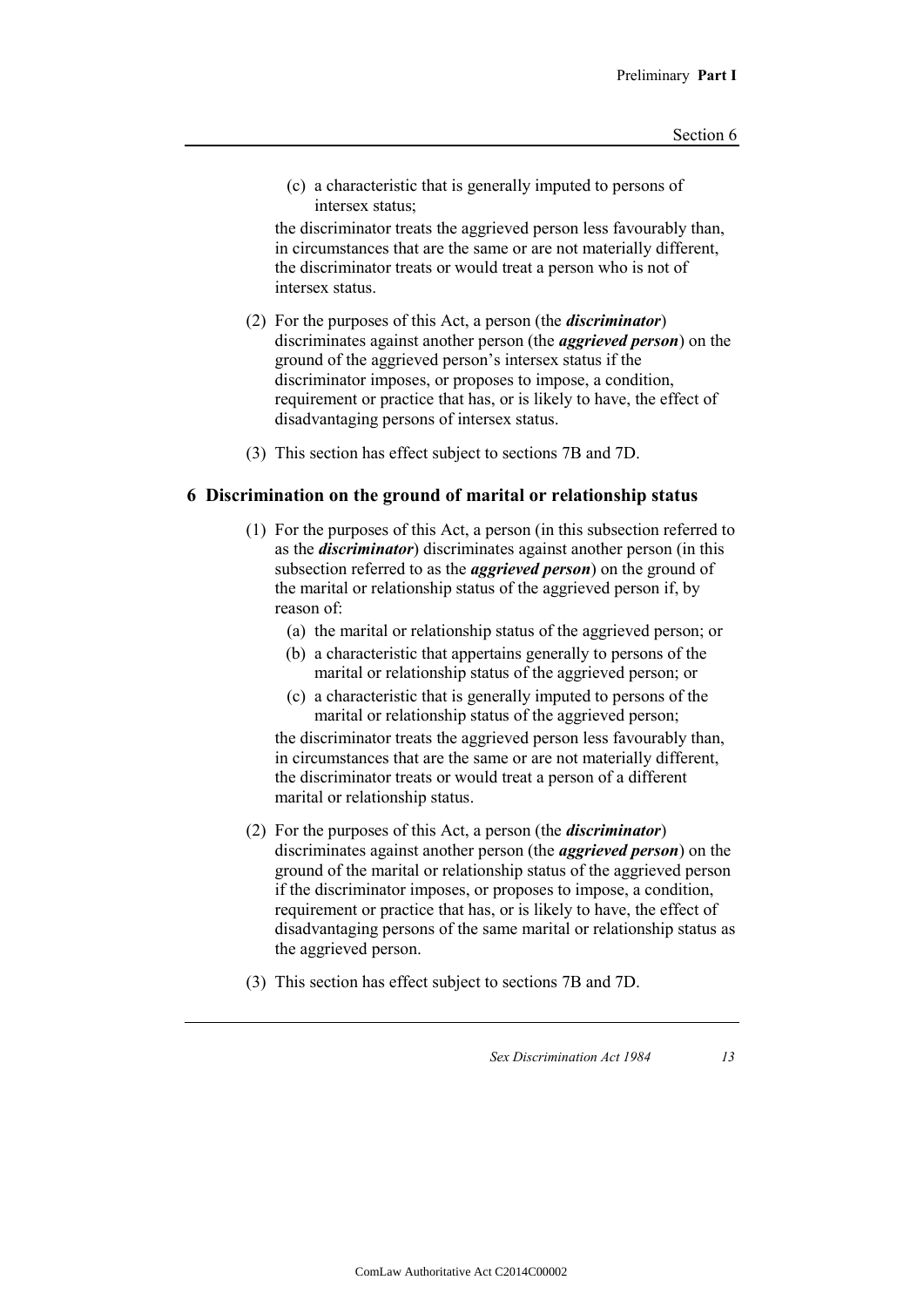| Section 7 |
|-----------|
|-----------|

# **7 Discrimination on the ground of pregnancy or potential pregnancy**

- (1) For the purposes of this Act, a person (the *discriminator*) discriminates against a woman (the *aggrieved woman*) on the ground of the aggrieved woman's pregnancy or potential pregnancy if, because of:
	- (a) the aggrieved woman's pregnancy or potential pregnancy; or
	- (b) a characteristic that appertains generally to women who are pregnant or potentially pregnant; or
	- (c) a characteristic that is generally imputed to women who are pregnant or potentially pregnant;

the discriminator treats the aggrieved woman less favourably than, in circumstances that are the same or are not materially different, the discriminator treats or would treat someone who is not pregnant or potentially pregnant.

- (2) For the purposes of this Act, a person (the *discriminator*) discriminates against a woman (the *aggrieved woman*) on the ground of the aggrieved woman's pregnancy or potential pregnancy if the discriminator imposes, or proposes to impose, a condition, requirement or practice that has, or is likely to have, the effect of disadvantaging women who are pregnant or potentially pregnant.
- (3) This section has effect subject to sections 7B and 7D.

#### **7AA Discrimination on the ground of breastfeeding**

- (1) For the purposes of this Act, a person (the *discriminator*) discriminates against a woman (the *aggrieved woman*) on the ground of the aggrieved woman's breastfeeding if, by reason of:
	- (a) the aggrieved woman's breastfeeding; or
	- (b) a characteristic that appertains generally to women who are breastfeeding; or
	- (c) a characteristic that is generally imputed to women who are breastfeeding;

the discriminator treats the aggrieved woman less favourably than, in circumstances that are the same or are not materially different, the discriminator treats or would treat someone who is not breastfeeding.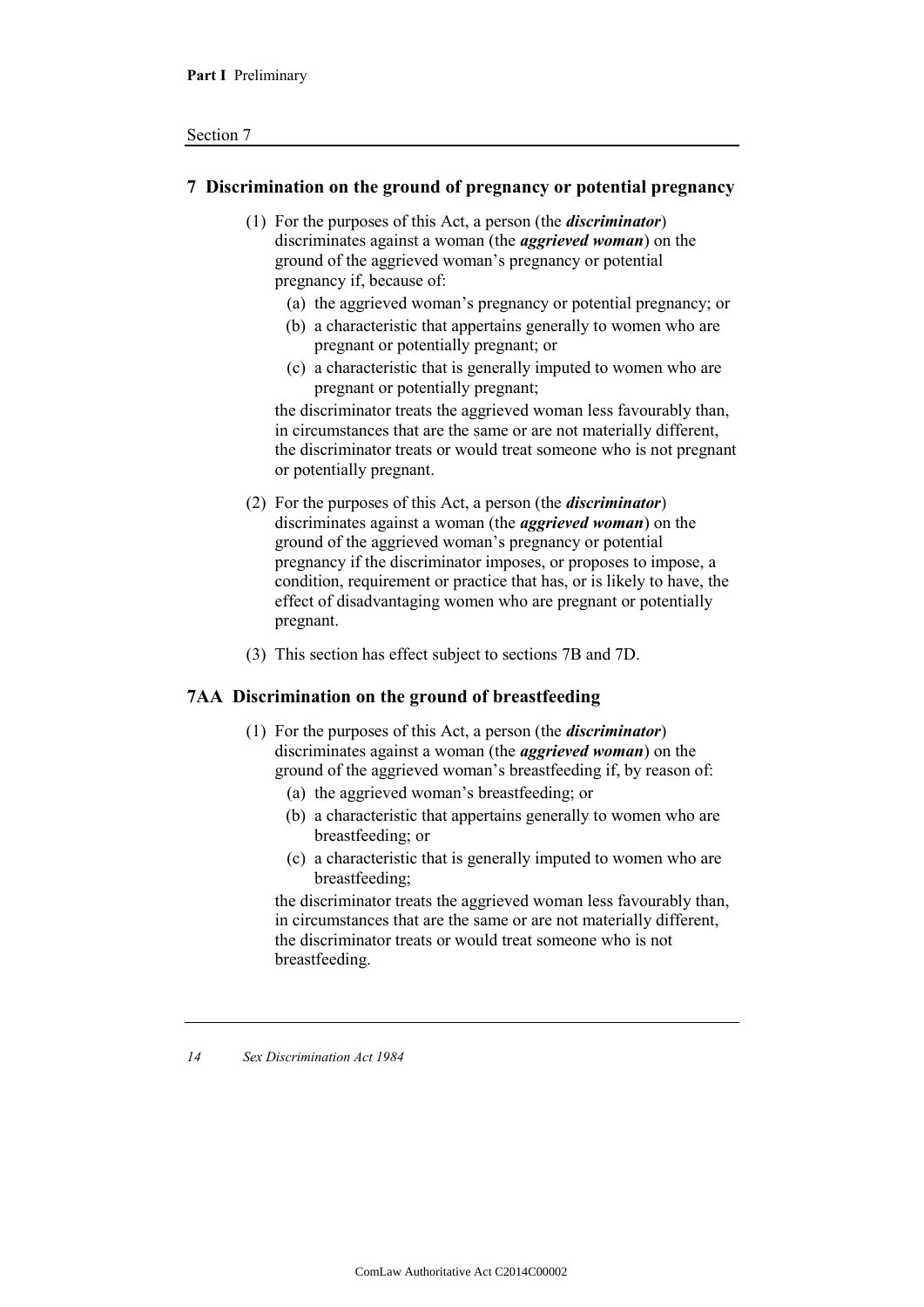- (2) For the purposes of this Act, a person (the *discriminator*) discriminates against a woman (the *aggrieved woman*) on the ground of the aggrieved woman's breastfeeding if the discriminator imposes, or proposes to impose, a condition, requirement or practice that has, or is likely to have, the effect of disadvantaging women who are breastfeeding.
- (3) To avoid doubt, a reference in this Act to *breastfeeding* includes the act of expressing milk.
- (4) To avoid doubt, a reference in this Act to *breastfeeding* includes:
	- (a) an act of breastfeeding; and
	- (b) breastfeeding over a period of time.
- (5) This section has effect subject to sections 7B and 7D.

#### **7A Discrimination on the ground of family responsibilities**

For the purposes of this Act, an employer discriminates against an employee on the ground of the employee's family responsibilities if:

- (a) the employer treats the employee less favourably than the employer treats, or would treat, a person without family responsibilities in circumstances that are the same or not materially different; and
- (b) the less favourable treatment is by reason of:
	- (i) the family responsibilities of the employee; or
	- (ii) a characteristic that appertains generally to persons with family responsibilities; or
	- (iii) a characteristic that is generally imputed to persons with family responsibilities.

#### **7B Indirect discrimination: reasonableness test**

(1) A person does not discriminate against another person by imposing, or proposing to impose, a condition, requirement or practice that has, or is likely to have, the disadvantaging effect mentioned in subsection 5(2), 5A(2), 5B(2), 5C(2), 6(2), 7(2) or 7AA(2) if the condition, requirement or practice is reasonable in the circumstances.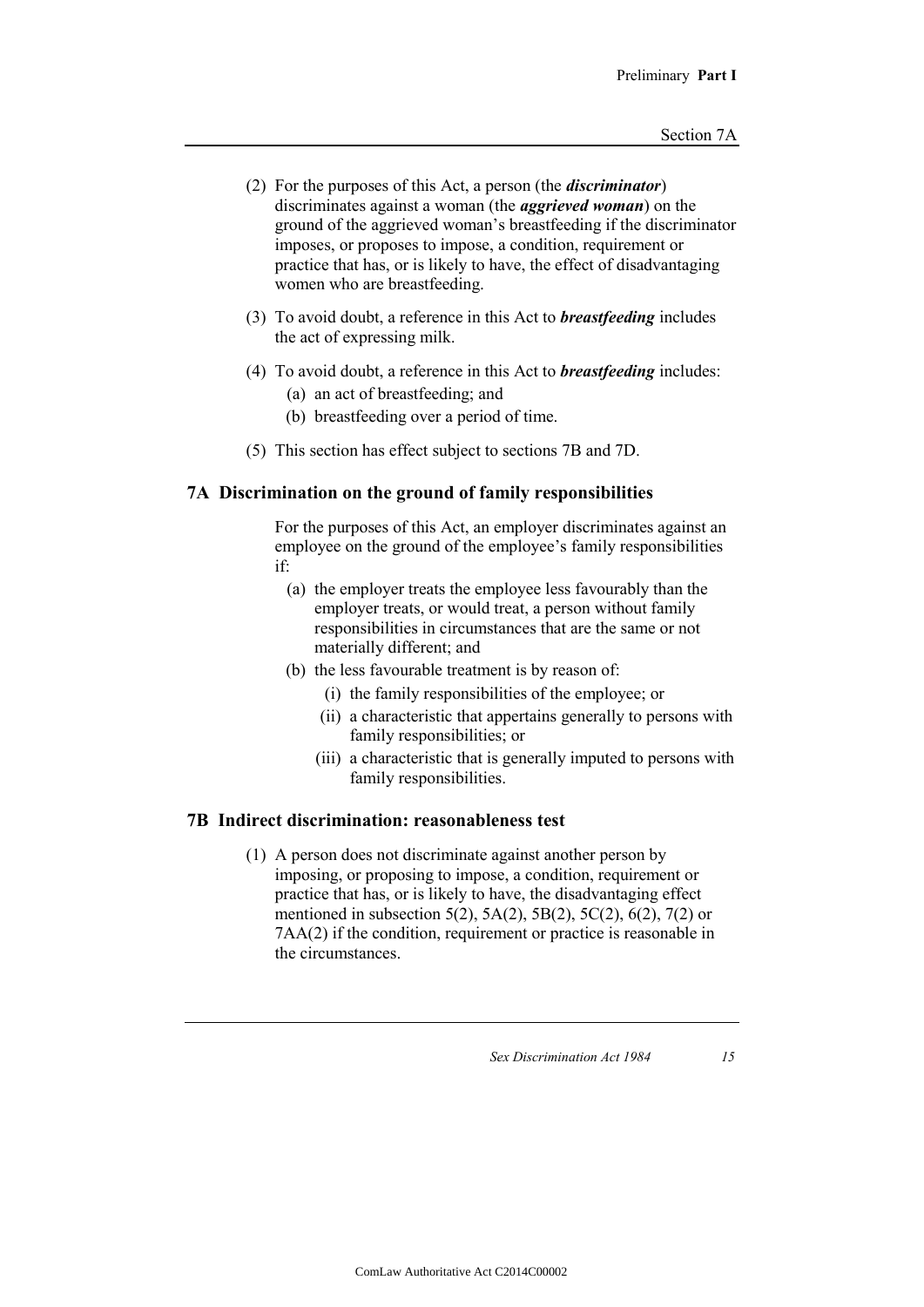#### Section 7C

- (2) The matters to be taken into account in deciding whether a condition, requirement or practice is reasonable in the circumstances include:
	- (a) the nature and extent of the disadvantage resulting from the imposition, or proposed imposition, of the condition, requirement or practice; and
	- (b) the feasibility of overcoming or mitigating the disadvantage; and
	- (c) whether the disadvantage is proportionate to the result sought by the person who imposes, or proposes to impose, the condition, requirement or practice.

# **7C Burden of proof**

In a proceeding under this Act, the burden of proving that an act does not constitute discrimination because of section 7B lies on the person who did the act.

# **7D Special measures intended to achieve equality**

- (1) A person may take special measures for the purpose of achieving substantive equality between:
	- (a) men and women; or
	- (aa) people who have different sexual orientations; or
	- (ab) people who have different gender identities; or
	- (ac) people who are of intersex status and people who are not; or
	- (b) people who have different marital or relationship statuses; or
	- (c) women who are pregnant and people who are not pregnant; or
	- (d) women who are potentially pregnant and people who are not potentially pregnant; or
	- (e) women who are breastfeeding and people who are not breastfeeding; or
	- (f) people with family responsibilities and people without family responsibilities.
- (2) A person does not discriminate against another person under section 5, 5A, 5B, 5C, 6, 7, 7AA or 7A by taking special measures authorised by subsection (1).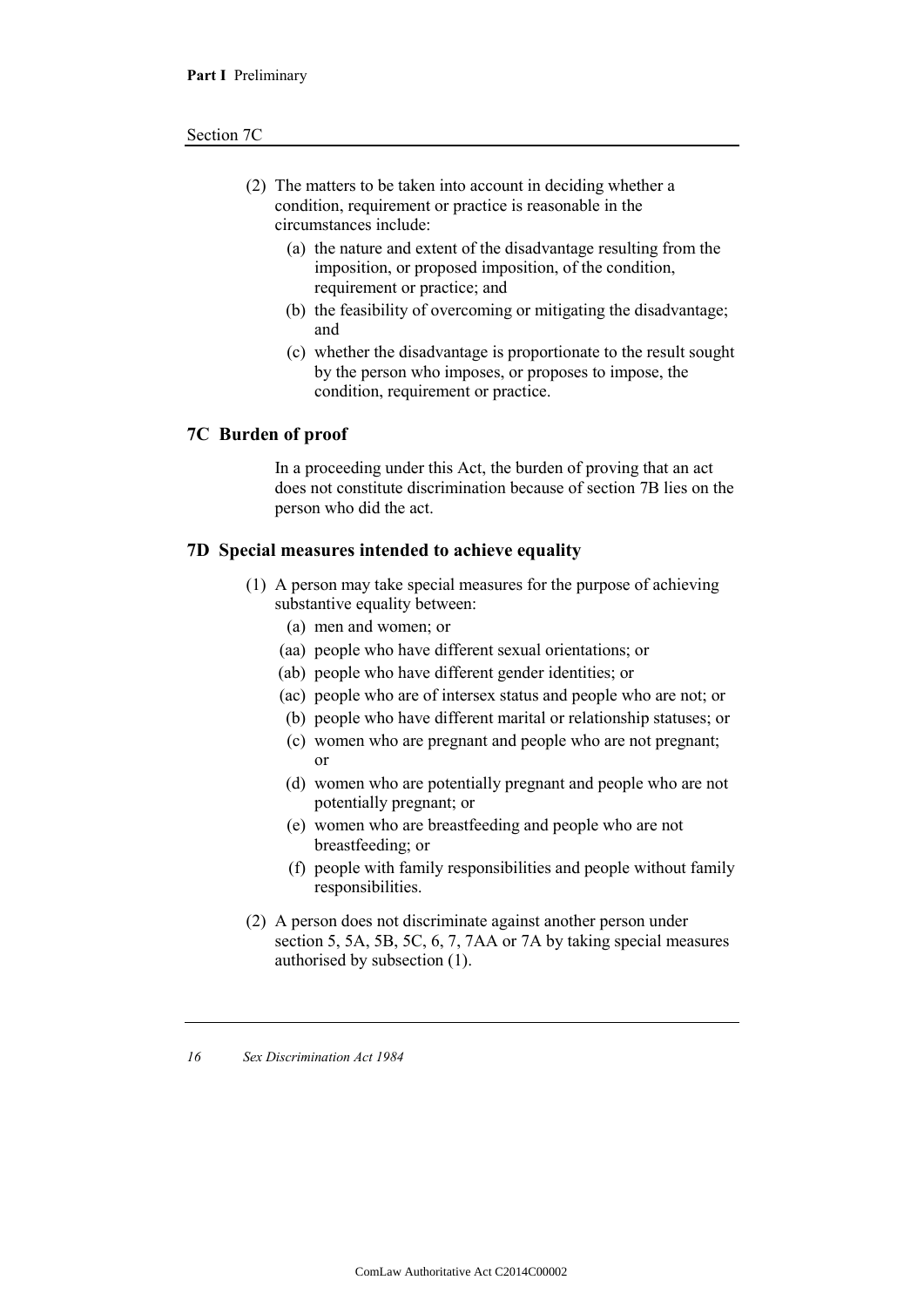- (3) A measure is to be treated as being taken for a purpose referred to in subsection (1) if it is taken:
	- (a) solely for that purpose; or
	- (b) for that purpose as well as other purposes, whether or not that purpose is the dominant or substantial one.
- (4) This section does not authorise the taking, or further taking, of special measures for a purpose referred to in subsection (1) that is achieved.

# **8 Act done for 2 or more reasons**

A reference in subsection 5(1), 5A(1), 5B(1), 5C(1), 6(1), 7(1) or 7AA(1) or section 7A to the doing of an act by reason of a particular matter includes a reference to the doing of such an act by reason of 2 or more matters that include the particular matter, whether or not the particular matter is the dominant or substantial reason for the doing of the act.

#### **9 Application of Act**

(1) In this section:

*Australia* includes the external Territories.

*prescribed provisions of Division 3 of Part II* means the provisions of Division 3 of Part II other than sections 28D and 28L.

*prescribed provisions of Part II* means the provisions of Divisions 1 and 2 of Part II other than sections 19, 26 and 27.

- (2) Subject to this section, this Act applies throughout Australia.
- (3) This Act has effect in relation to acts done within a Territory.
- (4) The prescribed provisions of Part II, and the prescribed provisions of Division 3 of Part II, have effect as provided by subsection (3) of this section and the following provisions of this section and not otherwise.
- (5) Sections 14, 15, 16 and 28B have effect in relation to discrimination against, and sexual harassment of: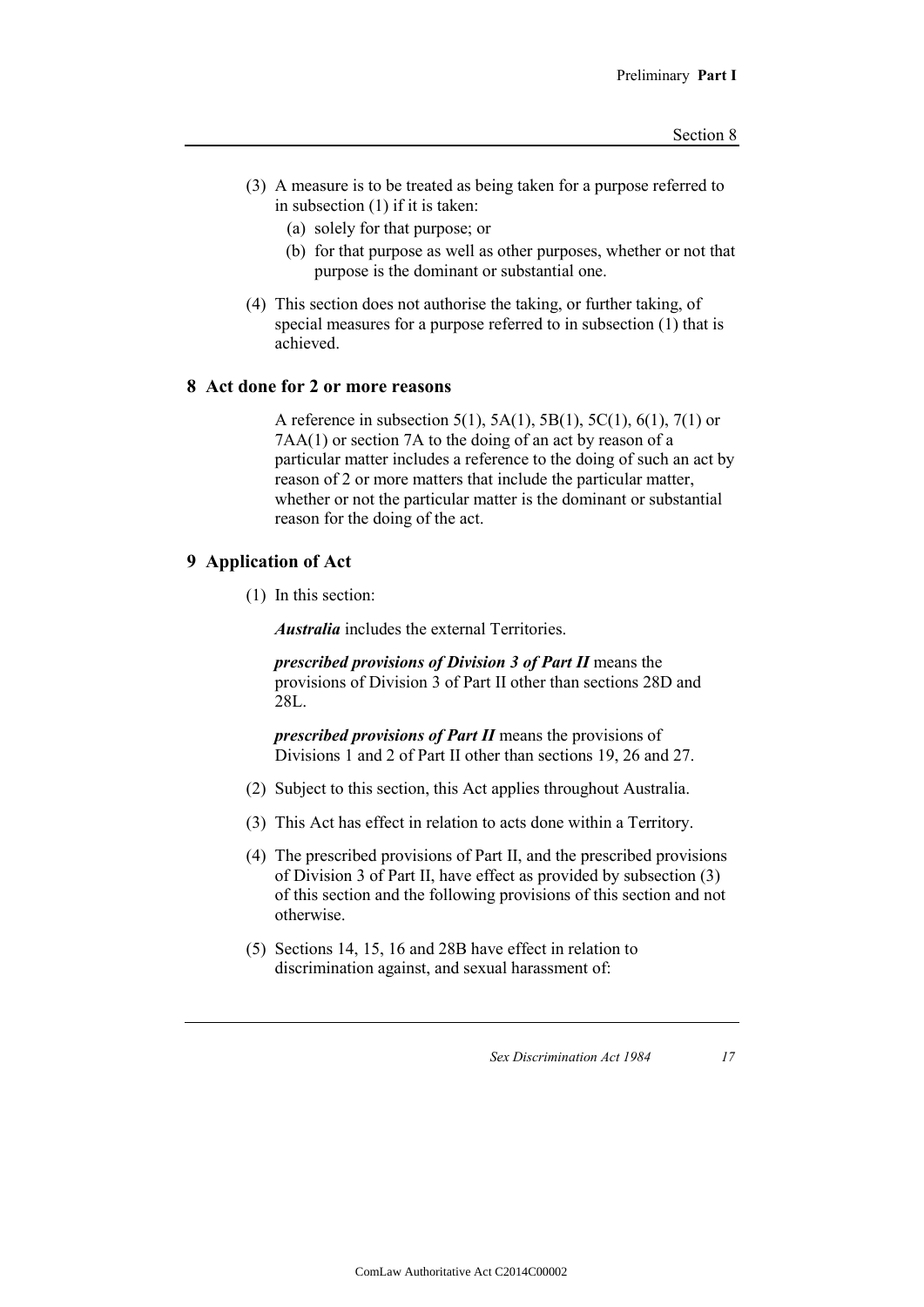- (a) Commonwealth employees in connection with their employment as Commonwealth employees; and
- (b) persons seeking to become Commonwealth employees.
- (6) Sections 18 and 28C has effect in relation to discrimination by an authority or body in the exercise of a power under a Commonwealth law to confer, renew, extend, revoke or withdraw an authorization or qualification.
- (7) The prescribed provisions of Part II have effect in relation to acts done, by or on behalf of:
	- (a) the Commonwealth or the Administration of a Territory; or
	- (b) a body or authority established for a public purpose by a law of the Commonwealth or a law of a Territory;

in the exercise of a power conferred by a law of the Commonwealth or a law of a Territory.

- (8) The prescribed provisions of Division 3 of Part II have effect in relation to acts done by a person exercising, by or on behalf of:
	- (a) the Commonwealth or the Administration of a Territory; or
	- (b) a body or authority established for a public purpose by a law of the Commonwealth or a law of a Territory;

a power conferred by a law of the Commonwealth or a law of a Territory, being acts done by the person in connection with the exercise of that power.

- (9) The prescribed provisions of Division 3 of Part II have effect in relation to acts done by or in relation to a person who is a Commonwealth employee in connection with the person's duties as a Commonwealth employee or done by or in relation to a person who is a member of the staff of an educational institution established by a law of the Commonwealth or a law of a Territory in connection with the person's duties as a member of the staff of such an educational institution.
- (10) The prescribed provisions of Part II, and the prescribed provisions of Division 3 of Part II, have effect to the extent that the provisions give effect to a relevant international instrument.
- (11) The prescribed provisions of Part II have effect in relation to discrimination by a foreign corporation, or a trading or financial corporation formed within the limits of the Commonwealth, or by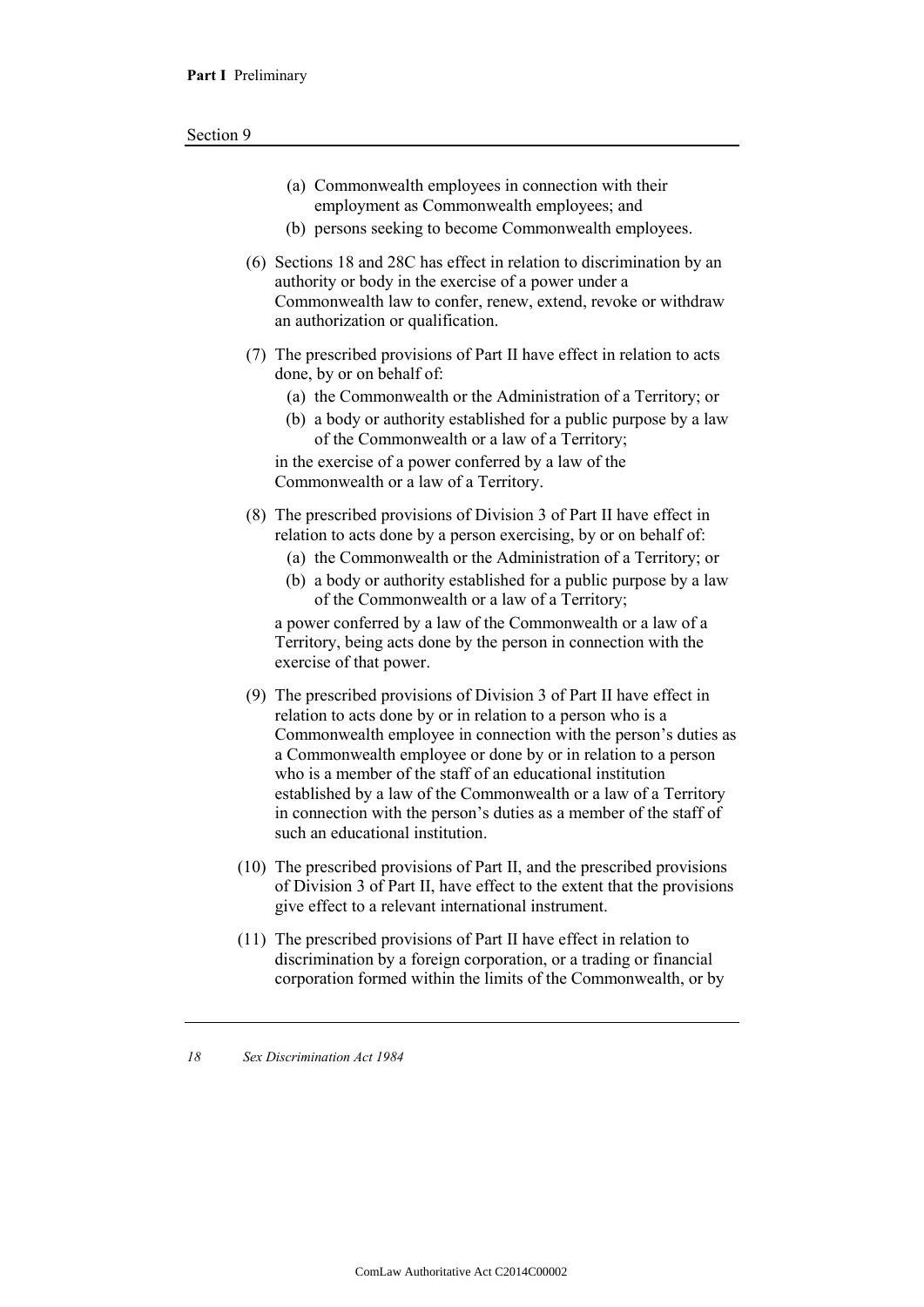or in relation to a person in the course of the person's duties or purported duties as an officer or employee of such a corporation.

- (12) The prescribed provisions of Division 3 of Part II have effect in relation to acts done, by or in relation to a person who is an officer or employee of a foreign corporation, or of a trading or financial corporation formed within the limits of the Commonwealth, in connection with the person's duties as such an officer or employee.
- (13) Without prejudice to the effect of subsection (11), the prescribed provisions of Part II have effect in relation to discrimination by a trading or financial corporation formed within the limits of the Commonwealth, or by or in relation to a person in the course of the person's duties or purported duties as an officer or employee of such a corporation, to the extent that the discrimination takes place in the course of the trading activities of the trading corporation or the financial activities of the financial corporation, as the case may be.
- (14) Without prejudice to the effect of subsection (12), the prescribed provisions of Division 3 of Part II have effect in relation to acts done, by or in relation to a person who is an officer or employee of a trading or financial corporation formed within the limits of the Commonwealth, in connection with any of the person's duties as such an officer or employee that relate to the trading activities of the trading corporation or the financial activities of the financial corporation, as the case may be.
- (15) The prescribed provisions of Part II have effect in relation to discrimination in the course of, or in relation to, the carrying on of the business of:
	- (a) banking, other than State banking not extending beyond the limits of the State concerned; or
	- (b) insurance, other than State insurance not extending beyond the limits of the State concerned.
- (16) The prescribed provisions of Division 3 of Part II have effect in relation to acts done in the course of, or in relation to, the carrying on of the business of:
	- (a) banking, other than State banking not extending beyond the limits of the State concerned; or
	- (b) insurance, other than State insurance not extending beyond the limits of the State concerned.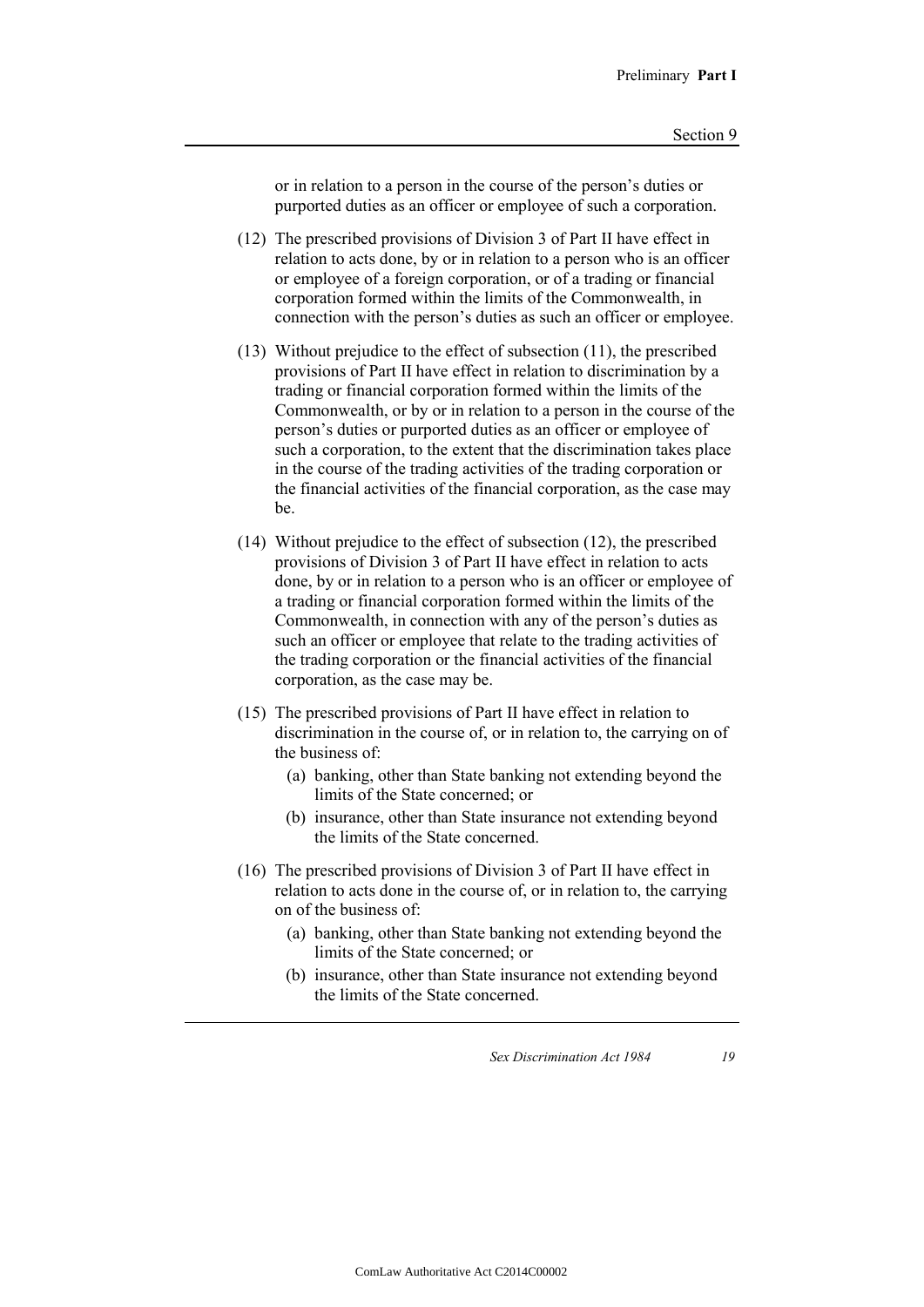- (17) The prescribed provisions of Part II have effect in relation to discrimination in the course of, or in relation to, trade or commerce:
	- (a) between Australia and a place outside Australia;
	- (b) among the States;
	- (c) between a State and a Territory; or
	- (d) between 2 Territories.
- (18) The prescribed provisions of Division 3 of Part II have effect in relation to acts done in the course of, or in relation to, trade or commerce:
	- (a) between Australia and a place outside Australia;
	- (b) among the States;
	- (c) between a State and a Territory; or
	- (d) between 2 Territories.
- (19) The prescribed provisions of Part II have effect in relation to discrimination within Australia involving persons or things, or matters arising, outside Australia.
- (20) The prescribed provisions of Division 3 of Part II have effect in relation to acts done within Australia involving persons or things, or matters arising, outside Australia.
- (21) The prescribed provisions of Division 3 of Part II have effect in relation to acts done using a postal, telegraphic, telephonic or other like service (within the meaning of paragraph  $51(v)$  of the Constitution).

# **10 Operation of State and Territory laws**

- (1) A reference in this section to this Act is a reference to this Act as it has effect by virtue of any of the provisions of section 9 other than subsection 9(10).
- (2) A reference in this section to a law of a State or Territory is a reference to a law of a State or Territory that deals with discrimination on the ground of sex, discrimination on the ground of sexual orientation, discrimination on the ground of gender identity, discrimination on the ground of intersex status, discrimination on the ground of marital or relationship status, discrimination on the ground of pregnancy or potential pregnancy,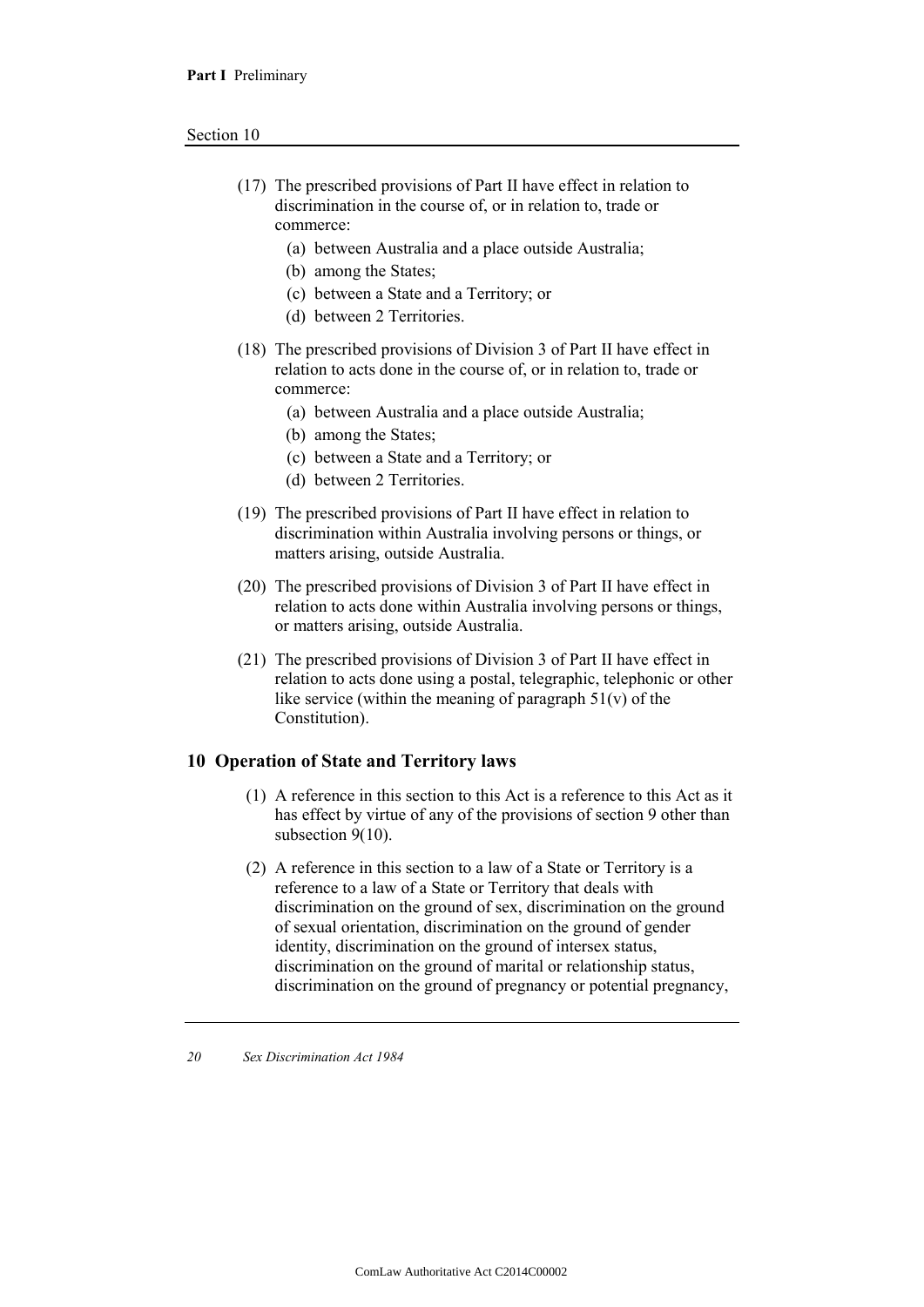discrimination on the ground of breastfeeding or discrimination on the ground of family responsibilities.

- (3) This Act is not intended to exclude or limit the operation of a law of a State or Territory that is capable of operating concurrently with this Act.
- (4) Where:
	- (a) a law of a State or Territory deals with a matter dealt with by this Act; and
	- (b) a person has made a complaint, instituted a proceeding or taken any other action under that law in respect of an act or omission in respect of which the person would, but for this subsection, have been entitled to make a complaint under the *Australian Human Rights Commission Act 1986* alleging that the act or omission is unlawful under a provision of Part II of this Act;

the person is not entitled to make a complaint or institute a proceeding under the *Australian Human Rights Commission Act 1986* alleging that the act or omission is unlawful under a provision of Part II of this Act.

- (5) Where:
	- (a) a law of a State or Territory deals with a matter dealt with by this Act; and
	- (b) an act or omission by a person that constitutes an offence against that law also constitutes an offence against this Act;

the person may be prosecuted and convicted either under that law of the State or Territory or under this Act, but nothing in this subsection renders a person liable to be punished more than once in respect of the same act or omission.

# **11 Operation of State and Territory laws that further objects of relevant international instruments**

- (1) A reference in this section to this Act is a reference to this Act as it has effect by virtue of subsection 9(10).
- (2) A reference in this section to a law of a State or Territory is a reference to a law of a State or Territory that deals with discrimination on the ground of sex, discrimination on the ground of sexual orientation, discrimination on the ground of gender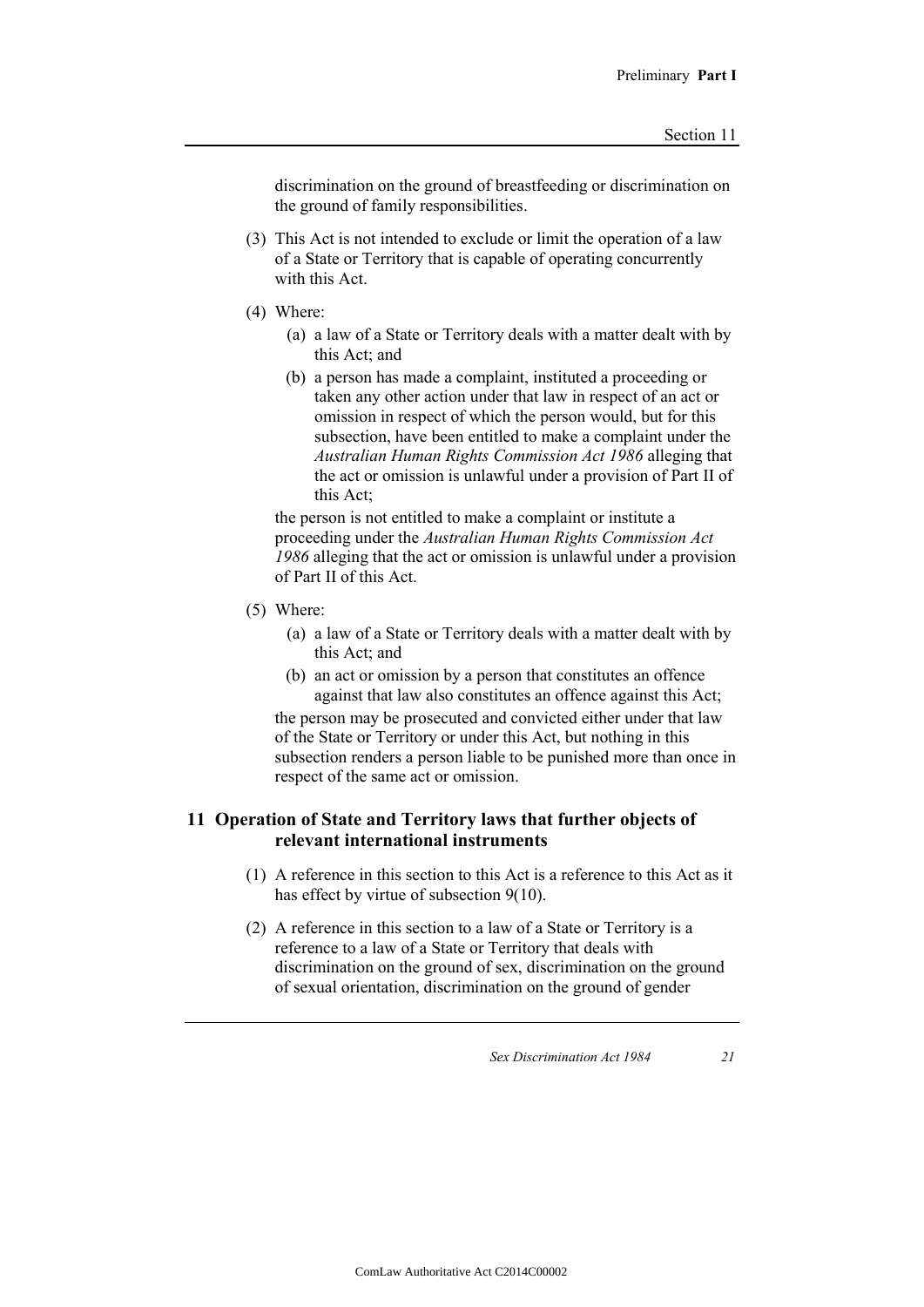identity, discrimination on the ground of intersex status, discrimination on the ground of marital or relationship status, discrimination on the ground of pregnancy or potential pregnancy, discrimination on the ground of breastfeeding or discrimination on the ground of family responsibilities.

- (3) This Act is not intended to exclude or limit the operation of a law of a State or Territory that furthers the objects of a relevant international instrument and is capable of operating concurrently with this Act.
- (4) Where:
	- (a) a law of a State or Territory that furthers the objects of a relevant international instrument deals with a matter dealt with by this Act; and
	- (b) a person has made a complaint, instituted a proceeding or taken any other action under that law in respect of an act or omission in respect of which the person would, but for this subsection, have been entitled to make a complaint under the *Australian Human Rights Commission Act 1986* alleging that the act or omission is unlawful under a provision of Part II of this Act;

the person is not entitled to make a complaint or institute a proceeding under the *Australian Human Rights Commission Act 1986* alleging that the act or omission is unlawful under a provision of Part II of this Act.

#### (5) Where:

- (a) a law of a State or Territory that furthers the objects of a relevant international instrument deals with a matter dealt with by this Act; and
- (b) an act or omission by a person that constitutes an offence against that law also constitutes an offence against this Act;

the person may be prosecuted and convicted either under that law of the State or Territory or under this Act, but nothing in this subsection renders a person liable to be punished more than once in respect of the same act or omission.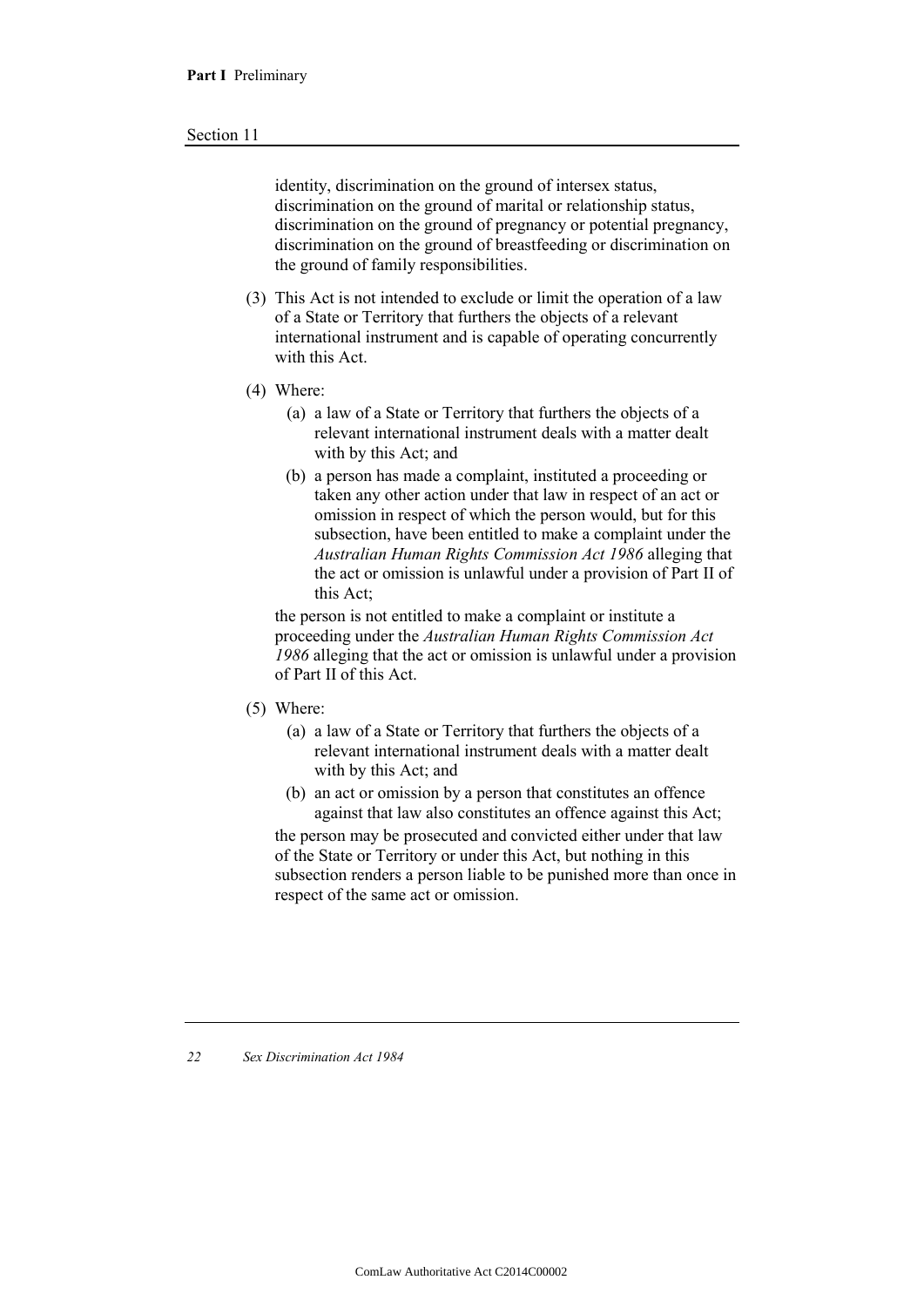### **12 Extent to which Act binds the Crown**

- (1) This Act binds the Crown in right of the Commonwealth and of Norfolk Island but, except as otherwise expressly provided by this Act, does not bind the Crown in right of a State.
- (2) Nothing in this Act renders the Crown in right of the Commonwealth, of a State or of Norfolk Island liable to be prosecuted for an offence.

#### **13 Extent to which Act applies to State instrumentalities**

- (1) Section 14 does not apply in relation to employment by an instrumentality of a State.
- (2) Section 28B does not apply in relation to an act done by an employee of a State or of an instrumentality of a State.

# **13A Application of the** *Criminal Code*

Chapter 2 of the *Criminal Code* applies to all offences against this Act.

Note: Chapter 2 of the *Criminal Code* sets out the general principles of criminal responsibility.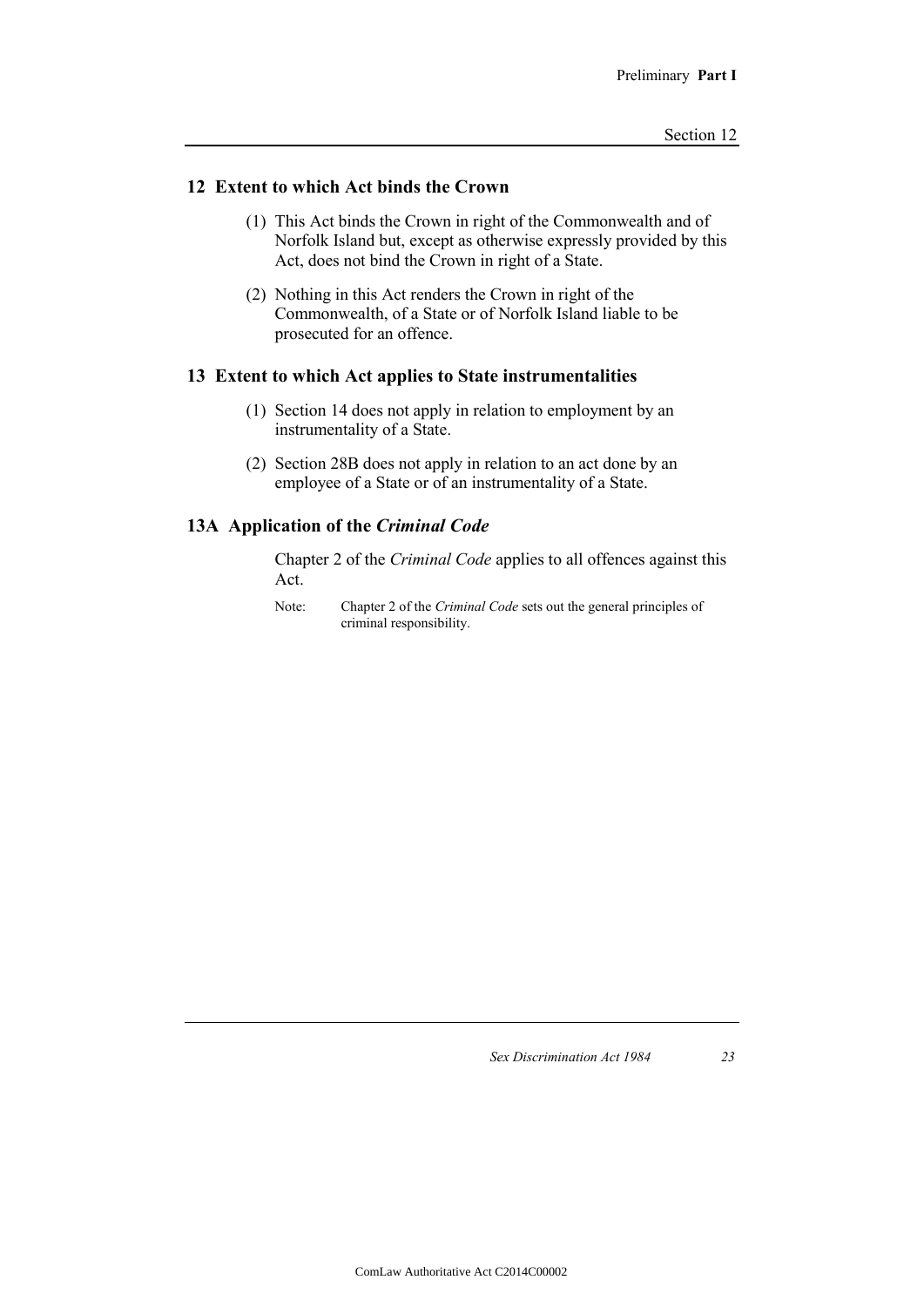# **Part II—Prohibition of discrimination**

# **Division 1—Discrimination in work**

# **14 Discrimination in employment or in superannuation**

- (1) It is unlawful for an employer to discriminate against a person on the ground of the person's sex, sexual orientation, gender identity, intersex status, marital or relationship status, pregnancy or potential pregnancy, breastfeeding or family responsibilities:
	- (a) in the arrangements made for the purpose of determining who should be offered employment;
	- (b) in determining who should be offered employment; or
	- (c) in the terms or conditions on which employment is offered.
- (2) It is unlawful for an employer to discriminate against an employee on the ground of the employee's sex, sexual orientation, gender identity, intersex status, marital or relationship status, pregnancy or potential pregnancy, breastfeeding or family responsibilities:
	- (a) in the terms or conditions of employment that the employer affords the employee;
	- (b) by denying the employee access, or limiting the employee's access, to opportunities for promotion, transfer or training, or to any other benefits associated with employment;
	- (c) by dismissing the employee; or
	- (d) by subjecting the employee to any other detriment.
- (3) Nothing in paragraph  $(1)(a)$  or (b) renders it unlawful for a person to discriminate against another person, on the ground of the other person's sex, in connection with employment to perform domestic duties on the premises on which the first-mentioned person resides.
- (4) Where a person exercises a discretion in relation to the payment of a superannuation benefit to or in respect of a member of a superannuation fund, it is unlawful for the person to discriminate, in the exercise of the discretion, against the member or another person on the ground, in either case, of the sex, sexual orientation or marital or relationship status of the member or that other person.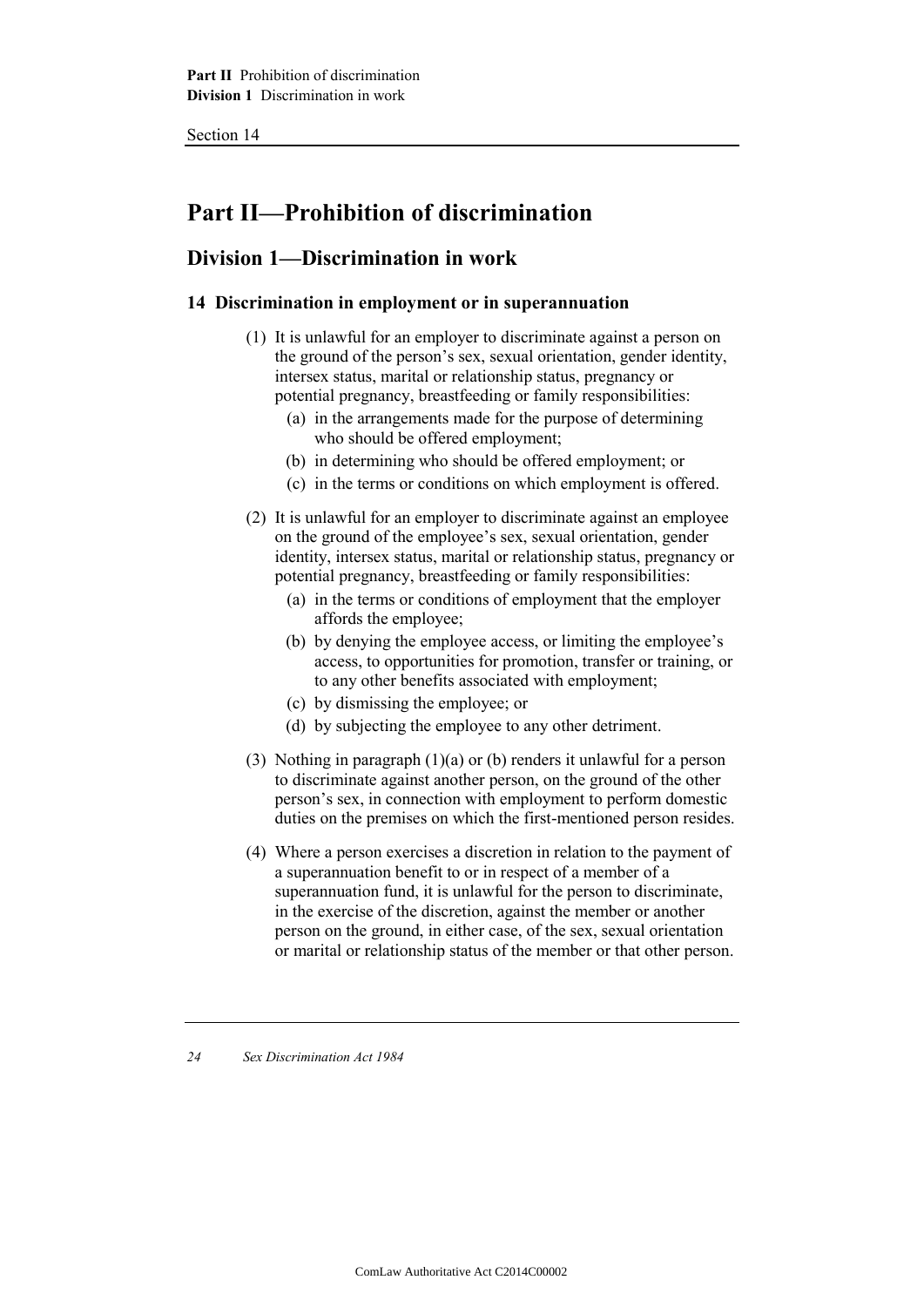- (5) Subsection (4) does not apply if section 41B applies to that member in respect of that fund.
- (6) In this section:

*member*, in relation to a superannuation fund, includes a person who has been a member of the fund at any time.

#### **15 Discrimination against commission agents**

- (1) It is unlawful for a principal to discriminate against a person on the ground of the person's sex, sexual orientation, gender identity, intersex status, marital or relationship status, pregnancy or potential pregnancy, breastfeeding or family responsibilities:
	- (a) in the arrangements the principal makes for the purpose of determining who should be engaged as a commission agent;
	- (b) in determining who should be engaged as a commission agent; or
	- (c) in the terms or conditions on which the person is engaged as a commission agent.
- (2) It is unlawful for a principal to discriminate against a commission agent on the ground of the commission agent's sex, sexual orientation, gender identity, intersex status, marital or relationship status, pregnancy or potential pregnancy, breastfeeding or family responsibilities:
	- (a) in the terms or conditions that the principal affords the commission agent as a commission agent;
	- (b) by denying the commission agent access, or limiting the commission agent's access, to opportunities for promotion, transfer or training, or to any other benefits associated with the position as a commission agent;
	- (c) by terminating the engagement; or
	- (d) by subjecting the commission agent to any other detriment.

#### **16 Discrimination against contract workers**

It is unlawful for a principal to discriminate against a contract worker on the ground of the contract worker's sex, sexual orientation, gender identity, intersex status, marital or relationship status, pregnancy or potential pregnancy, breastfeeding or family responsibilities: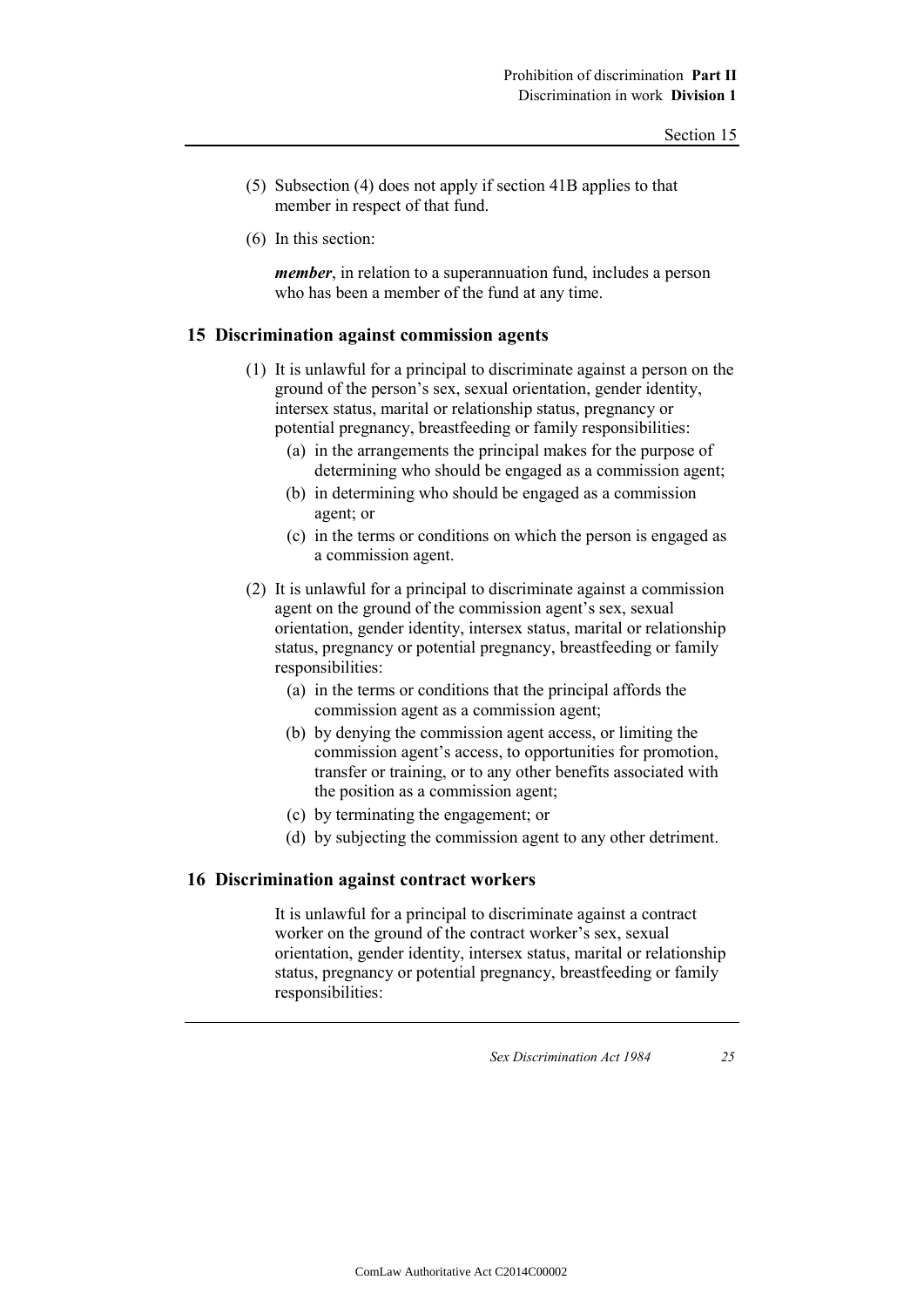- (a) in the terms or conditions on which the principal allows the contract worker to work;
- (b) by not allowing the contract worker to work or continue to work;
- (c) by denying the contract worker access, or limiting the contract worker's access, to any benefit associated with the work in respect of which the contract with the employer is made; or
- (d) by subjecting the contract worker to any other detriment.

# **17 Partnerships**

- (1) It is unlawful for 6 or more persons, being persons who are proposing to form themselves into a partnership, to discriminate against a person on the ground of the person's sex, sexual orientation, gender identity, intersex status, marital or relationship status, pregnancy or potential pregnancy, breastfeeding or family responsibilities:
	- (a) in determining who should be invited to become a partner in the partnership; or
	- (b) in the terms or conditions on which the person is invited to become a partner in the partnership.
- (2) It is unlawful for any one or more of the partners in a partnership consisting of 6 or more partners to discriminate against a person on the ground of the person's sex, sexual orientation, gender identity, intersex status, marital or relationship status, pregnancy or potential pregnancy, breastfeeding or family responsibilities:
	- (a) in determining who should be invited to become a partner in the partnership; or
	- (b) in the terms or conditions on which the person is invited to become a partner in the partnership.
- (3) It is unlawful for any one or more of the partners in a partnership consisting of 6 or more partners to discriminate against a partner in the partnership on the ground of the partner's sex, sexual orientation, gender identity, intersex status, marital or relationship status, pregnancy or potential pregnancy, breastfeeding or family responsibilities: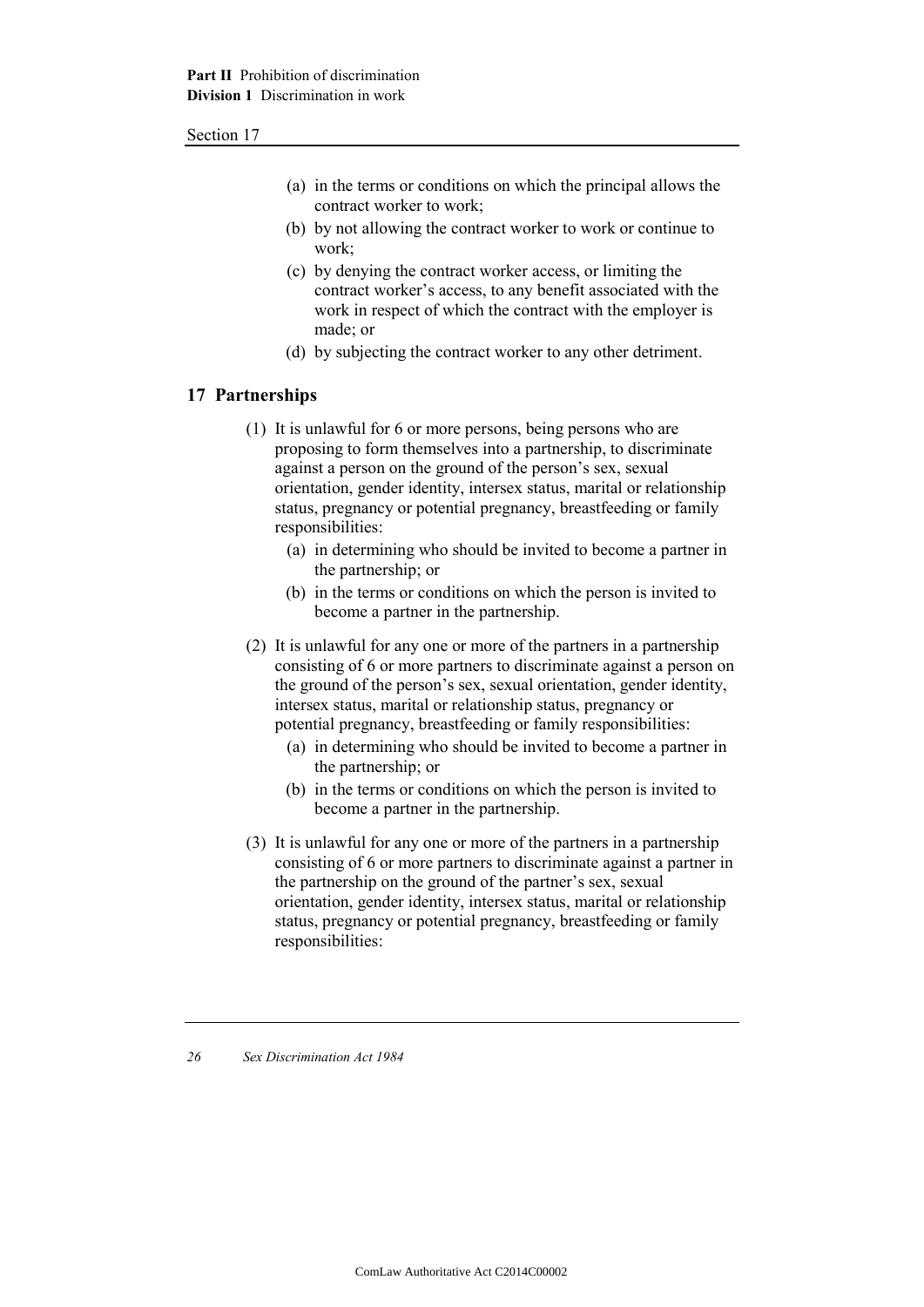- (a) by denying the partner access, or limiting the partner's access, to any benefit arising from being a partner in the partnership;
- (b) by expelling the partner from the partnership; or
- (c) by subjecting the partner to any other detriment.

#### **18 Qualifying bodies**

It is unlawful for an authority or body that is empowered to confer, renew, extend, revoke or withdraw an authorization or qualification that is needed for or facilitates the practice of a profession, the carrying on of a trade or the engaging in of an occupation to discriminate against a person on the ground of the person's sex, sexual orientation, gender identity, intersex status, marital or relationship status, pregnancy or potential pregnancy, breastfeeding or family responsibilities:

- (a) by refusing or failing to confer, renew or extend the authorization or qualification;
- (b) in the terms or conditions on which it is prepared to confer the authorization or qualification or to renew or extend the authorization or qualification; or
- (c) by revoking or withdrawing the authorization or qualification or varying the terms or conditions upon which it is held.

### **19****Registered organisations under the** *Fair Work (Registered Organisations) Act 2009*

- (1) It is unlawful for a registered organisation, the committee of management of a registered organisation or a member of the committee of management of a registered organisation to discriminate against a person, on the ground of the person's sex, sexual orientation, gender identity, intersex status, marital or relationship status, pregnancy or potential pregnancy, breastfeeding or family responsibilities:
	- (a) by refusing or failing to accept the person's application for membership; or
	- (b) in the terms or conditions on which the organisation is prepared to admit the person to membership.
- (2) It is unlawful for a registered organisation, the committee of management of a registered organisation or a member of the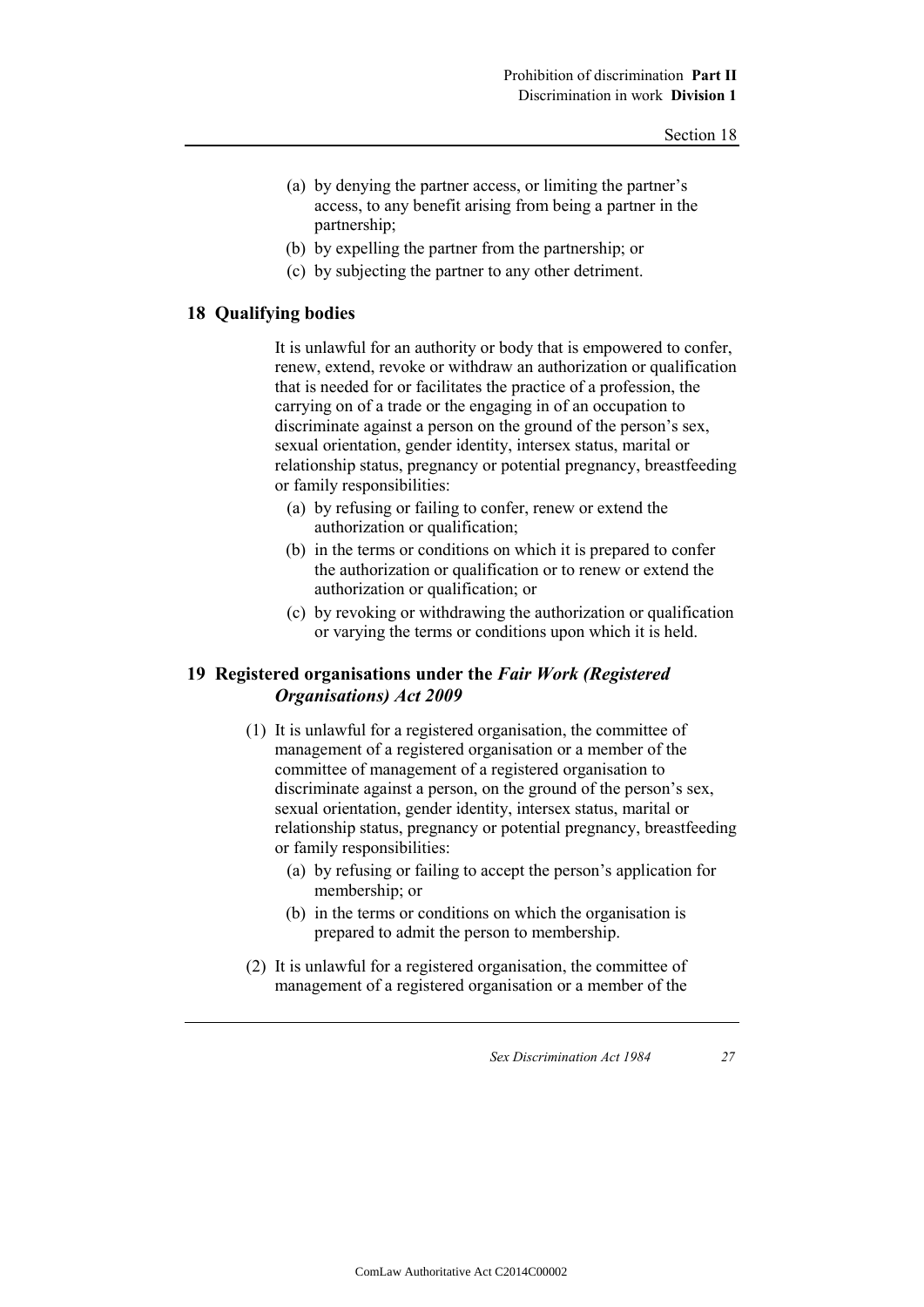committee of management of a registered organisation to discriminate against a person who is a member of the registered organisation, on the ground of the member's sex, sexual orientation, gender identity, intersex status, marital or relationship status, pregnancy or potential pregnancy, breastfeeding or family responsibilities:

- (a) by denying the member access, or limiting the member's access, to any benefit provided by the organisation;
- (b) by depriving the member of membership or varying the terms of membership; or
- (c) by subjecting the member to any other detriment.

#### **20 Employment agencies**

It is unlawful for an employment agency to discriminate against a person on the ground of the person's sex, sexual orientation, gender identity, intersex status, marital or relationship status, pregnancy or potential pregnancy, breastfeeding or family responsibilities:

- (a) by refusing to provide the person with any of its services;
- (b) in the terms or conditions on which it offers to provide the person with any of its services; or
- (c) in the manner in which it provides the person with any of its services.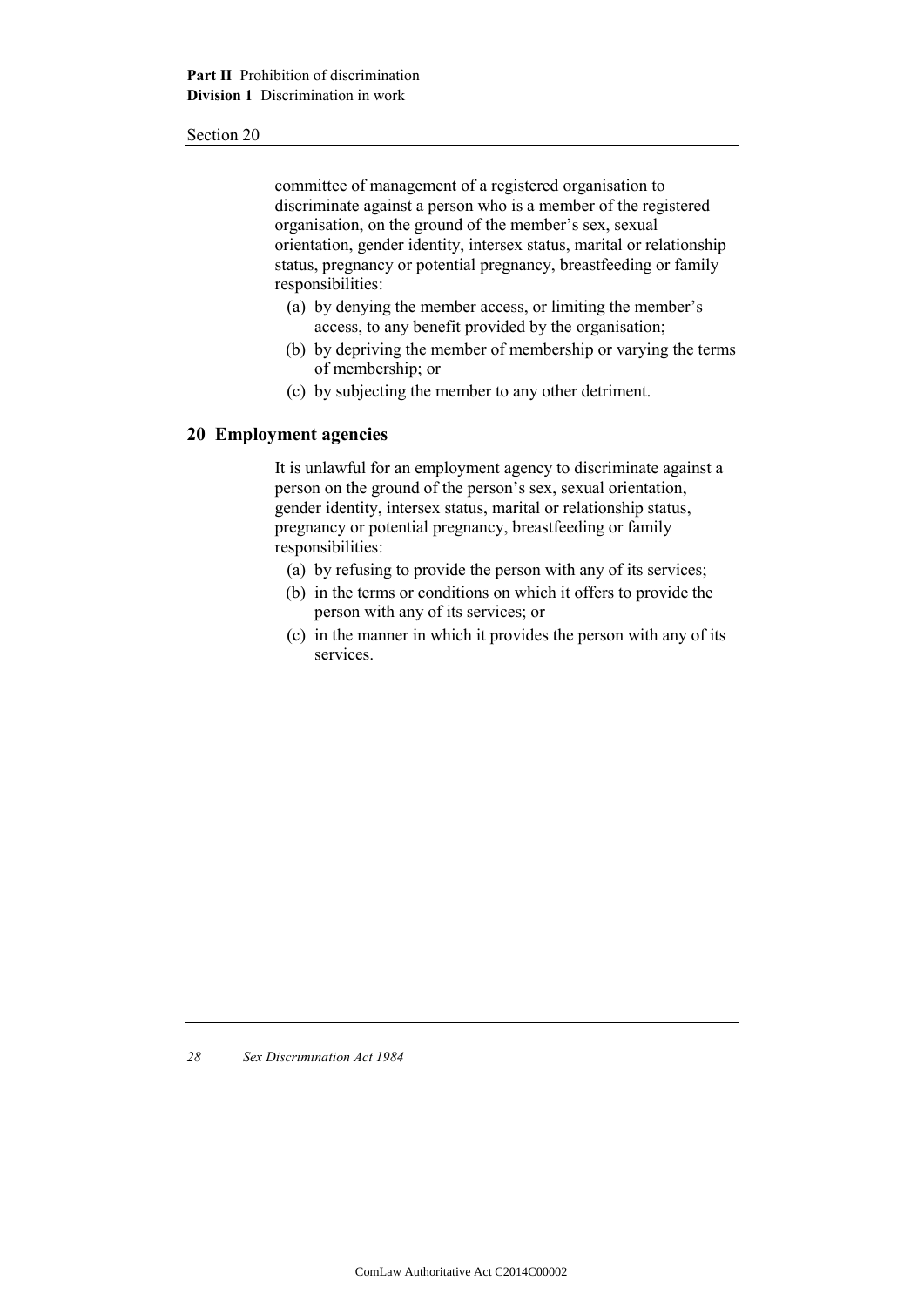# **Division 2—Discrimination in other areas**

# **21 Education**

- (1) It is unlawful for an educational authority to discriminate against a person on the ground of the person's sex, sexual orientation, gender identity, intersex status, marital or relationship status, pregnancy or potential pregnancy, or breastfeeding:
	- (a) by refusing or failing to accept the person's application for admission as a student; or
	- (b) in the terms or conditions on which it is prepared to admit the person as a student.
- (2) It is unlawful for an educational authority to discriminate against a student on the ground of the student's sex, sexual orientation, gender identity, intersex status, marital or relationship status, pregnancy or potential pregnancy, or breastfeeding:
	- (a) by denying the student access, or limiting the student's access, to any benefit provided by the educational authority;
	- (b) by expelling the student; or
	- (c) by subjecting the student to any other detriment.
- (3) Nothing in this section applies to or in respect of a refusal or failure to accept a person's application for admission as a student at an educational institution where:
	- (a) the educational institution is conducted solely for students of a different sex from the sex of the applicant; or
	- (b) except in the case of an institution of tertiary education education or training at the level at which the applicant is seeking education or training is provided by the educational institution only or mainly for students of a different sex from the sex of the applicant.
- (4) This section binds the Crown in right of a State.

# **22 Goods, services and facilities**

(1) It is unlawful for a person who, whether for payment or not, provides goods or services, or makes facilities available, to discriminate against another person on the ground of the other person's sex, sexual orientation, gender identity, intersex status,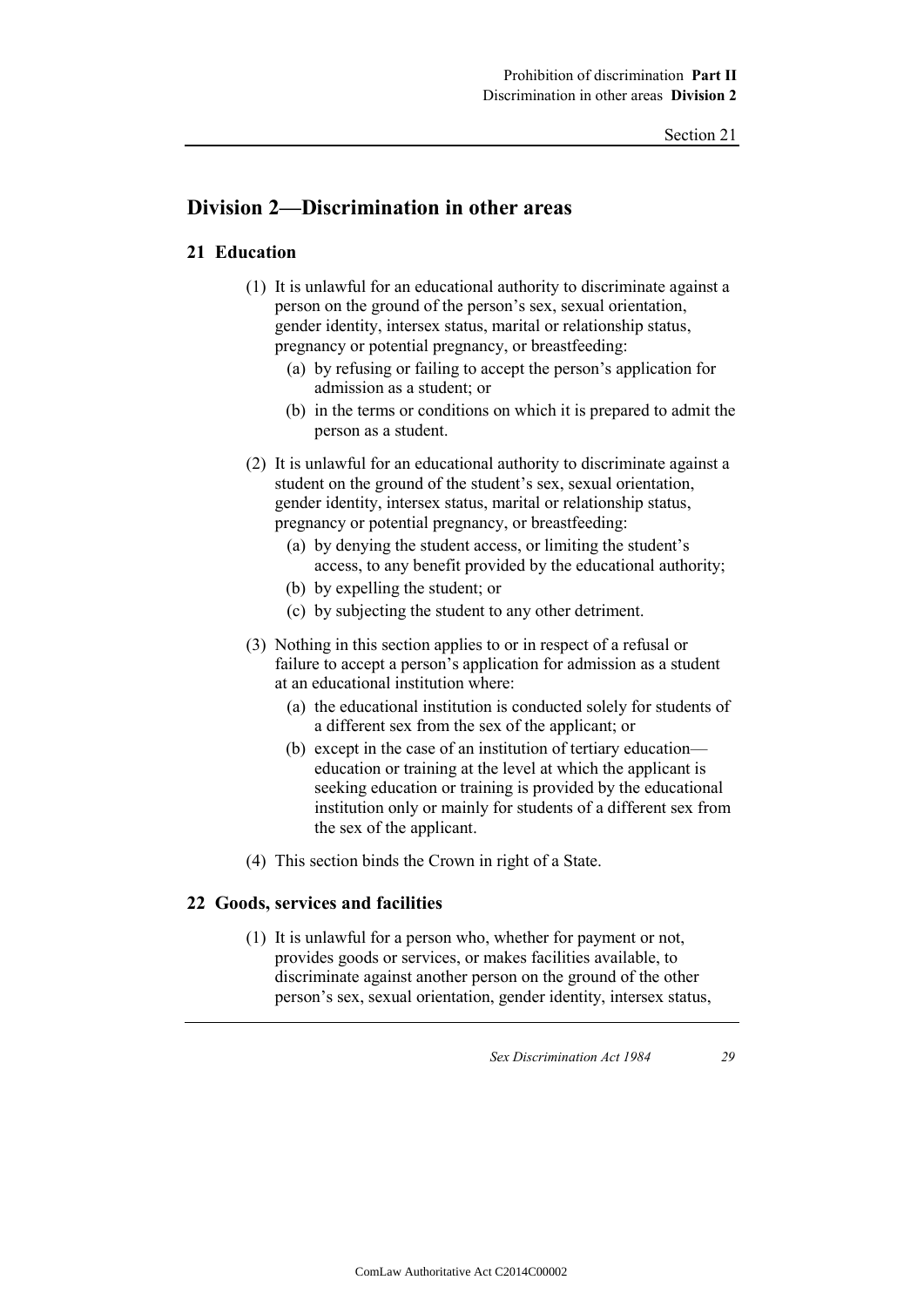marital or relationship status, pregnancy or potential pregnancy, or breastfeeding:

- (a) by refusing to provide the other person with those goods or services or to make those facilities available to the other person;
- (b) in the terms or conditions on which the first-mentioned person provides the other person with those goods or services or makes those facilities available to the other person; or
- (c) in the manner in which the first-mentioned person provides the other person with those goods or services or makes those facilities available to the other person.
- (2) This section binds the Crown in right of a State.

# **23 Accommodation**

- (1) It is unlawful for a person, whether as principal or agent, to discriminate against another person on the ground of the other person's sex, sexual orientation, gender identity, intersex status, marital or relationship status, pregnancy or potential pregnancy, or breastfeeding:
	- (a) by refusing the other person's application for accommodation;
	- (b) in the terms or conditions on which accommodation is offered to the other person; or
	- (c) by deferring the other person's application for accommodation or according to the other person a lower order of precedence in any list of applicants for that accommodation.
- (2) It is unlawful for a person, whether as principal or agent, to discriminate against another person on the ground of the other person's sex, sexual orientation, gender identity, intersex status, marital or relationship status, pregnancy or potential pregnancy, or breastfeeding:
	- (a) by denying the other person access, or limiting the other person's access, to any benefit associated with accommodation occupied by the other person;
	- (b) by evicting the other person from accommodation occupied by the other person; or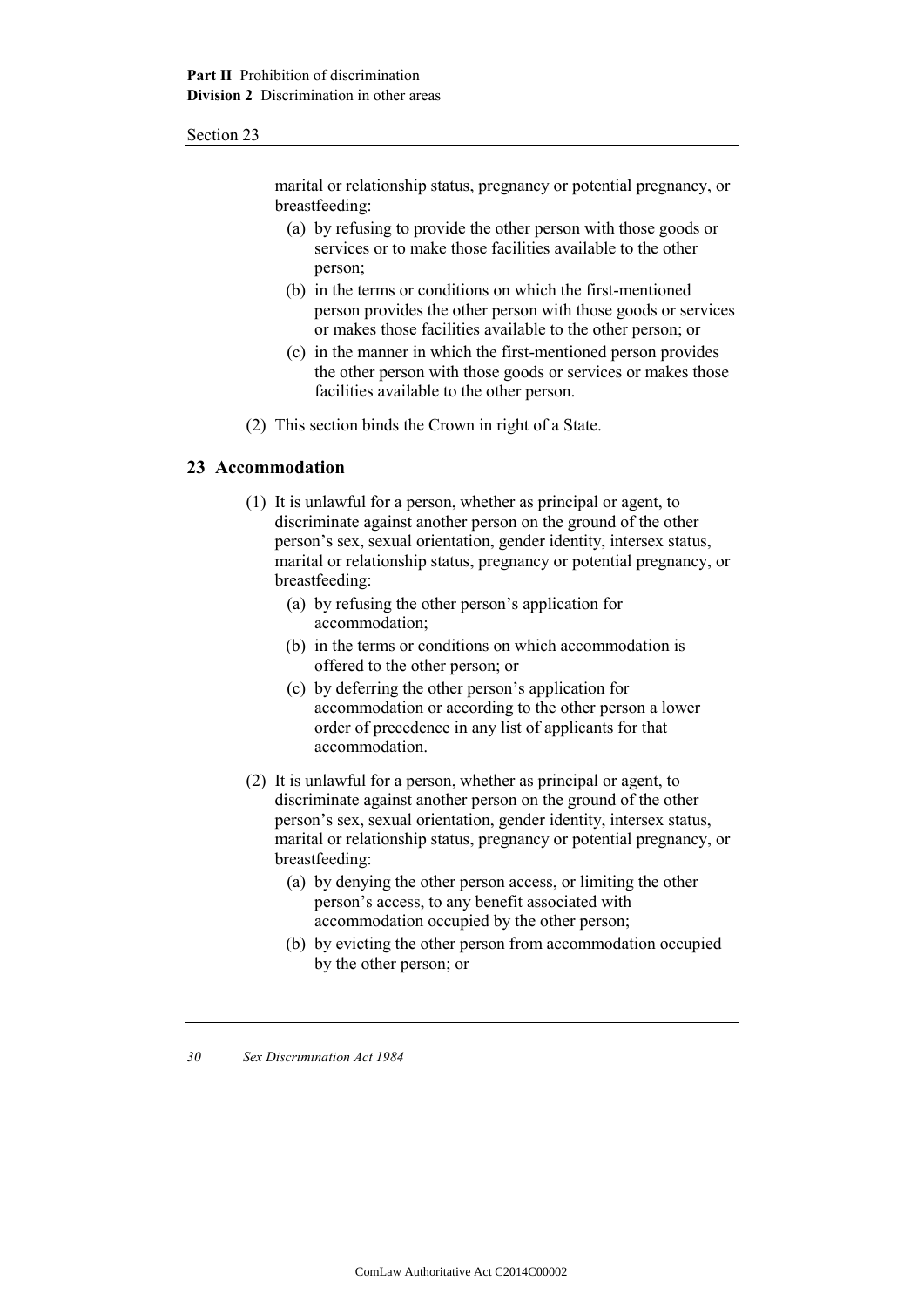- (c) by subjecting the other person to any other detriment in relation to accommodation occupied by the other person.
- (3) Nothing in this section applies to or in respect of:
	- (a) the provision of accommodation in premises if:
		- (i) the person who provides or proposes to provide the accommodation or a near relative of that person resides, and intends to continue to reside, on those premises; and
		- (ii) the accommodation provided in those premises is for no more than 3 persons other than a person referred to in subparagraph (i) or near relatives of such a person; or
	- (b) accommodation provided by a religious body; or
	- (c) accommodation provided by:
		- (i) an entity registered under the *Australian Charities and Not-for-profits Commission Act 2012*; or
		- (ii) a not-for-profit entity that is not an ACNC type of entity;

solely for persons of one sex or solely for persons of one or more particular marital or relationship statuses.

- (3A) Paragraph (3)(b) does not apply to accommodation provided by a religious body in connection with the provision, by the body, of Commonwealth-funded aged care.
	- (4) This section binds the Crown in right of a State.

## **24 Land**

- (1) It is unlawful for a person, whether as principal or agent, to discriminate against another person on the ground of the other person's sex, sexual orientation, gender identity, intersex status, marital or relationship status, pregnancy or potential pregnancy, or breastfeeding:
	- (a) by refusing or failing to dispose of an estate or interest in land to the other person; or
	- (b) in the terms or conditions on which an estate or interest in land is offered to the other person.
- (2) This section does not apply in relation to a disposal of an estate or interest in land by will or by way of gift.
- (3) This section binds the Crown in right of a State.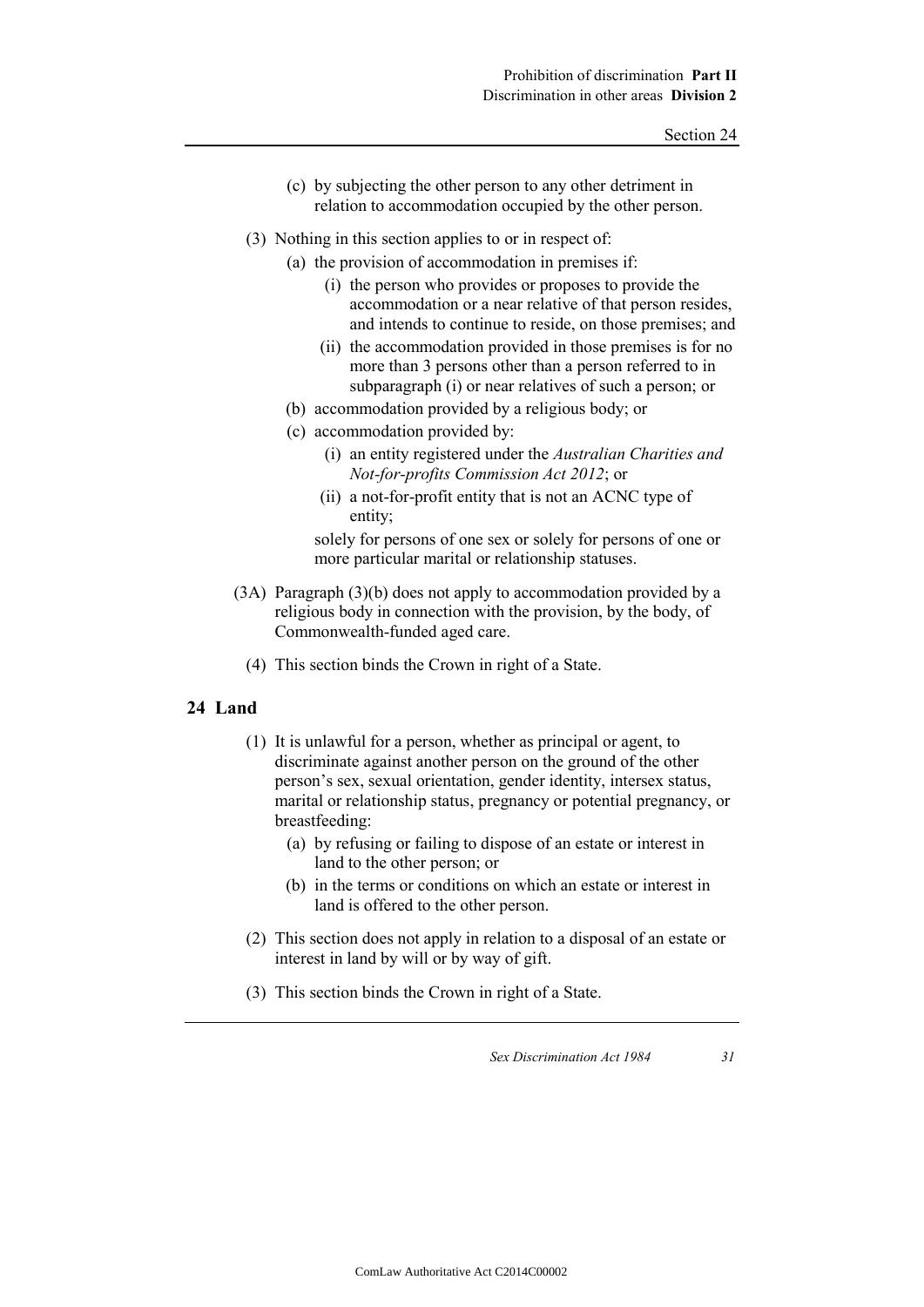## **25 Clubs**

- (1) It is unlawful for a club, the committee of management of a club or a member of the committee of management of a club to discriminate against a person who is not a member of the club on the ground of the person's sex, sexual orientation, gender identity, intersex status, marital or relationship status, pregnancy or potential pregnancy, or breastfeeding:
	- (a) by refusing or failing to accept the person's application for membership; or
	- (b) in the terms or conditions on which the club is prepared to admit the person to membership.
- (2) It is unlawful for a club, the committee of management of a club or a member of the committee of management of a club to discriminate against a person who is a member of the club on the ground of the member's sex, sexual orientation, gender identity, intersex status, marital or relationship status, pregnancy or potential pregnancy, or breastfeeding:
	- (a) in the terms or conditions of membership that are afforded to the member;
	- (b) by refusing or failing to accept the member's application for a particular class or type of membership;
	- (c) by denying the member access, or limiting the member's access, to any benefit provided by the club;
	- (d) by depriving the member of membership or varying the terms of membership; or
	- (e) by subjecting the member to any other detriment.
- (3) Nothing in subsection (1) or (2) renders it unlawful to discriminate against a person on the ground of the person's sex if membership of the club is available to persons of a different sex only.
- (4) Nothing in subsection (1), other than paragraph  $(1)(a)$ , or subsection (2) renders it unlawful to discriminate against a person on the ground of the person's sex if the discrimination occurs in relation to the use or enjoyment of any benefit provided by the club where:
	- (a) it is not practicable for the benefit to be used or enjoyed:
		- (i) simultaneously; or
		- (ii) to the same extent;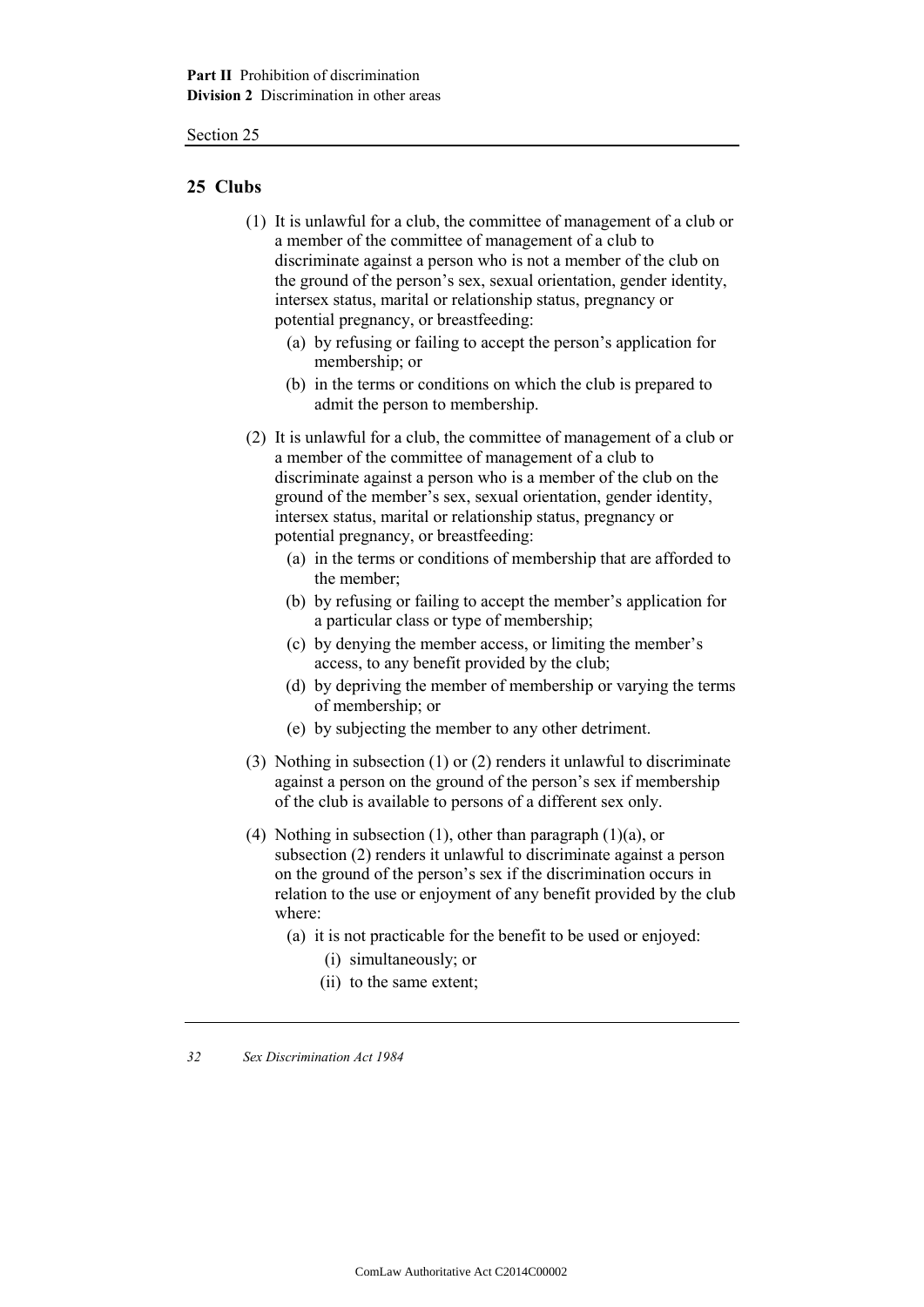by both men and women; and

- (b) either:
	- (i) the same, or an equivalent, benefit is provided for the use of men and women separately from each other; or
	- (ii) men and women are each entitled to a fair and reasonable proportion of the use and enjoyment of the benefit.
- (5) In determining any matter relating to the application of subsection (4), regard shall be had to:
	- (a) the purposes for which the club is established;
	- (b) the membership of the club, including any class or type of membership;
	- (c) the nature of the benefits provided by the club;
	- (d) the opportunities for the use and enjoyment of those benefits by men and women; and
	- (e) any other relevant circumstances.

## **26 Administration of Commonwealth laws and programs**

- (1) It is unlawful for a person who performs any function or exercises any power under a Commonwealth law or for the purposes of a Commonwealth program, or has any other responsibility for the administration of a Commonwealth law or the conduct of a Commonwealth program, to discriminate against another person, on the ground of the other person's sex, sexual orientation, gender identity, intersex status, marital or relationship status, pregnancy or potential pregnancy, or breastfeeding, in the performance of that function, the exercise of that power or the fulfilment of that responsibility.
- (2) This section binds the Crown in right of a State.

## **27 Requests for information**

- (1) It is unlawful for a person (the *first person*) to request or require another person (the *other person*) to provide information (whether by way of completing a form or otherwise) if:
	- (a) the information is requested or required in connection with, or for the purposes of, the first person doing a particular act; and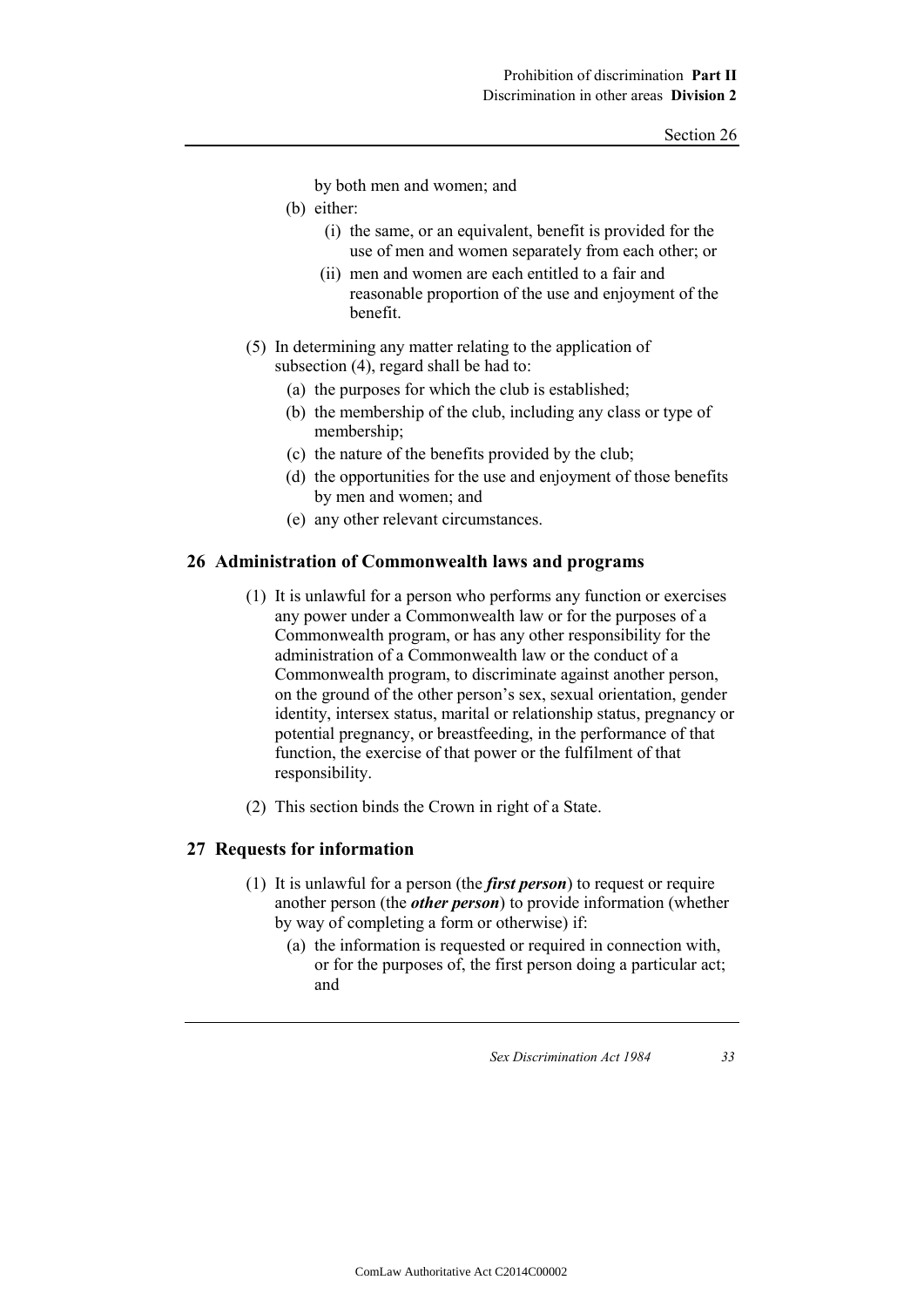|                                                          | (b) under Division 1 or this Division, it would be unlawful in    |  |  |  |
|----------------------------------------------------------|-------------------------------------------------------------------|--|--|--|
|                                                          | particular circumstances for the first person, in doing that act, |  |  |  |
|                                                          | to discriminate against the other person on the ground of the     |  |  |  |
| other person's sex, sexual orientation, gender identity, |                                                                   |  |  |  |
|                                                          | intersex status, marital or relationship status, pregnancy or     |  |  |  |
|                                                          | potential pregnancy, breastfeeding or family responsibilities;    |  |  |  |
|                                                          | and                                                               |  |  |  |

- (c) persons:
	- (i) of a different sex; or
	- (ia) who have a different sexual orientation; or
	- (ib) who have a different gender identity; or
	- (ic) who are not of intersex status; or
	- (ii) who have a different marital or relationship status; or
	- (iii) who are not pregnant or potentially pregnant; or
	- (iv) who are not breastfeeding; or
	- (v) without family responsibilities;

as the case requires, would not be requested or required to provide the information in circumstances that are the same or not materially different.

- Example: Under section 14 of Division 1, it is unlawful to determine not to offer employment to a woman because she is pregnant or might become pregnant. Under this section, it is therefore also unlawful to ask a woman during a job interview whether she is pregnant or intends to become pregnant if that information is requested in connection with determining whether to offer her employment.
- (2) Nothing in subsection (1) renders it unlawful for a person to request or require:
	- (a) a person of a particular sex to provide information concerning such part of the last-mentioned person's medical history as relates to medical conditions that affect persons of that sex only; or
	- (b) a person who is pregnant to provide medical information concerning the pregnancy.
	- Note: Information obtained under this subsection may be used provided the use is not for the purpose of a discriminatory act that is unlawful under any other section of this Act. For example, an employer may use such information for a purpose connected with occupational health and safety, but only if doing so does not amount to unlawful discrimination.
- (3) This section binds the Crown in right of a State.
- *34 Sex Discrimination Act 1984*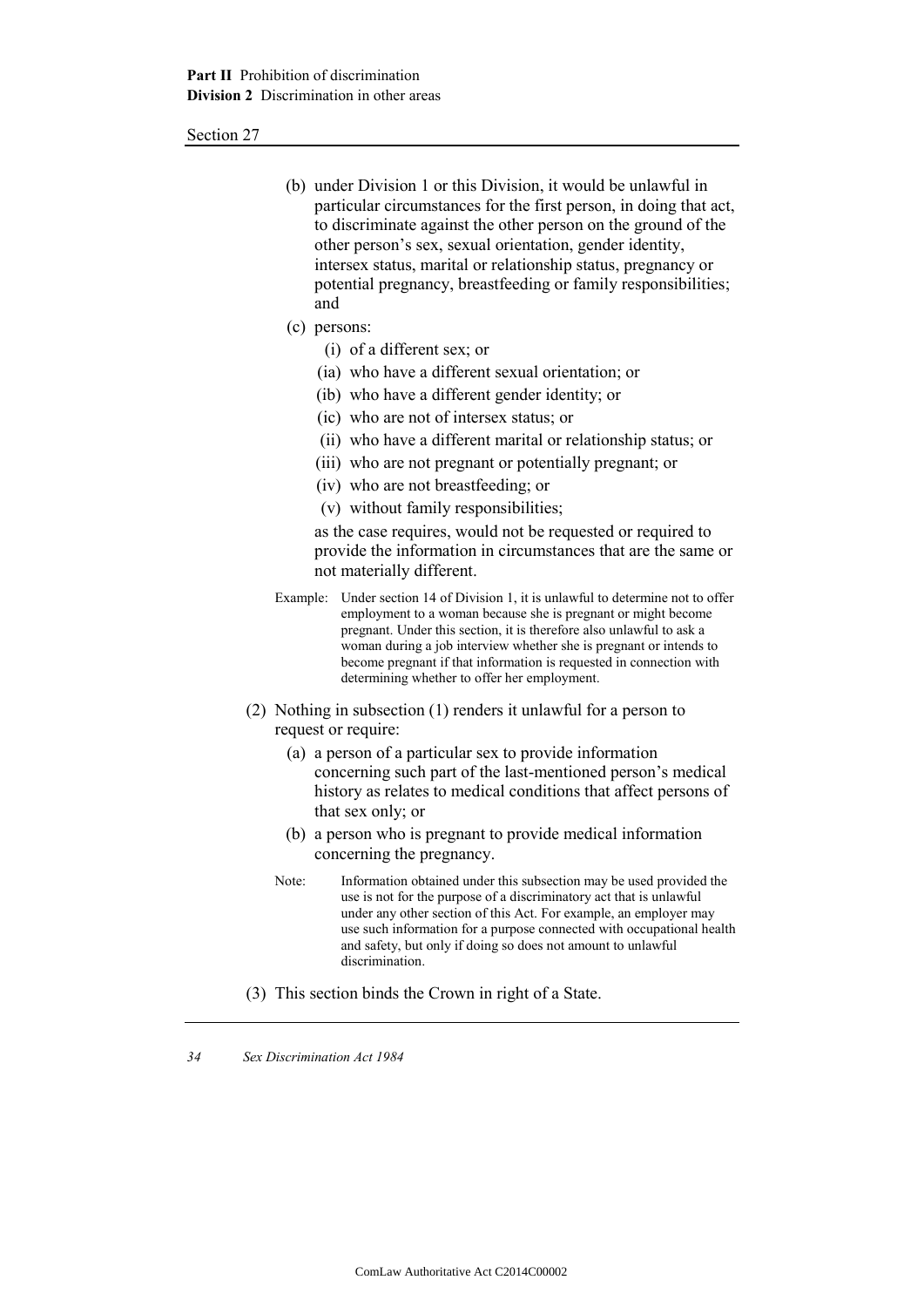## **Division 3—Sexual harassment**

## **28A Meaning of** *sexual harassment*

- (1) For the purposes of this Division, a person sexually harasses another person (the *person harassed*) if:
	- (a) the person makes an unwelcome sexual advance, or an unwelcome request for sexual favours, to the person harassed; or
	- (b) engages in other unwelcome conduct of a sexual nature in relation to the person harassed;

in circumstances in which a reasonable person, having regard to all the circumstances, would have anticipated the possibility that the person harassed would be offended, humiliated or intimidated.

- (1A) For the purposes of subsection (1), the circumstances to be taken into account include, but are not limited to, the following:
	- (a) the sex, age, sexual orientation, gender identity, intersex status, marital or relationship status, religious belief, race, colour, or national or ethnic origin, of the person harassed;
	- (b) the relationship between the person harassed and the person who made the advance or request or who engaged in the conduct;
	- (c) any disability of the person harassed;
	- (d) any other relevant circumstance.
	- (2) In this section:

*conduct of a sexual nature* includes making a statement of a sexual nature to a person, or in the presence of a person, whether the statement is made orally or in writing.

## **28B Employment, partnerships etc.**

- (1) It is unlawful for a person to sexually harass:
	- (a) an employee of the person; or
	- (b) a person who is seeking to become an employee of the person.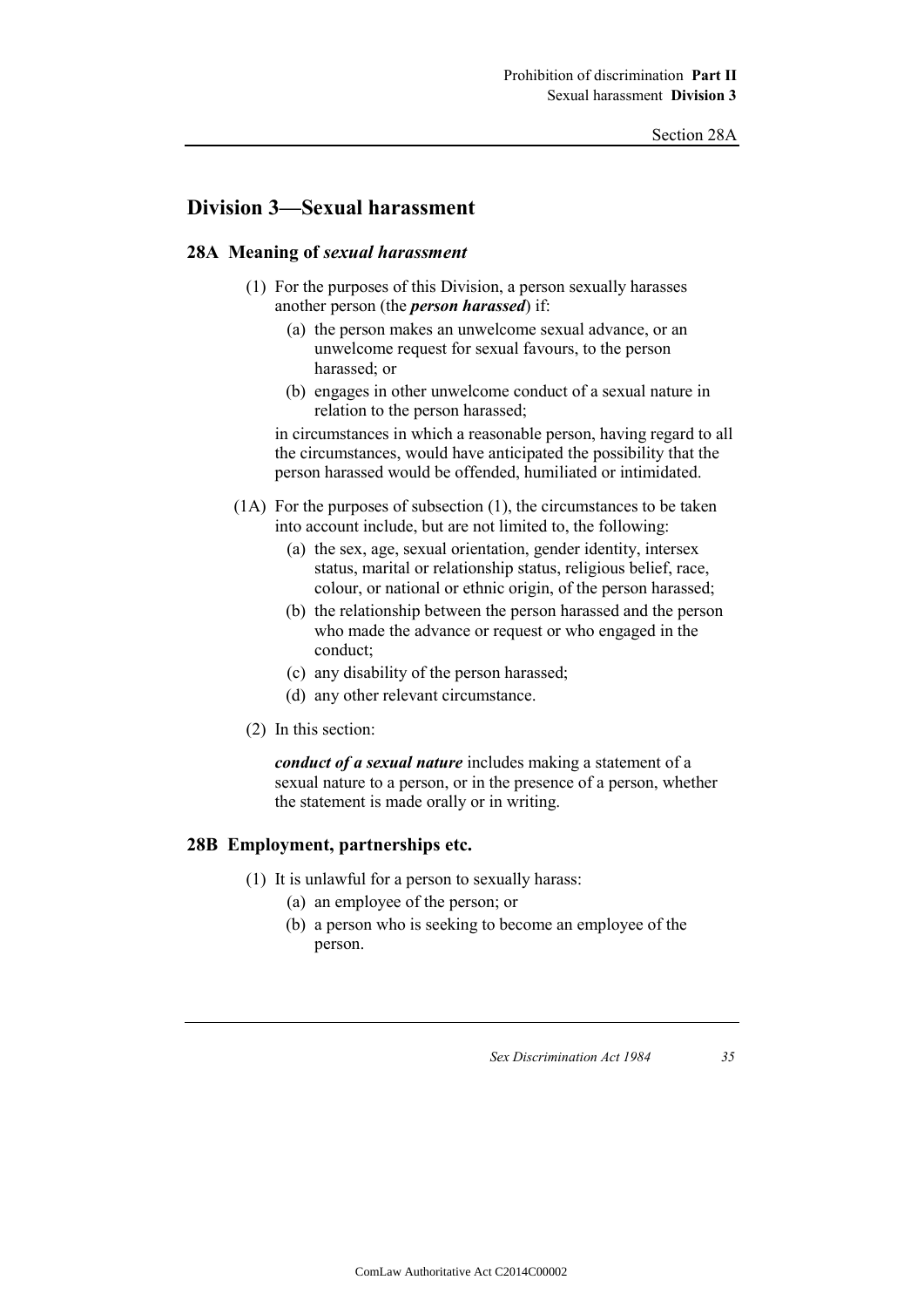#### Section 28C

- (2) It is unlawful for an employee to sexually harass a fellow employee or a person who is seeking employment with the same employer.
- (3) It is unlawful for a person to sexually harass:
	- (a) a commission agent or contract worker of the person; or
	- (b) a person who is seeking to become a commission agent or contract worker of the person.
- (4) It is unlawful for a commission agent or contract worker to sexually harass a fellow commission agent or fellow contract worker.
- (5) It is unlawful for a partner in a partnership to sexually harass another partner, or a person who is seeking to become a partner, in the same partnership.
- (6) It is unlawful for a workplace participant to sexually harass another workplace participant at a place that is a workplace of either or both of those persons.
- (7) In this section:

*place* includes a ship, aircraft or vehicle.

*workplace* means a place at which a workplace participant works or otherwise carries out functions in connection with being a workplace participant.

#### *workplace participant* means any of the following:

- (a) an employer or employee;
- (b) a commission agent or contract worker;
- (c) a partner in a partnership.

## **28C Members of bodies with power to grant etc. occupational qualifications etc.**

(1) It is unlawful for a member of an authority or body that has power to take action in connection with an occupational qualification to sexually harass a person seeking action in connection with an occupational qualification.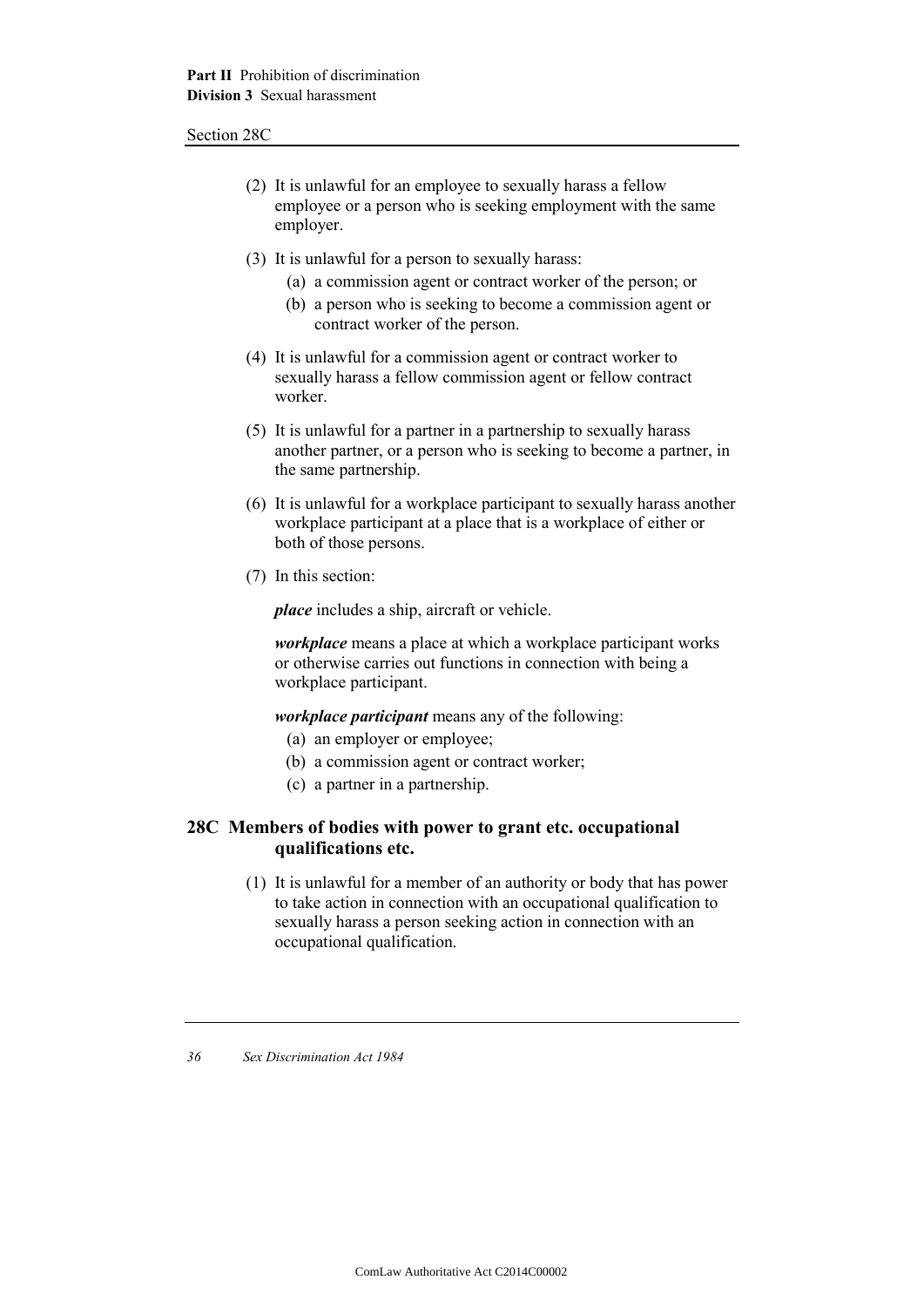(2) In this section:

*action in connection with an occupational qualification* means conferring, renewing, extending, revoking or withdrawing an authorisation or qualification that is needed for, or facilitates:

- (a) practising a profession; or
- (b) carrying on a trade; or
- (c) engaging in an occupation.

## **28D Registered organisations**

It is unlawful for:

- (a) a member of a registered organisation; or
- (b) a member of the staff of a registered organisation;

to sexually harass a member of the organisation, or a person who is seeking to become a member of the organisation.

#### **28E Employment agencies**

It is unlawful for:

- (a) a person who operates an employment agency; or
- (b) a member of the staff of an employment agency;

to sexually harass another person in the course of providing, or offering to provide, any of the agency's services to that other person.

## **28F Educational institutions**

- (1) It is unlawful for a member of the staff of an educational institution to sexually harass:
	- (a) a person who is a student at the institution; or
	- (b) a person who is seeking to become a student at the institution.
- (2) It is unlawful for a person who is an adult student at an educational institution to sexually harass:
	- (a) a person who is a student at the institution; or
	- (b) a member of the staff of the institution.
- (2A) It is unlawful for a person (the *first person*) who is a member of the staff of an educational institution (the *first educational*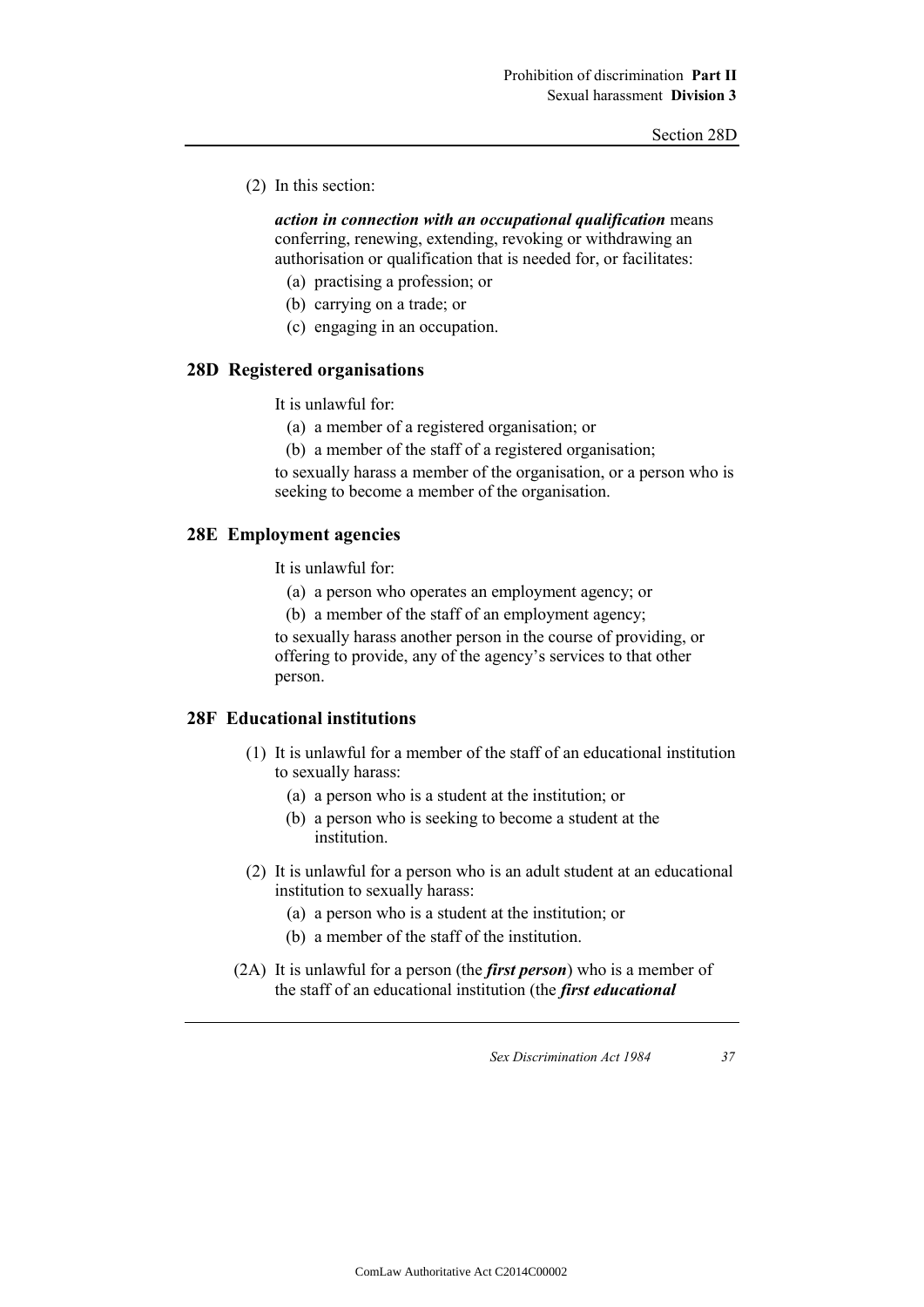#### Section 28G

*institution*) to sexually harass a person who is a student at another educational institution if the sexual harassment occurs in connection with the first person being a member of staff of the first educational institution.

- (2B) It is unlawful for a person (the *first person*) who is an adult student at an educational institution (the *first educational institution*) to sexually harass:
	- (a) a person who is a student at another educational institution; or
	- (b) a member of the staff of another educational institution;

if the sexual harassment occurs in connection with the first person being a student at the first educational institution.

(3) In this section:

*adult student* means a student who has attained the age of 16 years.

## **28G Goods, services and facilities**

- (1) It is unlawful for a person to sexually harass another person in the course of providing, or offering to provide, goods, services or facilities to that other person.
- (2) It is unlawful for a person to sexually harass another person in the course of seeking, or receiving, goods, services or facilities from that other person.

## **28H Provision of accommodation**

- (1) It is unlawful for a person to sexually harass another person in the course of providing, or offering to provide, (whether as principal or agent) accommodation to that other person.
- (2) This section does not apply to anything done by a person in the course of providing, or offering to provide, accommodation to a near relative.

## **28J Land**

It is unlawful for a person to sexually harass another person in the course of dealing (whether as principal or agent) with that other person in connection with: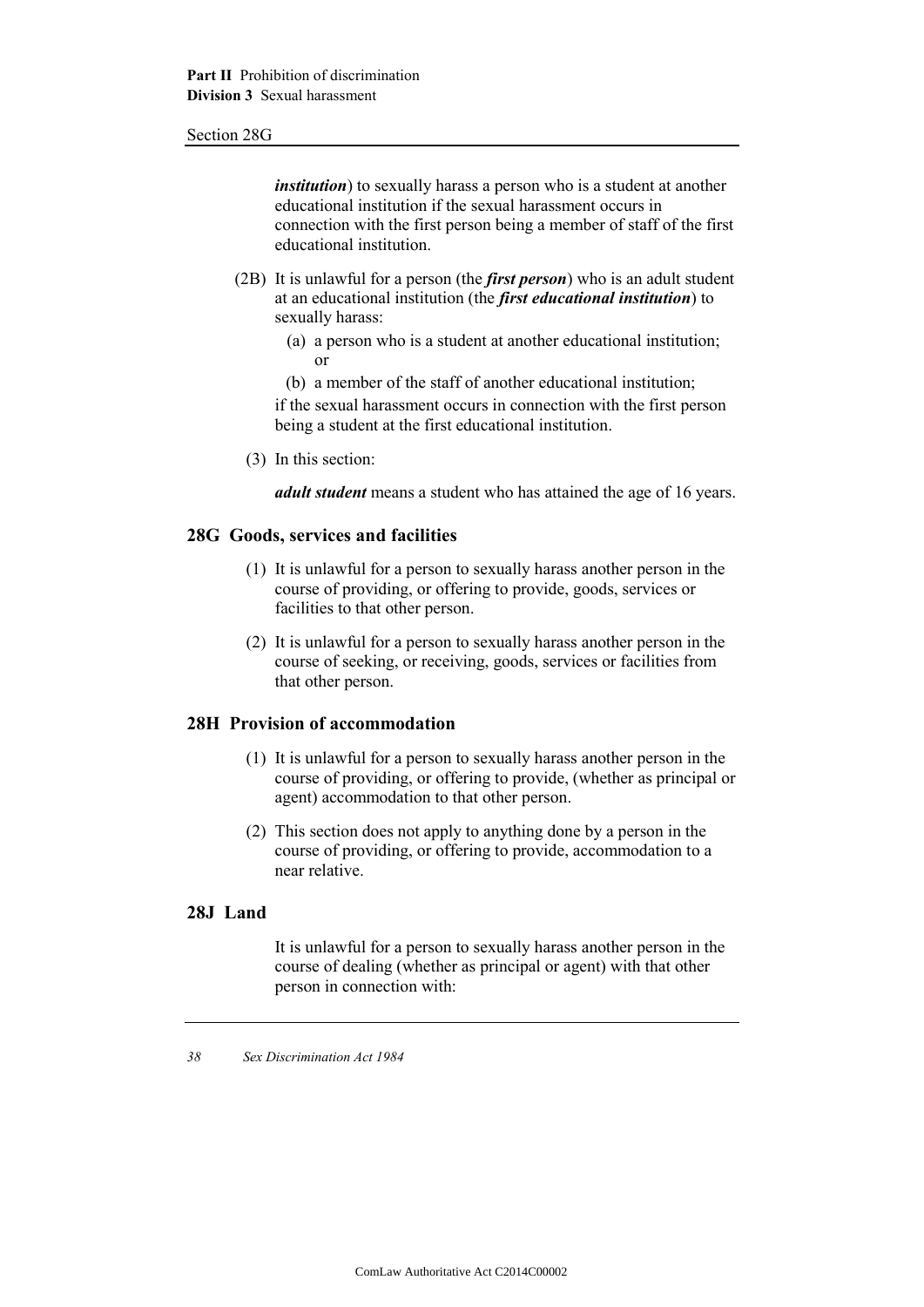- (a) disposing of, or offering to dispose of, an estate or interest in land to the other person; or
- (b) acquiring, or offering to acquire, an estate or interest in land from the other person.

## **28K Clubs**

It is unlawful for a member of the committee of management of a club to sexually harass a member of the club or a person seeking to become a member of the club.

## **28L Commonwealth laws and programs**

It is unlawful for a person:

- (a) in the course of performing any function, or exercising any power, under a Commonwealth law or for the purposes of a Commonwealth program; or
- (b) in the course of carrying out any other responsibility for the administration of a Commonwealth law or the conduct of a Commonwealth program;

to sexually harass another person.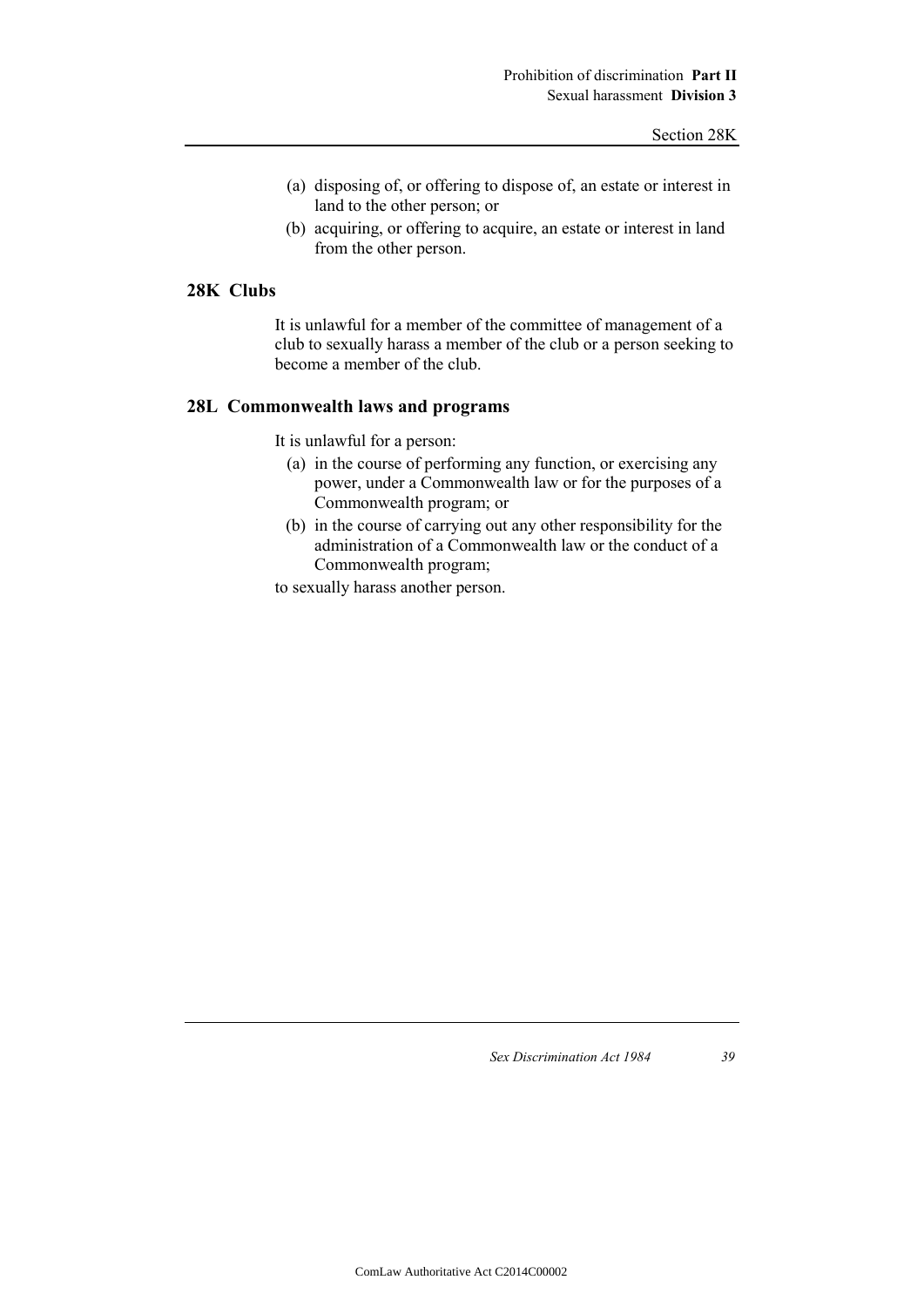## **Division 4—Exemptions**

## **30 Certain discrimination on ground of sex not unlawful**

- (1) Nothing in paragraph  $14(1)(a)$  or (b),  $15(1)(a)$  or (b) or  $16(b)$ renders it unlawful for a person to discriminate against another person, on the ground of the other person's sex, in connection with a position as an employee, commission agent or contract worker, being a position in relation to which it is a genuine occupational qualification to be a person of a different sex from the sex of the other person.
- (2) Without limiting the generality of subsection (1), it is a genuine occupational qualification, in relation to a particular position, to be a person of a particular sex (in this subsection referred to as the *relevant sex*) if:
	- (a) the duties of the position can be performed only by a person having particular physical attributes (other than attributes of strength or stamina) that are not possessed by persons of a different sex from the relevant sex;
	- (b) the duties of the position involve performing in a dramatic performance or other entertainment in a role that, for reasons of authenticity, aesthetics or tradition, is required to be performed by a person of the relevant sex;
	- (c) the duties of the position need to be performed by a person of the relevant sex to preserve decency or privacy because they involve the fitting of clothing for persons of that sex;
	- (d) the duties of the position include the conduct of searches of the clothing or bodies of persons of the relevant sex;
	- (e) the occupant of the position is required to enter a lavatory ordinarily used by persons of the relevant sex while the lavatory is in use by persons of that sex;
	- (f) the occupant of the position is required to live on premises provided by the employer or principal of the occupant of the position and:
		- (i) the premises are not equipped with separate sleeping accommodation and sanitary facilities for persons of each sex;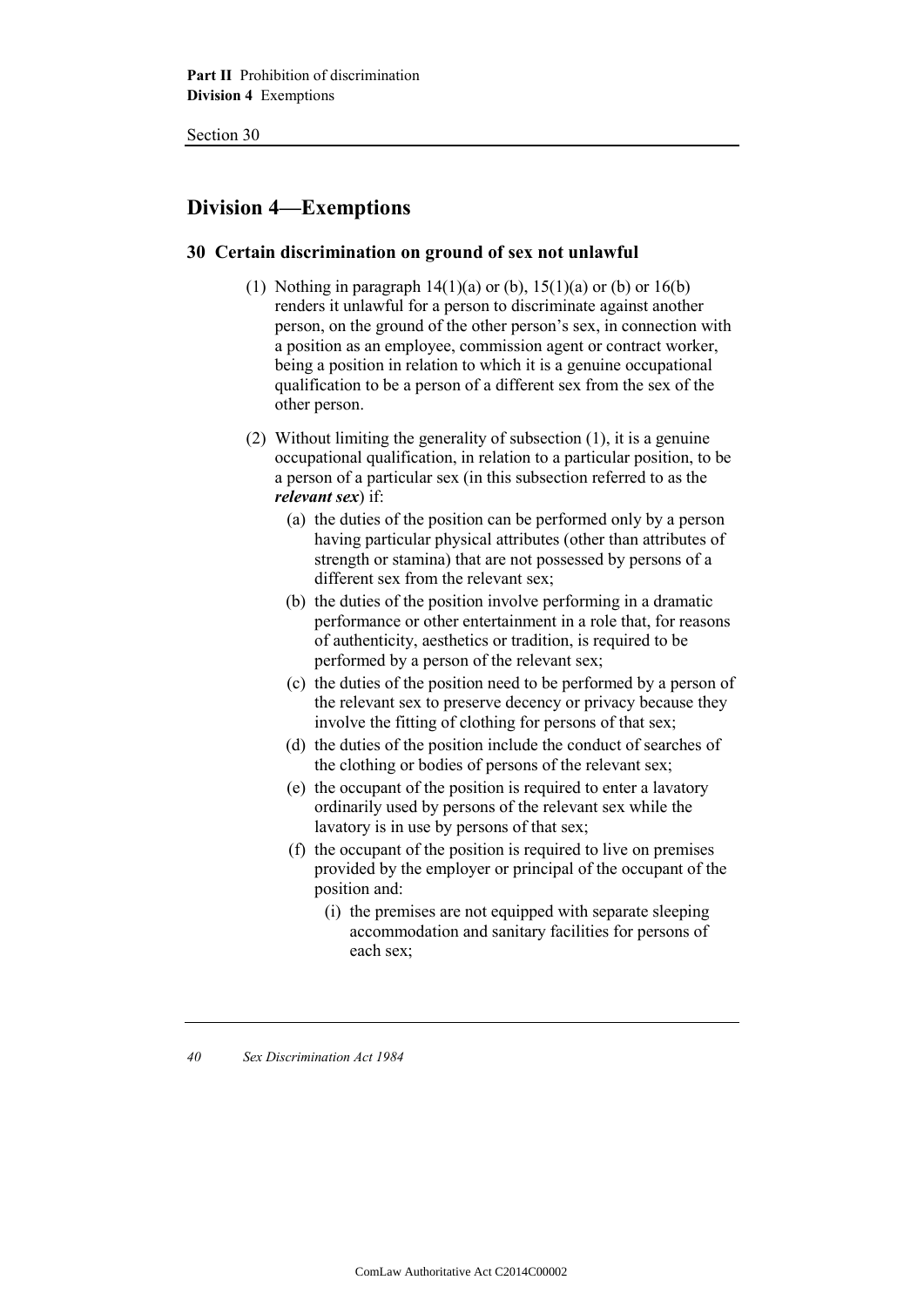- (ii) the premises are already occupied by a person or persons of the relevant sex and are not occupied by any person of a different sex from the relevant sex; and
- (iii) it is not reasonable to expect the employer or principal to provide separate sleeping accommodation and sanitary facilities for persons of each sex;
- (g) the occupant of the position is required to enter areas ordinarily used only by persons of the relevant sex while those persons are in a state of undress; or
- (h) the position is declared, by regulations made for the purposes of this paragraph, to be a position in relation to which it is a genuine occupational qualification to be a person of a particular sex.

## **31 Pregnancy, childbirth or breastfeeding**

Nothing in Division 1 or 2 renders it unlawful for a person to discriminate against a man on the ground of his sex by reason only of the fact that the first-mentioned person grants to a woman rights or privileges in connection with pregnancy, childbirth or breastfeeding.

## **32 Services for members of one sex**

Nothing in Division 1 or 2 applies to or in relation to the provision of services the nature of which is such that they can only be provided to members of one sex.

#### **34 Accommodation provided for employees or students**

- (1) Nothing in Division 1 or 2 renders it unlawful for an employer who provides accommodation to employees of the employer to provide accommodation of different standards to different employees where:
	- (a) the standard of the accommodation provided to each employee is determined having regard to the number of persons in the household of the employee; and
	- (b) it is not reasonable to expect the employer to provide accommodation of the same standard for all employees.
- (2) Nothing in Division 1 or 2 applies to or in relation to the provision of accommodation, where the accommodation is provided solely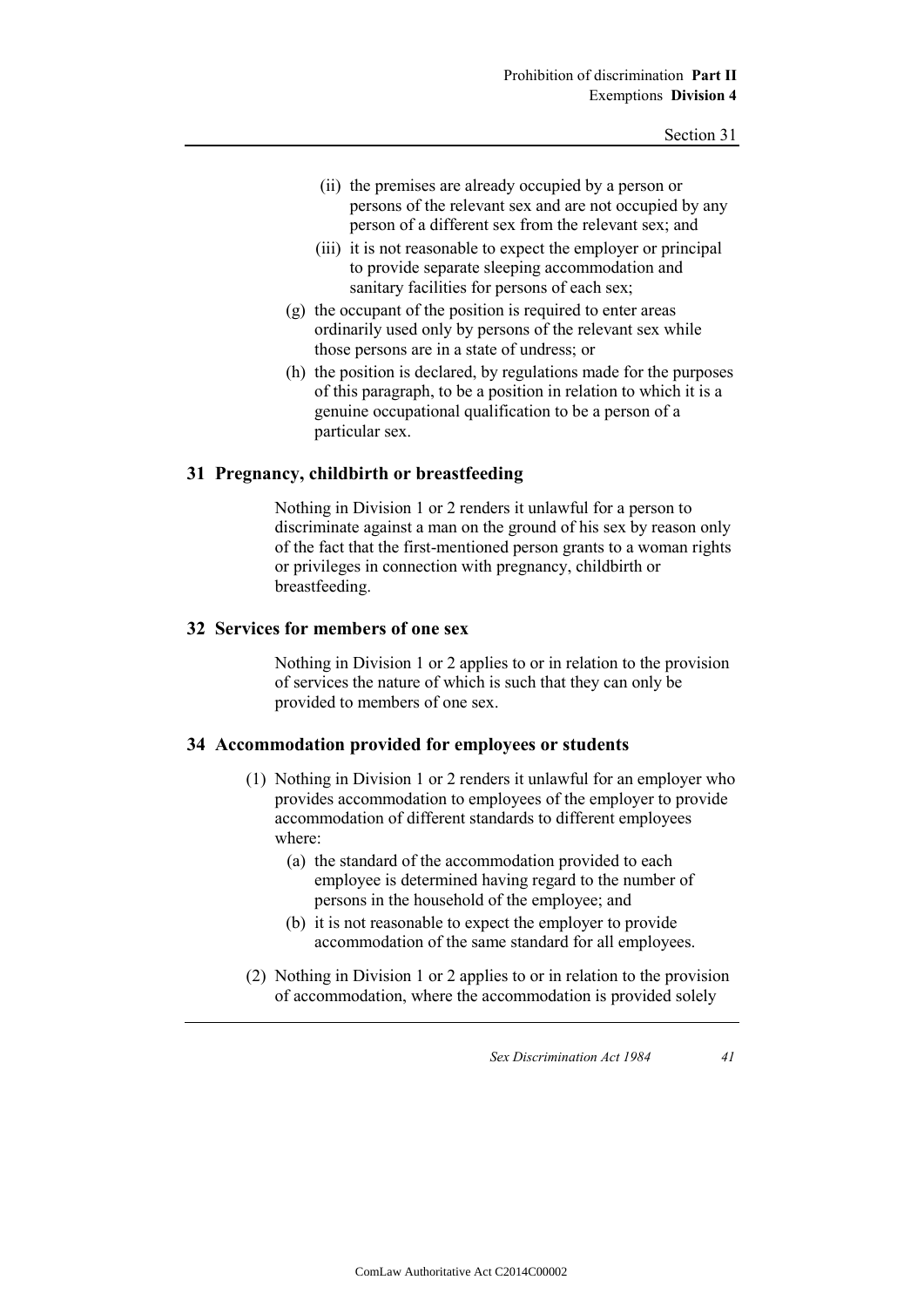for persons of one sex who are students at an educational institution.

## **35 Residential care of children**

- (1) Nothing in paragraph 14(1)(a) or (b) or 16(b) renders it unlawful for a person to discriminate against another person on the ground of the other person's sex in connection with a position as an employee or contract worker, where the duties of the position involve the care of a child or children in the place where the child or children resides or reside.
- (2) Nothing in paragraph  $14(1)(a)$  or (b),  $14(2)(c)$  or 16(b) renders it unlawful for a person to discriminate against another person on the ground of the other person's marital or relationship status in connection with a position as an employee or contract worker of a particular employer or principal, where:
	- (a) the duties of the position involve the care of a child or children in the place where the child or children resides or reside; and
	- (b) it is intended that the spouse or de facto partner of the occupant of the position would also occupy a position as an employee or contract worker of that employer or principal.

## **36 Charities**

Divisions 1 and 2 do not:

- (a) affect a provision (whether made before or after the commencement of this Part) of the governing rules (within the meaning of the *Australian Charities and Not-for-profits Commission Act 2012*) of a registered charity, if the provision:
	- (i) confers benefits for charitable purposes; or
	- (ii) enables such benefits to be conferred;

wholly or in part on persons of a class identified by reference to any one or more of the grounds of discrimination referred to in this Act; or

(b) make unlawful any act done to give effect to such a provision.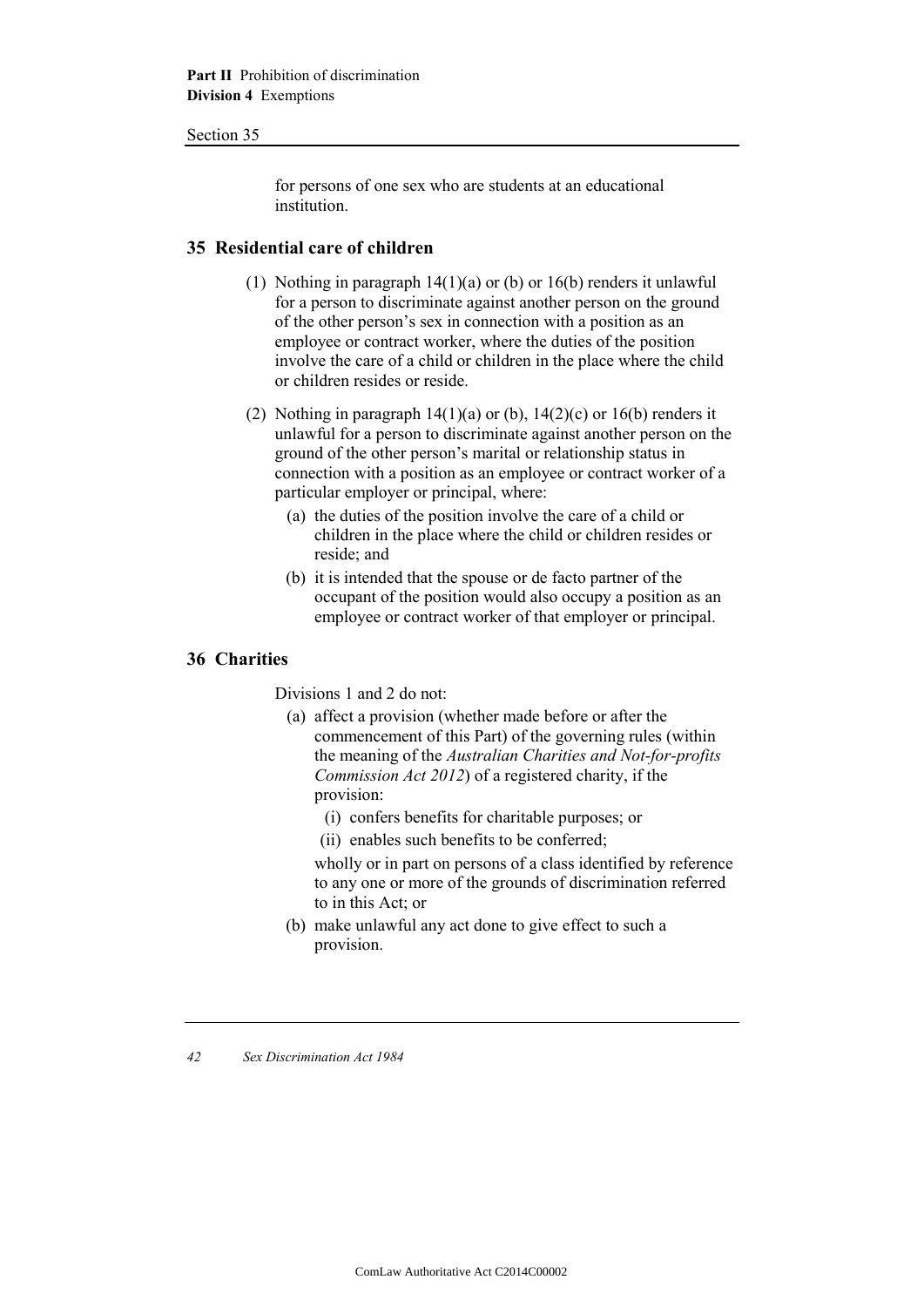## **37 Religious bodies**

- (1) Nothing in Division 1 or 2 affects:
	- (a) the ordination or appointment of priests, ministers of religion or members of any religious order;
	- (b) the training or education of persons seeking ordination or appointment as priests, ministers of religion or members of a religious order;
	- (c) the selection or appointment of persons to perform duties or functions for the purposes of or in connection with, or otherwise to participate in, any religious observance or practice; or
	- (d) any other act or practice of a body established for religious purposes, being an act or practice that conforms to the doctrines, tenets or beliefs of that religion or is necessary to avoid injury to the religious susceptibilities of adherents of that religion.
- (2) Paragraph (1)(d) does not apply to an act or practice of a body established for religious purposes if:
	- (a) the act or practice is connected with the provision, by the body, of Commonwealth-funded aged care; and
	- (b) the act or practice is not connected with the employment of persons to provide that aged care.

## **38 Educational institutions established for religious purposes**

- (1) Nothing in paragraph 14(1)(a) or (b) or 14(2)(c) renders it unlawful for a person to discriminate against another person on the ground of the other person's sex, sexual orientation, gender identity, marital or relationship status or pregnancy in connection with employment as a member of the staff of an educational institution that is conducted in accordance with the doctrines, tenets, beliefs or teachings of a particular religion or creed, if the first-mentioned person so discriminates in good faith in order to avoid injury to the religious susceptibilities of adherents of that religion or creed.
- (2) Nothing in paragraph 16(b) renders it unlawful for a person to discriminate against another person on the ground of the other person's sex, sexual orientation, gender identity, marital or relationship status or pregnancy in connection with a position as a contract worker that involves the doing of work in an educational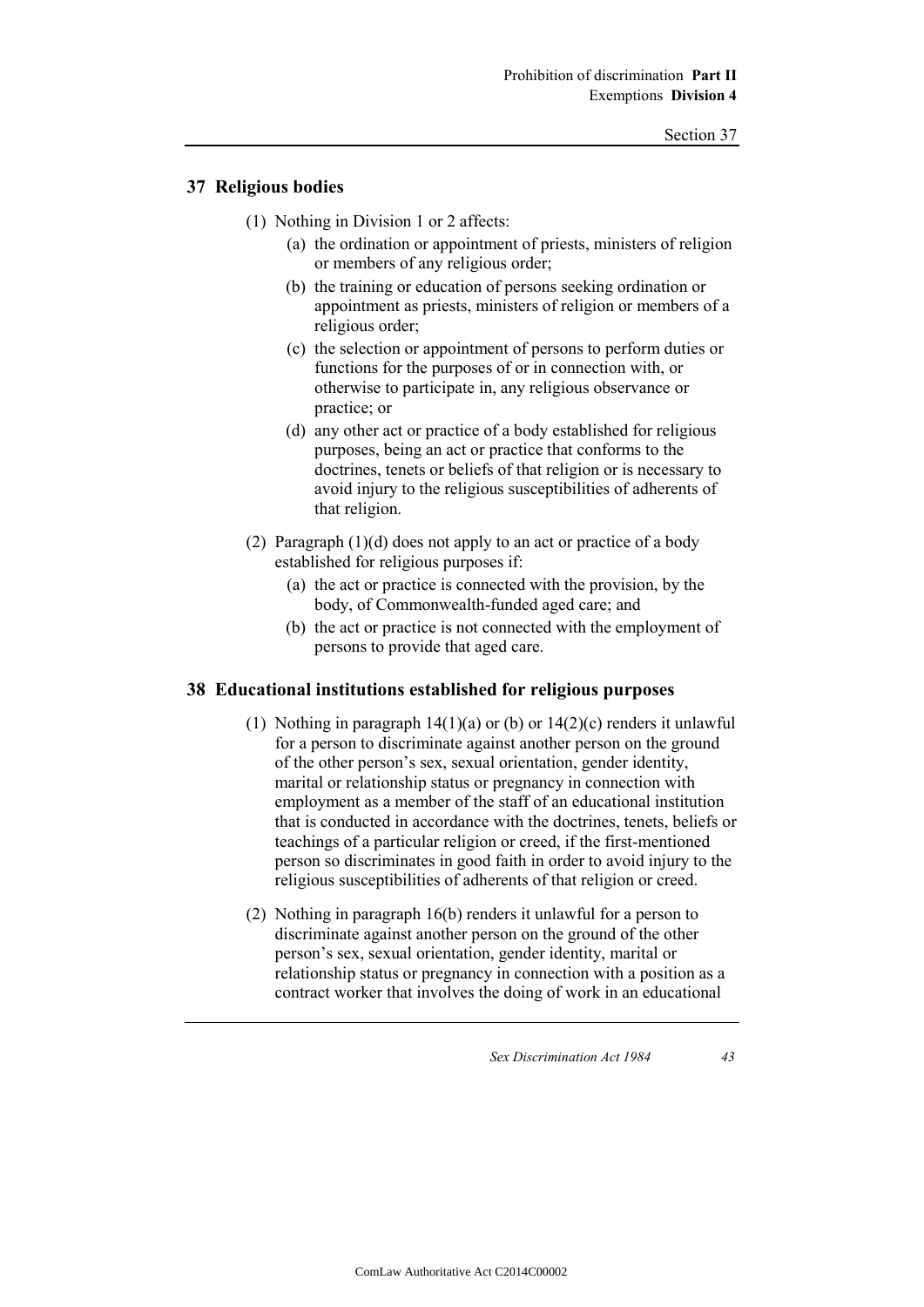institution that is conducted in accordance with the doctrines, tenets, beliefs or teachings of a particular religion or creed, if the first-mentioned person so discriminates in good faith in order to avoid injury to the religious susceptibilities of adherents of that religion or creed.

(3) Nothing in section 21 renders it unlawful for a person to discriminate against another person on the ground of the other person's sexual orientation, gender identity, marital or relationship status or pregnancy in connection with the provision of education or training by an educational institution that is conducted in accordance with the doctrines, tenets, beliefs or teachings of a particular religion or creed, if the first-mentioned person so discriminates in good faith in order to avoid injury to the religious susceptibilities of adherents of that religion or creed.

## **39 Voluntary bodies**

Nothing in Division 1 or 2 renders it unlawful for a voluntary body to discriminate against a person, on the ground of the person's sex, sexual orientation, gender identity, intersex status, marital or relationship status, pregnancy, breastfeeding or family responsibilities, in connection with:

- (a) the admission of persons as members of the body; or
- (b) the provision of benefits, facilities or services to members of the body.

## **40 Acts done under statutory authority**

- (1) Nothing in Division 1 or 2 affects anything done by a person in direct compliance with:
	- (c) a determination or decision of the Commission;
	- (d) an order of a court; or
	- (e) an order, determination or award of a court or tribunal having power to fix minimum wages and other terms and conditions of employment; or
	- (g) an instrument (an *industrial instrument*) that is:
		- (i) a fair work instrument (within the meaning of the *Fair Work Act 2009*); or
		- (ii) a transitional instrument or Division 2B State instrument (within the meaning of the *Fair Work*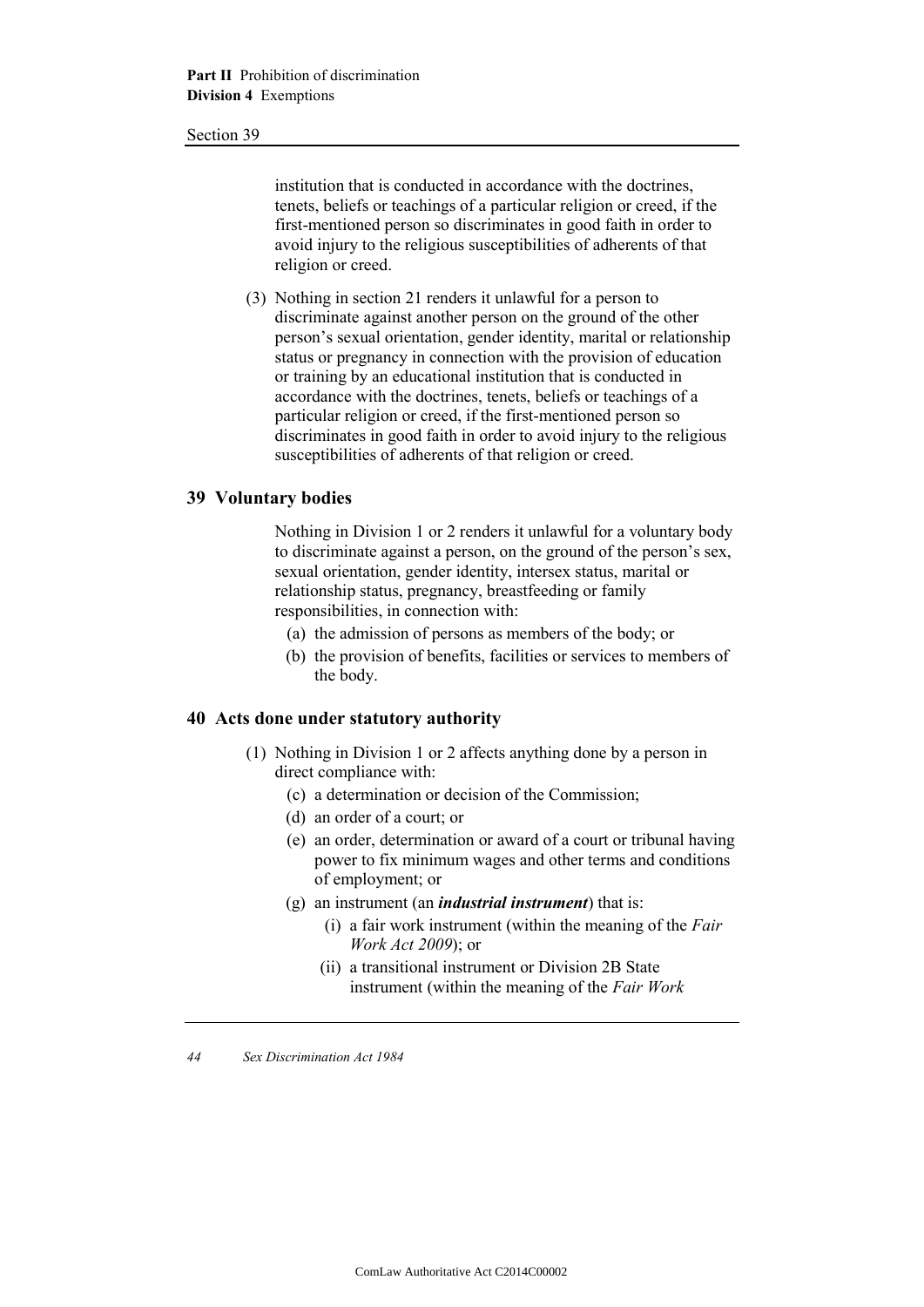*(Transitional Provisions and Consequential Amendments) Act 2009*).

- Note: A person does not comply with an industrial instrument for the purpose of this subsection if that person purports to comply with a provision of that instrument that has no effect. Accordingly, the exemption under this subsection for acting in direct compliance with such an instrument would not apply in such circumstances.
- (2) Nothing in Division 1 or 2 affects anything done by a person in direct compliance with any of the following as in force on 1 August 1984:
	- (a) the *Gift Duty Assessment Act 1941*;
	- (b) the operation of:
		- (i) the definition of *pensioner* in subsection 4(1); or
		- (ii) the definition of *concessional beneficiary* in subsection 84(1);
		- of the *National Health Act 1953*;
	- (c) the *Income Tax Assessment Act 1936*;
	- (d) the *International Tax Agreements Act 1953*;
	- (e) the *Papua New Guinea (Members of the Forces Benefits) Act 1957*;
	- (f) the *Sales Tax (Exemptions and Classifications) Act 1935*;
	- (h) the *Social Security Act 1947*;
	- (i) the *Taxation (Unpaid Company Tax) Assessment Act 1982*;
	- (j) the *Social Services Act 1980* of Norfolk Island.
- (2A) Nothing in Division 1 or 2, as applying by reference to section 5A, 5B, 5C or 6, affects anything done by a person in direct compliance with the *Marriage Act 1961*.
- (2B) Nothing in Division 1 or 2, as applying by reference to section 5A, 5B or 5C, affects anything done by a person in direct compliance with a law of the Commonwealth, or of a State or Territory, that is prescribed by the regulations for the purpose of this subsection.
	- (3) Nothing in Division 1 or 2, as applying by reference to section 6, affects anything done by a person in direct compliance with any regulations, rules, by-laws, determinations or directions made under the *Gift Duty Assessment Act 1941*, the *Income Tax Assessment Act 1936* or the *Sales Tax (Exemptions and Classifications) Act 1935.*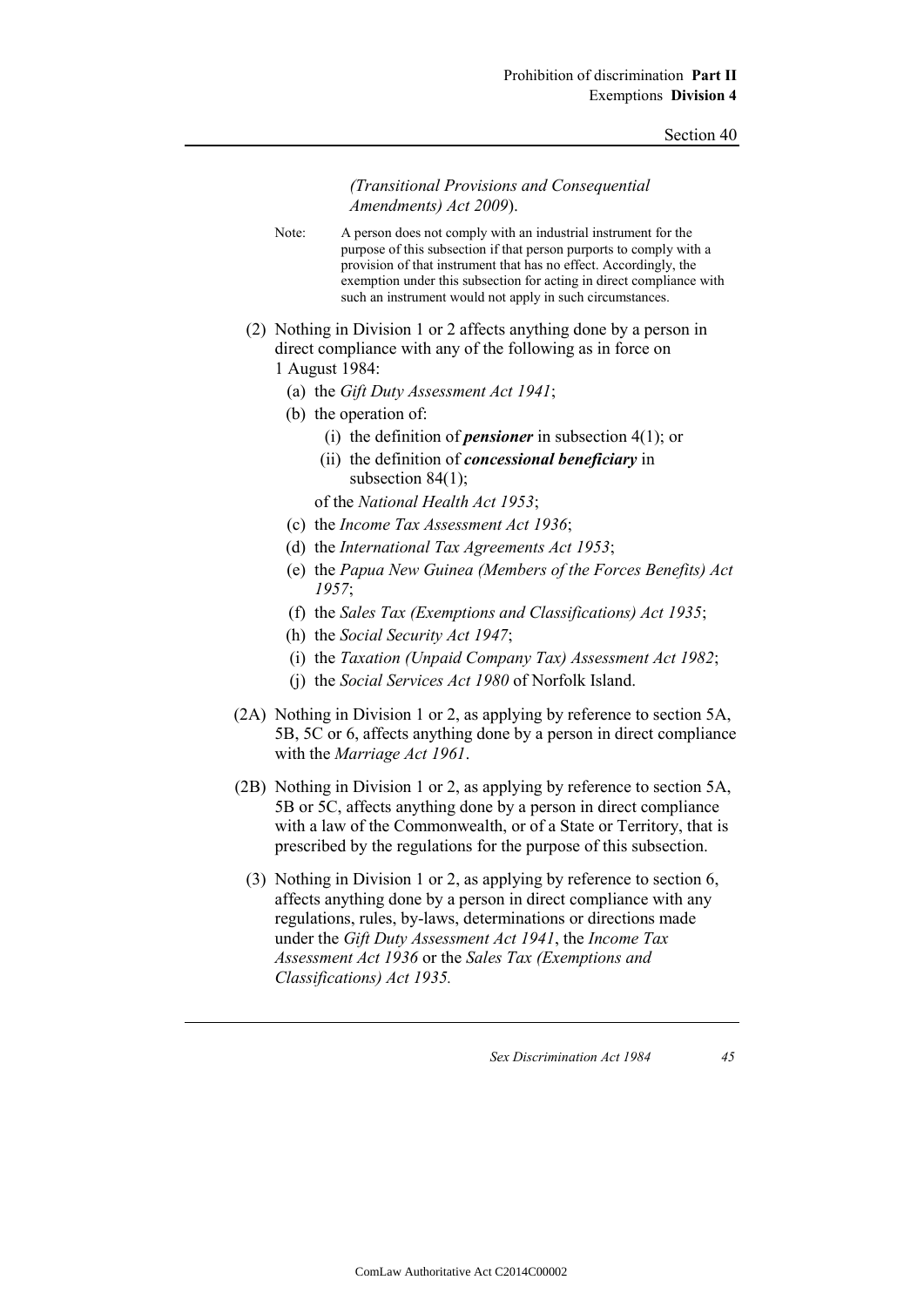- (4) Nothing in Division 1 or 2, as applying by reference to section 6, affects anything done by a person for the purposes of the administration of the AUSTUDY scheme or the ABSTUDY scheme.
- (5) Nothing in Division 2 renders it unlawful to refuse to make, issue or alter an official record of a person's sex if a law of a State or Territory requires the refusal because the person is married.
- (6) Nothing in Division 1 or 2 affects anything done by a person in compliance with a provision of a law of the Commonwealth, of a State or of a Territory, being a provision that is included for the purpose referred to in subsection 7D(1).

#### **41 Insurance**

- (1) Nothing in Division 1 or 2 makes discrimination by one person (in this subsection called the *insurer*) against another person (in this subsection called the *client*) unlawful if:
	- (a) the discrimination is on the ground of the client's sex; and
	- (b) the discrimination is in the terms on which an insurance policy is offered to, or may be obtained by, the client; and
	- (c) the discrimination is based on actuarial or statistical data from a source on which it is reasonable for the insurer to rely; and
	- (d) the discrimination is reasonable having regard to the data; and
	- (e) if the client gives the insurer a written request for access to the data—either:
		- (i) the insurer gives the client a document containing the data; or
		- (ii) the insurer:
			- (A) makes a document containing the data available for inspection by the client at such time or times, and at such place or places, as are reasonable; and

Note: See also subsection 98(6A) of the *Civil Aviation Act 1988*, which allows regulations made under that Act to contain provisions relating to medical standards that are inconsistent with this Act if the inconsistency is necessary for the safety of air navigation.

*<sup>46</sup> Sex Discrimination Act 1984*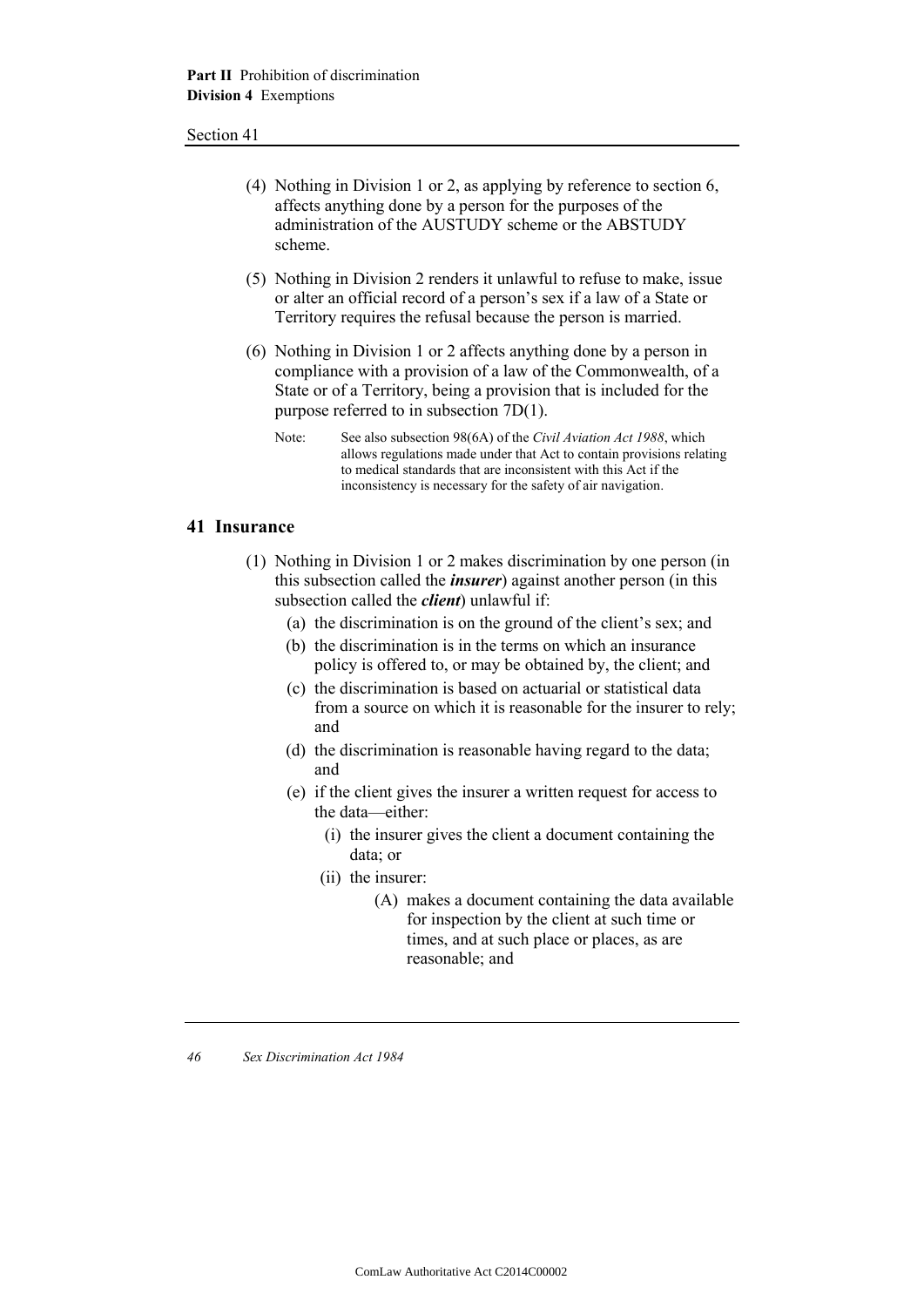- (B) if the client inspects the document—allows the client to make a copy of, or take extracts from, the document.
- (1A) Paragraph (1)(e) does not apply if the Commission has, under section 44, granted an exemption from the operation of that paragraph.
	- (2) In this section:

*insurance policy* includes an annuity, a life assurance policy, an accident insurance policy and an illness insurance policy.

## **41A New superannuation fund conditions**

- (1) Nothing in Division 1 or 2 makes discrimination in relation to a superannuation fund by one person (in this subsection called the *discriminator*) against another person (in this subsection called the *aggrieved person*) unlawful if:
	- (a) the discrimination is on the ground of the aggrieved person's sex, marital or relationship status or family responsibilities; and
	- (b) the discrimination arises only because of one or more of the following:
		- (i) the superannuation fund conditions include a provision that:
			- (A) is based on actuarial or statistical data from a source on which it is reasonable for the discriminator to rely; and
			- (B) is reasonable having regard to those data and any other relevant factors;
		- (ii) in the case of a member who has no spouse or de facto partner or has no child—the superannuation fund conditions:
			- (A) do not provide for superannuation benefits in the event of the member's death; or
			- (B) provide for less generous superannuation benefits in the event of the member's death; or
			- (C) do not provide for superannuation benefits to someone other than the member in the event of the member's physical or mental incapacity; or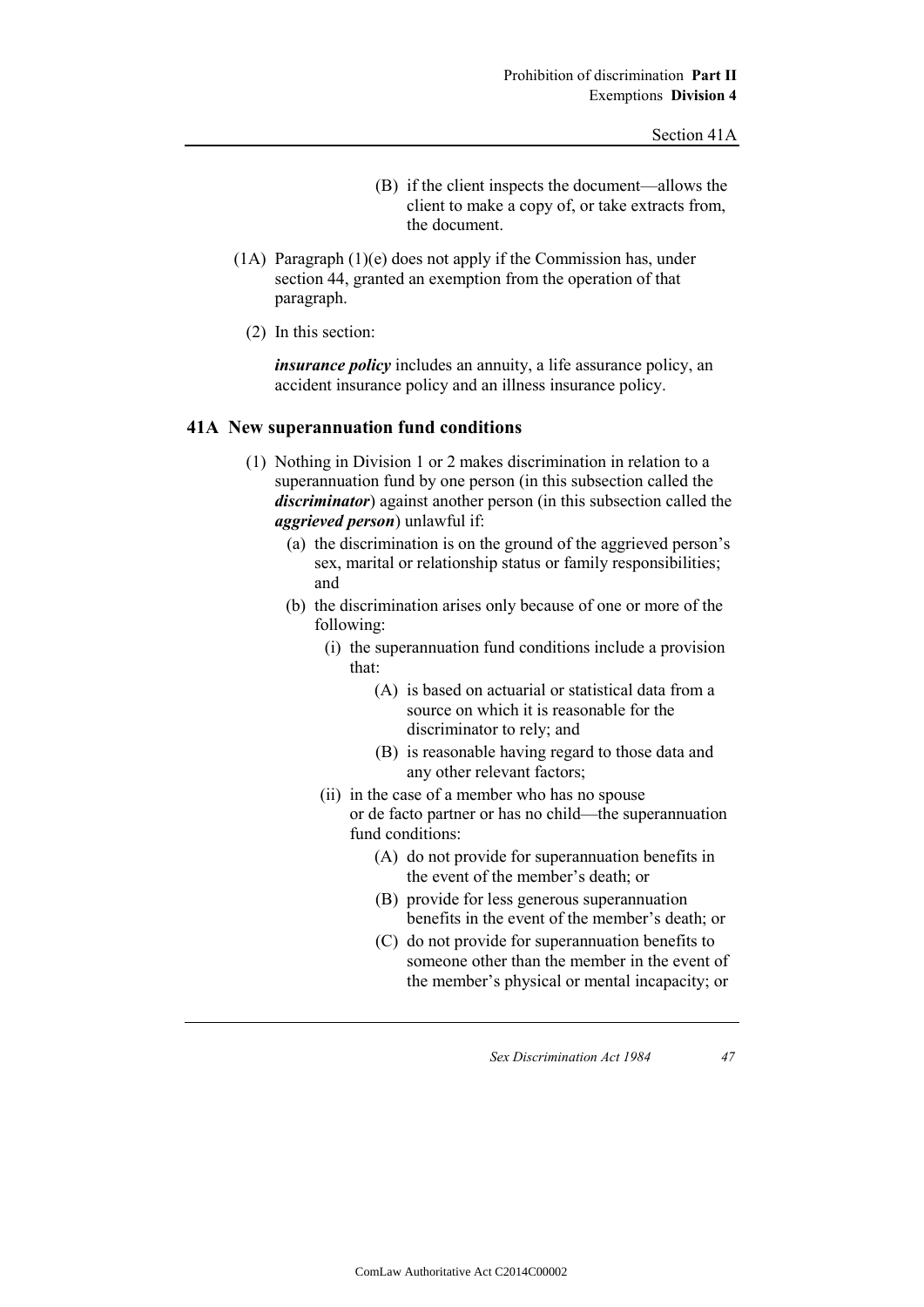Section 41A

| (D) provide for less generous superannuation |                                              |  |
|----------------------------------------------|----------------------------------------------|--|
|                                              | benefits to someone other than the member in |  |
|                                              | the event of the member's physical or mental |  |
|                                              | incapacity;                                  |  |

- (iii) the superannuation fund conditions include a provision that relates to:
	- (A) the vesting in members or other persons of benefits arising directly or indirectly from amounts contributed to the fund; or
	- (B) the preservation of benefits arising directly or indirectly from amounts contributed to the fund; or
	- (C) the portability of benefits arising directly or indirectly from amounts contributed to another superannuation fund;

if the inclusion of that provision results in only indirect discrimination against the aggrieved person on the ground of that person's sex, marital or relationship status or family responsibilities;

- (iv) the superannuation fund conditions include a provision that confers particular benefits, or more generous benefits, only on a person to whom subsection 41B(3) or (4) applies.
- (2) For the purposes of this section:
	- (a) discrimination on the ground of a person's sex is taken to be indirect if paragraph  $5(1)(b)$  or (c) or subsection  $5(2)$  applies to the discrimination; and
	- (b) discrimination on the ground of a person's marital or relationship status is taken to be indirect if paragraph 6(1)(b) or (c) or subsection 6(2) applies to the discrimination.
- (3) This section does not apply to a person in respect of a superannuation fund if subsection 41B(3) or (4) applies to that person.
- (4) In this section:

*member*, in relation to a superannuation fund, includes a person who has been a member of the fund at any time.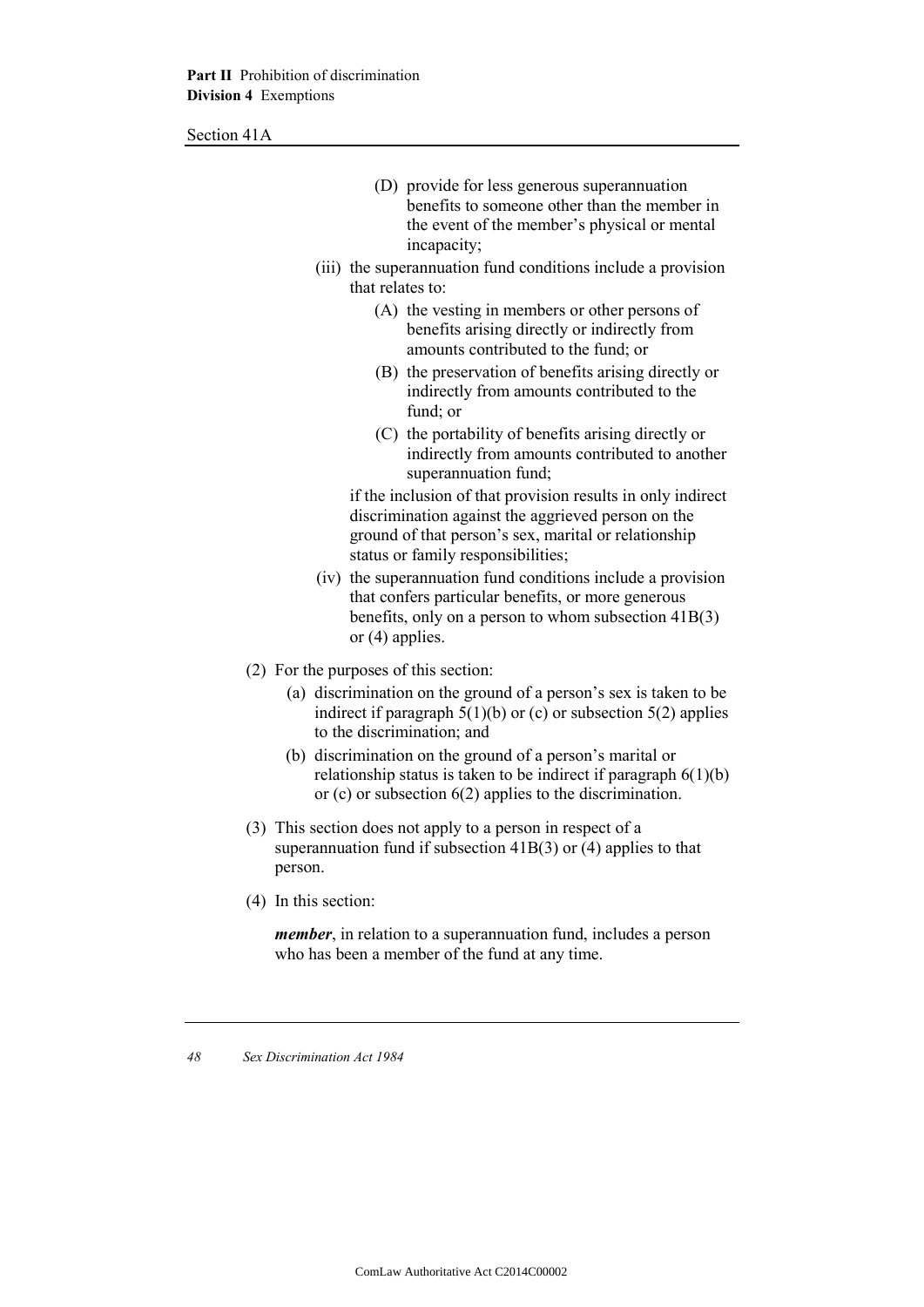## **41B Existing superannuation fund conditions**

- (1) This section applies to a person (in this section called the *member*) if:
	- (a) the person was a member of a superannuation fund immediately before the commencement of this section; and
	- (b) unless the Commission has, under section 44, granted an exemption from the operation of this paragraph—before the commencement of this section, the person:
		- (i) had been given an option to obtain non-discriminatory benefits; and
		- (ii) had not exercised the option in accordance with subsection  $(5)$ .
- (2) This section applies to a person (in this section also called the *member*) if:
	- (a) at any time before the commencement of this section, the person became a member of a superannuation fund; and
	- (b) at a later time before that commencement, the person ceased to be a member of the fund.
- (3) Nothing in Division 1 or 2 makes discrimination against the member unlawful if the discrimination:
	- (a) is on the ground of the member's sex, marital or relationship status or family responsibilities; and
	- (b) is in the superannuation fund conditions.
- (4) Nothing in Division 1 or 2 makes discrimination against a person unlawful if:
	- (a) the person derives, or would, apart from the discrimination, derive, benefits because the member is or was a member of the superannuation fund; and
	- (b) the discrimination:
		- (i) is on the ground of the sex, marital or relationship status or family responsibilities of the member or the person; and
		- (ii) is in the superannuation fund conditions.
- (5) If the administrators of the fund required the member to exercise the option referred to in subsection (1) before the end of a particular period, subsection (1) does not apply unless that period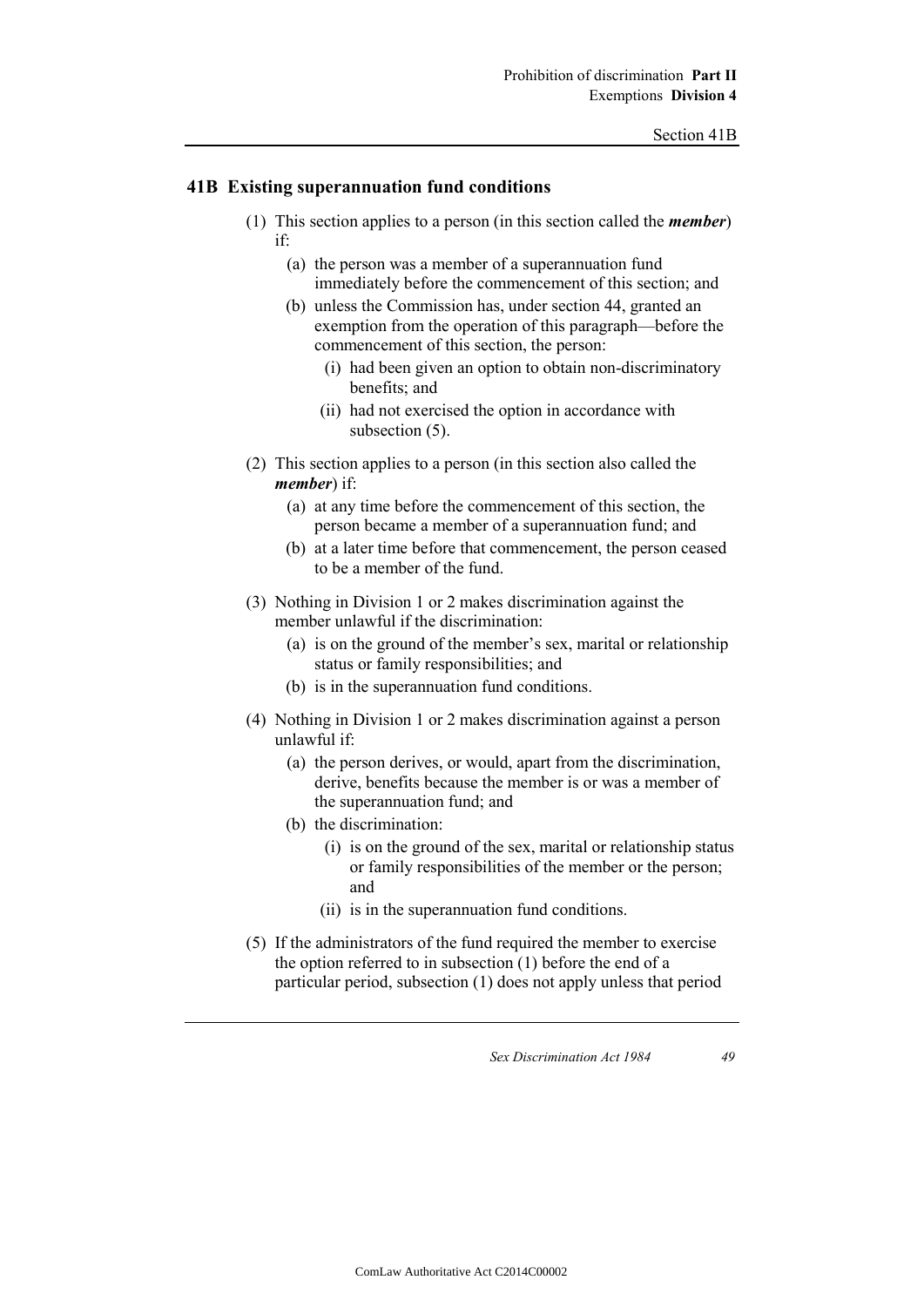was at least 2 months long and ended before the commencement of this section.

(6) For the purposes of this section, the member is taken to obtain non-discriminatory benefits where, if section 41A applied to the member in respect of the fund, the superannuation fund conditions that relate to the benefits would not give rise to discrimination that is unlawful under Division 1 or 2.

#### **42 Sport**

- (1) Nothing in Division 1 or 2 renders it unlawful to discriminate on the ground of sex, gender identity or intersex status by excluding persons from participation in any competitive sporting activity in which the strength, stamina or physique of competitors is relevant.
- (2) Subsection (1) does not apply in relation to the exclusion of persons from participation in:
	- (a) the coaching of persons engaged in any sporting activity;
	- (b) the umpiring or refereeing of any sporting activity;
	- (c) the administration of any sporting activity;
	- (d) any prescribed sporting activity; or
	- (e) sporting activities by children who have not yet attained the age of 12 years.

## **43 Combat duties etc.**

- (1) Nothing in Division 1 or 2 renders it unlawful for a person to discriminate against a woman on the ground of her sex in connection with employment, engagement or appointment in the Defence Force:
	- (a) in a position involving the performance of combat duties; or
	- (b) in prescribed circumstances in relation to combat duties.
- (2) In this section:

*combat duties* means such duties as are declared by the regulations to be combat duties for the purposes of this section.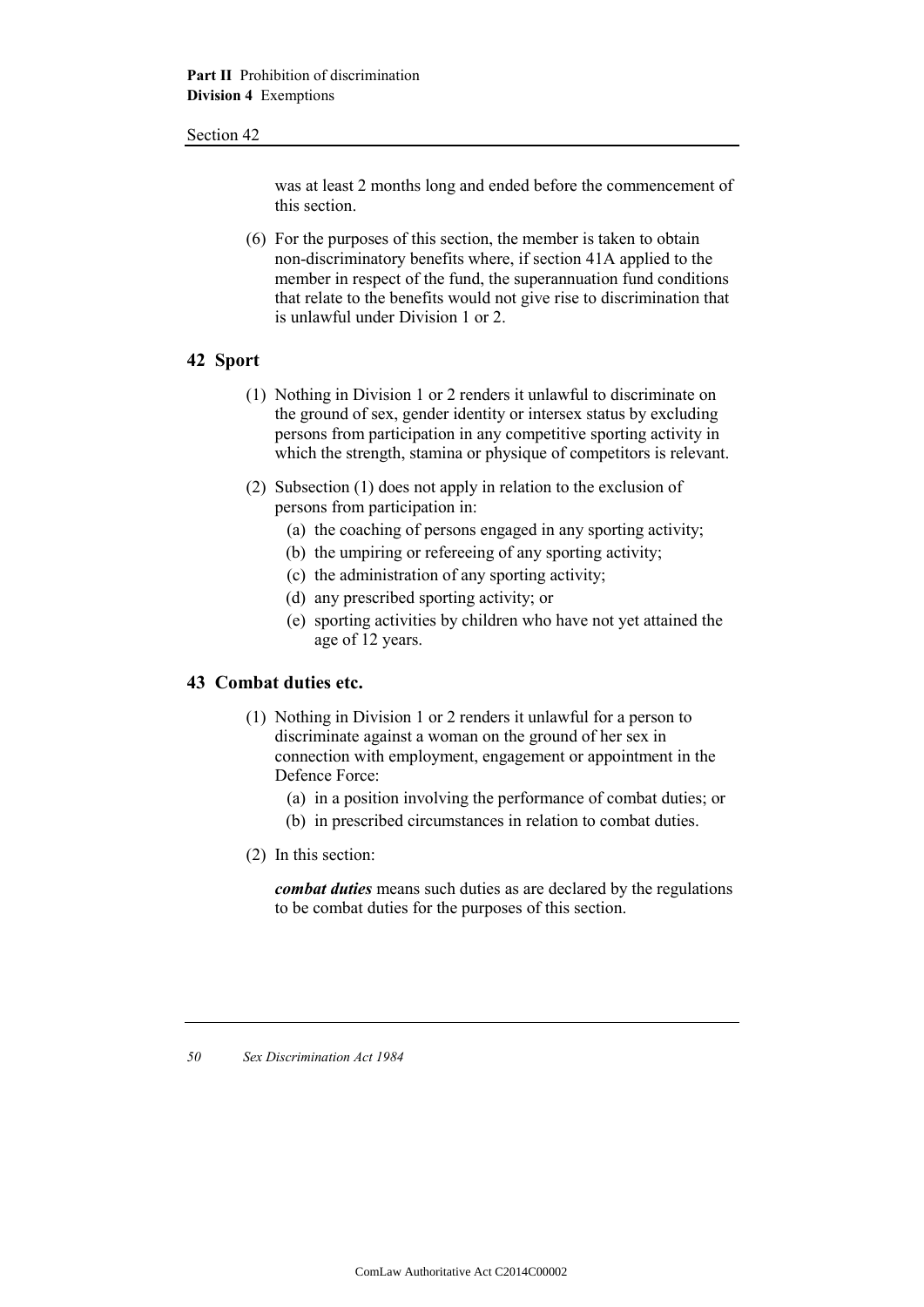## **43A Requests for information and keeping of records: not allowing for identifying as being neither male nor female**

- (1) The making of a request for information is not unlawful under Division 1 or 2 merely because the request does not allow for a person to identify as being neither male nor female.
- (2) Nothing in Division 1 or 2 makes it unlawful to make or keep records in a way that does not provide for a person to be identified as being neither male nor female.

## **44 Commission may grant exemptions**

- (1) The Commission may, on application by:
	- (a) a person, on that person's own behalf or on behalf of that person and another person or other persons;
	- (b) 2 or more persons, on their own behalf or on behalf of themselves and another person or other persons; or
	- (c) a person or persons included in a class of persons on behalf of the persons included in that class of persons;

by instrument in writing, grant to the person, persons or class of persons, as the case may be, an exemption from the operation of a provision of Division 1 or 2, or paragraph 41(1)(e), or paragraph 41B(1)(b), as specified in the instrument.

- (2) The Commission may, on application by a person to, or in respect of, whom an exemption from a provision of Division 1 or 2, or paragraph  $41(1)(e)$ , has been granted under subsection (1), being an application made before the expiration of the period for which that exemption was granted, grant a further exemption from the operation of that provision.
- (3) An exemption, or further exemption, from the operation of a provision of Division 1 or 2, or paragraph 41(1)(e) or paragraph  $41B(1)(b)$ :
	- (a) may be granted subject to such terms and conditions as are specified in the instrument;
	- (b) may be expressed to apply only in such circumstances, or in relation to such activities, as are specified in the instrument; and
	- (c) shall be granted for a specified period not exceeding 5 years.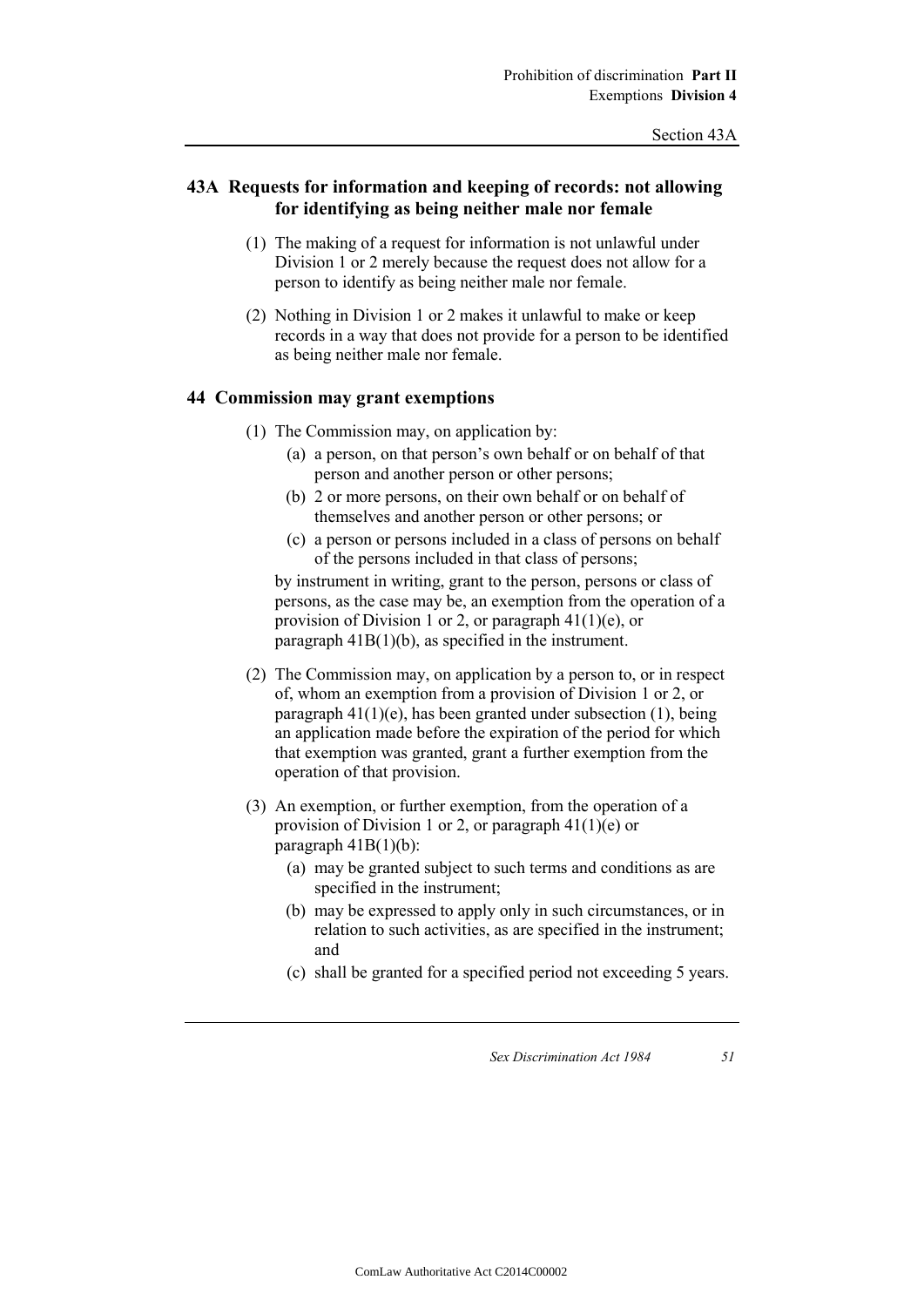## **45 Review by Administrative Appeals Tribunal**

Applications may be made to the Administrative Appeals Tribunal for review of decisions made by the Commission under section 44.

## **46 Notice of decisions to be published**

- (1) The Commission shall, not later than one month after it makes a decision under section 44, cause to be published in the *Gazette* a notice of the making of the decision:
	- (a) setting out its findings on material questions of fact;
	- (b) referring to the evidence on which those findings were based;
	- (c) giving the reasons for the making of the decision; and
	- (d) containing a statement to the effect that, subject to the *Administrative Appeals Tribunal Act 1975*, application may be made to the Administrative Appeals Tribunal for a review of the decision to which the notice relates by or on behalf of any person or persons whose interests are affected by the decision.
- (2) Any failure to comply with the requirements of subsection (1) in relation to a decision does not affect the validity of the decision.

#### **47 Effect of exemptions**

Nothing in Division 1 or 2 renders it unlawful for a person who has been granted an exemption from a provision of that Division, or a person in the employment or under the direction or control of a person who has been granted such an exemption, to do an act in accordance with the provisions of the instrument by which the exemption was granted.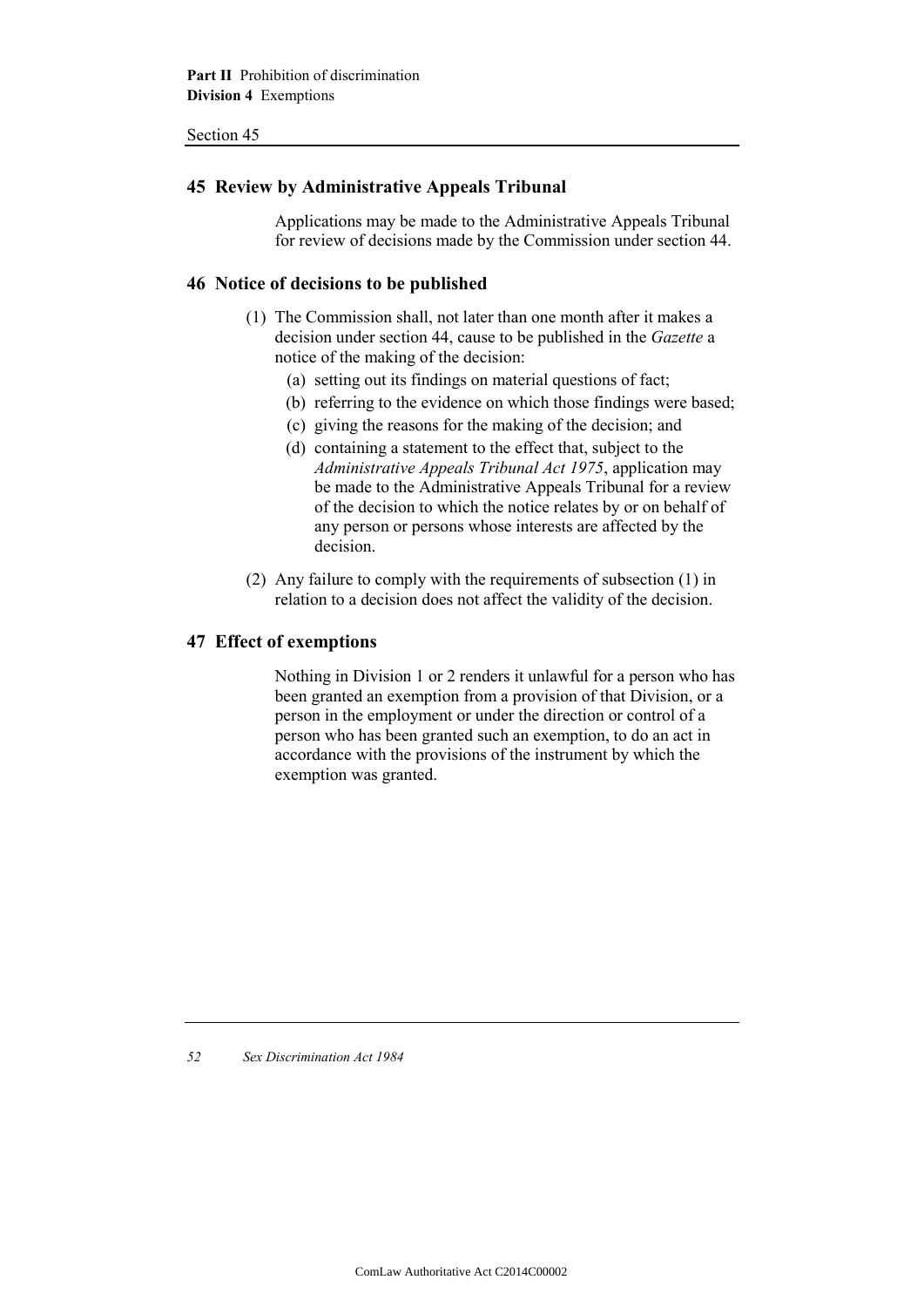# **Part III—Functions of the Australian Human Rights Commission**

## **Division 1—Preliminary**

## **48 Functions of the Commission**

- (1) The following functions are hereby conferred on the Commission:
	- (c) to exercise the powers conferred on it by section 44;
	- (d) to promote an understanding and acceptance of, and compliance with, this Act;
	- (e) to undertake research and educational programs, and other programs, on behalf of the Commonwealth for the purpose of promoting the objects of this Act;
	- (f) to examine enactments, and (when requested to do so by the Minister) proposed enactments, for the purpose of ascertaining whether the enactments or proposed enactments are, or would be, inconsistent with or contrary to the objects of this Act, and to report to the Minister the results of any such examination;
	- (g) on its own initiative or when requested by the Minister, to report to the Minister as to the laws that should be made by the Parliament, or action that should be taken by the Commonwealth, on matters relating to discrimination on the ground of sex, sexual orientation, gender identity, intersex status, marital or relationship status, pregnancy or potential pregnancy, breastfeeding or family responsibilities or to discrimination involving sexual harassment;
	- (ga) to prepare, and to publish in such manner as the Commission considers appropriate, guidelines for the avoidance of discrimination on the ground of sex, sexual orientation, gender identity, intersex status, marital or relationship status, pregnancy or potential pregnancy, breastfeeding or family responsibilities and discrimination involving sexual harassment;
	- (gb) where the Commission considers it appropriate to do so, with the leave of the court hearing the proceedings and subject to any conditions imposed by the court, to intervene in proceedings that involve issues of discrimination on the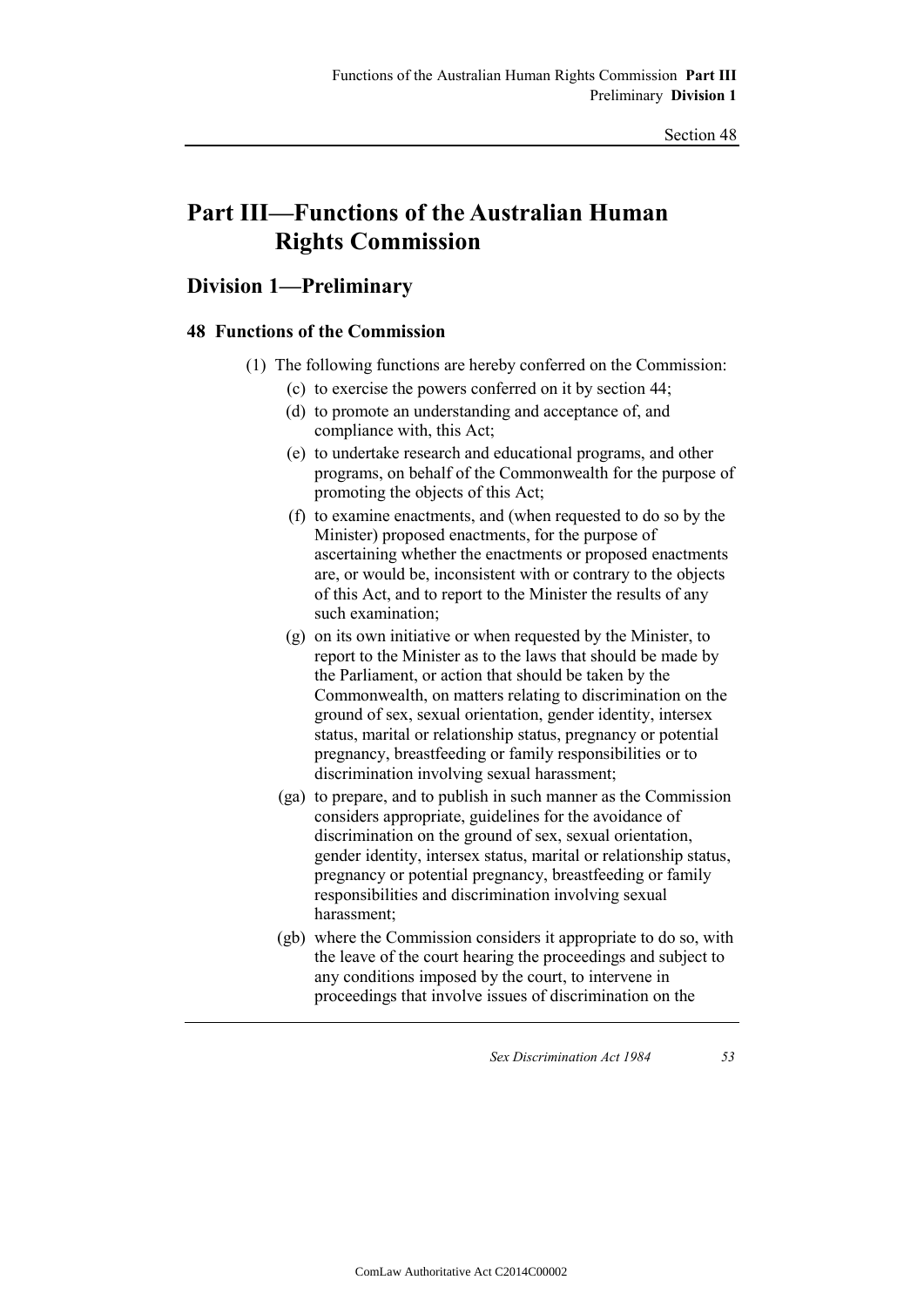ground of sex, sexual orientation, gender identity, intersex status, marital or relationship status, pregnancy or potential pregnancy, breastfeeding or family responsibilities or discrimination involving sexual harassment;

- (h) to do anything incidental or conducive to the performance of any of the preceding functions.
- Note: For the provisions about inquiries into complaints of discrimination and conciliation of those complaints: see Part IIB of the *Australian Human Rights Commission Act 1986*.
- (2) The Commission shall not regard an enactment or proposed enactment as being inconsistent with or contrary to the objects of this Act for the purposes of paragraph (1)(f) by reason of a provision of the enactment or proposed enactment that is included for the purpose referred to in subsection 7D(1).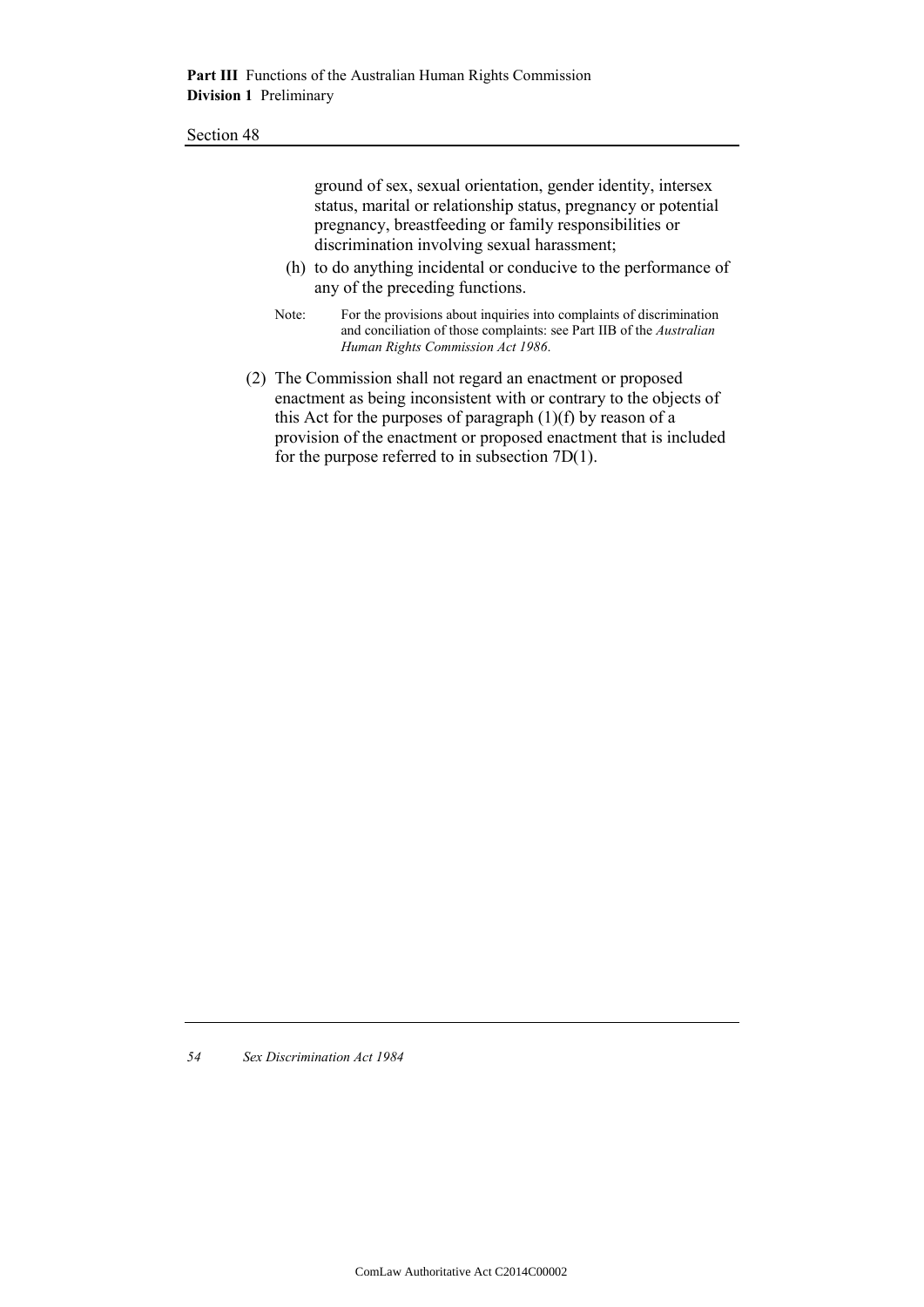# **Part IV—Offences**

## **85 Unlawful act not offence unless expressly so provided**

Except as expressly provided by this Part, nothing in this Act makes it an offence to do an act that is unlawful by reason of a provision of Part II.

#### **86 Advertisements**

(1) A person shall not publish or display an advertisement or notice that indicates, or could reasonably be understood as indicating, an intention to do an act that is unlawful by reason of a provision of Part II.

Penalty: 10 penalty units.

(2) For the purposes of subsection (1), *advertisement* includes every form of advertisement or notice, whether to the public or not, and whether in a newspaper or other publication, by television or radio, by display of notices, signs, labels, showcards or goods, by distribution of samples, circulars, catalogues, price lists or other material, by exhibition of pictures, models or films, or in any other way, and the reference in that subsection to publish or display, in relation to an advertisement, shall be construed accordingly.

#### **87 Failure to provide actuarial or statistical data**

(1) Where a person has engaged in an act of discrimination that would, apart from subsection 41(1), be unlawful, the President or the Commission may, by notice in writing served on the person as prescribed, require the person, within 28 days after service of the notice on the person, to disclose to the President or to the Commission, as the case may be, the source of the actuarial or statistical data on which the act of discrimination was based and, where the President or the Commission, as the case may be, makes such a requirement of a person, the person shall not fail to comply with the requirement.

Penalty: 10 penalty units.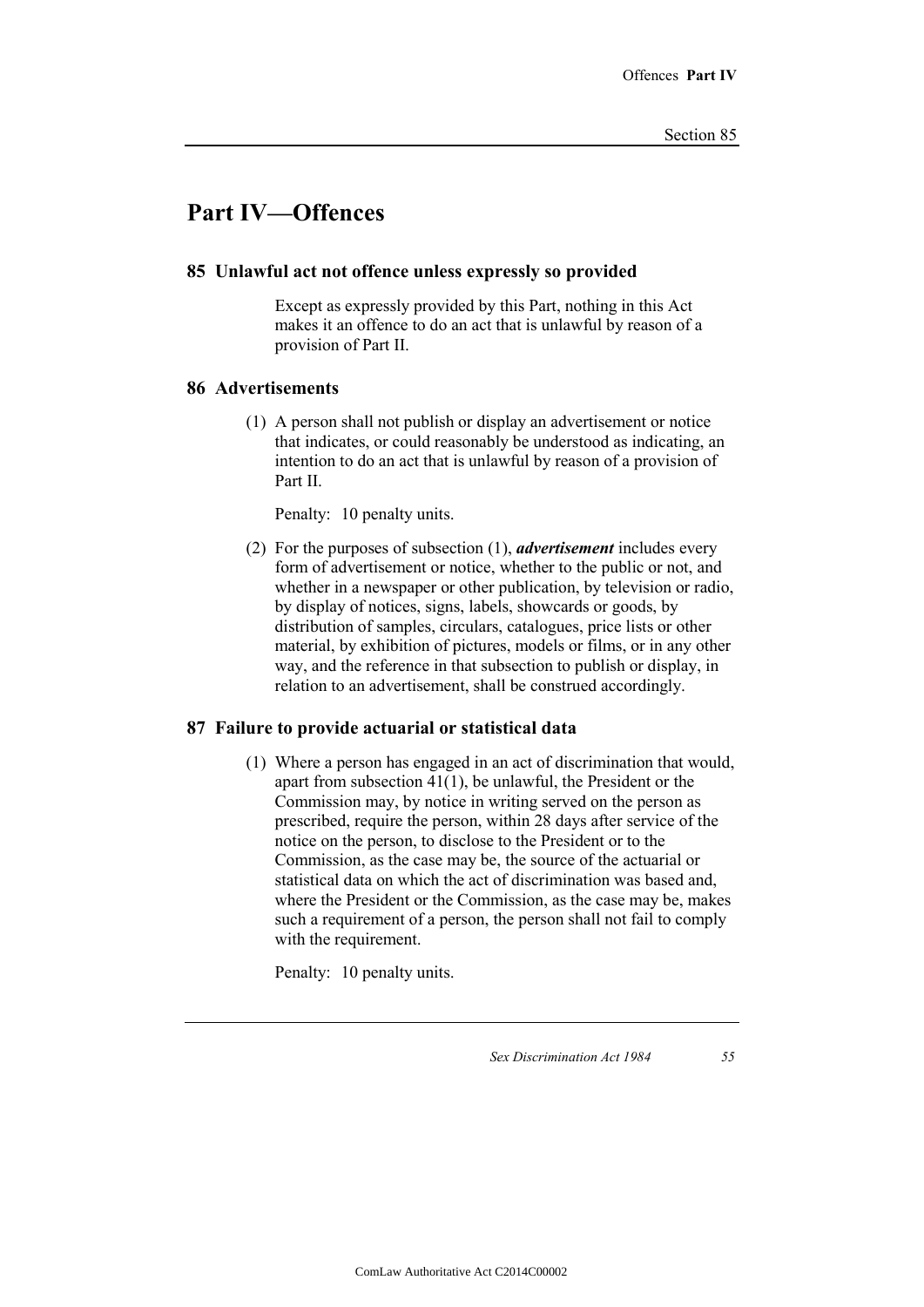| Section 92 |  |
|------------|--|
|            |  |

(2) Subsection (1) does not apply if the person has a reasonable excuse.

(3) Subsection (1) is an offence of strict liability.

Note: For *strict liability*, see section 6.1 of the *Criminal Code*.

## **92 Particulars of complaints not to be communicated**

- (1) Subject to subsection (2), where a complaint alleging that a person has done an act that is unlawful under Division 3 of Part II is lodged with the Commission under section 46P of the *Australian Human Rights Commission Act 1986*, a person shall not make a record of, or divulge or communicate to any other person, any particulars of that complaint until:
	- (a) the President has commenced to inquire into the act; or
	- (ab) the complaint is withdrawn under section 46PG of the *Australian Human Rights Commission Act 1986*; or
	- (b) the President terminates the complaint under section 46PE or 46PH of the *Australian Human Rights Commission Act 1986*.

Penalty: 10 penalty units.

(1A) Subsection (1) is an offence of strict liability.

Note: For *strict liability*, see section 6.1 of the *Criminal Code*.

- (2) Nothing in subsection (1) prohibits:
	- (a) the President, a member of the Commission, a member of the staff assisting the Commission or a person acting under the direction or authority of the Commission or of the President or pursuant to a delegation under section 104 from making a record of, or divulging or communicating, any particulars of a complaint in the performance of a duty under or in connection with this Act or in the performance or exercise of a function or power under this Act; or
	- (b) a person from divulging or communicating any particulars of a complaint to any person in accordance with an arrangement in force under section 16 of the *Australian Human Rights Commission Act 1986*; or
	- (c) a person from divulging or communicating any particulars of a complaint to:

*56 Sex Discrimination Act 1984* 

Note: A defendant bears an evidential burden in relation to the matter in subsection (2) (see subsection 13.3(3) of the *Criminal Code*).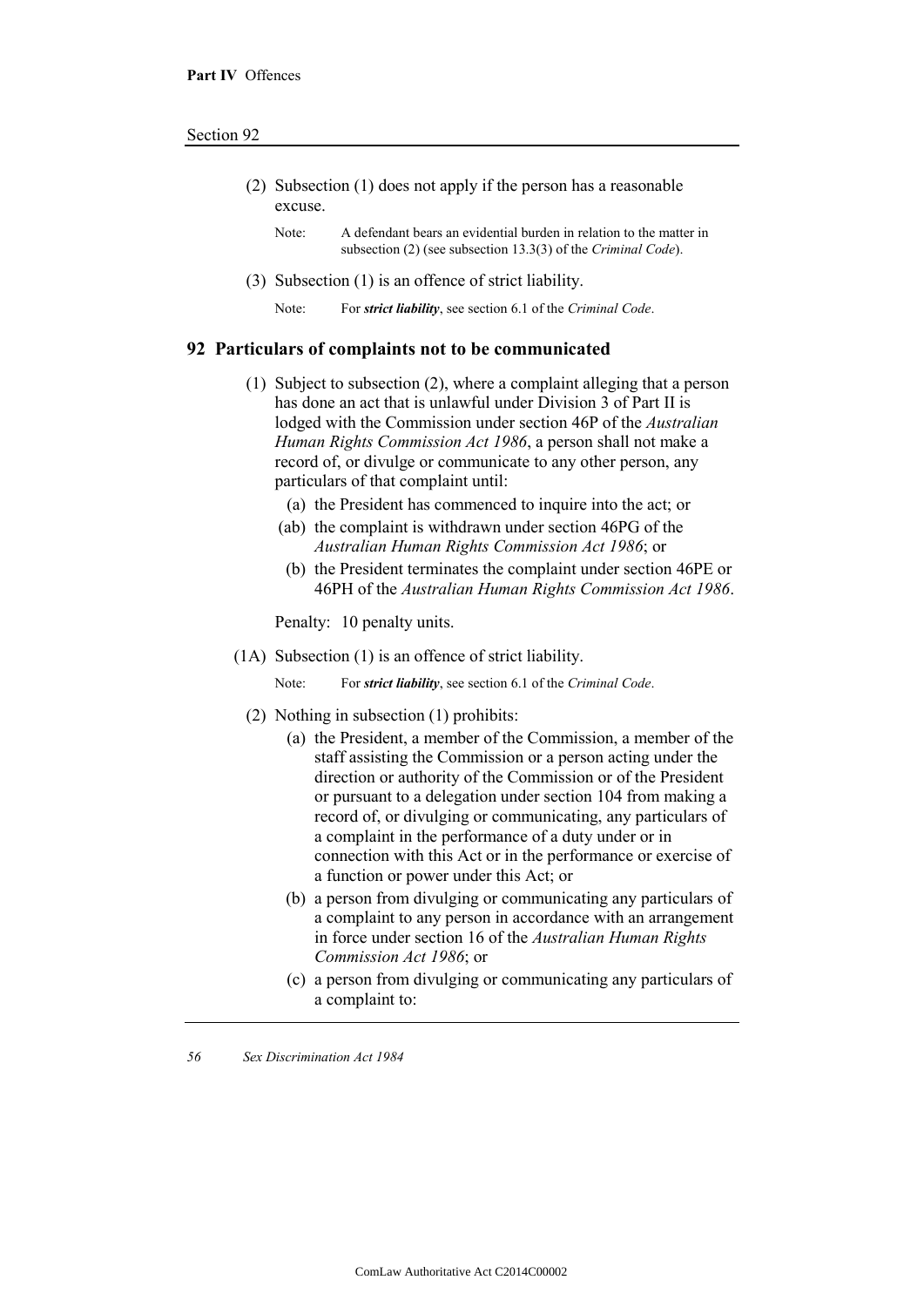- (i) the complainant or a person on whose behalf the complaint was made; or
- (ii) the person alleged to have done the act to which the complaint relates; or
- (iii) the legal representative of a person referred to in subparagraph (i) or (ii); or
- (iv) the employer or principal of the person referred to in subparagraph (i) or (ii); or
- (d) a person who has made a complaint in respect of a particular matter from divulging or communicating any particulars of the complaint to:
	- (i) a person to whom, or an officer of a body to which, the complainant is making a complaint or application in respect of the same matter; or
	- (ii) an officer of a tribunal in which the complainant is instituting proceedings, or to which the complainant is making an application, in respect of the same matter; or
	- (iii) a near relative of the complainant; or
	- (iv) a person from whom the complainant is seeking or receiving professional treatment, counselling or advice; or
- (e) a person (in this paragraph referred to as the *relevant person*) on whose behalf a complaint has been made in respect of a particular matter from divulging or communicating any particulars of the complaint to:
	- (i) a person to whom, or an officer of a body to which, the relevant person is making a complaint or application in respect of the same matter; or
	- (ii) an officer of a tribunal in which the relevant person is instituting proceedings, or to which the relevant person is making an application, in respect of the same matter; or
	- (iii) a near relative of the relevant person; or
	- (iv) a person from whom the relevant person is seeking or receiving professional treatment, counselling or advice; or
- (f) a person to whom particulars of a complaint may be divulged or communicated under paragraph (b), (c), (d) or (e) from making a record of those particulars.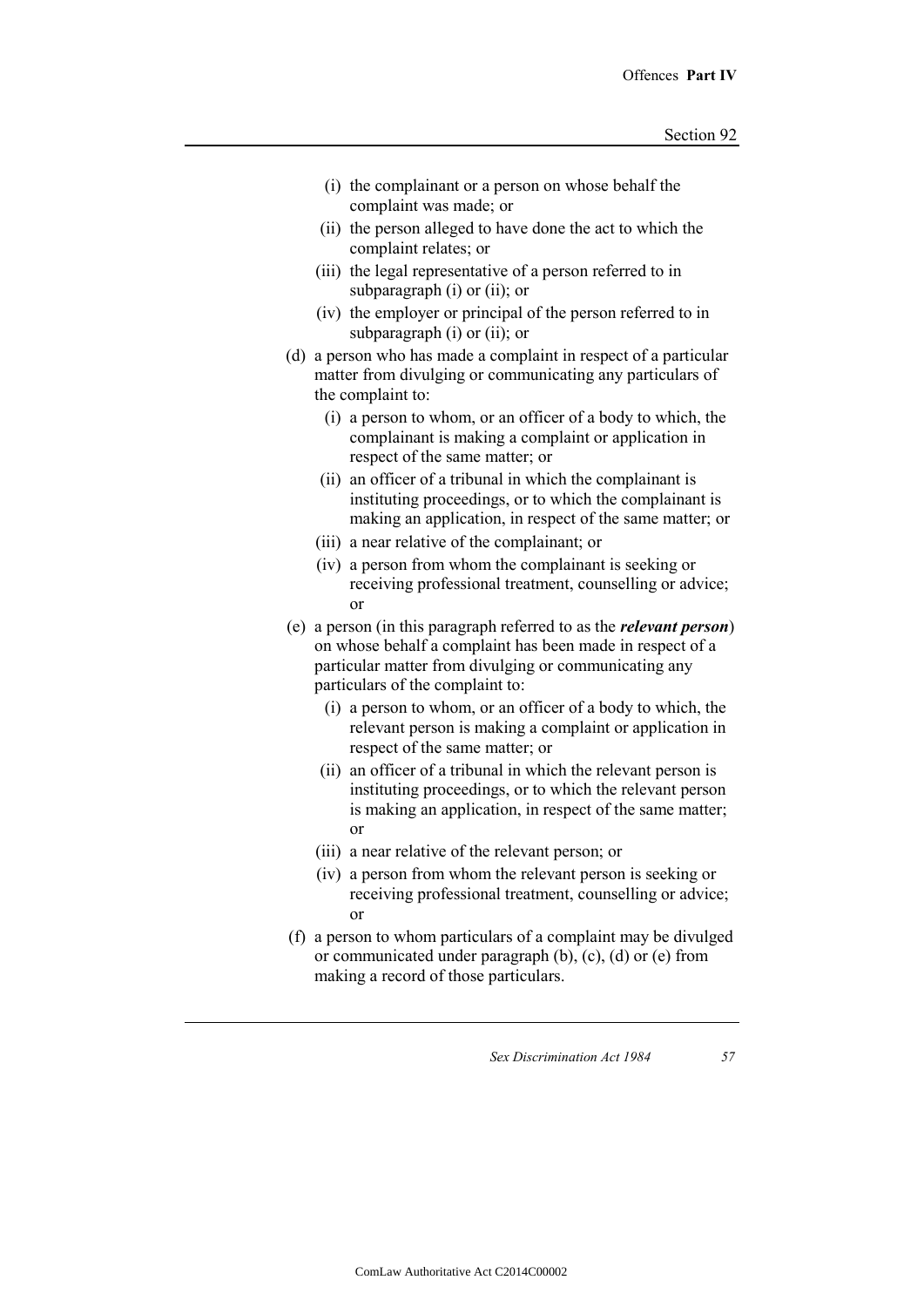#### **94 Victimisation**

(1) A person shall not commit an act of victimization against another person.

Penalty:

- (a) in the case of a natural person—25 penalty units or imprisonment for 3 months, or both; or
- (b) in the case of a body corporate—100 penalty units.
- (2) For the purposes of subsection (1), a person shall be taken to commit an act of victimization against another person if the first-mentioned person subjects, or threatens to subject, the other person to any detriment on the ground that the other person:
	- (a) has made, or proposes to make, a complaint under this Act or the *Australian Human Rights Commission Act 1986*; or
	- (b) has brought, or proposes to bring, proceedings under this Act or the *Australian Human Rights Commission Act 1986* against any person; or
	- (c) has furnished, or proposes to furnish, any information, or has produced, or proposes to produce, any documents to a person exercising or performing any power or function under this Act or the *Australian Human Rights Commission Act 1986*; or
	- (d) has attended, or proposes to attend, a conference held under this Act or the *Australian Human Rights Commission Act 1986*; or
	- (e) has appeared, or proposes to appear, as a witness in a proceeding under this Act or the *Australian Human Rights Commission Act 1986*; or
	- (f) has reasonably asserted, or proposes to assert, any rights of the person or the rights of any other person under this Act or the *Australian Human Rights Commission Act 1986*; or
	- (g) has made an allegation that a person has done an act that is unlawful by reason of a provision of Part II;

or on the ground that the first-mentioned person believes that the other person has done, or proposes to do, an act or thing referred to in any of paragraphs (a) to (g), inclusive.

(3) It is a defence to a prosecution for an offence under subsection (1) constituted by subjecting, or threatening to subject, a person to a detriment on the ground that the person has made an allegation that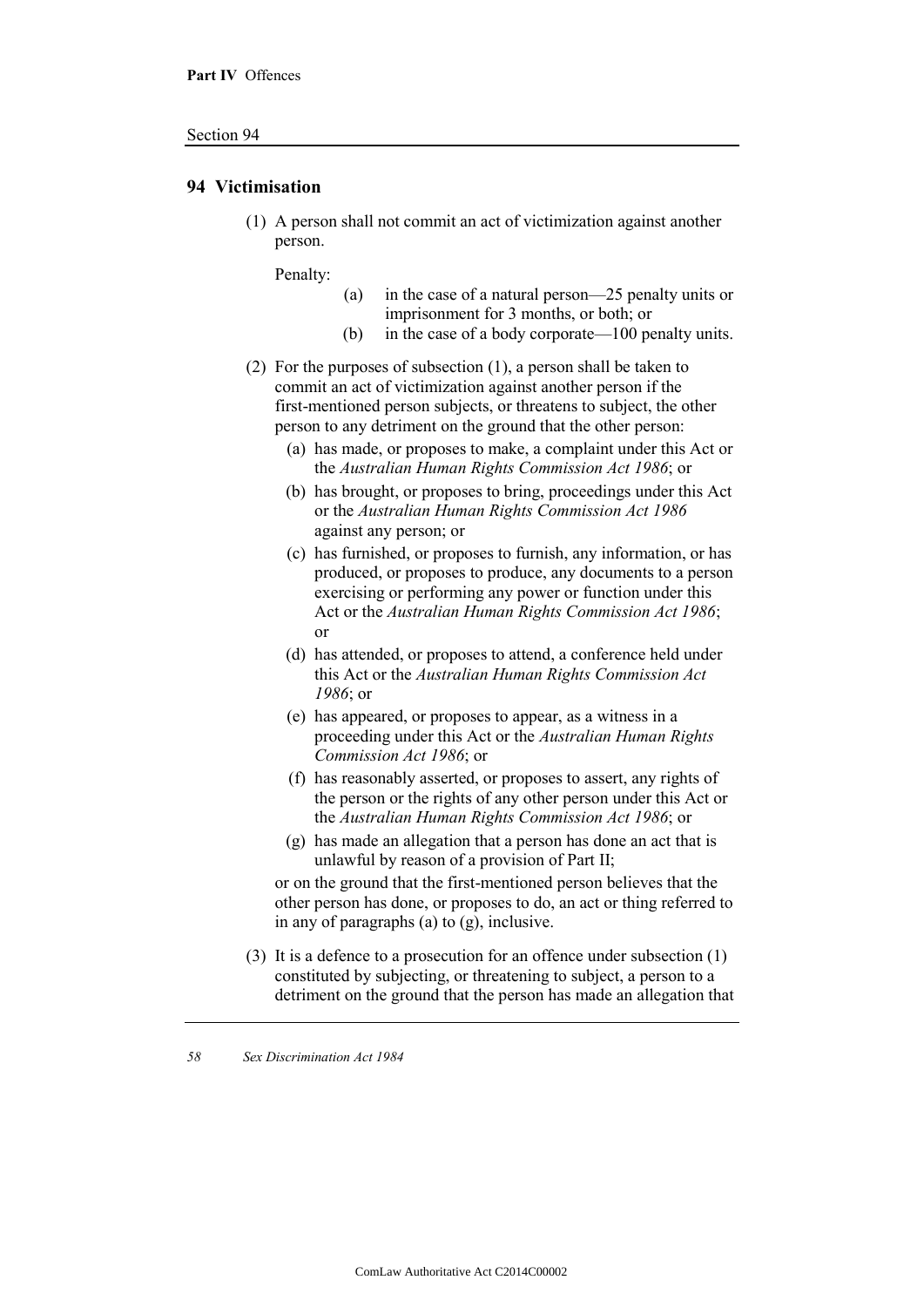another person had done an act that was unlawful by reason of a provision of Part II if it is proved that the allegation was false and was not made in good faith.

## **95 Obstruction etc.**

(1) A person shall not insult, hinder, obstruct, molest or interfere with a person exercising a power or performing a function under this Act.

Penalty: 10 penalty units.

(2) For the purposes of an offence against subsection (1), strict liability applies to the physical element of circumstance, that a person is exercising a power or performing a function under this Act.

Note: For *strict liability*, see section 6.1 of the *Criminal Code*.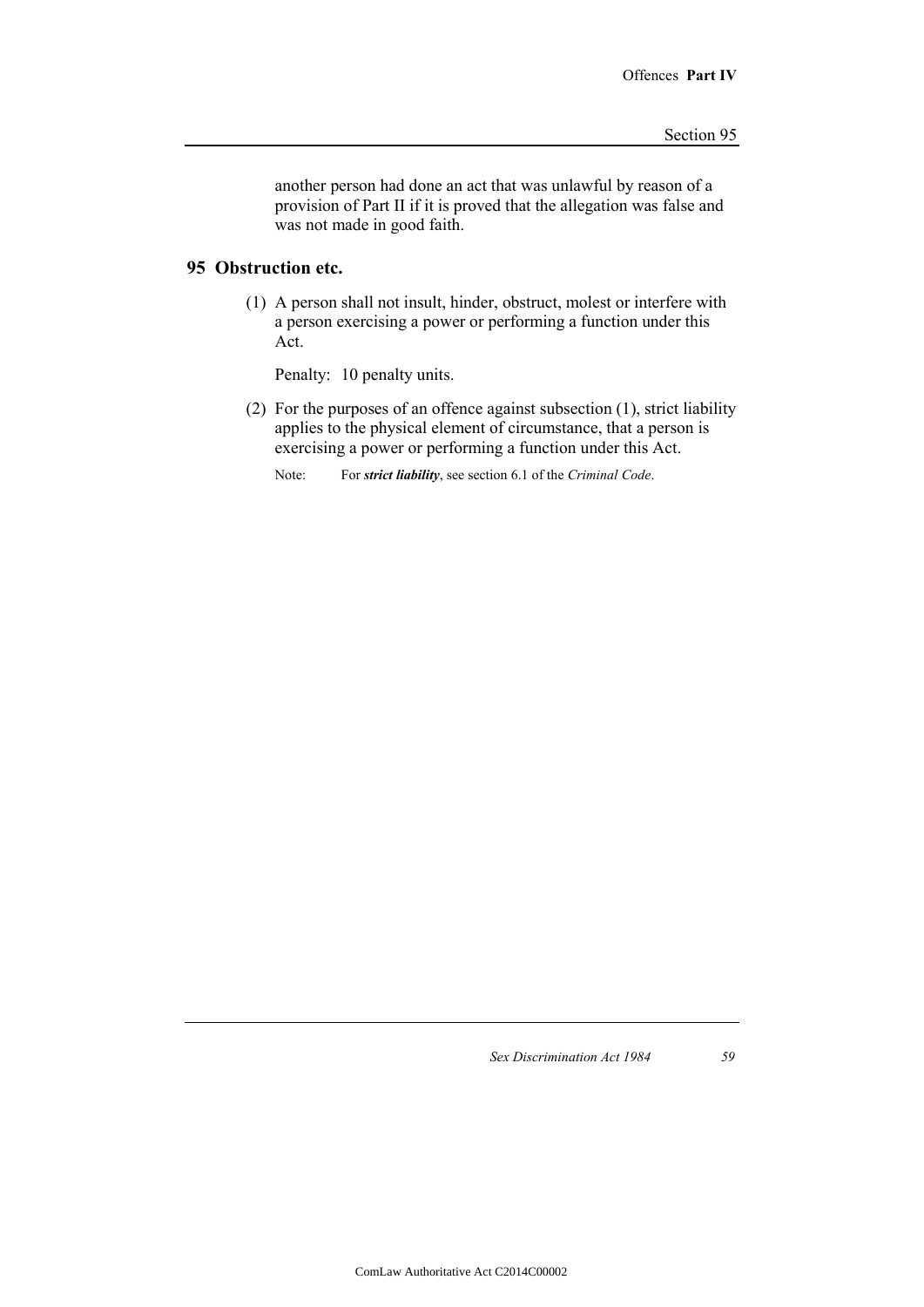# **Part V—Sex Discrimination Commissioner**

#### **96 Sex Discrimination Commissioner**

- (1) There shall be a Sex Discrimination Commissioner, who shall be appointed by the Governor-General.
- (2) A person is not qualified to be appointed as the Sex Discrimination Commissioner unless the Minister is satisfied that the person has appropriate qualifications, knowledge or experience.

## **97 Terms and conditions of appointment**

- (1) Subject to this section, the Commissioner holds office for such period, not exceeding 7 years, as is specified in the instrument of the person's appointment, but is eligible for re-appointment.
- (3) The Commissioner holds office on such terms and conditions (if any) in respect of matters not provided for by this Act as are determined by the Governor-General.

## **98 Remuneration of Commissioner**

- (1) The Commissioner shall be paid such remuneration as is determined by the Remuneration Tribunal, but, if no determination of that remuneration by the Remuneration Tribunal is in operation, the Commissioner shall be paid such remuneration as is prescribed.
- (2) The Commissioner shall be paid such allowances as are prescribed.
- (3) This section has effect subject to the *Remuneration Tribunal Act 1973*.

#### **99 Leave of absence**

- (1) The Commissioner has such recreation leave entitlements as are determined by the Remuneration Tribunal.
- (2) The Minister may grant the Commissioner leave of absence, other than recreation leave, on such terms and conditions as to remuneration or otherwise as the Minister determines.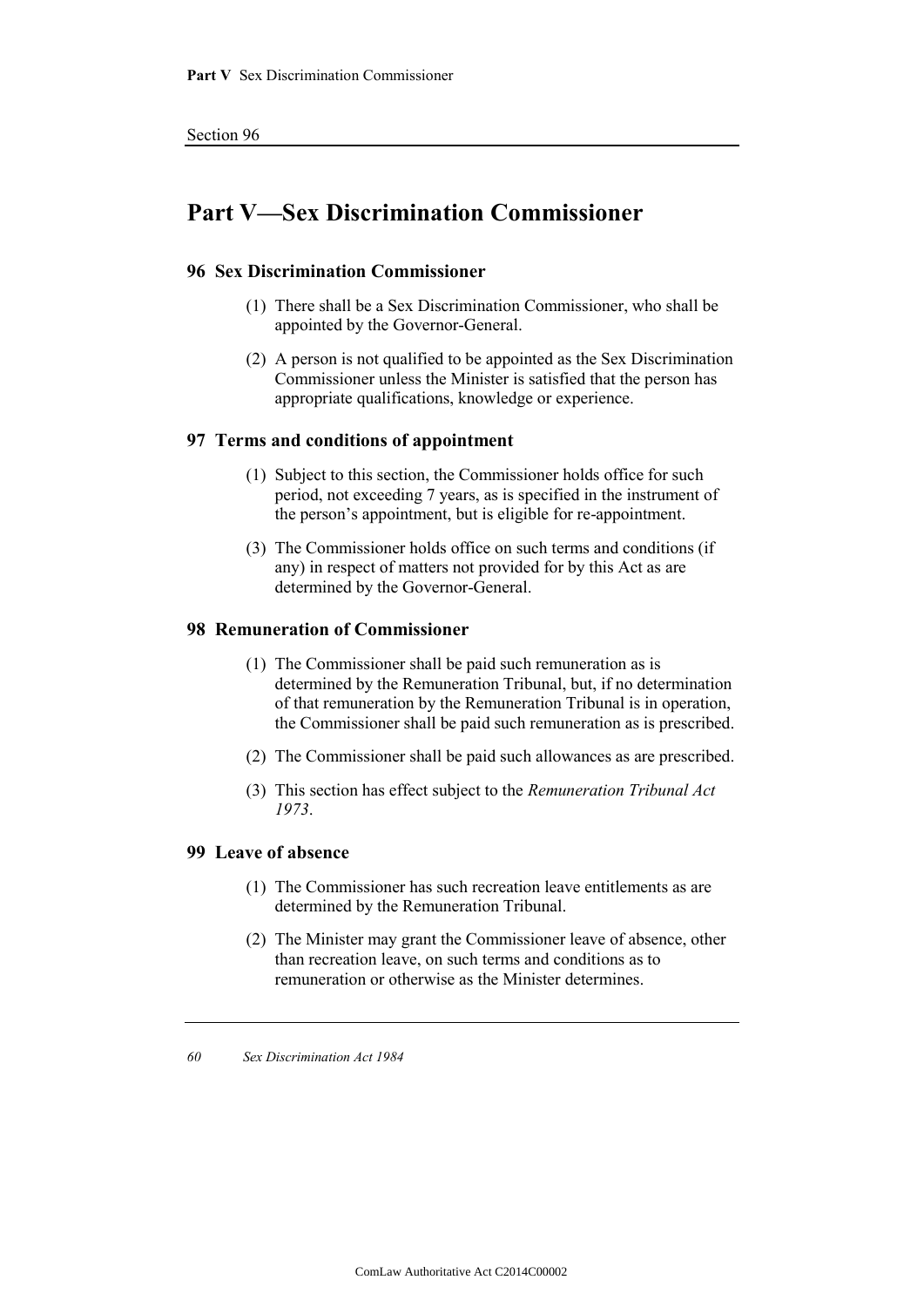#### **100 Outside employment**

The Commissioner shall not, except with the approval of the Minister, engage in paid employment outside the duties of the office of Commissioner.

## **101 Resignation**

The Commissioner may resign from the office of Commissioner by writing delivered to the Governor-General.

## **102 Termination of appointment**

- (1) The Governor-General may terminate the appointment of the Commissioner by reason of misbehaviour or of physical or mental incapacity.
- (2) The Governor-General shall terminate the appointment of the Commissioner if the Commissioner:
	- (a) becomes bankrupt, applies to take the benefit of any law for the relief of bankrupt or insolvent debtors, compounds with creditors or makes an assignment of remuneration for their benefit;
	- (b) is absent from duty, except on leave of absence, for 14 consecutive days or for 28 days in any period of 12 months; or
	- (c) engages in paid employment outside the duties of the office of Commissioner otherwise than with the consent of the Minister.

## **103 Acting Commissioner**

The Minister may appoint a person to act as Commissioner:

- (a) during a vacancy in the office of Commissioner, whether or not an appointment has previously been made to the office; or
- (b) during any period, or during all periods, when the Commissioner is absent from duty or from Australia, or is, for any other reason, unable to perform the functions of the office of Commissioner.
- Note: For rules that apply to acting appointments, see section 33A of the *Acts Interpretation Act 1901*.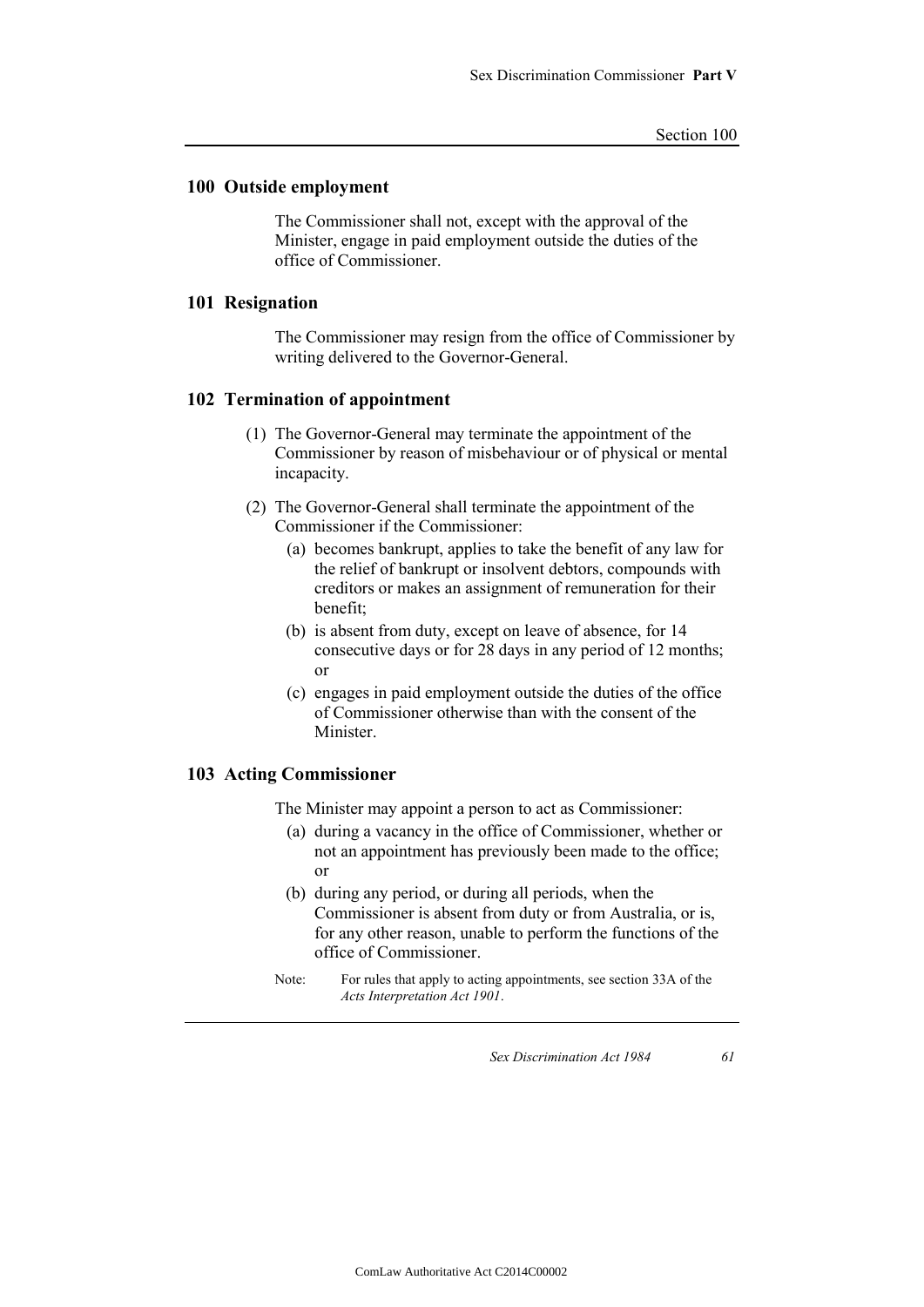# **Part VI—Miscellaneous**

## **104 Delegation**

- (1) The Commission may by writing under its seal, delegate to a member of the Commission, the Commissioner, a member of the staff of the Commission or another person or body of persons all or any of the powers conferred on the Commission under this Act.
- (2) The Commissioner may, by writing signed by the Commissioner, delegate to:
	- (a) a member of the staff of the Commission; or
	- (b) any other person or body of persons;
	- approved by the Commission, all or any of the powers exercisable by the Commissioner under this Act.

## **105 Liability of persons involved in unlawful acts**

A person who causes, instructs, induces, aids or permits another person to do an act that is unlawful under Division 1 or 2 of Part II shall, for the purposes of this Act, be taken also to have done the act.

## **106 Vicarious liability etc.**

- (1) Subject to subsection (2), where an employee or agent of a person does, in connection with the employment of the employee or with the duties of the agent as an agent:
	- (a) an act that would, if it were done by the person, be unlawful under Division 1 or 2 of Part II (whether or not the act done by the employee or agent is unlawful under Divison 1 or 2 of Part II); or
	- (b) an act that is unlawful under Division 3 of Part II;

this Act applies in relation to that person as if that person had also done the act.

(2) Subsection (1) does not apply in relation to an act of a kind referred to in paragraph (1)(a) or (b) done by an employee or agent of a person if it is established that the person took all reasonable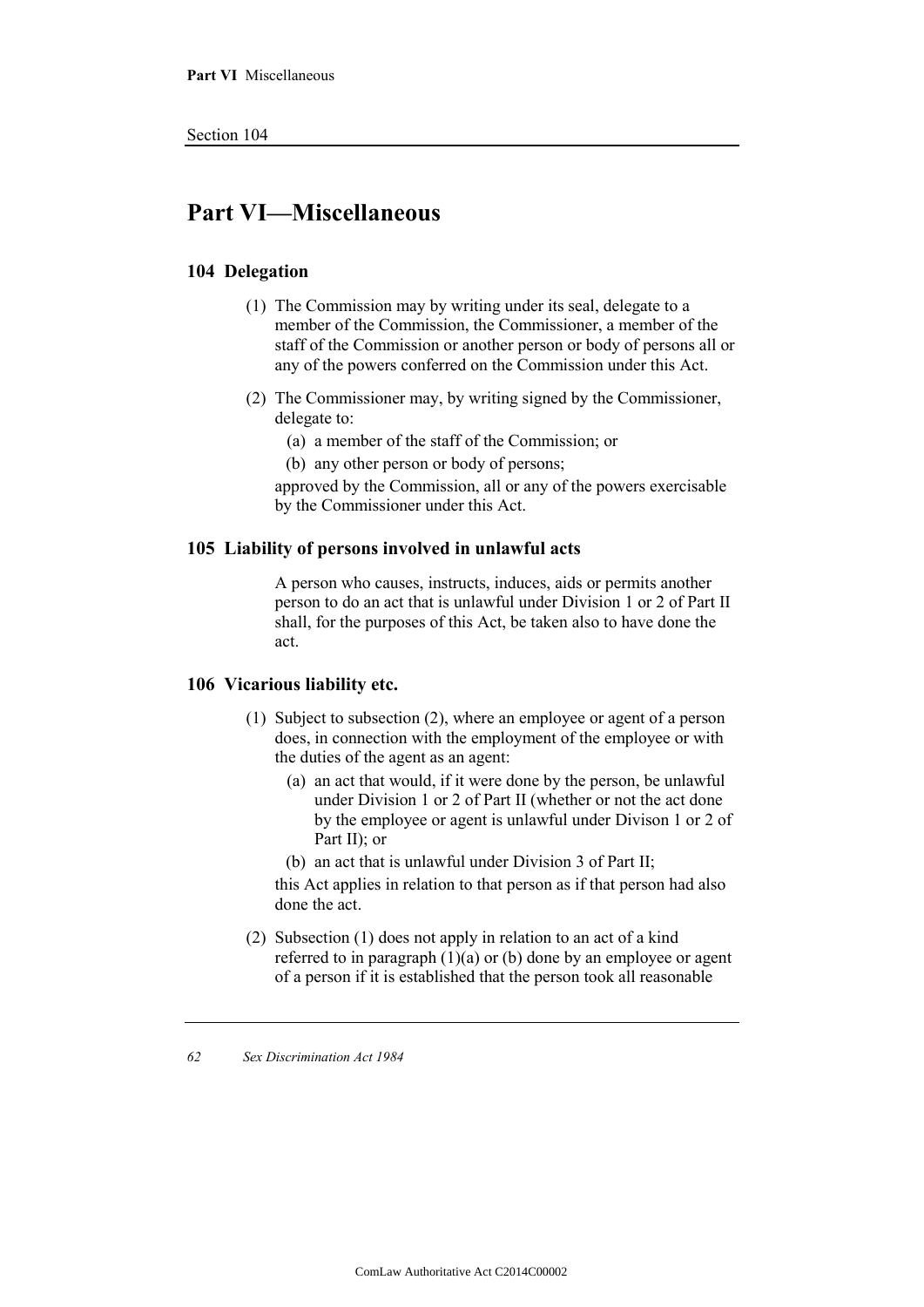steps to prevent the employee or agent from doing acts of the kind referred to in that paragraph.

## **107 Acts done on behalf of bodies**

(1) Where, for the purposes of this Act, it is necessary to establish that a body corporate has done an act on a particular ground, it is sufficient to establish that a person who acted on behalf of the body corporate in the matter so acted on that ground.

## **108 Commonwealth deemed to be employer**

For the purposes of this Act, all Commonwealth employees shall be deemed to be employed by the Commonwealth.

## **110 Unlawful act not basis of civil action unless expressly so provided**

Except as expressly provided by this Act, nothing in this Act confers on a person any right of action in respect of the doing of an act that is unlawful by reason of a provision of Part II.

## **111 Protection from civil actions**

- (1A) Subsection (1) applies in relation to any of the following persons:
	- (a) the Commission;
	- (b) the Commissioner or another member of the Commission;
	- (c) a person acting under the direction or authority of:
		- (i) the Commission; or
		- (ii) the Commissioner or another member of the Commission;
	- (d) a person acting under a delegation under section 104.
	- (1) The person is not liable to an action or other proceeding for damages for or in relation to an act done, or omitted to be done, in good faith in the performance, or purported performance, of any function, or in the exercise or purported exercise of any power or authority, conferred on the Commission, the Commissioner or the other member of the Commission.
	- (2) If a submission has been made, a document or information has been given, or evidence has been given, to the Commission or the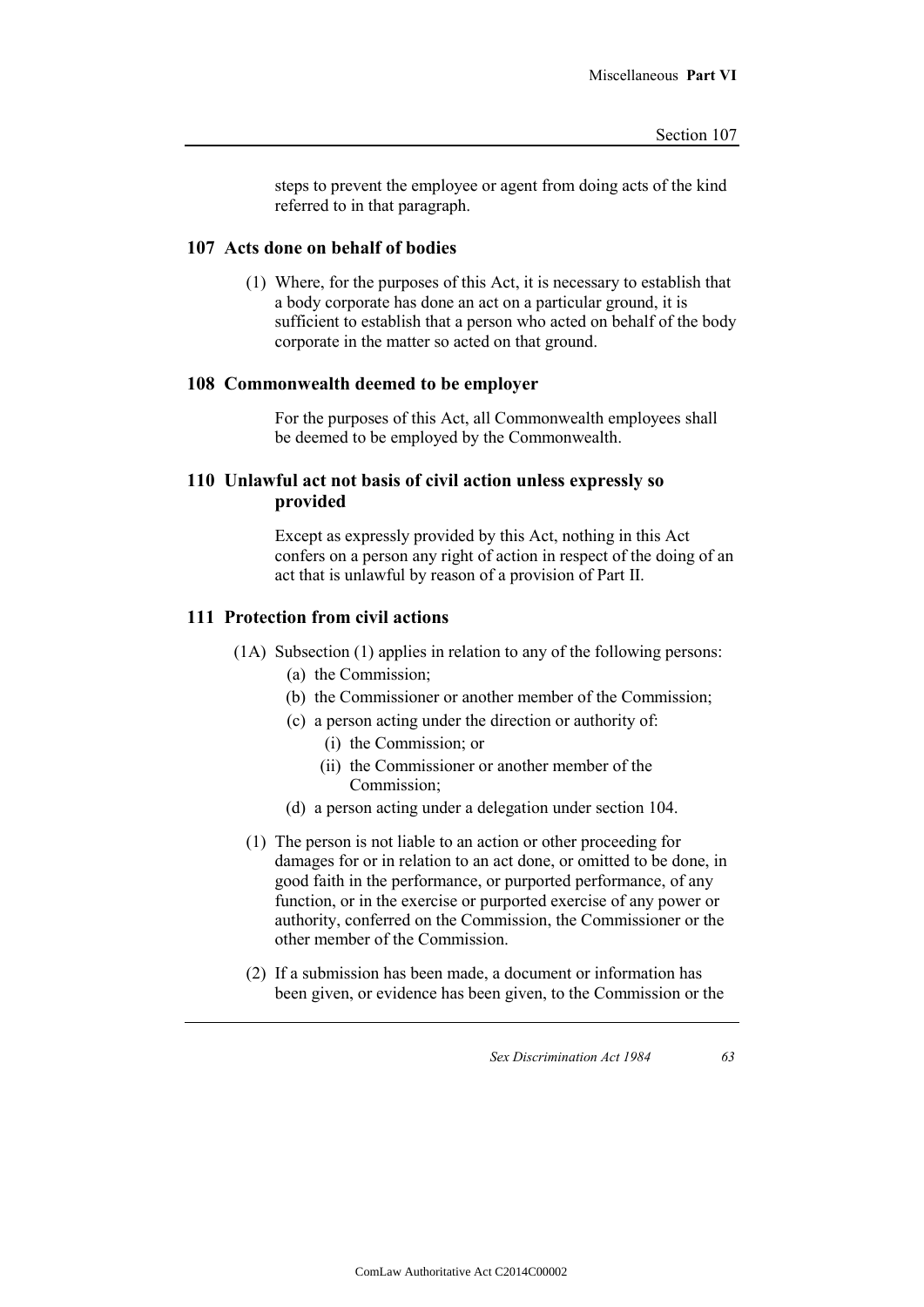Commissioner, a person is not liable to an action, suit or other proceeding in respect of loss, damage or injury of any kind suffered by another person by reason only that submission was made, the document or information was furnished or the evidence was given.

## **112 Non-disclosure of private information**

- (1) A person who is, or has at any time been, the Commissioner, a member of the Commission or a member of the staff assisting the Commission or is, or has at any time been, authorized to perform or exercise any function or power of the Commission or the Commissioner or any function or power on behalf of the Commission or the Commissioner, being a function or power conferred on the Commission or on the Commissioner under this Act, shall not, either directly or indirectly:
	- (a) make a record of, or divulge or communicate to any person, any information relating to the affairs of another person acquired by the first-mentioned person by reason of that person's office or employment under or for the purposes of this Act or by reason of that person being or having been so authorized; or
	- (b) make use of any such information as is mentioned in paragraph (a); or
	- (c) produce to any person a document relating to the affairs of another person furnished for the purposes of this Act.

Penalty: 50 penalty units or imprisonment for 1 year, or both.

- (2) A person who is, or has at any time been, the Commissioner, a member of the Commission or a member of the staff assisting the Commission or is, or has at any time been, authorized to perform or exercise any function or power of the Commission or the Commissioner or any function or power on behalf of the Commission or the Commissioner, being a function or power conferred on the Commission or on the Commissioner under this Act, shall not be required:
	- (a) to divulge or communicate to a court any information relating to the affairs of another person acquired by the firstmentioned person by reason of that person's office or employment under or for the purposes of this Act or by reason of that person being or having been so authorized; or

*64 Sex Discrimination Act 1984*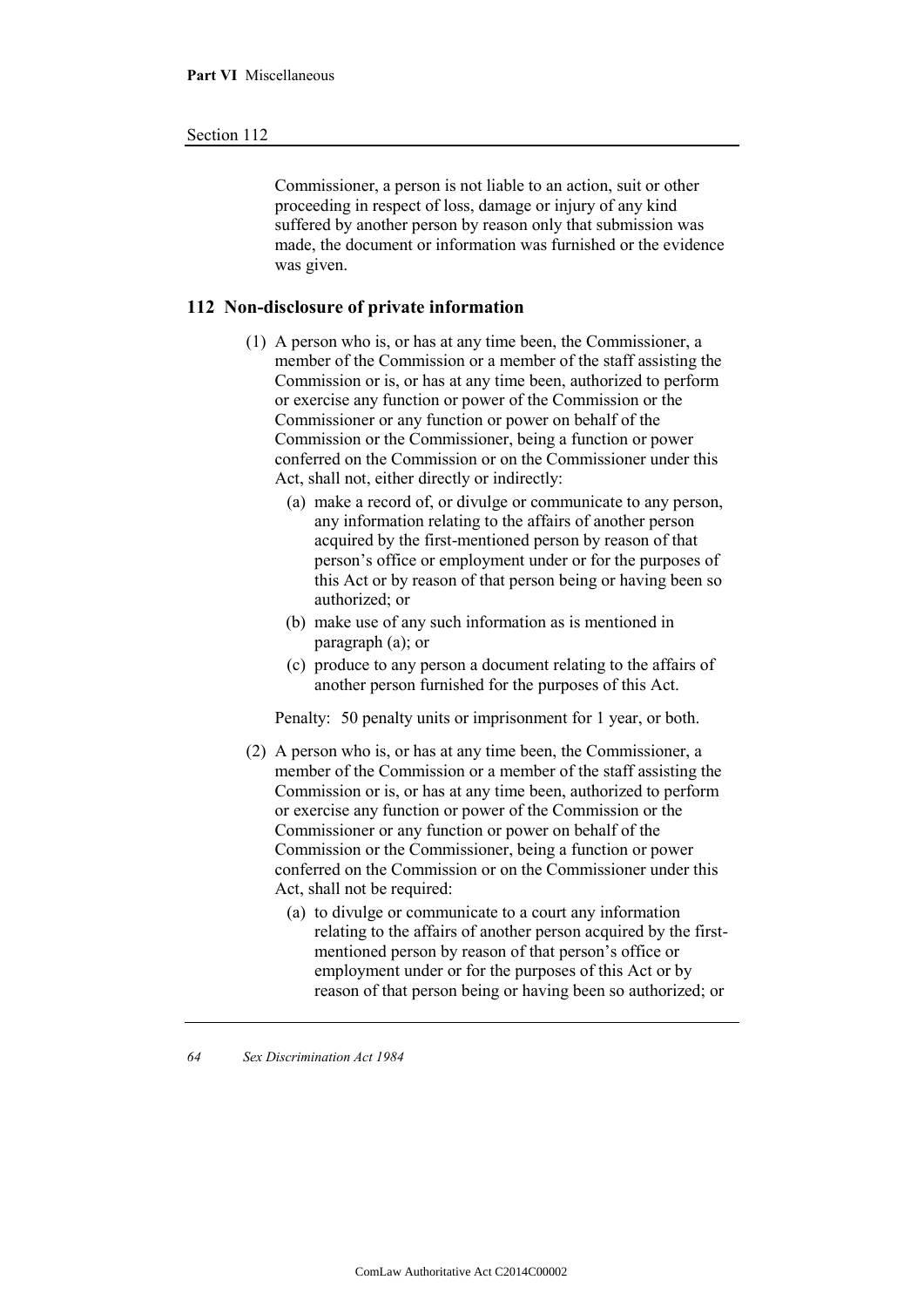(b) to produce in a court a document relating to the affairs of another person of which the first-mentioned person has custody, or to which that person has access, by reason of that person's office or employment under or for the purposes of this Act or by reason of that person being or having been so authorized;

except where it is necessary to do so for the purposes of this Act.

- (3) Nothing in this section prohibits a person from:
	- (a) making a record of information that is, or is included in a class of information that is, required or permitted by an Act to be recorded, if the record is made for the purposes of or pursuant to that Act; or
	- (b) divulging or communicating information, or producing a document, to any person in accordance with an arrangement in force under section 16 of the *Australian Human Rights Commission Act 1986*; or
	- (c) divulging or communicating information, or producing a document, that is, or is included in a class of information that is or class of documents that are, required or permitted by an Act to be divulged, communicated or produced, as the case may be, if the information is divulged or communicated, or the document is produced, for the purposes of or pursuant to that Act.
	- Note: A defendant bears an evidential burden in relation to a matter in subsection (3) (see subsection 13.3(3) of the *Criminal Code*).
- (3AA) Subsection (1) does not prevent a person from making a record of, divulging, communicating or making use of information, or producing a document, if the person does so:
	- (a) in the performance of a duty under or in connection with this Act; or
	- (b) in the performance or exercise of a function or power conferred on the Commission or on the Commissioner under this Act.
	- Note: A defendant bears an evidential burden in relation to the matter in subsection (3AA) (see subsection 13.3(3) of the *Criminal Code*).
	- (3A) Nothing in subsection (2) prevents a person from being required, for the purposes of or pursuant to an Act, to divulge or communicate information, or to produce a document, that is, or is included in a class of information that is or class of documents that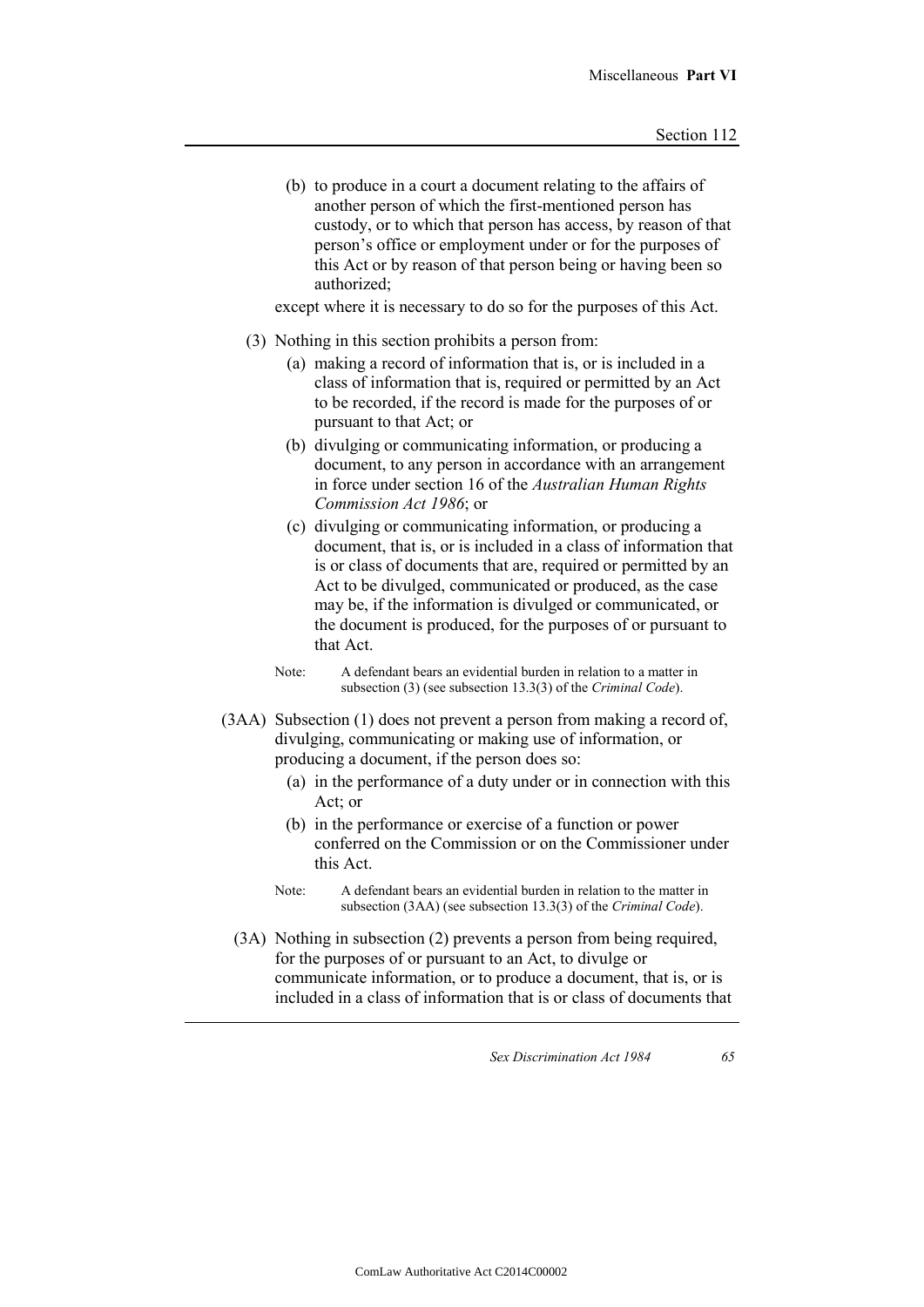are, required or permitted by that Act to be divulged, communicated or produced.

(4) In this section:

*court* includes any tribunal, authority or person having power to require the production of documents or the answering of questions.

*produce* includes permit access to.

## **113 Information stored otherwise than in written form**

Where information is recorded or stored by means of a mechanical, electronic or other device, any duty imposed by this Act to produce the document recording that information shall be construed as a duty to provide a document containing a clear reproduction in writing of the information.

## **114 Commissioner to furnish information**

The Commissioner shall furnish to the Commission such information relating to the operations of the Commissioner under this Act as the Commission from time to time requires.

## **116 Regulations**

The Governor-General may make regulations, not inconsistent with this Act, prescribing matters:

- (a) required or permitted by this Act to be prescribed; or
- (b) necessary or convenient to be prescribed for carrying out or giving effect to this Act.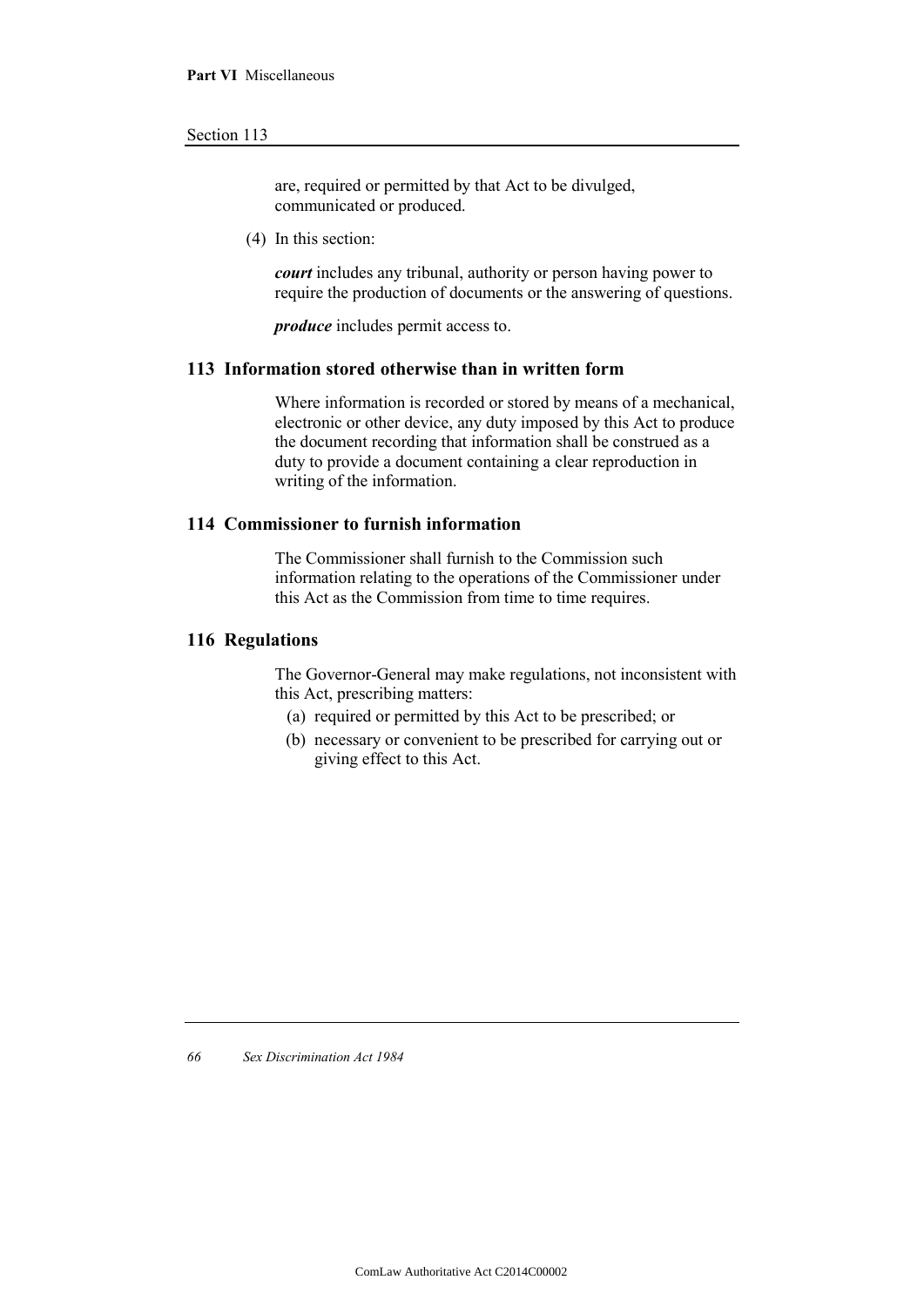# **Schedule—Convention on the Elimination of all Forms of Discrimination Against Women**

Section 4

#### *The States Parties to the present Convention*,

*Noting* that the Charter of the United Nations reaffirms faith in fundamental human rights, in the dignity and worth of the human person and in the equal rights of men and women,

*Noting* that the Universal Declaration of Human Rights affirms the principle of the inadmissibility of discrimination and proclaims that all human beings are born free and equal in dignity and rights and that everyone is entitled to all the rights and freedoms set forth therein, without distinction of any kind, including distinction based on sex,

*Noting* that the States Parties to the International Covenants on Human Rights have the obligation to ensure the equal right of men and women to enjoy all economic, social, cultural, civil and political rights,

*Considering* the international conventions concluded under the auspices of the United Nations and the specialised agencies promoting equality of rights of men and women,

*Noting* also the resolutions, declarations and recommendations adopted by the United Nations and the specialised agencies promoting equality of rights of men and women,

*Concerned*, however, that despite these various instruments extensive discrimination against women continues to exist,

*Recalling* that discrimination against women violates the principles of equality of rights and respect for human dignity, is an obstacle to the participation of women, on equal terms with men, in the political, social, economic and cultural life of their countries, hampers the growth of the prosperity of society and the family and makes more difficult the full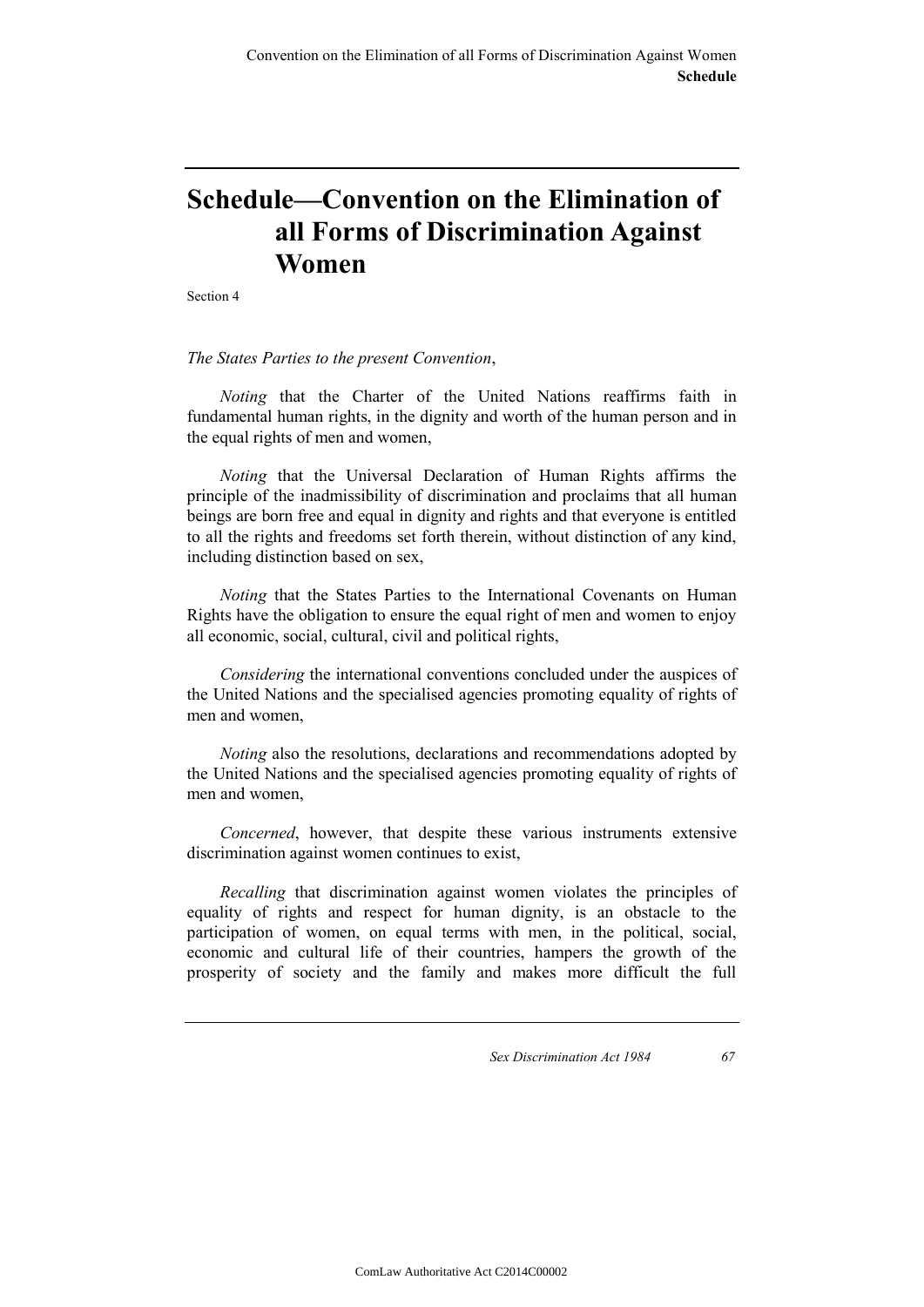development of the potentialities of women in the service of their countries and of humanity,

*Concerned* that in situations of poverty women have the least access to food, health, education, training and opportunities for employment and other needs,

*Convinced* that the establishment of the new international economic order based on equity and justice will contribute significantly towards the promotion of equality between men and women,

*Emphasizing* that the eradication of apartheid, of all forms of racism, racial discrimination, colonialism, neo-colonialism, aggression, foreign occupation and domination and interference in the internal affairs of States is essential to the full enjoyment of the rights of men and women,

*Affirming* that the strengthening of international peace and security, relaxation of international tension, mutual co-operation among all States irrespective of their social and economic systems, general and complete disarmament, and in particular nuclear disarmament under strict and effective international control, the affirmation of the principles of justice, equality and mutual benefit in relations among countries and the realisation of the right of peoples under alien and colonial domination and foreign occupation to self-determination and independence, as well as respect for national sovereignty and territorial integrity, will promote social progress and development and as a consequence will contribute to the attainment of full equality between men and women,

*Convinced* that the full and complete development of a country, the welfare of the world and the cause of peace require the maximum participation of women on equal terms with men in all fields.

*Bearing in mind* the great contribution of women to the welfare of the family and to the development of society, so far not fully recognised, the social significance of maternity and the role of both parents in the family and in the upbringing of children, and aware that the role of women in procreation should not be a basis for discrimination but that the upbringing of children requires a sharing of responsibility between men and women and society as a whole,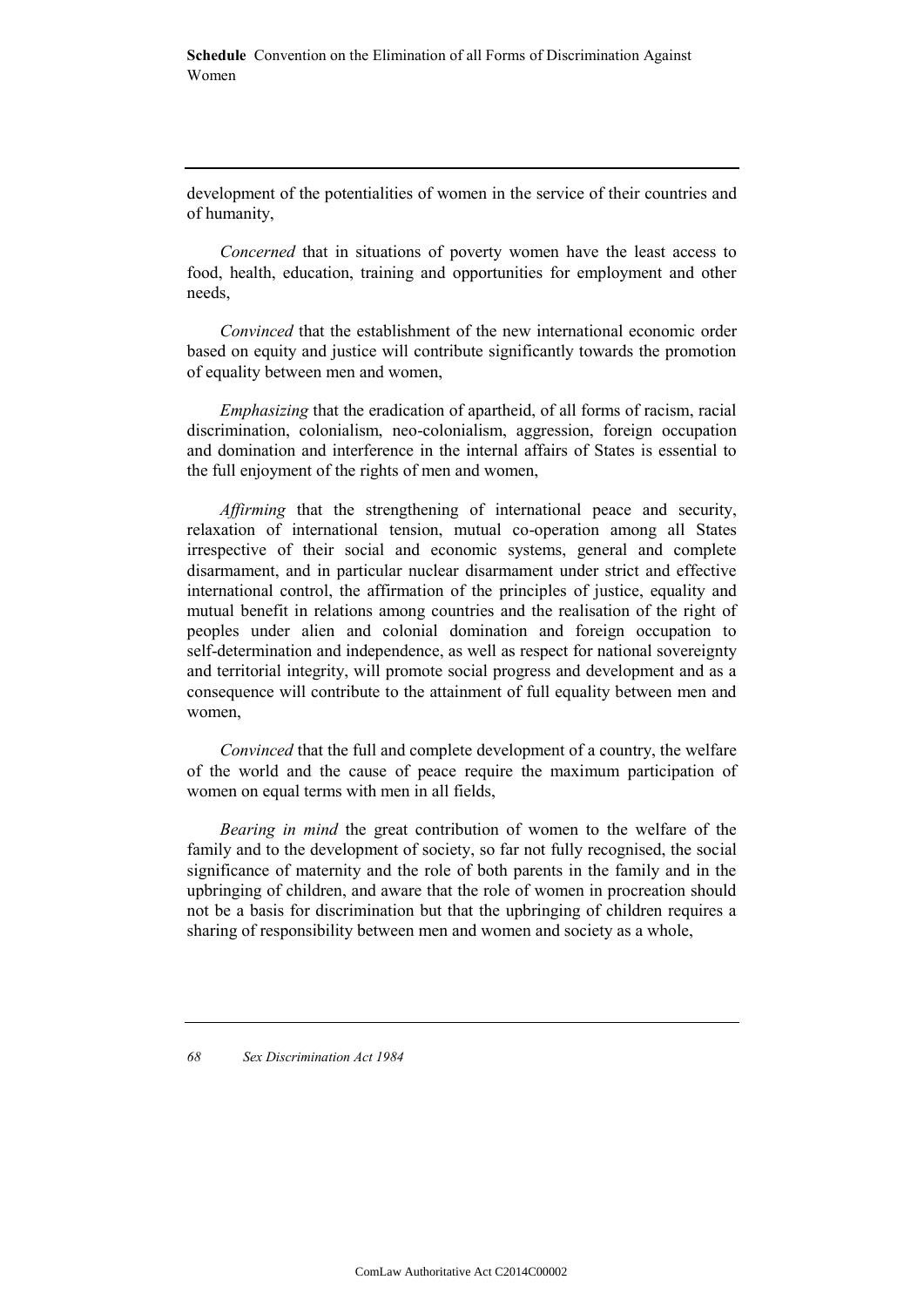*Aware* that a change in the traditional role of men as well as the role of women in society and in the family is needed to achieve full equality between men and women,

*Determined* to implement the principles set forth in the Declaration on the Elimination of Discrimination against Women and, for that purpose, to adopt the measures required for the elimination of such discrimination in all its forms and manifestations,

*Have agreed* on the following:

#### PART 1

#### Article 1

For the purposes of the present Convention, the term "discrimination" against women" shall mean any distinction, exclusion or restriction made on the basis of sex which has the effect or purpose of impairing or nullifying the recognition, enjoyment or exercise by women, irrespective of their marital status, on a basis of equality of men and women, of human rights and fundamental freedoms in the political, economic, social, cultural, civil or any other field.

#### Article 2

States Parties condemn discrimination against women in all its forms, agree to pursue by all appropriate means and without delay a policy of eliminating discrimination against women and, to this end, undertake:

- (a) To embody the principle of the equality of men and women in their national constitutions or other appropriate legislation if not yet incorporated therein and to ensure, through law and other appropriate means, the practical realisation of this principle;
- (b) To adopt appropriate legislative and other measures, including sanctions where appropriate, prohibiting all discrimination against women;
- (c) To establish legal protection of the rights of women on an equal basis with men and to ensure through competent national tribunals and other public institutions the effective protection of women against any act of discrimination;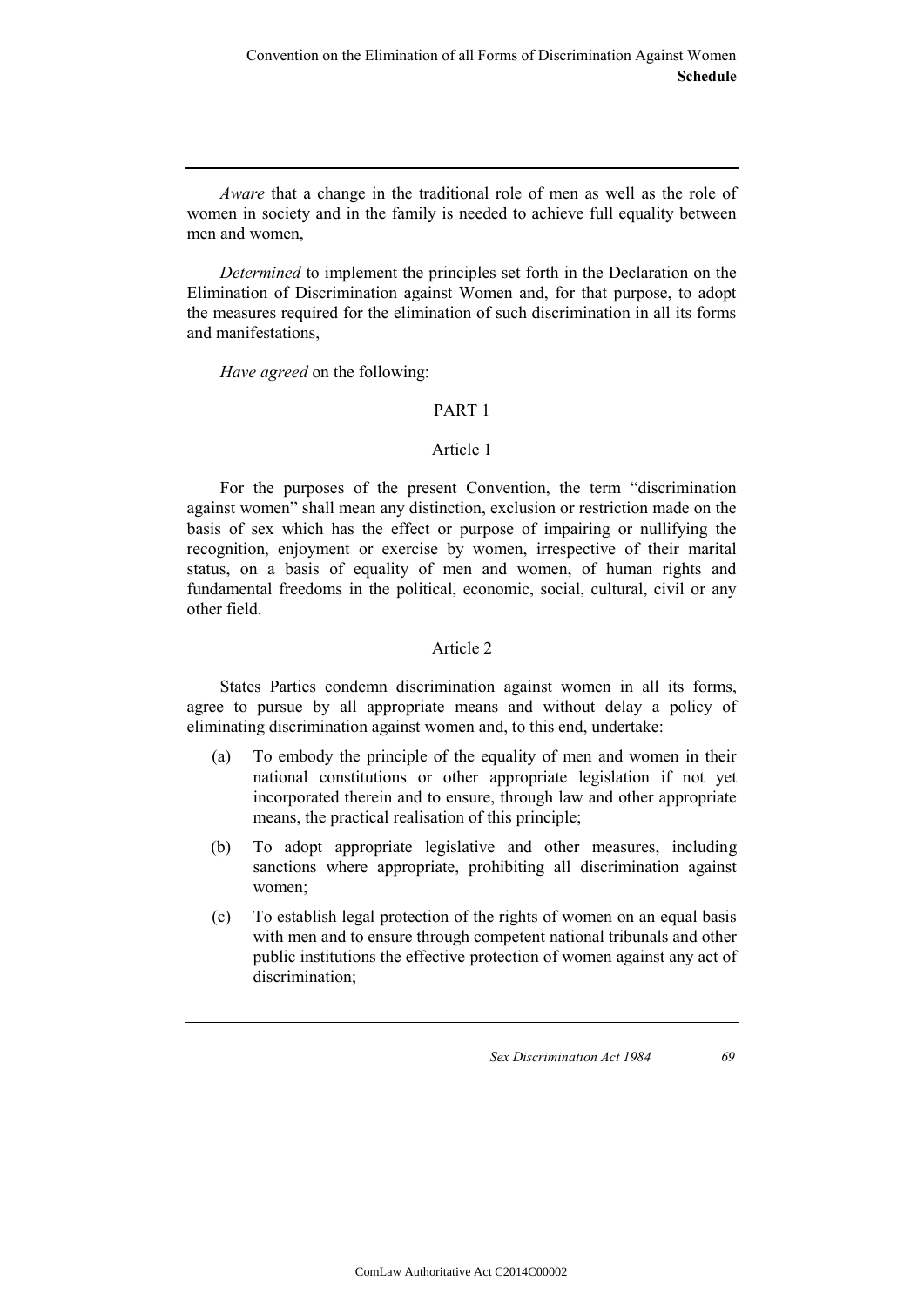- (d) To refrain from engaging in any act or practice of discrimination against women and to ensure that public authorities and institutions shall act in conformity with this obligation;
- (e) To take all appropriate measures to eliminate discrimination against women by any person, organisation or enterprise;
- (f) To take all appropriate measures, including legislation, to modify or abolish existing laws, regulations, customs and practices which constitute discrimination against women;
- (g) To repeal all national penal provisions which constitute discrimination against women.

## Article 3

States Parties shall take in all fields, in particular in the political, social, economic and cultural fields, all appropriate measures, including legislation, to ensure the full development and advancement of women, for the purpose of guaranteeing them the exercise and enjoyment of human rights and fundamental freedoms on a basis of equality with men.

#### Article 4

1. Adoption by States Parties of temporary special measures aimed at accelerating *de facto* equality between men and women shall not be considered discrimination as defined in the present Convention, but shall in no way entail as a consequence the maintenance of unequal or separate standards; these measures shall be discontinued when the objectives of equality of opportunity and treatment have been achieved.

2. Adoption by States Parties of special measures, including those measures contained in the present Convention, aimed at protecting maternity shall not be considered discriminatory.

#### Article 5

States Parties shall take all appropriate measures:

(a) To modify the social and cultural patterns of conduct of men and women, with a view to achieving the elimination of prejudices and customary and all other practices which are based on the idea of the

*<sup>70</sup> Sex Discrimination Act 1984*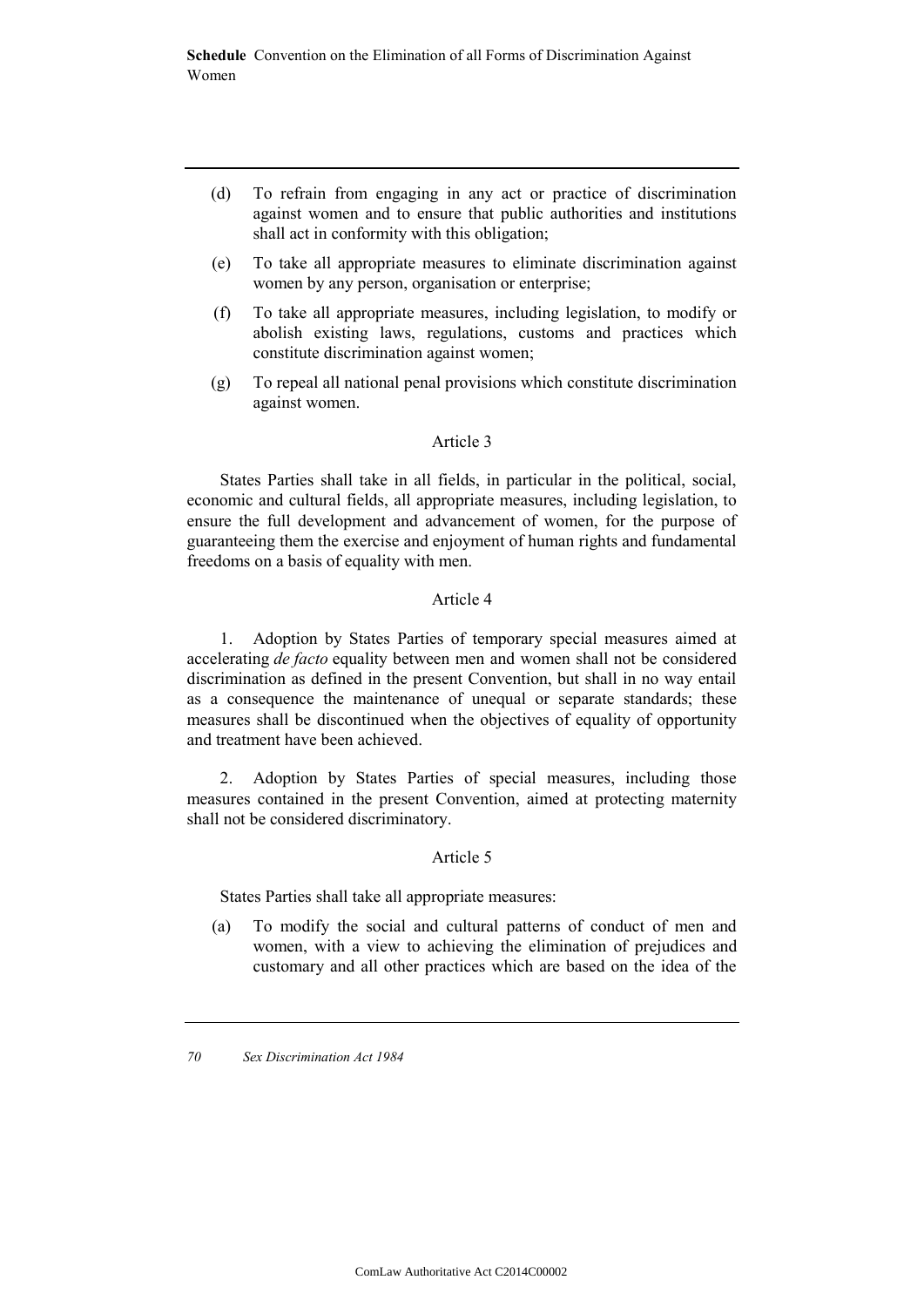inferiority or the superiority of either of the sexes or on stereotyped roles for men and women;

(b) To ensure that family education includes a proper understanding of maternity as a social function and the recognition of the common responsibility of men and women in the upbringing and development of their children, it being understood that the interest of the children is the primordial consideration in all cases.

## Article 6

States Parties shall take all appropriate measures, including legislation, to suppress all forms of traffic in women and exploitation of prostitution of women.

# PART II

# Article 7

States Parties shall take all appropriate measures to eliminate discrimination against women in the political and public life of the country and, in particular, shall ensure to women, on equal terms with men, the right:

- (a) To vote in all elections and public referenda and to be eligible for election to all publicly elected bodies;
- (b) To participate in the formulation of government policy and the implementation thereof and to hold public office and perform all public functions at all levels of government;
- (c) To participate in non-governmental organisations and associations concerned with the public and political life of the country.

# Article 8

States Parties shall take all appropriate measures to ensure to women, on equal terms with men and without any discrimination, the opportunity to represent their Governments at the international level and to participate in the work of international organisations.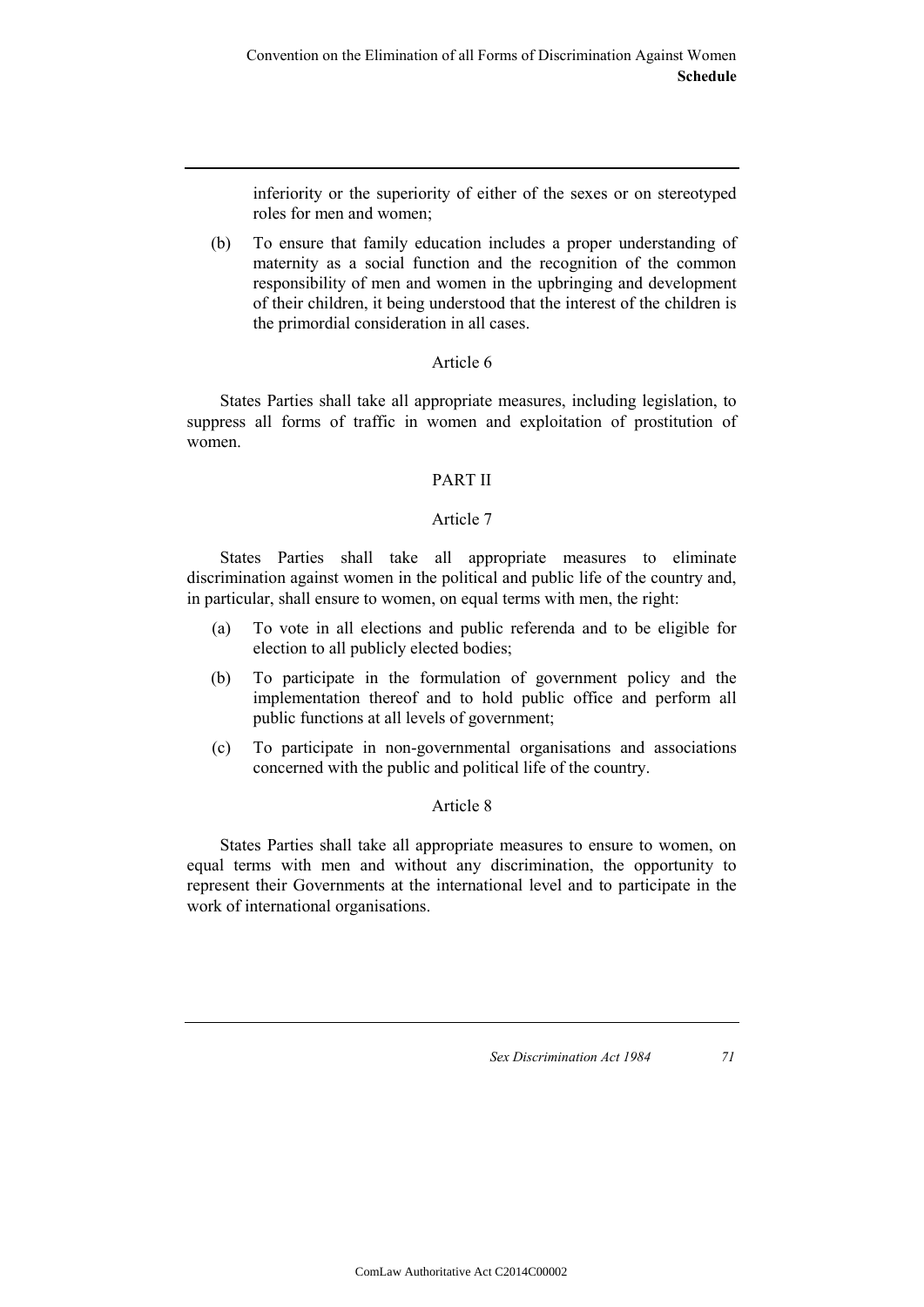**Schedule** Convention on the Elimination of all Forms of Discrimination Against Women

# Article 9

1. States Parties shall grant women equal rights with men to acquire, change or retain their nationality. They shall ensure in particular that neither marriage to an alien nor change of nationality by the husband during marriage shall automatically change the nationality of the wife, render her stateless or force upon her the nationality of the husband.

2. States Parties shall grant women equal rights with men with respect to the nationality of their children.

#### PART III

#### Article 10

States Parties shall take all appropriate measures to eliminate discrimination against women in order to ensure to them equal rights with men in the field of education and in particular to ensure, on a basis of equality of men and women:

- (a) The same conditions for career and vocational guidance, for access to studies and for the achievement of diplomas in educational establishments of all categories in rural as well as in urban areas; this equality shall be ensured in pre-school, general, technical, professional and higher technical education, as well as in all types of vocational training;
- (b) Access to the same curricula, the same examinations, teaching staff with qualifications of the same standard and school premises and equipment of the same quality;
- (c) The elimination of any stereotyped concept of the roles of men and women at all levels and in all forms of education by encouraging coeducation and other types of education which will help to achieve this aim and, in particular, by the revision of textbooks and school programmes and the adaption of teaching methods;
- (d) The same opportunities to benefit from scholarships and other study grants;
- (e) The same opportunities for access to programmes of continuing education, including adult and functional literacy programmes, particularly those aimed at reducing, at the earliest possible time, any gap in education existing between men and women;
- *72 Sex Discrimination Act 1984*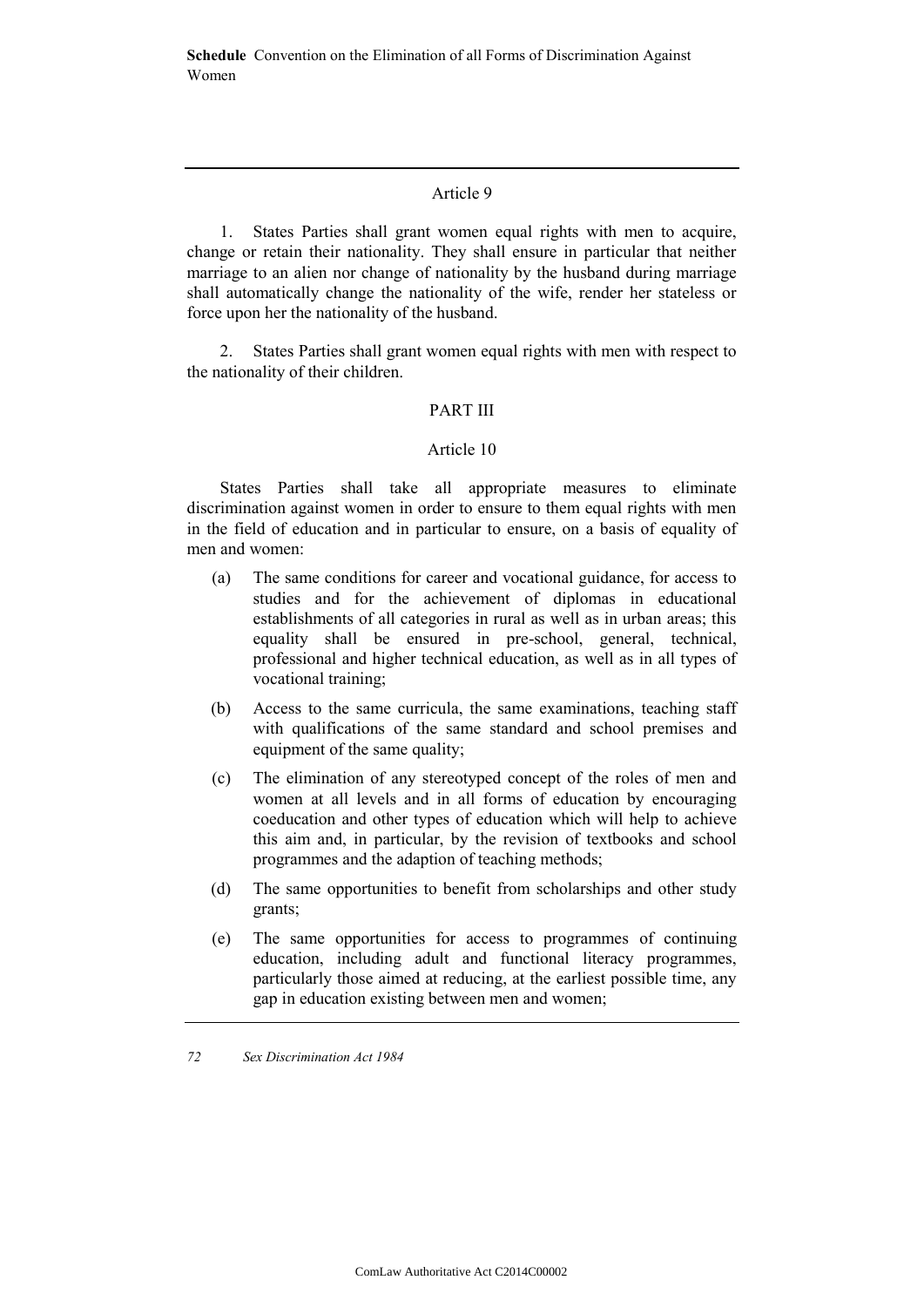- (f) The reduction of female student drop-out rates and the organisation of programmes for girls and women who have left school prematurely;
- (g) The same opportunities to participate actively in sports and physical education;
- (h) Access to specific educational information to help to ensure the health and well-being of families, including information and advice on family planning.

## Article 11

1. States Parties shall take all appropriate measures to eliminate discrimination against women in the field of employment in order to ensure, on a basis of equality of men and women, the same rights, in particular:

- (a) The right to work as an inalienable right of all human beings;
- (b) The right to the same employment opportunities, including the application of the same criteria for selection in matters of employment;
- (c) The right to free choice of profession and employment, the right to promotion, job security and all benefits and conditions of service and the right to receive vocational training and retraining, including apprenticeships, advanced vocational training and recurrent training;
- (d) The right to equal remuneration, including benefits, and to equal treatment in respect of work of equal value, as well as equality of treatment in the evaluation of the quality of work;
- (e) The right to social security, particularly in cases of retirement, unemployment, sickness, invalidity and old age and other incapacity to work, as well as the right to paid leave;
- (f) The right to protection of health and to safety in working conditions, including the safeguarding of the function of reproduction.

2. In order to prevent discrimination against women on the grounds of marriage or maternity and to ensure their effective right to work, States Parties shall take appropriate measures:

(a) To prohibit, subject to the imposition of sanctions, dismissal on the grounds of pregnancy or of maternity leave and discrimination in dismissals on the basis of marital status;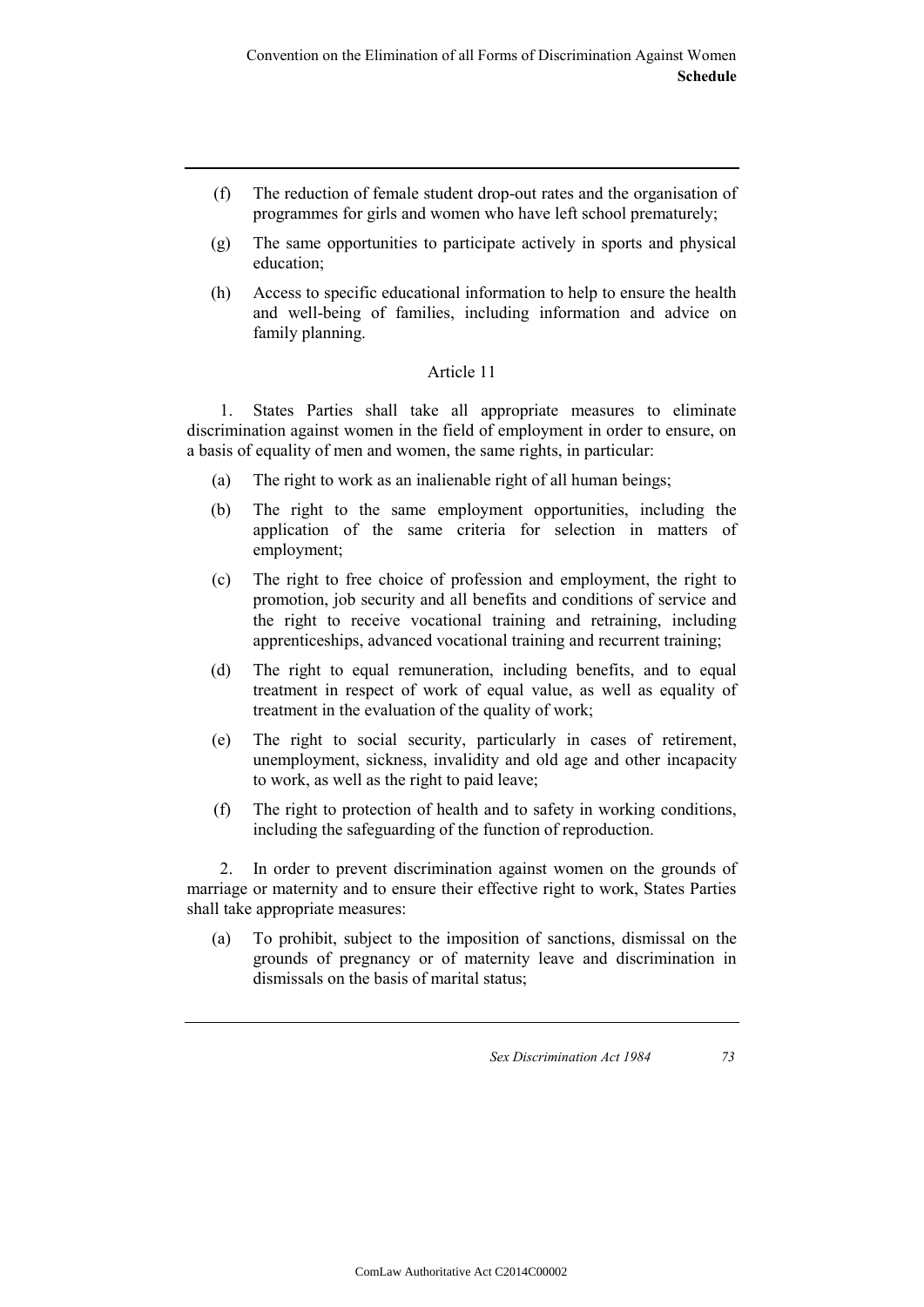- (b) To introduce maternity leave with pay or with comparable social benefits without loss of former employment, seniority or social allowances;
- (c) To encourage the provision of the necessary supporting social services to enable parents to combine family obligations with work responsibilities and participation in public life, in particular through promoting the establishment and development of a network of child-care facilities;
- (d) To provide special protection to women during pregnancy in types of work proved to be harmful to them.

3. Protective legislation relating to matters covered in this article shall be reviewed periodically in the light of scientific and technological knowledge and shall be revised, repealed or extended as necessary.

#### Article 12

1. States Parties shall take all appropriate measures to eliminate discrimination against women in the field of health care in order to ensure, on a basis of equality of men and women, access to health care services, including those related to family planning.

2. Notwithstanding the provisions of paragraph 1 of this article, States Parties shall ensure to women appropriate services in connexion with pregnancy, confinement and the post-natal period, granting free services where necessary, as well as adequate nutrition during pregnancy and lactation.

#### Article 13

States Parties shall take all appropriate measures to eliminate discrimination against women in other areas of economic and social life in order to ensure, on a basis of equality of men and women, the same rights, in particular:

- (a) The right to family benefits;
- (b) The right to bank loans, mortgages and other forms of financial credit;
- (c) The right to participate in recreational activities, sports and all aspects of cultural life.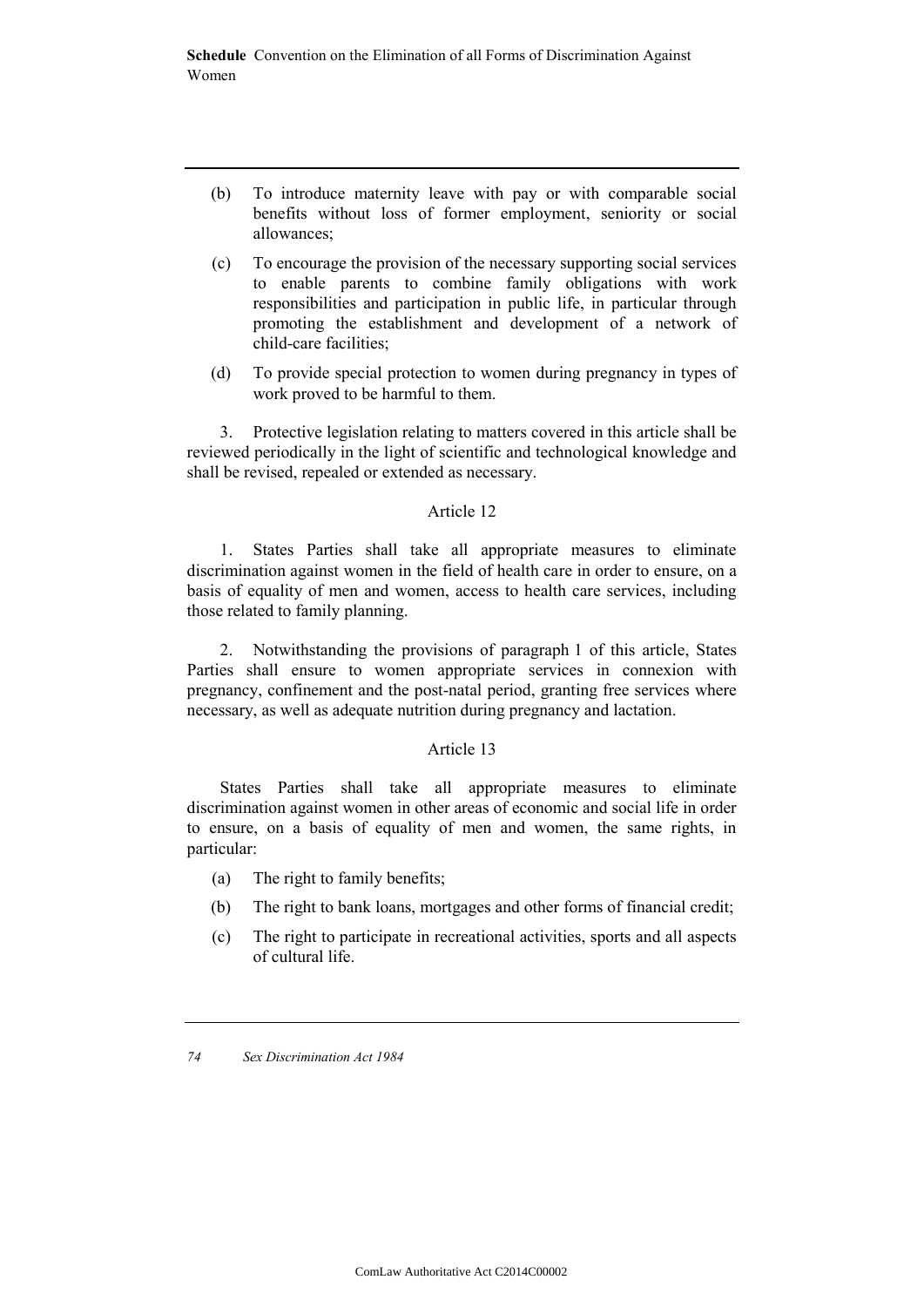## Article 14

1. States Parties shall take into account the particular problems faced by rural women and the significant roles which rural women play in the economic survival of their families, including their work in the non-monetized sectors of the economy, and shall take all appropriate measures to ensure the application of the provisions of this Convention to women in rural areas.

2. States Parties shall take all appropriate measures to eliminate discrimination against women in rural areas in order to ensure, on a basis of equality of men and women, that they participate in and benefit from rural development and, in particular, shall ensure to such women the right:

- (a) To participate in the elaboration and implementation of development planning at all levels;
- (b) To have access to adequate health care facilities, including information, counselling and services in family planning;
- (c) To benefit directly from social security programmes;
- (d) To obtain all types of training and education, formal and non-formal, including that relating to functional literacy, as well as, inter alia, the benefit of all community and extension services, in order to increase their technical proficiency;
- (e) To organise self-help groups and co-operatives in order to obtain equal access to economic opportunities through employment or self-employment;
- (f) To participate in all community activities;
- (g) To have access to agricultural credit and loans, marketing facilities, appropriate technology and equal treatment in land and agrarian reform as well as in land resettlement schemes;
- (h) To enjoy adequate living conditions, particularly in relation to housing, sanitation, electricity and water supply, transport and communications.

#### PART IV

#### Article 15

1. States Parties shall accord to women equality with men before the law.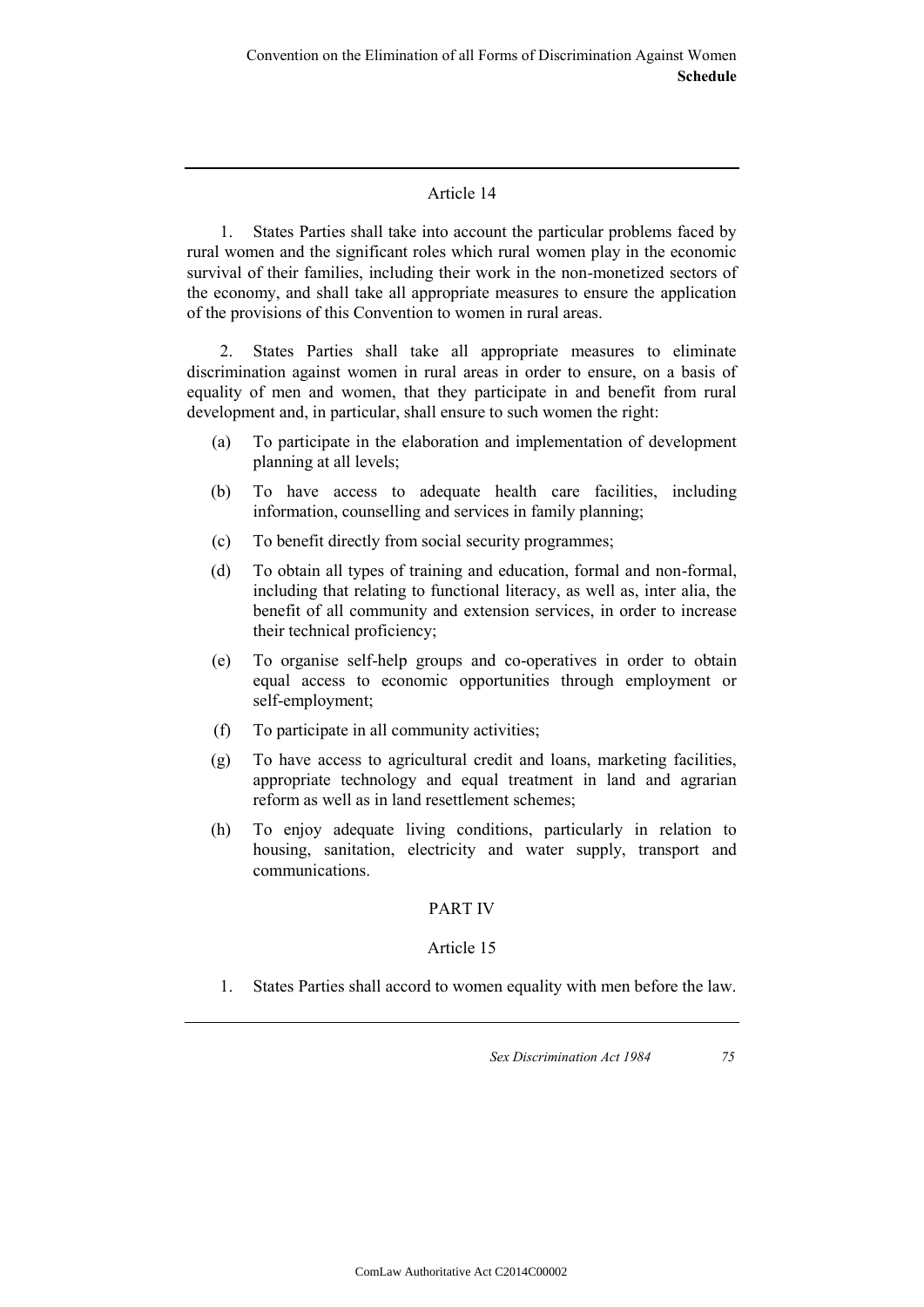2. States Parties shall accord to women, in civil matters, a legal capacity identical to that of men and the same opportunities to exercise that capacity. In particular, they shall give women equal rights to conclude contracts and to administer property and shall treat them equally in all stages of procedure in courts and tribunals.

3. States Parties agree that all contracts and all other private instruments of any kind with a legal effect which is directed at restricting the legal capacity of women shall be deemed null and void.

4. States Parties shall accord to men and women the same rights with regard to the law relating to the movement of persons and the freedom to chose their residence and domicile.

#### Article 16

1. States Parties shall take all appropriate measures to eliminate discrimination against women in all matters relating to marriage and family relations and in particular shall ensure, on a basis of equality of men and women:

- (a) The same right to enter into marriage;
- (b) The same right freely to choose a spouse and to enter into marriage only with their free and full consent;
- (c) The same rights and responsibilities during marriage and at its dissolution;
- (d) The same rights and responsibilities as parents, irrespective of their marital status, in matters relating to their children; in all cases the interests of the children shall be paramount;
- (e) The same rights to decide freely and responsibly on the number and spacing of their children and to have access to the information, education and means to enable them to exercise these rights;
- (f) The same rights and responsibilities with regard to guardianship, wardship, trusteeship and adoption of children, or similar institutions where these concepts exist in national legislation; in all cases the interests of the children shall be paramount;
- (g) The same personal rights as husband and wife, including the right to choose a family name, a profession and an occupation;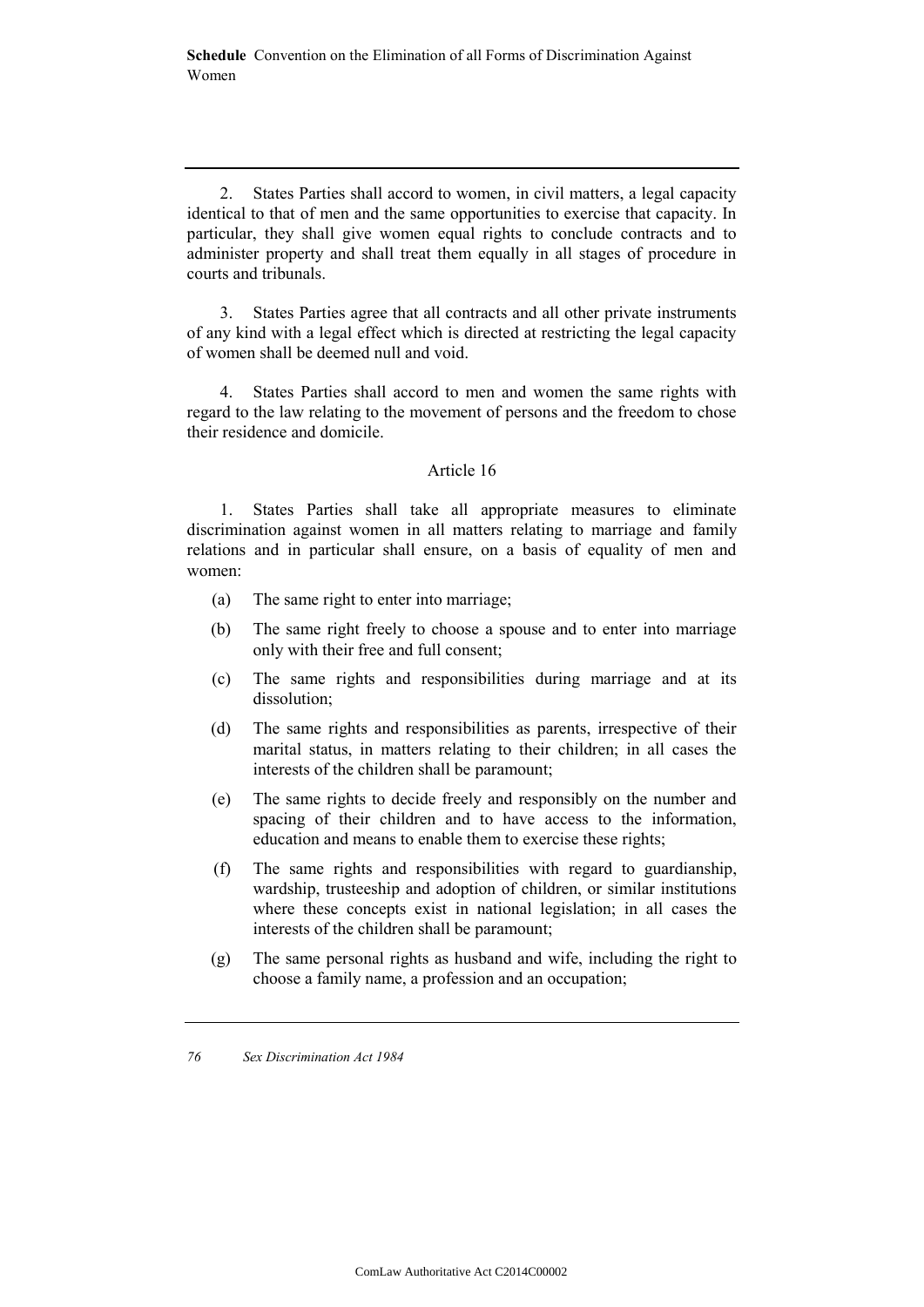(h) The same rights for both spouses in respect of the ownership, acquisition, management, administration, enjoyment and disposition of property, whether free of charge or for a valuable consideration.

2. The betrothal and the marriage of a child shall have no legal effect, and all necessary action, including legislation, shall be taken to specify a minimum age for marriage and to make the registration of marriages in an official registry compulsory.

#### PART V

#### Article 17

1. For the purpose of considering the progress made in the implementation of the present Convention, there shall be established a Committee on the Elimination of Discrimination against Women (hereinafter referred to as the Committee) consisting, at the time of entry into force of the Convention, of eighteen and, after ratification of or accession to the Convention by the thirty-fifth State Party, of twenty-three experts of high moral standing and competence in the field covered by the Convention. The experts shall be elected by States Parties from among their nationals and shall serve in their personal capacity, consideration being given to equitable geographical distribution and to the representation of the different forms of civilisation as well as the principal legal systems.

2. The members of the Committee shall be elected by secret ballot from a list of persons nominated by States Parties. Each State Party may nominate one person from among its own nationals.

3. The initial election shall be held six months after the date of the entry into force of the present Convention. At least three months before the date of each election the Secretary-General of the United Nations shall address a letter to the States Parties inviting them to submit their nominations within two months. The Secretary-General shall prepare a list in alphabetical order of all persons thus nominated, indicating the States Parties which have nominated them, and shall submit it to the States Parties.

4. Elections of the members of the Committee shall be held at a meeting of States Parties convened by the Secretary-General at United Nations Headquarters. At that meeting, for which two thirds of the States Parties shall constitute a quorum, the persons elected to the Committee shall be those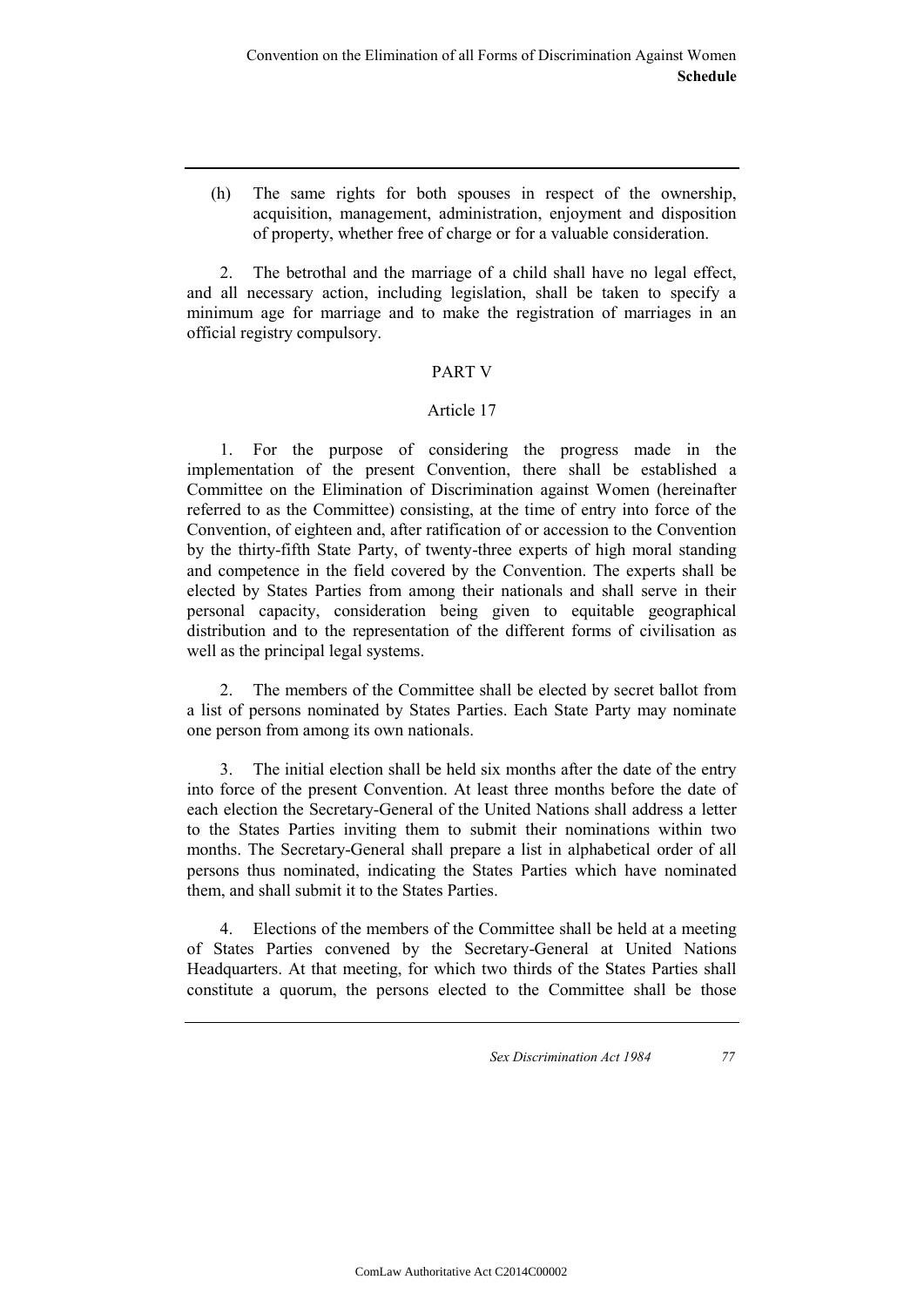nominees who obtain the largest number of votes and an absolute majority of the votes of the representatives of States Parties present and voting.

5. The members of the Committee shall be elected for a term of four years. However, the terms of nine of the members elected at the first election shall expire at the end of two years; immediately after the first election the names of these nine members shall be chosen by lot by the Chairman of the Committee.

6. The election of the five additional members of the Committee shall be held in accordance with the provisions of paragraphs 2, 3, and 4 of this article, following the thirty-fifth ratification or accession. The terms of two of the additional members elected on this occasion shall expire at the end of two years, the names of these two members having been chosen by lot by the Chairman of the Committee.

7. For the filling of casual vacancies, the State Party whose expert has ceased to function as a member of the Committee shall appoint another expert from among its nationals, subject to the approval of the Committee.

8. The members of the Committee shall, with the approval of the General Assembly, receive emoluments from United Nations resources on such terms and conditions as the Assembly may decide, having regard to the importance of the Committee's responsibilities.

9. The Secretary-General of the United Nations shall provide the necessary staff and facilities for the effective performance of the functions of the Committee under the present Convention.

#### Article 18

1. States Parties undertake to submit to the Secretary-General of the United Nations for consideration by the Committee, a report on the legislative, judicial, administrative or other measures which they have adopted to give effect to the provisions of the present Convention and on the progress made in this respect:

- (a) Within one year after the entry into force for the State concerned; and
- (b) Thereafter at least every four years and further whenever the Committee so requests.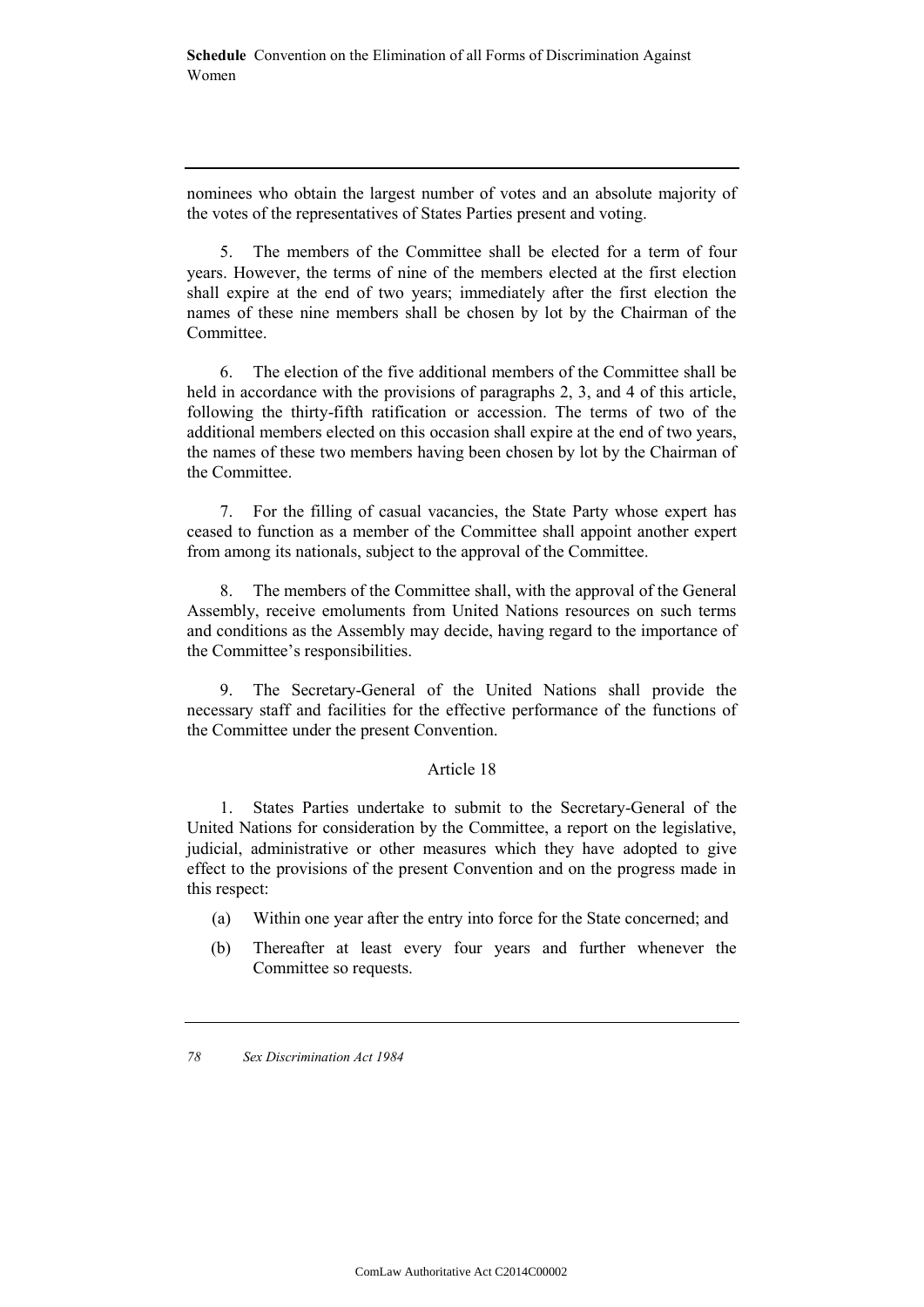2. Reports may indicate factors and difficulties affecting the degree of fulfilment of obligations under the present Convention.

## Article 19

1. The Committee shall adopt its own rules of procedure.

2. The Committee shall elect its officers for a term of two years.

## Article 20

1. The Committee shall normally meet for a period of not more than two weeks annually in order to consider the reports submitted in accordance with Article 18 of the present Convention.

2. The meetings of the Committee shall normally be held at United Nations Headquarters or at any other convenient place as determined by the Committee.

## Article 21

1. The Committee shall, through the Economic and Social Council, report annually to the General Assembly of the United Nations on its activities and may make suggestions and general recommendations based on the examination of reports and information received from the States Parties. Such suggestions and general recommendations shall be included in the report of the Committee together with comments, if any, from States Parties.

2. The Secretary-General shall transmit the reports of the Committee to the Commission on the Status of Women for its information.

# Article 22

The specialised agencies shall be entitled to be represented at the consideration of the implementation of such provisions of the present Convention as fall within the scope of their activities. The Committee may invite the specialised agencies to submit reports on the implementation of the Convention in areas falling within the scope of their activities.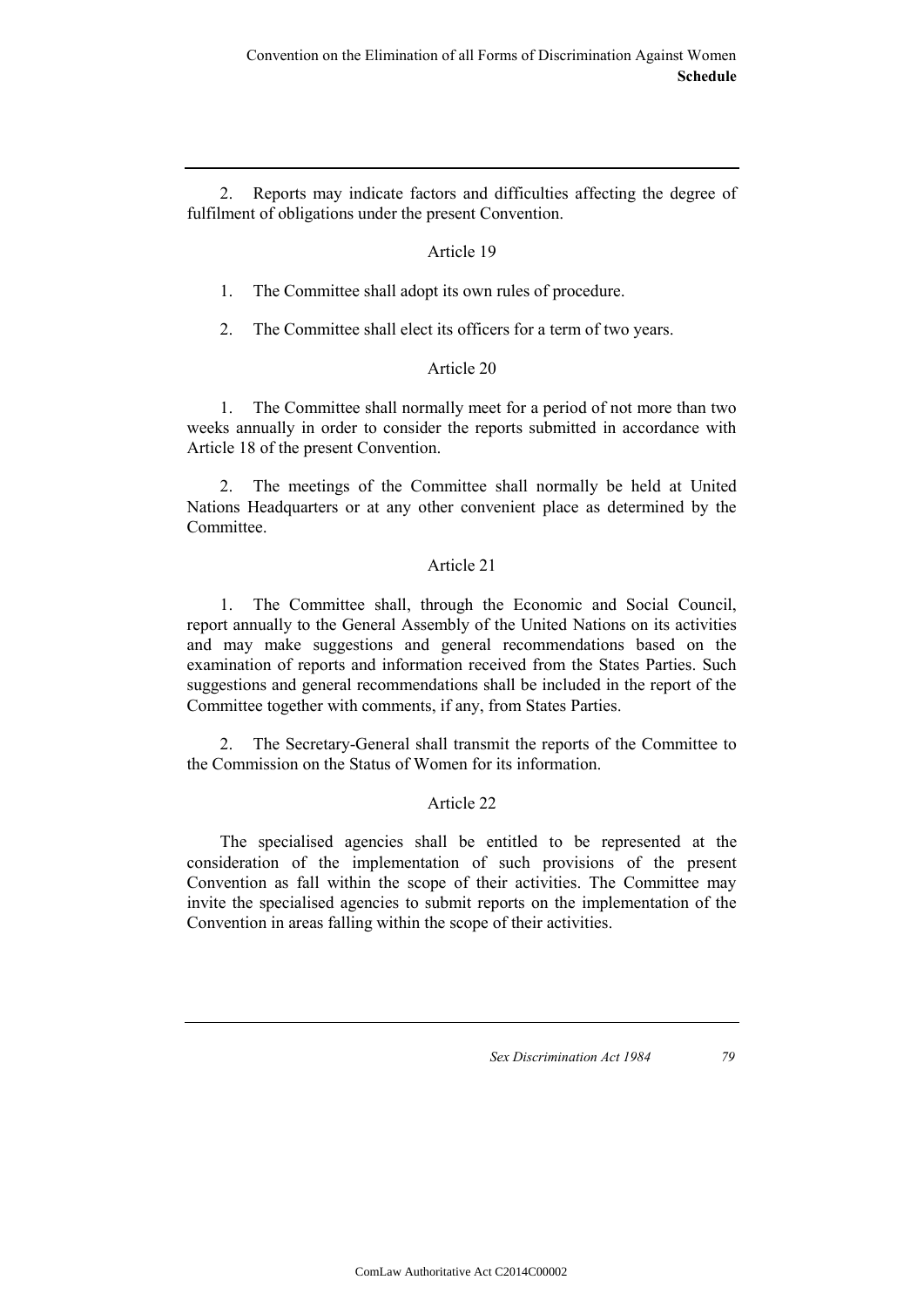#### PART VI

#### Article 23

Nothing in this Convention shall affect any provisions that are more conducive to the achievement of equality between men and women which may be contained:

- (a) In the legislation of a State Party; or
- (b) In any other international convention, treaty or agreement in force for that State.

#### Article 24

States Parties undertake to adopt all necessary measures at the national level aimed at achieving the full realisation of the rights recognised in the present Convention.

#### Article 25

1. The present Convention shall be open for signature by all States.

2. The Secretary-General of the United Nations is designated as the depositary of the present Convention.

3. The present Convention is subject to ratification. Instruments of ratification shall be deposited with the Secretary-General of the United Nations.

4. The present Convention shall be open to accession by all States. Accession shall be effected by the deposit of an instrument of accession with the Secretary-General of the United Nations.

#### Article 26

1. A request for the revision of the present Convention may be made at any time by any State Party by means of a notification in writing addressed to the Secretary-General of the United Nations.

2. The General Assembly of the United Nations shall decide upon the steps, if any, to be taken in respect of such a request.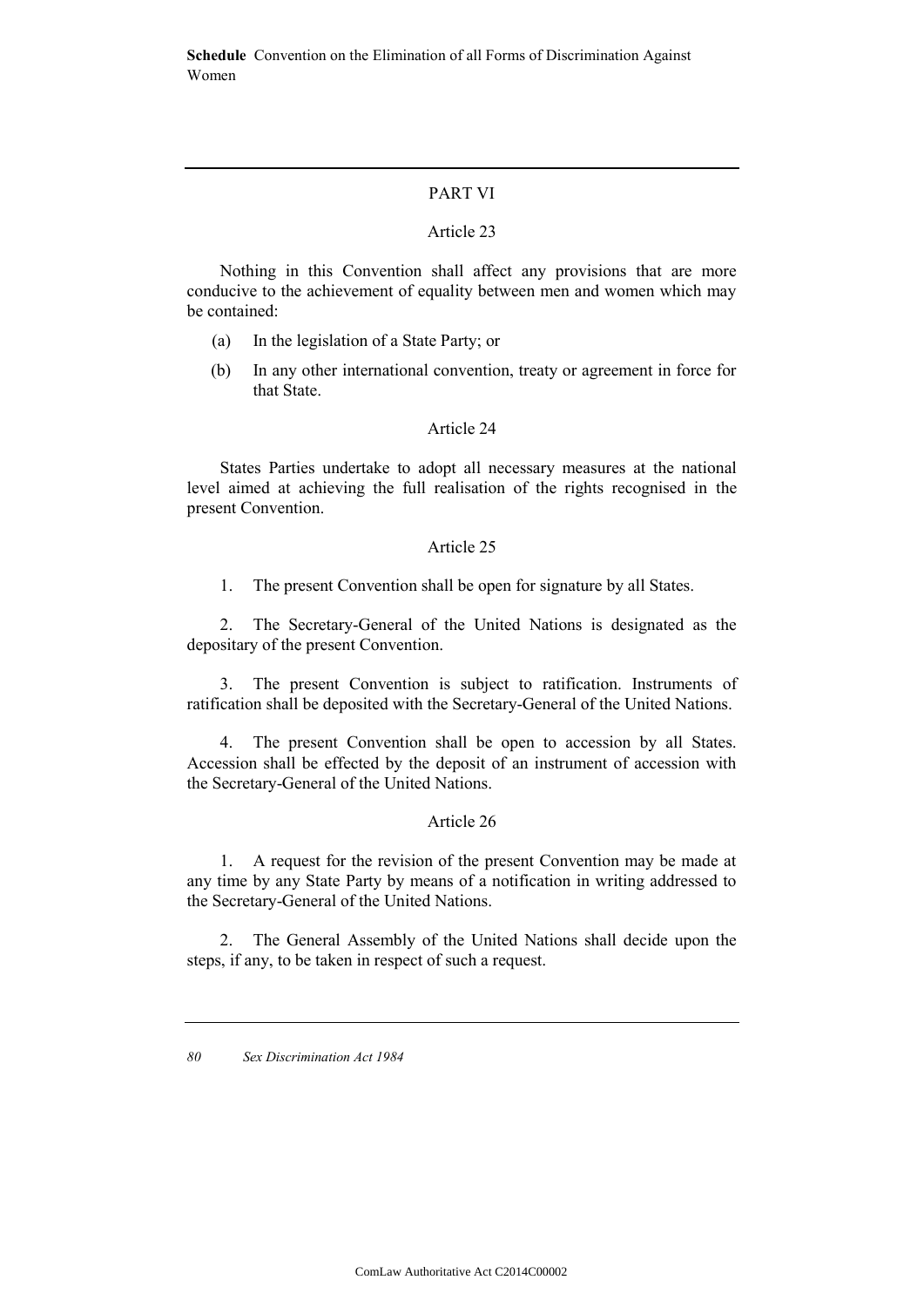# Article 27

1. The present Convention shall enter into force on the thirtieth day after the date of deposit with the Secretary-General of the United Nations of the twentieth instrument of ratification or accession.

2. For each State ratifying the present Convention or acceding to it after the deposit of the twentieth instrument of ratification or accession, the Convention shall enter into force on the thirtieth day after the date of the deposit of its own instrument of ratification or accession.

#### Article 28

1. The Secretary-General of the United Nations shall receive and circulate to all States the text of reservations made by States at the time of ratification or accession.

2. A reservation incompatible with the object and purpose of the present Convention shall not be permitted.

3. Reservations may be withdrawn at any time by notification to this effect addressed to the Secretary-General of the United Nations, who shall then inform all States thereof. Such notification shall take effect on the date on which it is received.

#### Article 29

1. Any dispute between two or more States Parties concerning the interpretation or application of the present Convention which is not settled by negotiation shall, at the request of one of them, be submitted to arbitration. If within six months from the date of the request for arbitration the parties are unable to agree on the organisation of the arbitration, any one of those parties may refer the dispute to the International Court of Justice by request in conformity with the Statute of the Court.

2. Each State Party may at the time of signature or ratification of this Convention or accession thereto declare that it does not consider itself bound by paragraph 1 of this article. The other States Parties shall not be bound by that paragraph with respect to any State Party which has made such a reservation.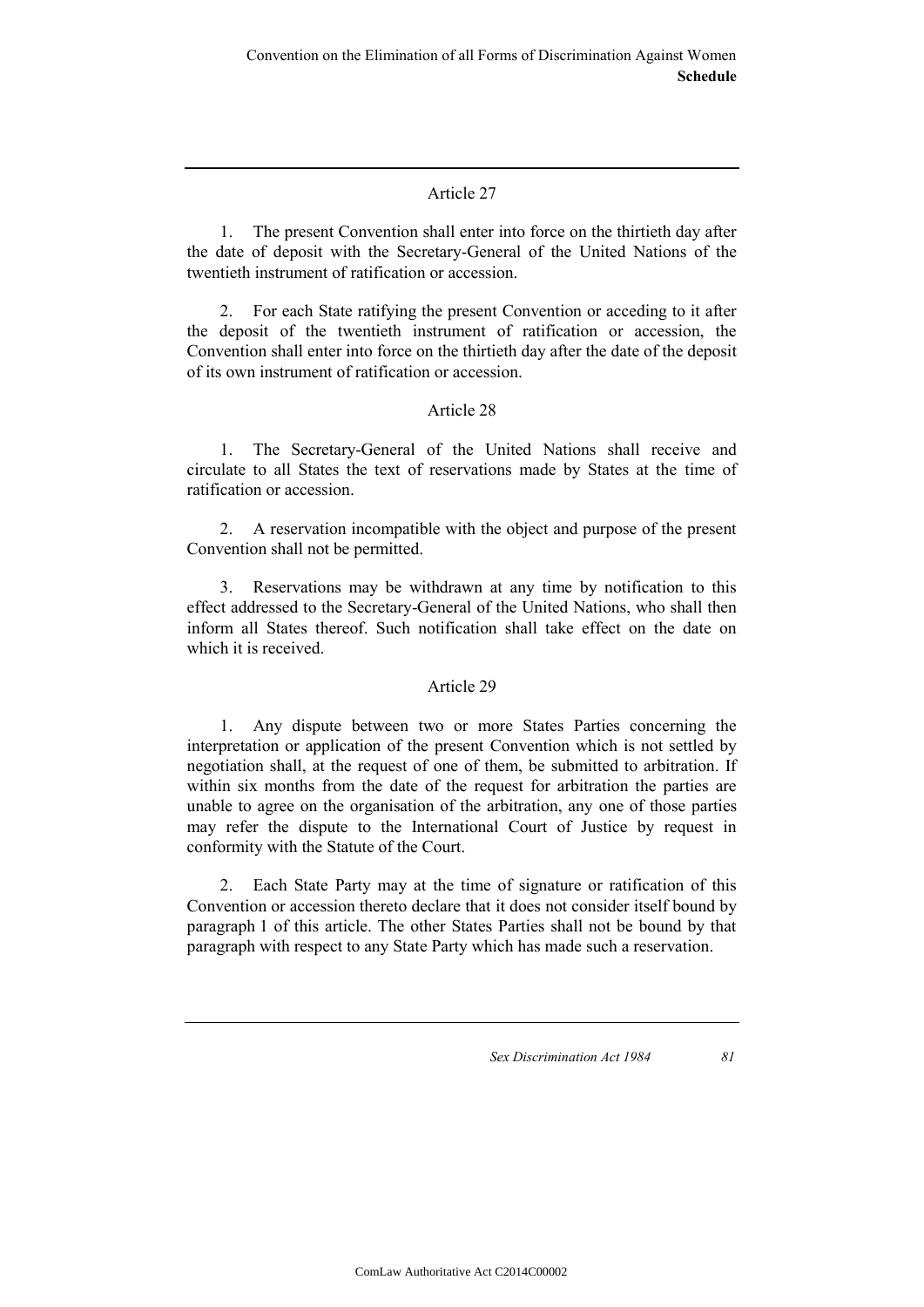**Schedule** Convention on the Elimination of all Forms of Discrimination Against Women

3. Any State Party which has made a reservation in accordance with paragraph 2 of this article may at any time withdraw that reservation by notification to the Secretary-General of the United Nations.

#### Article 30

The present Convention, the Arabic, Chinese, English, French, Russian and Spanish texts of which are equally authentic, shall be deposited with the Secretary-General of the United Nations.

IN WITNESS WHEREOF the undersigned, duly authorised, have signed the present Convention.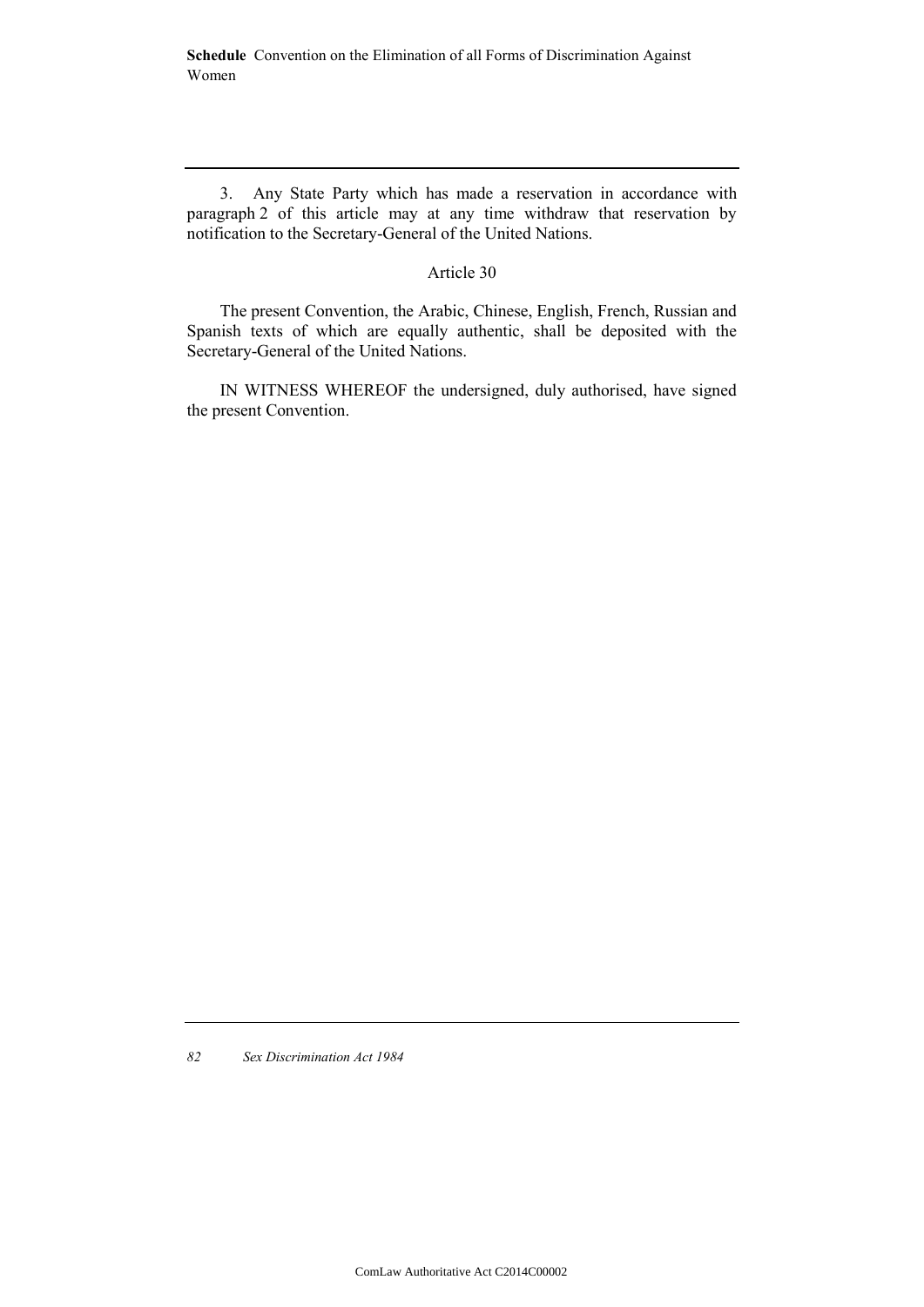#### **Endnote 1—About the endnotes**

The endnotes provide details of the history of this legislation and its provisions. The following endnotes are included in each compilation:

Endnote 1—About the endnotes

Endnote 2—Abbreviation key

Endnote 3—Legislation history

Endnote 4—Amendment history

Endnote 5—Uncommenced amendments

Endnote 6—Modifications

Endnote 7—Misdescribed amendments

Endnote 8—Miscellaneous

If there is no information under a particular endnote, the word "none" will appear in square brackets after the endnote heading.

#### **Abbreviation key—Endnote 2**

The abbreviation key in this endnote sets out abbreviations that may be used in the endnotes.

#### **Legislation history and amendment history—Endnotes 3 and 4**

Amending laws are annotated in the legislation history and amendment history.

The legislation history in endnote 3 provides information about each law that has amended the compiled law. The information includes commencement information for amending laws and details of application, saving or transitional provisions that are not included in this compilation.

The amendment history in endnote 4 provides information about amendments at the provision level. It also includes information about any provisions that have expired or otherwise ceased to have effect in accordance with a provision of the compiled law.

#### **Uncommenced amendments—Endnote 5**

The effect of uncommenced amendments is not reflected in the text of the compiled law, but the text of the amendments is included in endnote 5.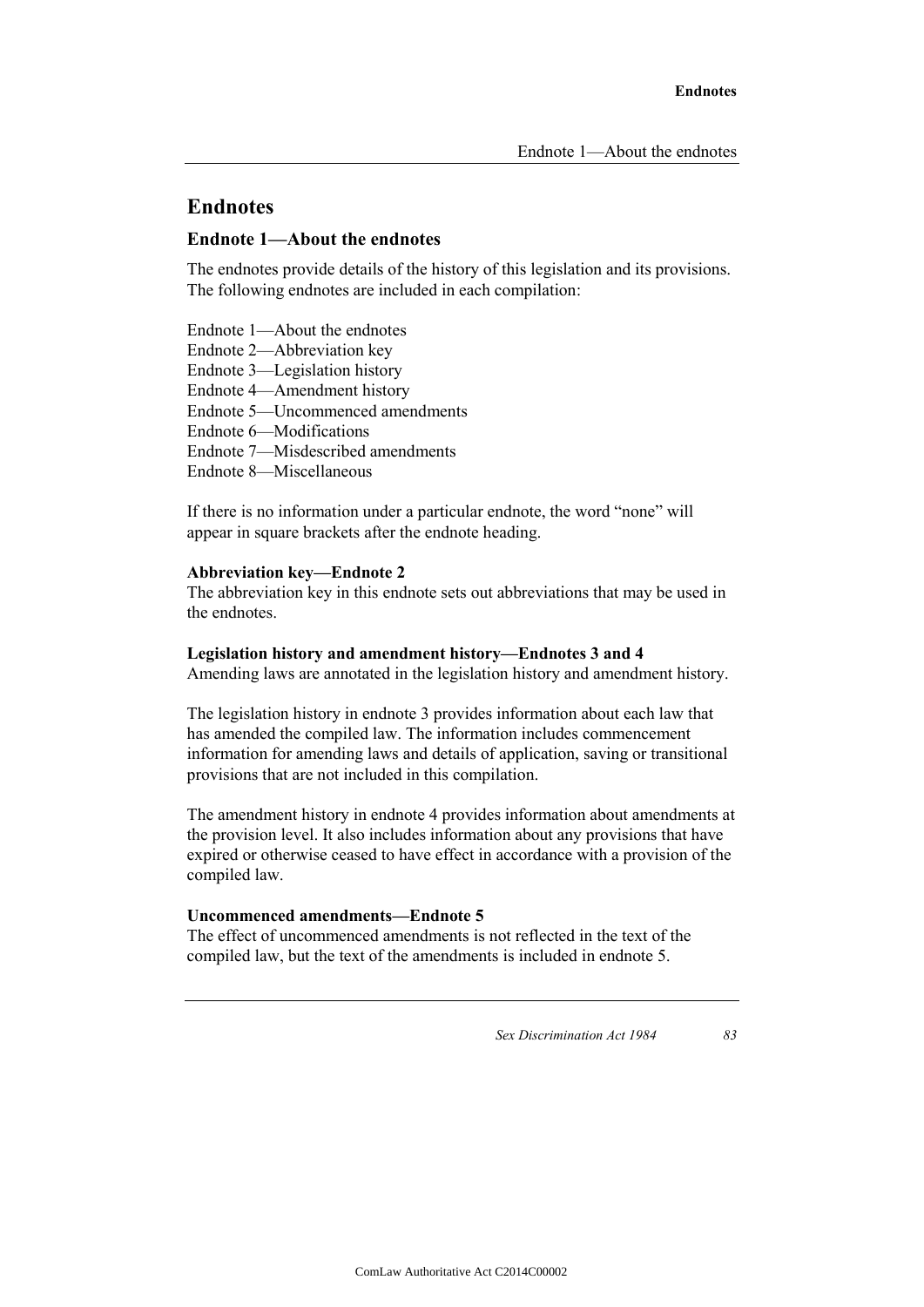Endnote 1—About the endnotes

#### **Modifications—Endnote 6**

If the compiled law is affected by a modification that is in force, details of the modification are included in endnote 6.

## **Misdescribed amendments—Endnote 7**

An amendment is a misdescribed amendment if the effect of the amendment cannot be incorporated into the text of the compilation. Any misdescribed amendment is included in endnote 7.

### **Miscellaneous—Endnote 8**

Endnote 8 includes any additional information that may be helpful for a reader of the compilation.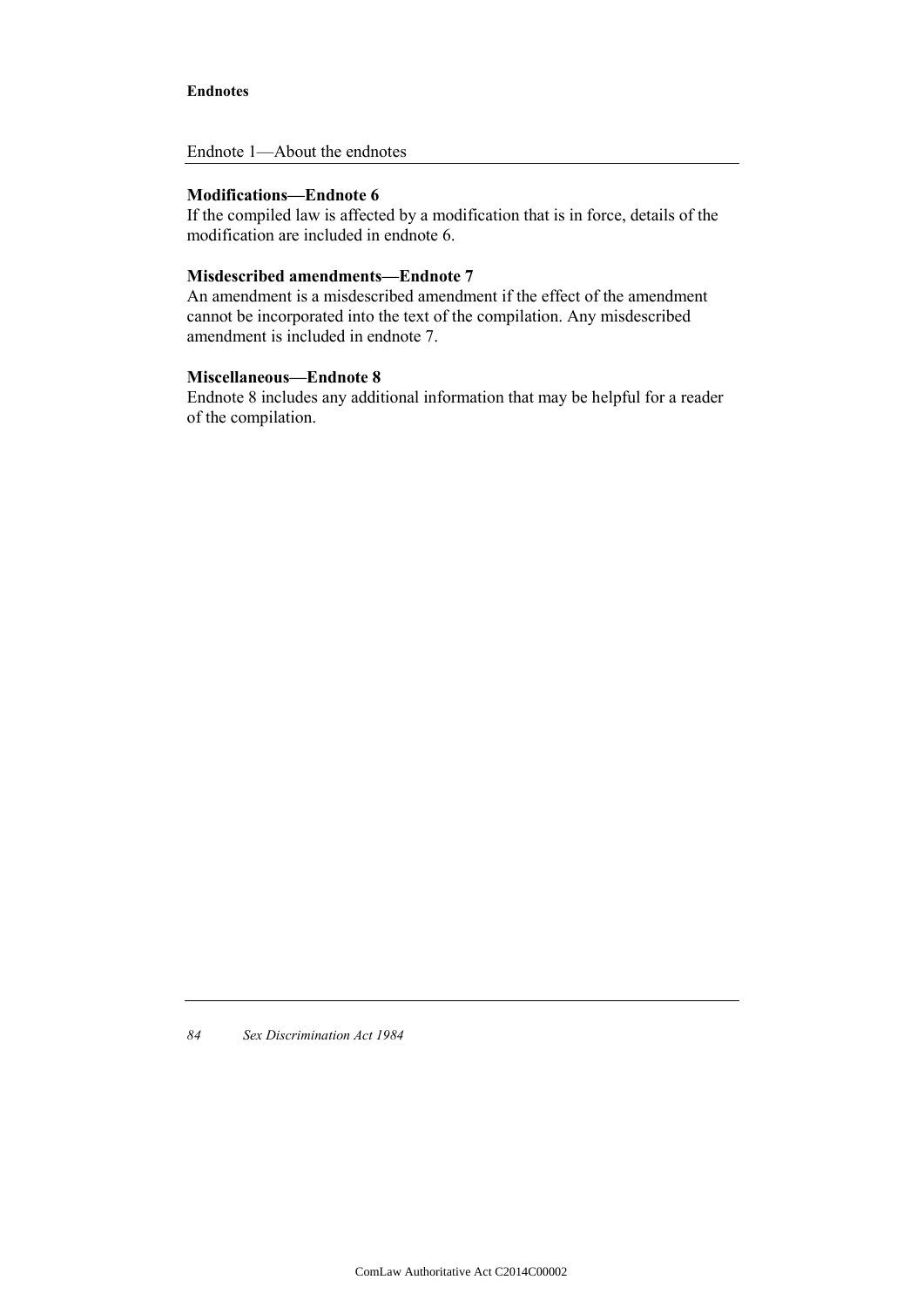# **Endnote 2—Abbreviation key**

| $ad = added or inserted$                 | $pres = present$                          |
|------------------------------------------|-------------------------------------------|
| $am = amended$                           | $prev = previous$                         |
| $c = clause(s)$                          | $(\text{prev})$ = previously              |
| $Ch = Chapter(s)$                        | $Pt = Part(s)$                            |
| $def = definition(s)$                    | $r = \text{regulation}(s)/\text{rule}(s)$ |
| $Dict = Dictionary$                      | $Reg = Regulation/Regularions$            |
| $disallowed = disallowed by Parliament$  | $reloc = relocated$                       |
| $Div = Division(s)$                      | $renum = renumbered$                      |
| $exp = expired$ or ceased to have effect | $rep = repeated$                          |
| $hdg = heading(s)$                       | $rs$ = repealed and substituted           |
| $LI =$ Legislative Instrument            | $s = section(s)$                          |
| $LIA = Legislative Instruments Act 2003$ | $Sch = Schedule(s)$                       |
| $mod = modified/modification$            | $Sdiv = Subdivision(s)$                   |
| $No$ - Number(s)                         | $SLI = Select$ Legislative Instrument     |
| $o = order(s)$                           | $SR =$ Statutory Rules                    |
| $Ord = Ordinance$                        | $Sub-Ch = Sub-Chapter(s)$                 |
| $orig = original$                        | $SubPt = Subpart(s)$                      |
| $par = paragraph(s)/subparagnh(s)$       |                                           |
| $sub-subparagnh(s)$                      |                                           |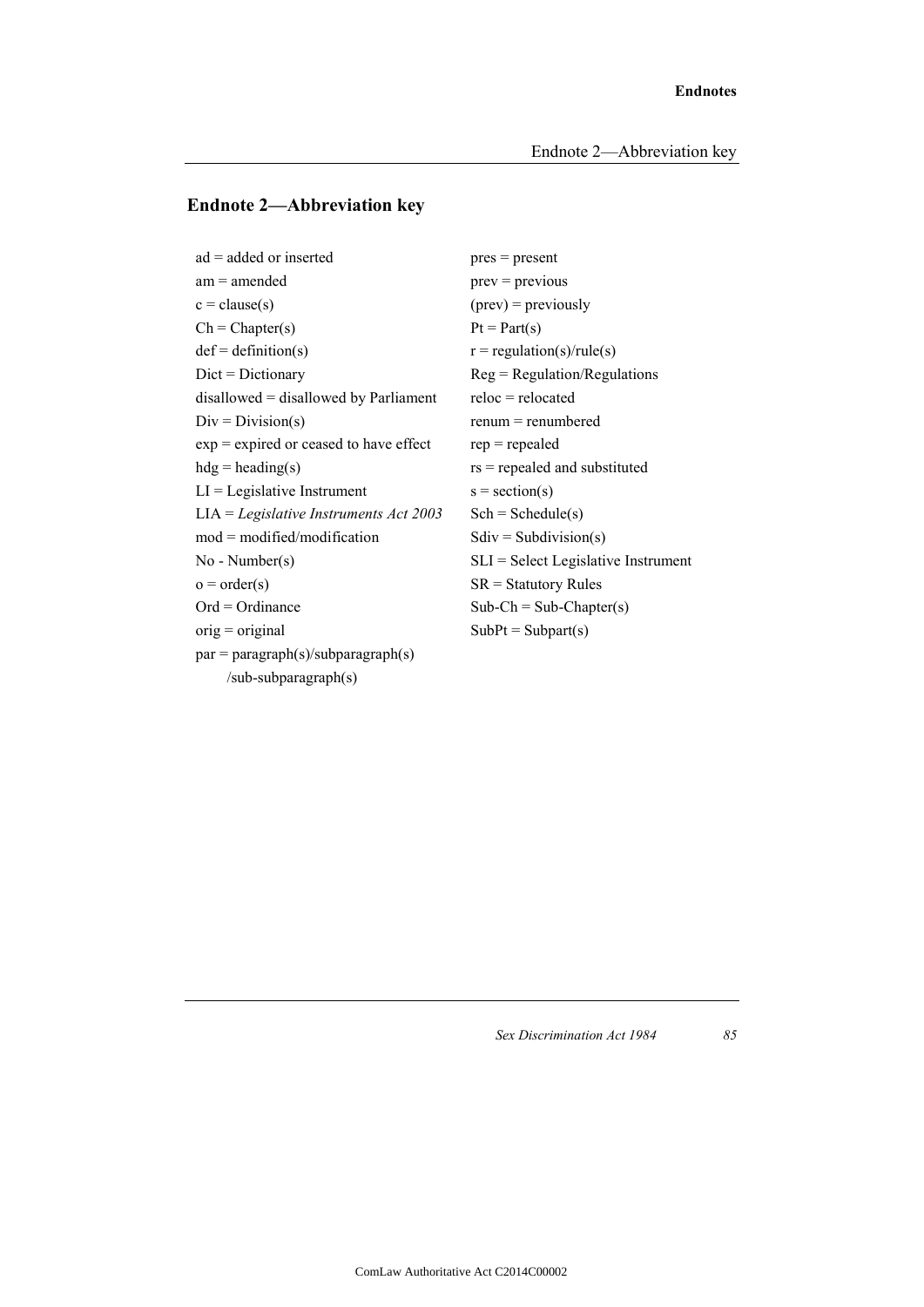| Act                                                                                                                          | <b>Number</b><br>and year | <b>Assent</b> | Commencement                                               | Application,<br>saving and<br>transitional<br>provisions |
|------------------------------------------------------------------------------------------------------------------------------|---------------------------|---------------|------------------------------------------------------------|----------------------------------------------------------|
| Sex Discrimination Act<br>1984                                                                                               | 4, 1984                   | 21 Mar 1984   | 1 Aug 1984 (see<br>Gazette 1984, No.<br>S <sub>264</sub> ) |                                                          |
| <b>Statute Law</b><br>(Miscellaneous<br>Provisions) Act (No. 1)<br>1984                                                      | 72, 1984                  | 25 June 1984  | s. 3: 1 Aug 1984 ( <i>a</i> )                              | ss. $2(24)$ and $5(1)$                                   |
| <b>Statute Law</b><br>(Miscellaneous<br>Provisions) Act (No. 1)<br>1985                                                      | 65, 1985                  | 5 June 1985   | s. 3: 3 July 1985 (b)                                      | s. 16                                                    |
| <b>Statute Law</b><br>(Miscellaneous<br>Provisions) Act (No. 1)<br>1986                                                      | 76, 1986                  | 24 June 1986  | s. 3: Royal Assent $(c)$                                   | s. 9                                                     |
| Human Rights and Equal<br>Opportunity<br>Commission<br>(Transitional Provisions<br>and Consequential<br>Amendments) Act 1986 | 126, 1986                 | 6 Dec 1986    | 10 Dec 1986 (see s. 2)<br>and Gazette 1986, No.<br>S631)   | ss. 44(2), 46 and<br>47                                  |
| <b>Statute Law</b><br>(Miscellaneous<br>Provisions) Act 1988                                                                 | 38, 1988                  | 3 June 1988   | s. 3: Royal Assent $(d)$                                   | s. $5(1)$                                                |

# **Endnote 3—Legislation history**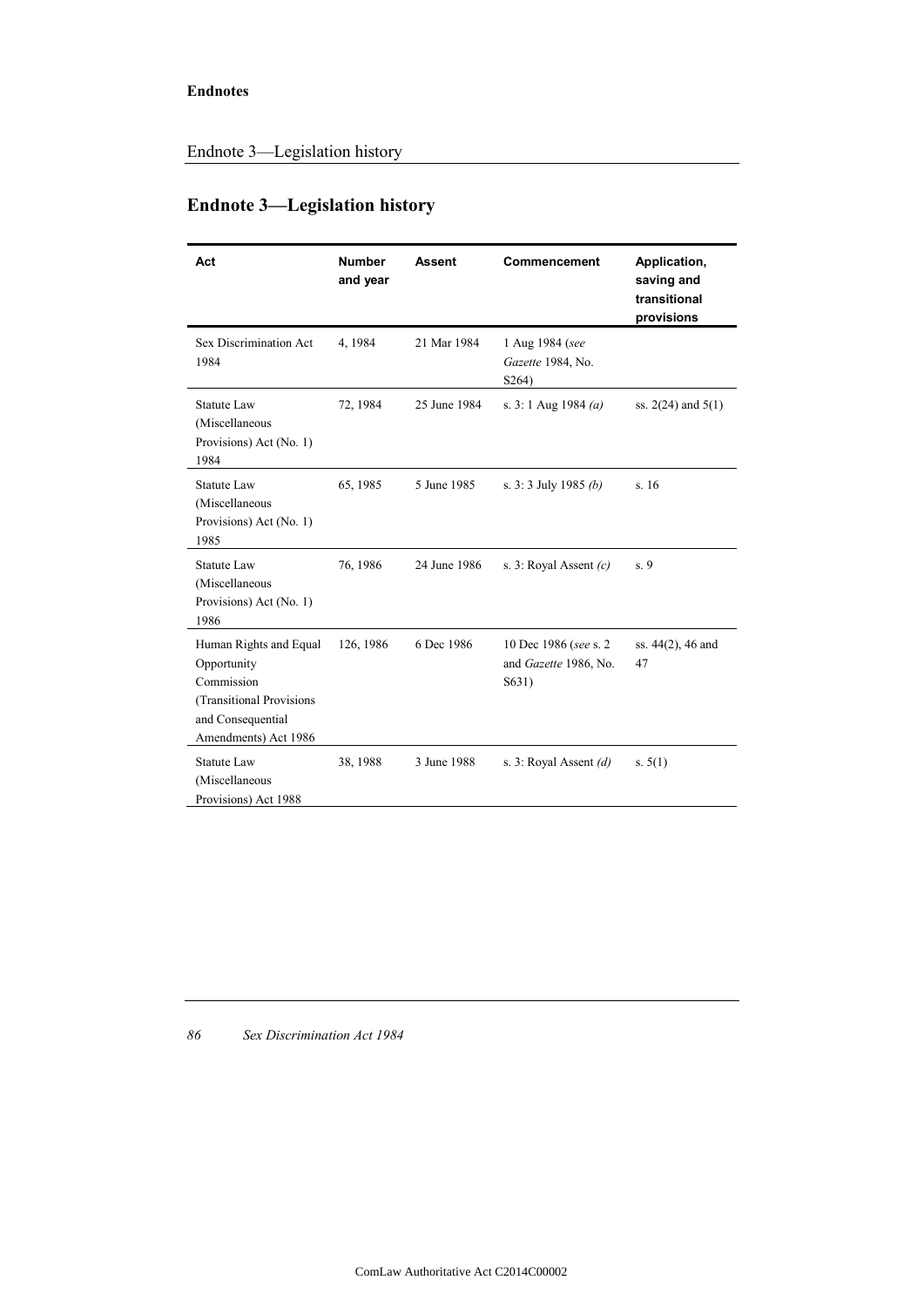| Act                                                                       | <b>Number</b><br>and year | <b>Assent</b> | Commencement                                                                                                                                                                         | Application,<br>saving and<br>transitional<br>provisions |
|---------------------------------------------------------------------------|---------------------------|---------------|--------------------------------------------------------------------------------------------------------------------------------------------------------------------------------------|----------------------------------------------------------|
| Commonwealth<br>Employees'<br>Rehabilitation and<br>Compensation Act 1988 | 75, 1988                  | 24 June 1988  | s. 1 and 2: Royal<br>Assent<br>ss. 4(1), 68-97, 99 and<br>100: 1 July 1988 (see<br>Gazette 1988, No.<br>S <sub>196</sub><br>Remainder: 1 Dec<br>1988 (see Gazette<br>1988, No. S196) |                                                          |
| Employment, Education<br>and Training Act 1988                            | 80, 1988                  | 24 June 1988  | 1 July 1988 (see<br>Gazette 1988, No.<br>S <sub>190</sub> )                                                                                                                          |                                                          |
| <b>Industrial Relations</b><br>(Consequential<br>Provisions) Act 1988     | 87, 1988                  | 8 Nov 1988    | ss. 1 and 2: Royal<br>Assent<br>Remainder: 1 Mar<br>1989 (see s. 2(2) and<br>Gazette 1989, No.<br>S53)                                                                               |                                                          |
| Law and Justice<br>Legislation Amendment<br>Act 1990                      | 115, 1990                 | 21 Dec 1990   | Part 4 (s. 49): Royal<br>Assent $(e)$                                                                                                                                                |                                                          |
| Social Security<br>(Rewrite) Transition Act<br>1991                       | 70, 1991                  | 25 June 1991  | 1 July 1991 (see s. 2)                                                                                                                                                               |                                                          |
| Sex Discrimination<br>Amendment Act 1991                                  | 71, 1991                  | 25 June 1991  | Part 1 (ss. $1-3$ ), ss. 4,<br>7, 8, Parts 3 and 4<br>$(ss. 11-23): 1 Aug$<br>1991<br>ss. 5 and 6: 25 June<br>1993<br>s. 9: 1 July 1994<br>Remainder: Royal<br>Assent                | s. 3,<br>s. $2(2)$ (am. by 13,<br>1994, s. 24)           |

Endnote 3—Legislation history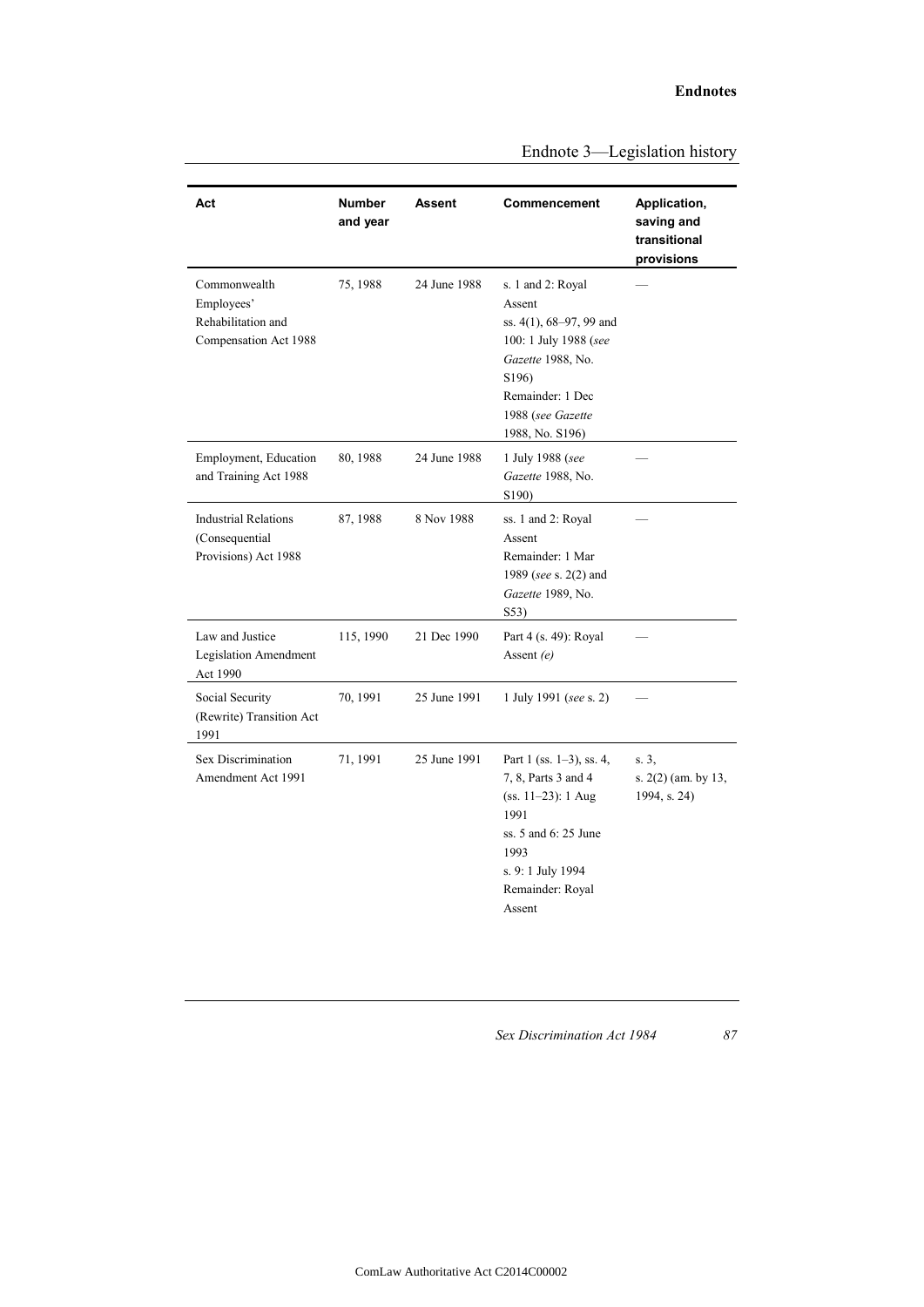| Act                                                                                | <b>Number</b><br>and year | <b>Assent</b> | Commencement                                                                                                                   | Application,<br>saving and<br>transitional<br>provisions |
|------------------------------------------------------------------------------------|---------------------------|---------------|--------------------------------------------------------------------------------------------------------------------------------|----------------------------------------------------------|
| as amended by                                                                      |                           |               |                                                                                                                                |                                                          |
| Law and Justice<br>Legislation<br>Amendment Act 1993                               | 13, 1994                  | 18 Jan 1994   | s. 24: Royal Assent $(f)$                                                                                                      |                                                          |
| Human Rights and Equal<br>Opportunity Legislation<br>Amendment Act 1992            | 132, 1992                 | 30 Oct 1992   | 26 Nov 1992 (see s. 2<br>and Gazette 1992, No.<br>S346)                                                                        |                                                          |
| Law and Justice<br>Legislation Amendment<br>Act (No. 3) 1992                       | 165, 1992                 | 11 Dec 1992   | Schedule (Part 2): 8<br>Jan 1993 (g)<br>Schedule (Part 3): $(g)$                                                               | s. $3(3)$ and $(4)$                                      |
| Sex Discrimination and<br>other Legislation<br>Amendment Act 1992                  | 179, 1992                 | 16 Dec 1992   | 13 Jan 1993                                                                                                                    | ss. $2(2)$ and 4                                         |
| Human Rights and Equal<br>Opportunity Legislation<br>Amendment Act (No. 2)<br>1992 | 180, 1992                 | 16 Dec 1992   | 13 Jan 1993                                                                                                                    |                                                          |
| Qantas Sale Act 1992                                                               | 196, 1992                 | 21 Dec 1992   | Schedule (Parts 3, 6):<br>(h)                                                                                                  | s. $2(6)$ (am. by 60,<br>1993, s. 4; 168,<br>1994, s. 3) |
| as amended by                                                                      |                           |               |                                                                                                                                |                                                          |
| <b>Oantas Sale</b><br>Amendment Act 1993                                           | 60, 1993                  | 3 Nov 1993    | 10 Mar 1993                                                                                                                    |                                                          |
| <b>Oantas Sale</b><br>Amendment Act 1994                                           | 168, 1994                 | 16 Dec 1994   | s. 3 (item 17): Royal<br>Assent $(i)$                                                                                          |                                                          |
| Industrial Relations and<br>other Legislation<br>Amendment Act 1993                | 109, 1993                 | 22 Dec 1993   | ss. 1, 2 and 58: Royal<br>Assent<br>s. 32: 5 Jan 1994<br>s. 34: 6 Sept 1991<br>s. 47: 24 Dec 1992<br>Remainder: 19 Jan<br>1994 |                                                          |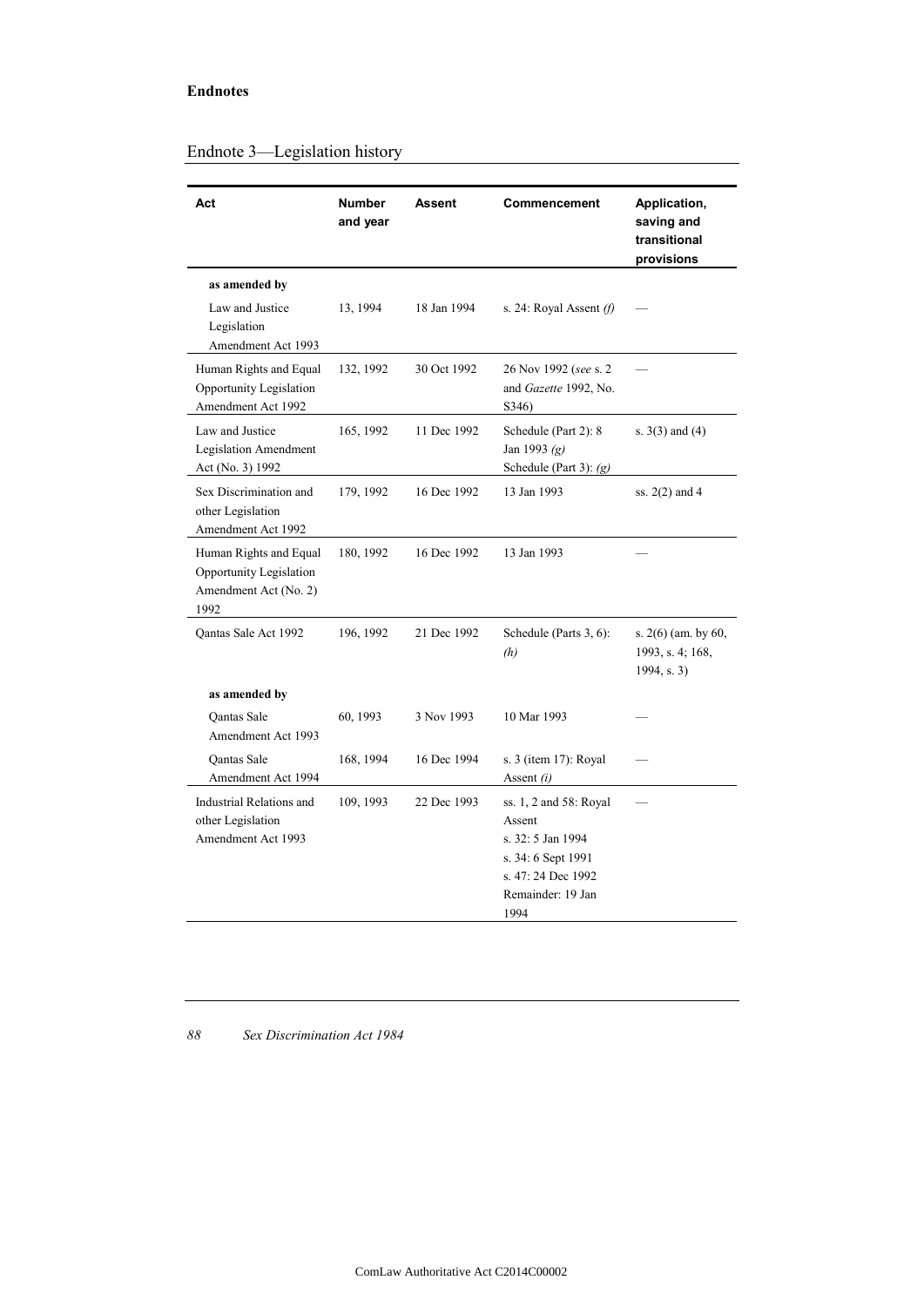| Act                                                                                            | <b>Number</b><br>and year | <b>Assent</b> | Commencement                                                                                                                                                                                                     | Application,<br>saving and<br>transitional<br>provisions                                                                                             |
|------------------------------------------------------------------------------------------------|---------------------------|---------------|------------------------------------------------------------------------------------------------------------------------------------------------------------------------------------------------------------------|------------------------------------------------------------------------------------------------------------------------------------------------------|
| Law and Justice<br><b>Legislation Amendment</b><br>Act 1993                                    | 13, 1994                  | 18 Jan 1994   | ss. 21, 23, 25 and 26:<br>Royal Assent (j)<br>s. 22: 13 Jan 1993 (j)                                                                                                                                             | s. $25(2)$                                                                                                                                           |
| Veterans' Affairs<br>(1994-95 Budget<br>Measures) Legislation<br>Amendment Act (No. 2)<br>1994 | 164, 1994                 | 16 Dec 1994   | Part 4 (s. 60): Royal<br>Assent $(k)$                                                                                                                                                                            |                                                                                                                                                      |
| Income Tax<br>(International<br>Agreements)<br>Amendment Act 1995                              | 22, 1995                  | 29 Mar 1995   | 29 Mar 1995                                                                                                                                                                                                      |                                                                                                                                                      |
| Human Rights<br>Legislation Amendment<br>Act 1995                                              | 59, 1995                  | 28 June 1995  | s. 3 (item 25): 30 Oct<br>1992<br>Remainder: Royal<br>Assent                                                                                                                                                     | ss. $4$ and $5$                                                                                                                                      |
| Sex Discrimination<br>Amendment Act 1995                                                       | 165, 1995                 | 16 Dec 1995   | 16 Dec 1995                                                                                                                                                                                                      |                                                                                                                                                      |
| Industrial Relations and<br>other Legislation<br>Amendment Act 1995                            | 168, 1995                 | 16 Dec 1995   | ss. $1-12$ , Schedules 5<br>and $7-10$ : Royal<br>Assent<br>s. 13:13 Jan 1996<br>Remainder: 15 Jan<br>1996 (see Gazette<br>1996, No. S16)                                                                        |                                                                                                                                                      |
| Workplace Relations and<br>Other Legislation<br>Amendment Act 1996                             | 60, 1996                  | 25 Nov 1996   | Schedule 9<br>$item 2(9)$ : 31 Dec<br>1996 (see Gazette<br>1996, No. S535)<br>Schedule 19 (items 46,<br>47): Royal Assent (1)<br>Schedule 11<br>(items $62-71$ ): 31 Dec<br>1996 (see Gazette<br>1996, No. S535) | s. $2(2)$ and $(6)$<br>(am. by 77, 1996,<br>Sch. 3 [items 1,<br>2 <sup>1</sup> )<br>Sch. 9 (item 2(9))<br>(am. by 133,<br>1999, Sch. 1<br>[item 125] |

Endnote 3—Legislation history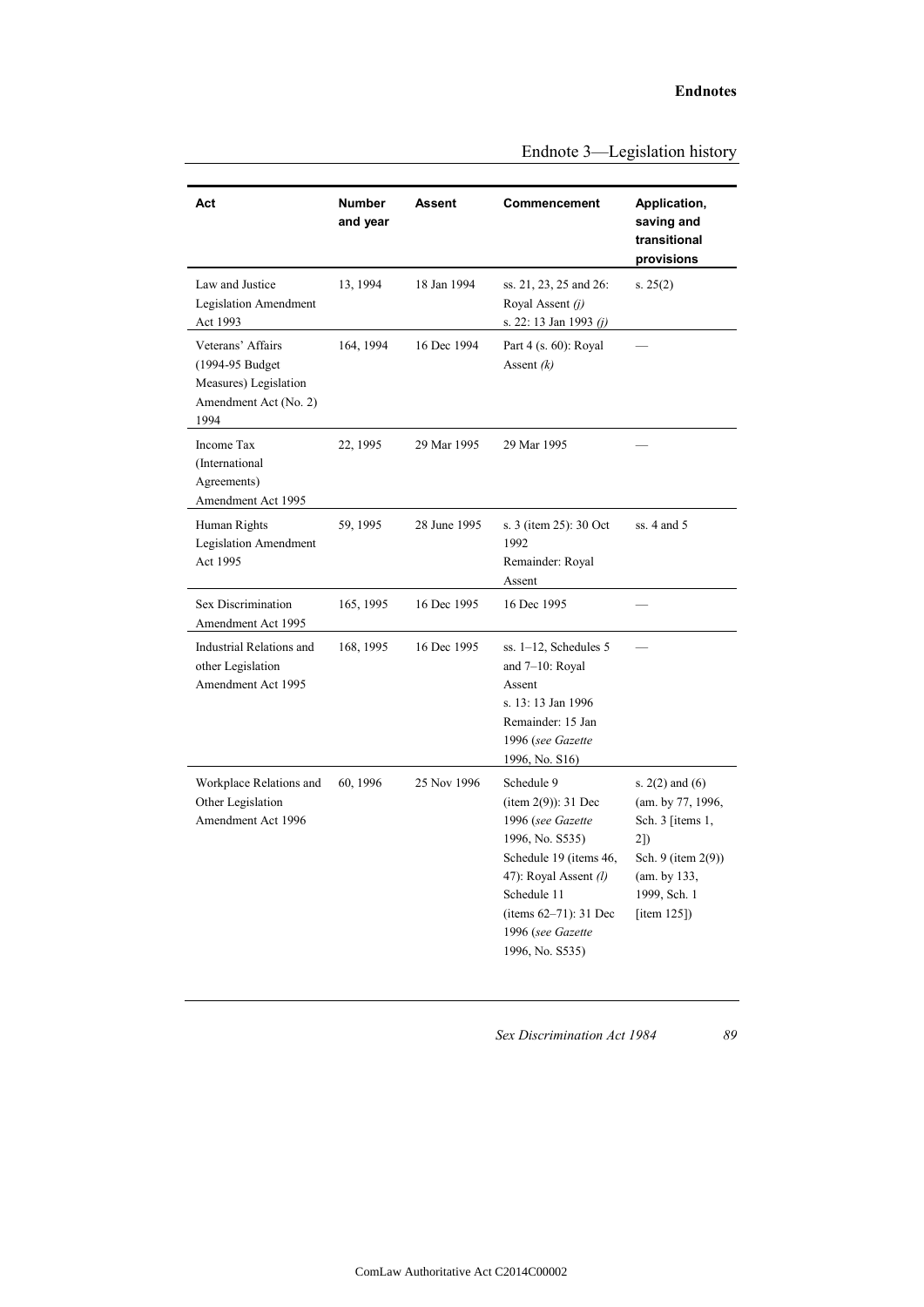# Endnote 3—Legislation history

| Act                                                                                   | <b>Number</b><br>and year | <b>Assent</b> | Commencement                                                                                                                                           | Application,<br>saving and<br>transitional<br>provisions |
|---------------------------------------------------------------------------------------|---------------------------|---------------|--------------------------------------------------------------------------------------------------------------------------------------------------------|----------------------------------------------------------|
| as amended by                                                                         |                           |               |                                                                                                                                                        |                                                          |
| <b>Workplace Relations</b><br>and Other Legislation<br>Amendment Act<br>(No. 2) 1996  | 77, 1996                  | 19 Dec 1996   | Schedule 3 (items 1,<br>$2)$ : $(m)$                                                                                                                   |                                                          |
| Human Rights<br>Legislation<br>Amendment Act<br>(No. 1) 1999                          | 133, 1999                 | 13 Oct 1999   | (see 133, 1999 below)                                                                                                                                  |                                                          |
| <b>Student and Youth</b><br>Assistance (Sex<br>Discrimination<br>Amendment) Act 1997  | 171, 1997                 | 17 Nov 1997   | 17 Nov 1997                                                                                                                                            |                                                          |
| Defence Legislation<br>Amendment Act (No. 1)<br>1999                                  | 116, 1999                 | 22 Sept 1999  | Schedule 5 (item 14):<br>1 Jan 2001 $(n)$                                                                                                              |                                                          |
| Human Rights<br><b>Legislation Amendment</b><br>Act (No. 1) 1999                      | 133, 1999                 | 13 Oct 1999   | ss. 1-3 and 21: Royal<br>Assent<br>s. 22 and Schedule 1<br>(items 53, 60): 10 Dec<br>1999 (see Gazette<br>1999, No. S598)<br>Remainder: 13 Apr<br>2000 | $ss. 4 - 22$                                             |
| Public Employment<br>(Consequential and<br>Transitional)<br>Amendment Act 1999        | 146, 1999                 | 11 Nov 1999   | Schedule 1<br>(items $812 - 814$ ): 5<br>Dec 1999 (see Gazette<br>1999, No. S584) (o)                                                                  |                                                          |
| Australian Security<br>Intelligence Organisation<br>Legislation Amendment<br>Act 1999 | 161, 1999                 | 10 Dec 1999   | Schedule 3 (items 1,<br>57): $(p)$                                                                                                                     |                                                          |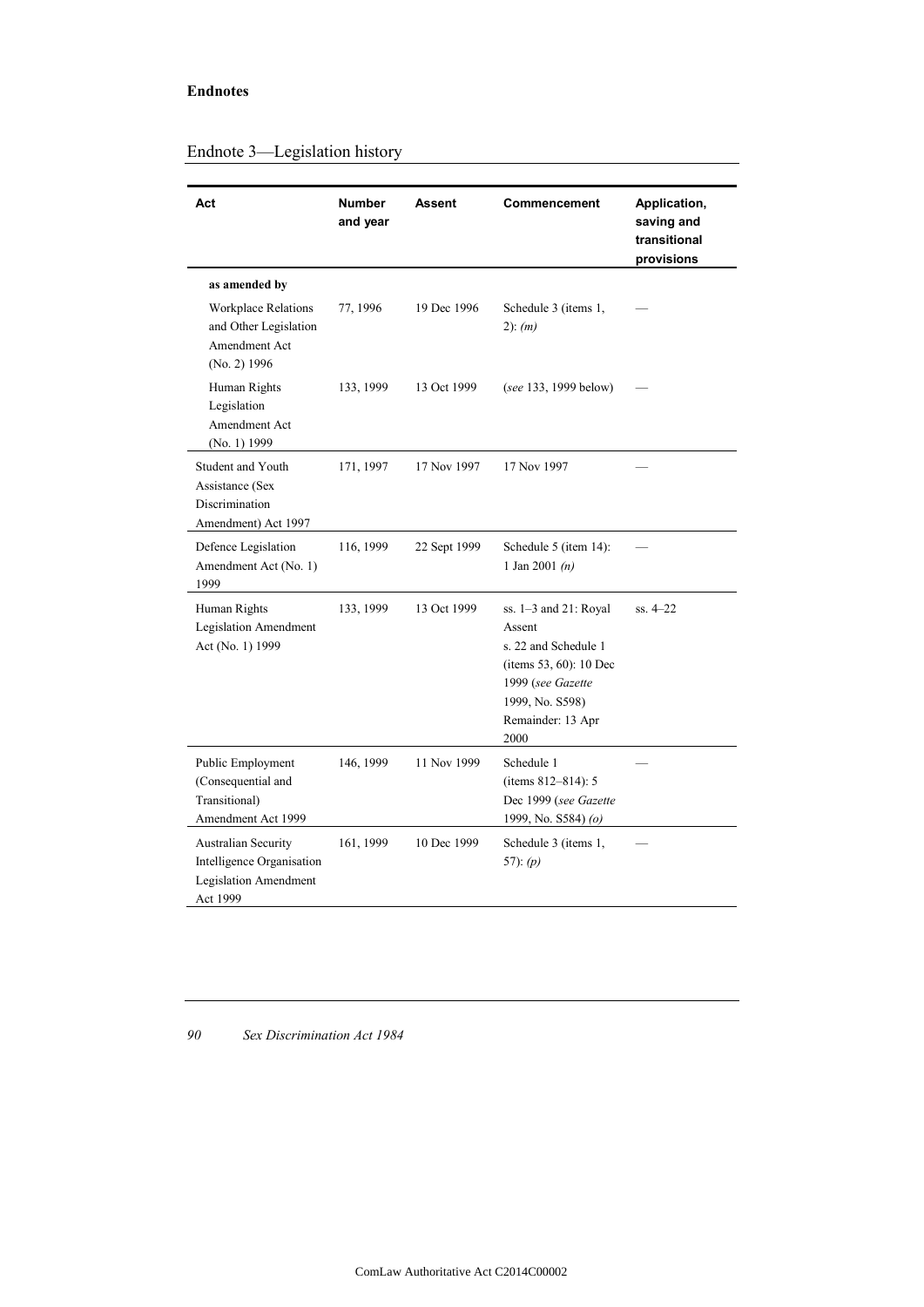| Act                                                                                                                                                       | <b>Number</b><br>and year | Assent      | Commencement                                                                                              | Application,<br>saving and<br>transitional<br>provisions |
|-----------------------------------------------------------------------------------------------------------------------------------------------------------|---------------------------|-------------|-----------------------------------------------------------------------------------------------------------|----------------------------------------------------------|
| Criminal Code<br>Amendment (Theft,<br>Fraud, Bribery and<br>Related Offences) Act<br>2000                                                                 | 137, 2000                 | 24 Nov 2000 | ss. $1-3$ and Schedule 1<br>(items 1, 4, 6, 7,<br>9-11, 32): Royal<br>Assent<br>Remainder: 24 May<br>2001 | Sch. 2 (items 418,<br>419)                               |
| Law and Justice<br>Legislation Amendment<br>(Application of Criminal<br>Code) Act 2001                                                                    | 24, 2001                  | 6 Apr 2001  | s. $4(1)$ , $(2)$ and<br>Schedule 45: $(q)$                                                               | s. $4(1)$ and $(2)$                                      |
| <b>Workplace Relations</b><br>Legislation Amendment<br>(Registration and<br>Accountability of<br>Organisations)<br>(Consequential<br>Provisions) Act 2002 | 105, 2002                 | 14 Nov 2002 | Schedule 3 (item 61):<br>12 May 2003 (see<br>Gazette 2002, No.<br>GN49)                                   |                                                          |
| Sex Discrimination<br>Amendment (Pregnancy<br>and Work) Act 2003                                                                                          | 103, 2003                 | 15 Oct 2003 | Schedule 1: 12 Nov<br>2003<br>Remainder: Royal<br>Assent                                                  |                                                          |
| Age Discrimination<br>(Consequential<br>Provisions) Act 2004                                                                                              | 40, 2004                  | 21 Apr 2004 | Schedule 2 (item 28):<br>(r)                                                                              |                                                          |
| Civil Aviation<br>Amendment Act 2005                                                                                                                      | 86, 2005                  | 6 July 2005 | 6 July 2005                                                                                               |                                                          |
| Same-Sex Relationships<br>(Equal Treatment in<br>Commonwealth Laws-<br>General Law Reform)<br>Act 2008                                                    | 144, 2008                 | 9 Dec 2008  | Schedule 2 (items 76-<br>84) 10 Dec 2008                                                                  |                                                          |

Endnote 3—Legislation history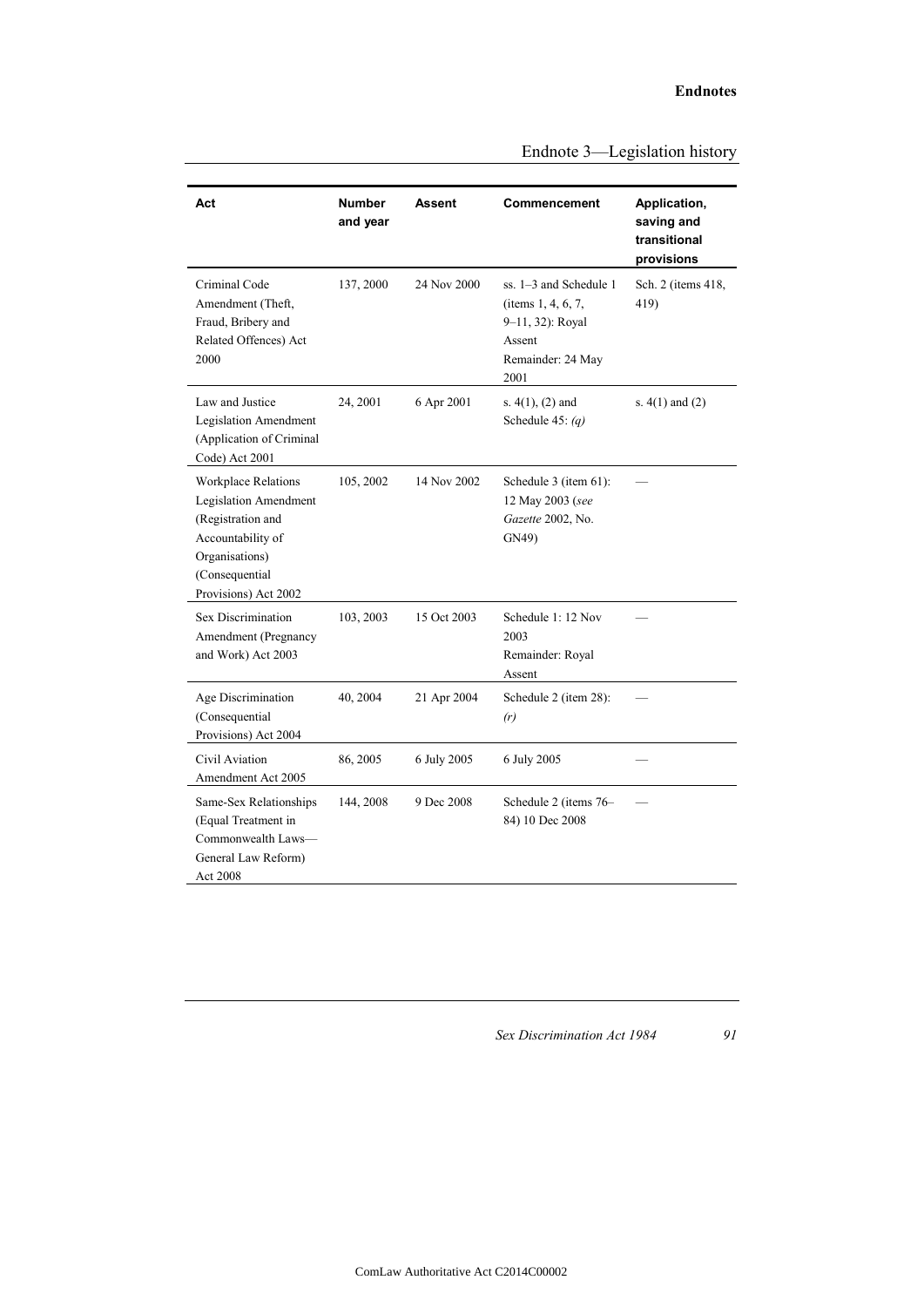| Act                                                                                                             | <b>Number</b><br>and year  | <b>Assent</b> | Commencement                                                                                                       | Application,<br>saving and<br>transitional<br>provisions                                                   |
|-----------------------------------------------------------------------------------------------------------------|----------------------------|---------------|--------------------------------------------------------------------------------------------------------------------|------------------------------------------------------------------------------------------------------------|
| Fair Work (State<br>Referral and<br>Consequential and Other<br>Amendments) Act 2009                             | 54, 2009                   | 25 June 2009  | s. 4: Royal Assent<br>Schedule 5 (items 52-<br>59,<br>$76-79, 87, 88$ : (s)                                        | s. 4 and Sch. 5<br>(items 87, 88)<br>Sch. 5 (item 87A)<br>(ad. by SLI 2009)<br>No. 165, Sch. 2<br>[item 1] |
| as amended by<br>Fair Work (State<br>Referral and<br>Consequential and<br>Other Amendments)<br>Regulations 2009 | <b>SLI 2009</b><br>No. 165 | 30 June 2009  | 1 July 2009                                                                                                        |                                                                                                            |
| Disability<br>Discrimination and<br>Other Human Rights<br>Legislation Amendment<br>Act 2009                     | 70, 2009                   | 8 July 2009   | Schedule 3 (items 74–<br>92, 115, 116, 179,<br>180) and Schedule 4<br>(items $6-14$ ): 5 Aug<br>2009               |                                                                                                            |
| Fair Work Amendment<br>(State Referrals and<br>Other Measures) Act<br>2009                                      | 124, 2009                  | 9 Dec 2009    | Schedule 2 (item 134):<br>1 Jan 2010                                                                               |                                                                                                            |
| Sex and Age<br>Discrimination<br>Legislation Amendment<br>Act 2011                                              | 40, 2011                   | 20 June 2011  | Schedule 1 (items 1-<br>17, 19–69): 21 June<br>2011                                                                | Sch. 1 (item 69)                                                                                           |
| Acts Interpretation<br>Amendment Act 2011                                                                       | 46, 2011                   | 27 June 2011  | Schedule 2<br>(items $1034 - 1037$ ) and<br>Schedule 3 (items 10,<br>11): 27 Dec 2011                              | Sch. 3 (items 10,<br>11)                                                                                   |
| Australian Charities and<br>Not-for-profits<br>Commission<br>(Consequential and<br>Transitional) Act 2012       | 169, 2012                  | 3 Dec 2012    | Schedule 2<br>(items 193-197):<br>3 Dec 2012 (see<br>s. 2(1)<br>Schedule 4 (item 23):<br>[see $(t)$ and Endnote 5] |                                                                                                            |

# Endnote 3—Legislation history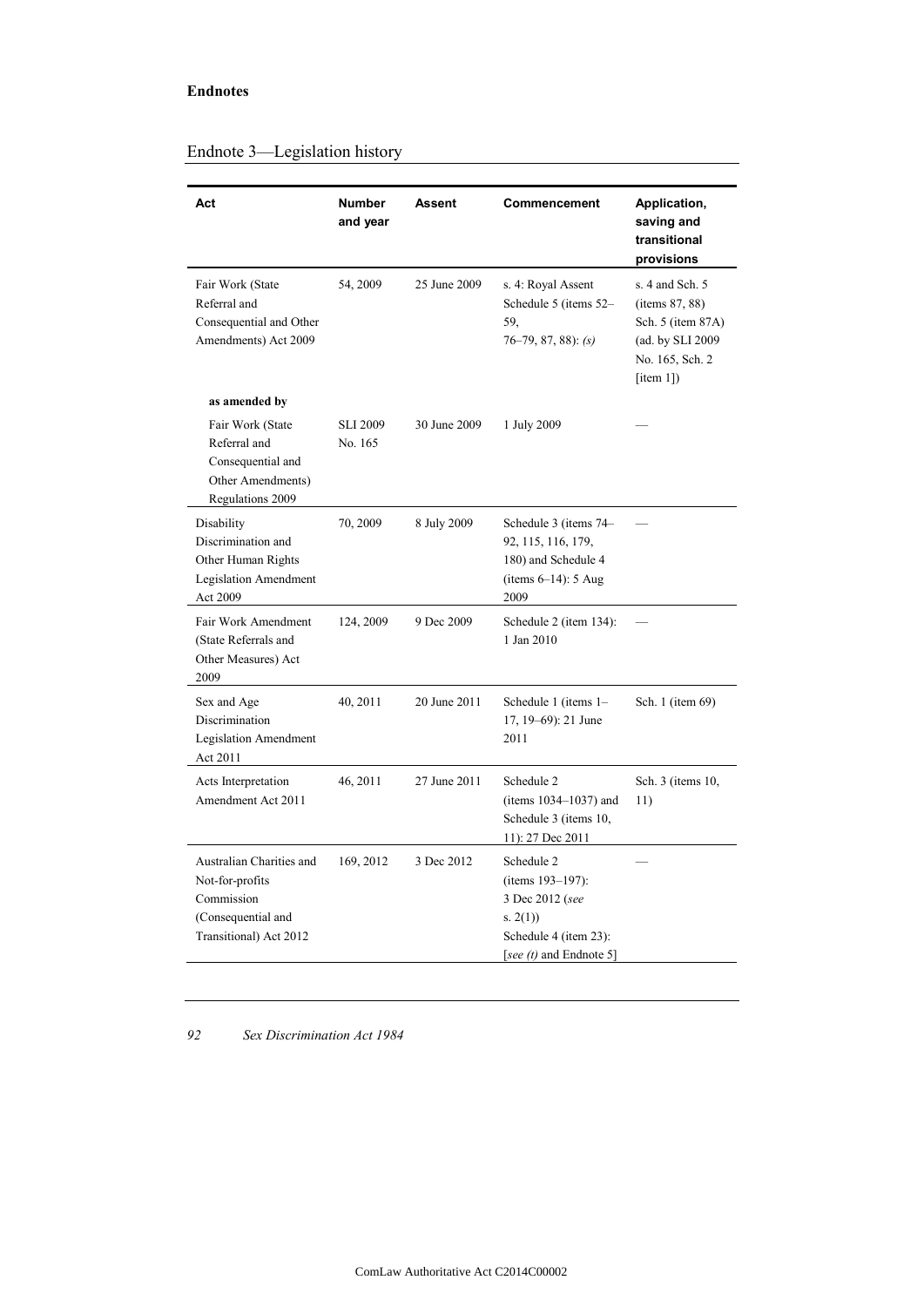| Act                                                                                                         | <b>Number</b><br>and year        | Assent       | Commencement                                                  | Application,<br>saving and<br>transitional<br>provisions |
|-------------------------------------------------------------------------------------------------------------|----------------------------------|--------------|---------------------------------------------------------------|----------------------------------------------------------|
| Charities (Consequential<br>Amendments and<br>Transitional Provisions)<br>Act 2013                          | 96, 2013                         | 28 June 2013 | Sch 1 (item 39): 1 Jan<br>$2014$ (see s $2(1)$ )              |                                                          |
| Sex Discrimination<br>Amendment (Sexual<br>Orientation, Gender<br>Identity and Intersex<br>Status) Act 2013 | 98, 2013                         | 28 June 2013 | Sch 1 (items $1-61$ ,<br>64): 1 Aug 2013 (see<br>F2013L01435) | Sch 1 (item 64)                                          |
| Number and year                                                                                             | <b>FRLI</b> registration         |              | Commencement                                                  | Application, saving<br>and transitional<br>provisions    |
| 2006 No. 50                                                                                                 | 17 Mar 2006 (see<br>F2006L00820) |              | Schedule 40: 27 Mar<br>$2006$ (see r. 2(b))                   |                                                          |

Endnote 3—Legislation history

- (19) The amendments of the *Sex Discrimination Act 1984* made by this Act shall come into operation on the commencement of that Act.
- *(b)* The *Sex Discrimination Act 1984* was amended by section 3 only of the *Statute Law (Miscellaneous Provisions) Act (No. 1) 1985*, subsection 2(1) of which provides as follows:
	- (1) Subject to this section, this Act shall come into operation on the twenty-eighth day after the day on which it receives the Royal Assent.
- *(c)* The *Sex Discrimination Act 1984* was amended by section 3 only of the *Statute Law (Miscellaneous Provisions) Act (No. 1) 1986*, subsection 2(1) of which provides as follows:
	- (1) Subject to this section, this Act shall come into operation on the day on which it receives the Royal Assent.
- *(d)* The *Sex Discrimination Act 1984* was amended by section 3 only of the *Statute Law (Miscellaneous Provisions) Act 1988*, subsection 2(1) of which provides as follows: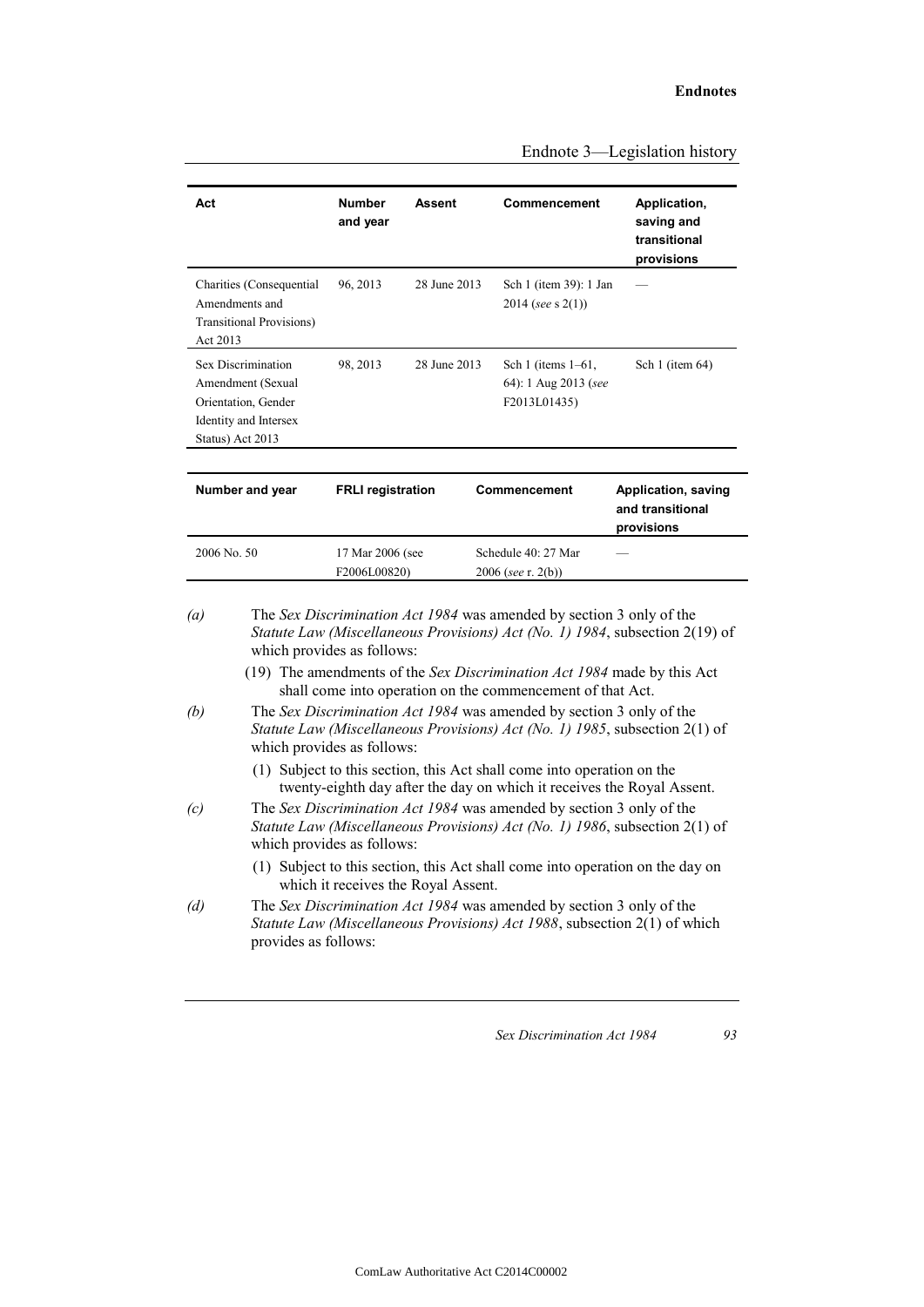#### Endnote 3—Legislation history

| (1) Subject to this section, this Act commences on the day on which it |
|------------------------------------------------------------------------|
| receives the Royal Assent.                                             |

- *(e)* The *Sex Discrimination Act 1984* was amended by Part 4 (section 49) only of the *Law and Justice Legislation Amendment Act 1990*, subsection 2(1) of which provides as follows:
	- (1) Subject to this section, this Act commences on the day on which it receives the Royal Assent.
- *(f)* The *Sex Discrimination Amendment Act 1991* was amended by section 24 only of the *Law and Justice Legislation Amendment Act 1993*, subsection 2(1) of which provides as follows:
	- (1) Subject to this section, this Act commences on the day on which it receives the Royal Assent.
- *(g)* The *Sex Discrimination Act 1984* was amended by the Schedule (Parts 2 and 3) only of the *Law and Justice Legislation Amendment Act (No. 3) 1992*, subsections 2(7) and (8) of which provide as follows:
	- (7) Part 2 of the Schedule commences on the 28th day after the day on which this Act receives the Royal Assent.
	- (8) Part 3 of the Schedule commences immediately after the commencement of section 9 of the *Sex Discrimination Amendment Act 1991*.

Section 9 of the *Sex Discrimination Amendment Act 1991* commenced on 25 June 1993.

- *(h)* The *Sex Discrimination Act 1984* was amended by the Schedule (Parts 3 and 6) only of the *Qantas Sale Act 1992*, subsections 2(2), (5) and (6) of which provide as follows:
	- (2) Subject to subsection (3), the remaining provisions of this Act commence on a day or days to be fixed by Proclamation.
	- (5) If, on the 100% sale day, Part 3 of the Schedule has not commenced, then, on the day on which Part 7 of the Schedule commences, Parts 3 and 6 of the Schedule are taken to have been repealed.
	- (6) If a provision of this Act has not commenced before 31 August 1995, the provision is taken to have been repealed on that day.

The Schedule (Parts 3 and 6) are taken to have been repealed on 31 August 1995.

- *(i)* The *Qantas Sale Act 1992* was amended by section 3 (item 17) only of the *Qantas Sale Amendment Act 1994*, subsection 2(1) of which provides as follows:
	- (1) Subject to this section, this Act commences on the day on which it receives the Royal Assent.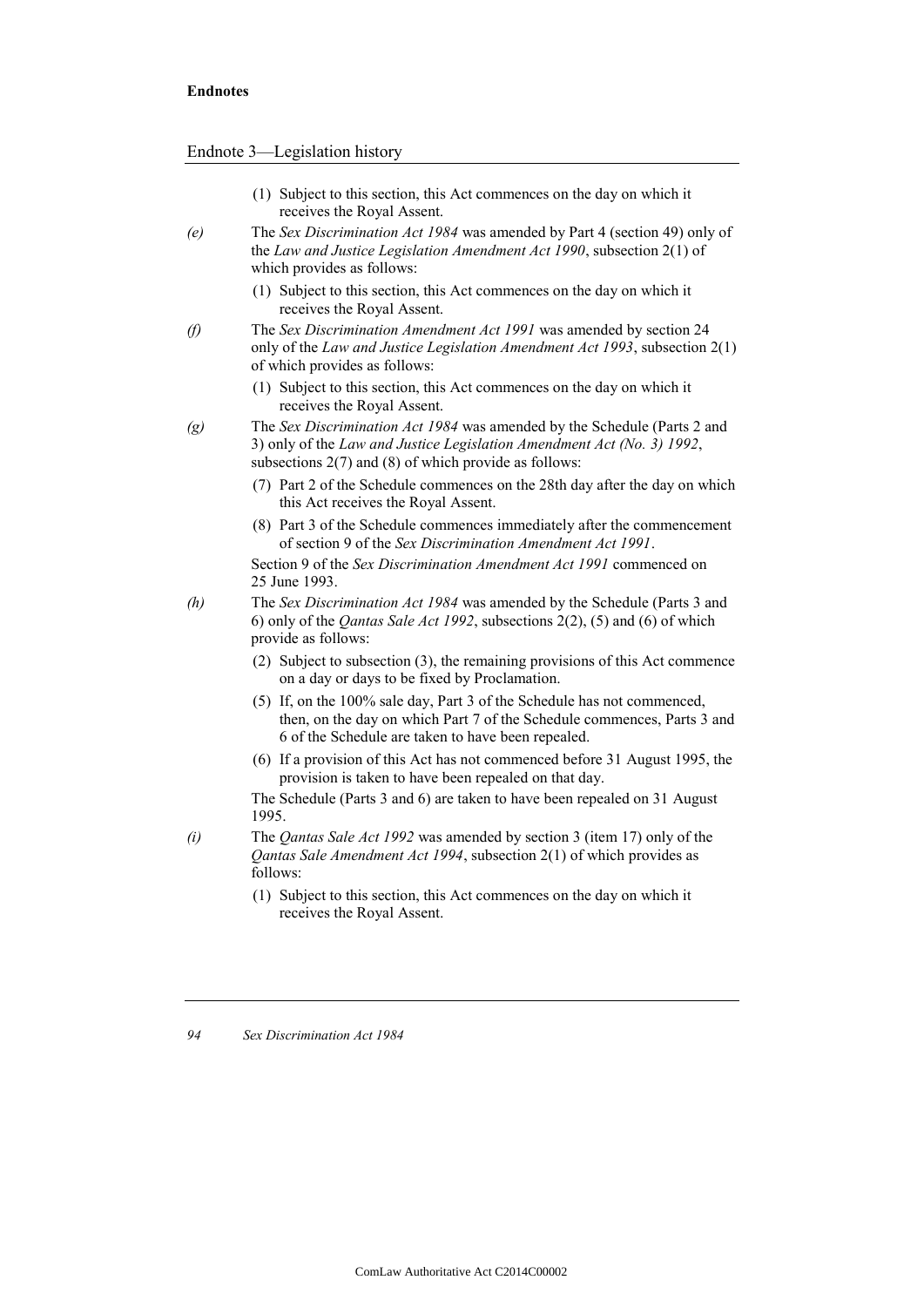- *(j)* The *Sex Discrimination Act 1984* was amended by sections 21–23, 25 and 26 only of the *Law and Justice Legislation Amendment Act 1993*, subsections  $2(1)$  and  $(2)$  of which provide as follows:
	- (1) Subject to this section, this Act commences on the day on which it receives the Royal Assent.
	- (2) Section 22 is taken to have commenced on 13 January 1993.
- *(k)* The *Sex Discrimination Act 1984* was amended by Part 4 (section 60) only of the *Veterans' Affairs (1994-95 Budget Measures) Legislation Amendment Act (No. 2) 1994*, subsection 2(1) of which provides as follows:
	- (1) Part 1, Divisions 1 and 11 of Part 2 and Parts 3 and 4 commence on the day on which this Act receives the Royal Assent.
- *(l)* The *Sex Discrimination Act 1984* was amended by Schedule 11 (items 62–71) and Schedule 19 (items 46, 47) only of the *Workplace Relations and Other Legislation Amendment Act 1996*, subsections 2(1) and (2) of which provide as follows:
	- (1) Subject to this section, this Act commences on the day on which it receives the Royal Assent.
	- (2) Subject to subsection (3), the items of the Schedules, other than Schedule 5, item 1 of Schedule 9, items 2 and 3 of Schedule 12, item 90 of Schedule 16 and the items of Schedule 19, commence on a day or days to be fixed by Proclamation.
- *(m)* The *Workplace Relations and Other Legislation Amendment Act 1996* was amended by Schedule 3 (items 1 and 2) only of the *Workplace Relations and Other Legislation Amendment Act (No. 2) 1996*, subsection 2(4) of which provides as follows:
	- (4) The items of Schedule 3 are taken to have commenced immediately after the *Workplace Relations and Other Legislation Amendment Act 1996* received the Royal Assent.

The *Workplace Relations and Other Legislation Amendment Act 1996* received the Royal Assent on 25 November 1996.

*(n)* The Sex Discrimination Act 1984 was amended by Schedule 5 (item 14) only of the Defence Legislation Amendment Act (No. 1) 1999, subsection 2(4) of which provides as follows:

(4) Schedule 5 commences on 1 January 2001.

- *(o)* The *Sex Discrimination Act 1984* was amended by Schedule 1 (items 812– 814) only of the *Public Employment (Consequential and Transitional) Amendment Act 1999*, subsections 2(1) and (2) of which provide as follows:
	- (1) In this Act, *commencing time* means the time when the *Public Service Act 1999* commences.
	- (2) Subject to this section, this Act commences at the commencing time.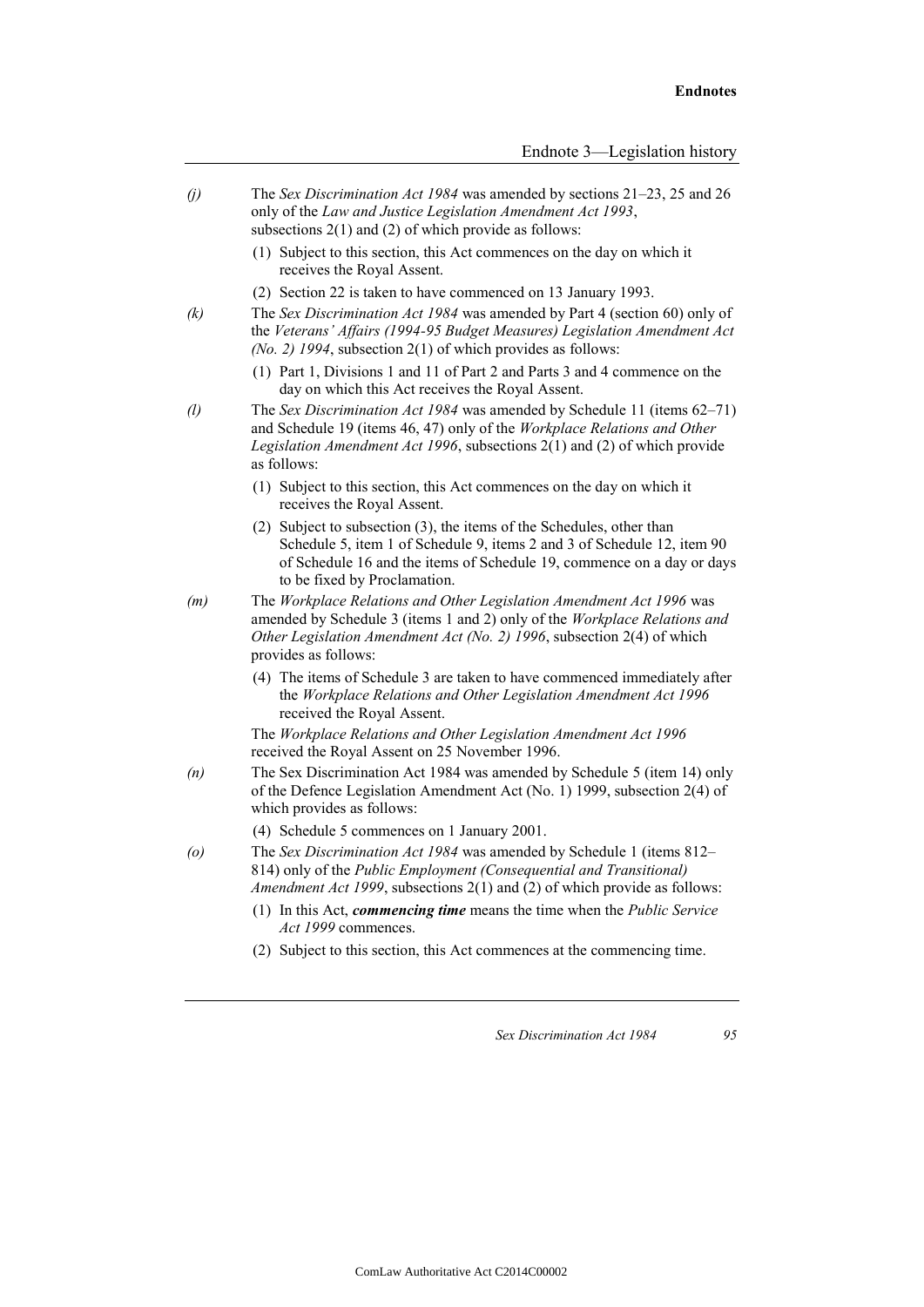#### Endnote 3—Legislation history

column 2 of the table.

| (p)               | The Sex Discrimination Act 1984 was amended by Schedule 3 (items 1 and<br>57) only of the Australian Security Intelligence Organisation Legislation<br><i>Amendment Act 1999</i> , subsection 2(2) of which provides as follows: |
|-------------------|----------------------------------------------------------------------------------------------------------------------------------------------------------------------------------------------------------------------------------|
|                   | (2) Subject to subsections $(3)$ to $(6)$ , Schedule 3 commences immediately<br>after the commencement of the other Schedules to this Act.                                                                                       |
|                   | The other Schedules to this Act commence on Royal Assent.                                                                                                                                                                        |
| $\left( q\right)$ | The Sex Discrimination Act 1984 was amended by Schedule 45 only of the<br>Law and Justice Legislation Amendment (Application of Criminal Code) Act<br>2001, subsection $2(1)(a)$ of which provides as follows:                   |
|                   | (1) Subject to this section, this Act commences at the later of the following<br>times:                                                                                                                                          |
|                   | (a) immediately after the commencement of item 15 of Schedule 1 to the<br>Criminal Code Amendment (Theft, Fraud, Bribery and Related<br>Offences) $Act$ 2000;                                                                    |
|                   | Item 15 commenced on 24 May 2001.                                                                                                                                                                                                |
| (r)               | Subsection 2(1) (item 7) of the Age Discrimination (Consequential<br>Provisions) Act 2004 provides as follows:                                                                                                                   |
|                   | (1) Each provision of this Act specified in column 1 of the table commences,<br>or is taken to have commenced, on the day or at the time specified in                                                                            |

**Commencement information Column 1 Column 2 Column 3 Provision(s) Commencement Date/Details** 7. Schedule 2, items 23 to 28 The later of: (a) immediately after the commencement of the *Age Discrimination Act 2004*; and (b) immediately after the commencement of Schedule 1 to the *Australian Human Rights Commission Legislation Act 2004* (paragraph (b) applies) The *Australian Human Rights Commission Legislation Bill 2004* was not enacted. Therefore the amendment made by Schedule 2 (item 28) did not commence. *(s)* Subsection 2(1) (items 13, 17 and 21) of the *Fair Work (State Referral and Consequential and Other Amendments) Act 2009* provides as follows: (1) Each provision of this Act specified in column 1 of the table commences, or is taken to have commenced, in accordance with column 2 of the table. Any other statement in column 2 has effect according to its terms.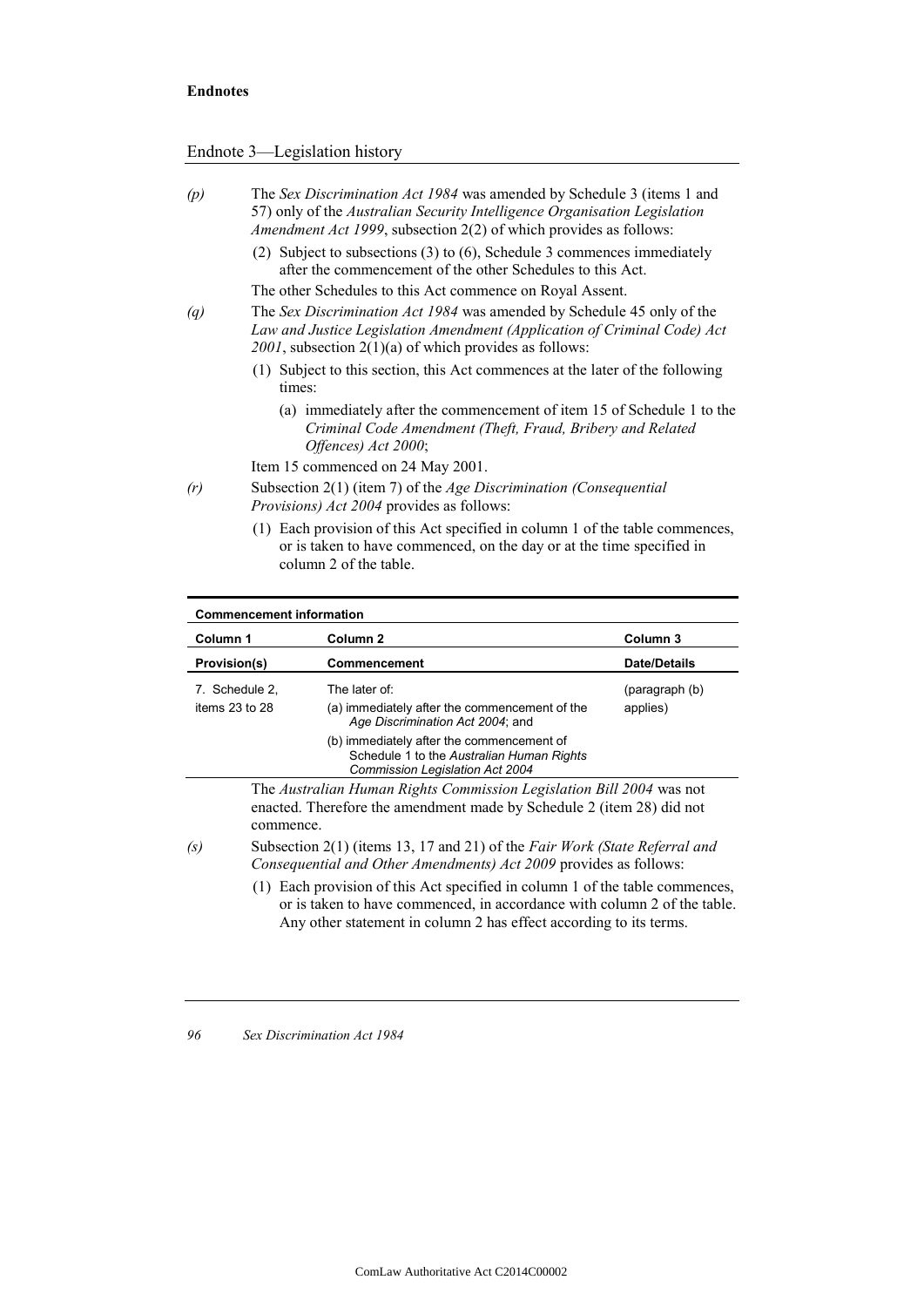| Provision(s)                      | Commencement                                                                 | <b>Date/Details</b> |
|-----------------------------------|------------------------------------------------------------------------------|---------------------|
| 13. Schedule 5,<br>items 32 to 64 | Immediately after the commencement of Part 2-4<br>of the Fair Work Act 2009. | 1 July 2009         |
| 17. Schedule 5.<br>items 70 to 79 | Immediately after the commencement of Part 2-4<br>of the Fair Work Act 2009. | 1 July 2009         |
| 21. Schedule 5.<br>Part 3         | Immediately after the commencement of Part 2-4<br>of the Fair Work Act 2009. | 1 July 2009         |
| (t)                               | Subsection $2(1)$ (item 14) of the Australian Charities and Not-for-profits  |                     |

Endnote 3—Legislation history

*Commission (Consequential and Transitional) Act 2012* provides as follows:

(1) Each provision of this Act specified in column 1 of the table commences, or is taken to have commenced, in accordance with column 2 of the table. Any other statement in column 2 has effect according to its terms.

| Provision(s)                          | Commencement                                                                                                                                          | <b>Date/Details</b>                           |
|---------------------------------------|-------------------------------------------------------------------------------------------------------------------------------------------------------|-----------------------------------------------|
| 14. Schedule 4,<br>Part 2, Division 2 | The later of:<br>(a) immediately after the commencement of the<br>provision(s) covered by table item 3; and                                           | [see Endnote 5]<br>(paragraph (b)<br>applies) |
|                                       | (b) immediately after the commencement of<br>Schedule 1 to the Tax Laws Amendment<br>(Special Conditions for Not-for-profit<br>Concessions) Act 2012. |                                               |
|                                       | However, the provision(s) do not commence at all                                                                                                      |                                               |
|                                       | unless both of the events mentioned in                                                                                                                |                                               |
|                                       | paragraphs (a) and (b) occur.                                                                                                                         |                                               |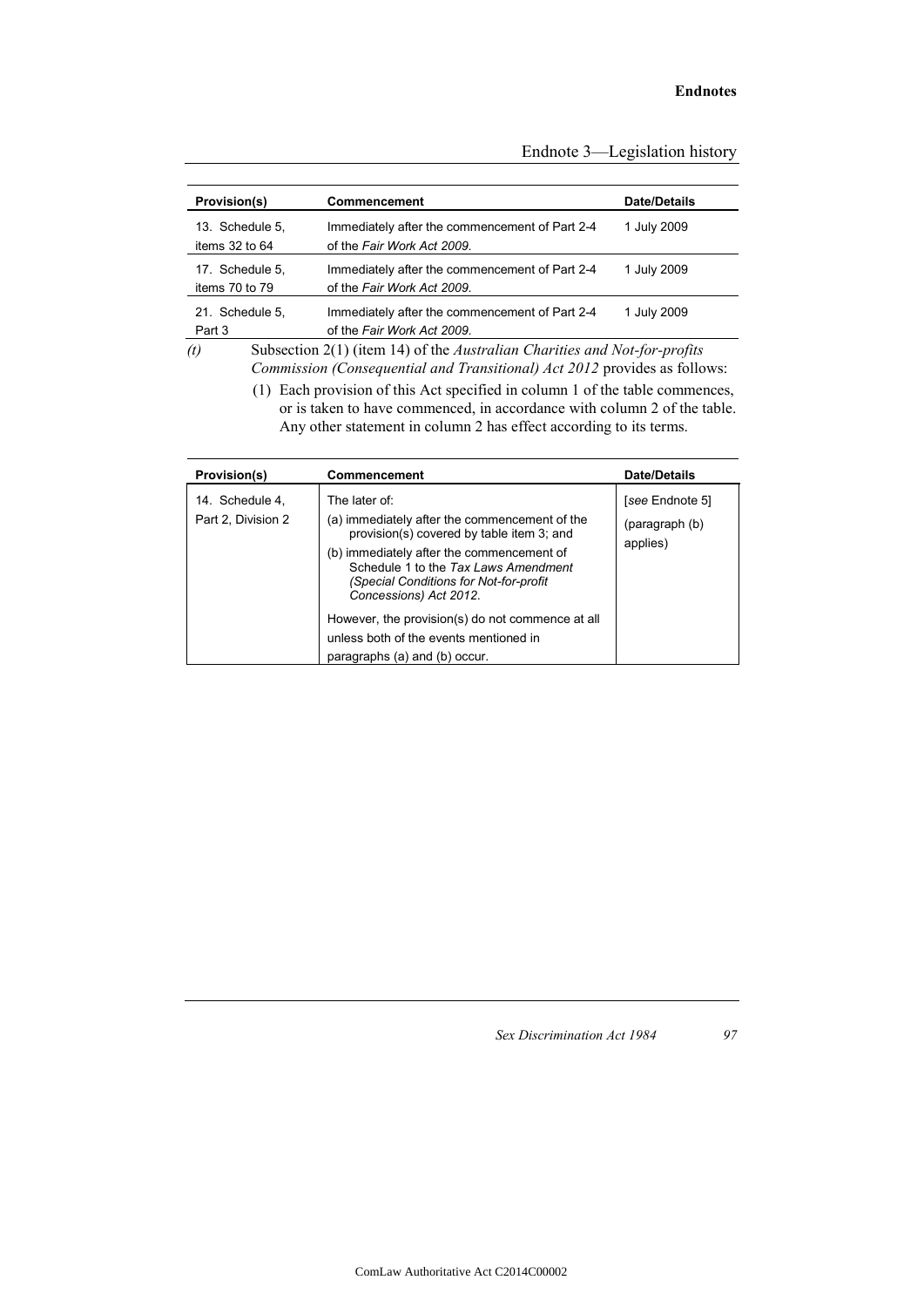# **Endnote 4—Amendment history**

| <b>Provision affected</b> | <b>How affected</b>                                                                                                                                                                                                        |
|---------------------------|----------------------------------------------------------------------------------------------------------------------------------------------------------------------------------------------------------------------------|
|                           |                                                                                                                                                                                                                            |
|                           |                                                                                                                                                                                                                            |
| Part I                    |                                                                                                                                                                                                                            |
|                           |                                                                                                                                                                                                                            |
|                           | No. 71, 1991; Nos. 179 and 180, 1992: No. 165, 1995; No. 60, 1996;<br>Nos. 116, 133, 146 and 161, 1999; No. 105, 2002; SLI 2006 No. 50;<br>No. 54, 2009; No. 70, 2009; Nos. 40 and 46, 2011; No. 169, 2012; No<br>98, 2013 |
|                           |                                                                                                                                                                                                                            |
|                           | am. No. 144, 2008; No. 40, 2011; No 98, 2013                                                                                                                                                                               |
|                           |                                                                                                                                                                                                                            |
|                           |                                                                                                                                                                                                                            |
|                           |                                                                                                                                                                                                                            |
|                           |                                                                                                                                                                                                                            |
|                           |                                                                                                                                                                                                                            |
|                           |                                                                                                                                                                                                                            |
|                           |                                                                                                                                                                                                                            |
|                           |                                                                                                                                                                                                                            |
|                           | am. No. 40, 2011                                                                                                                                                                                                           |
|                           |                                                                                                                                                                                                                            |
|                           |                                                                                                                                                                                                                            |
|                           |                                                                                                                                                                                                                            |
|                           | am. No. 40, 2011; No 98, 2013                                                                                                                                                                                              |
|                           |                                                                                                                                                                                                                            |
|                           |                                                                                                                                                                                                                            |
|                           | am. No. 40, 2011; No 98, 2013                                                                                                                                                                                              |
|                           |                                                                                                                                                                                                                            |
|                           | am. No. 179, 1992; No. 165, 1995; No. 144, 2008; No. 70, 2009; No. 40,<br>2011                                                                                                                                             |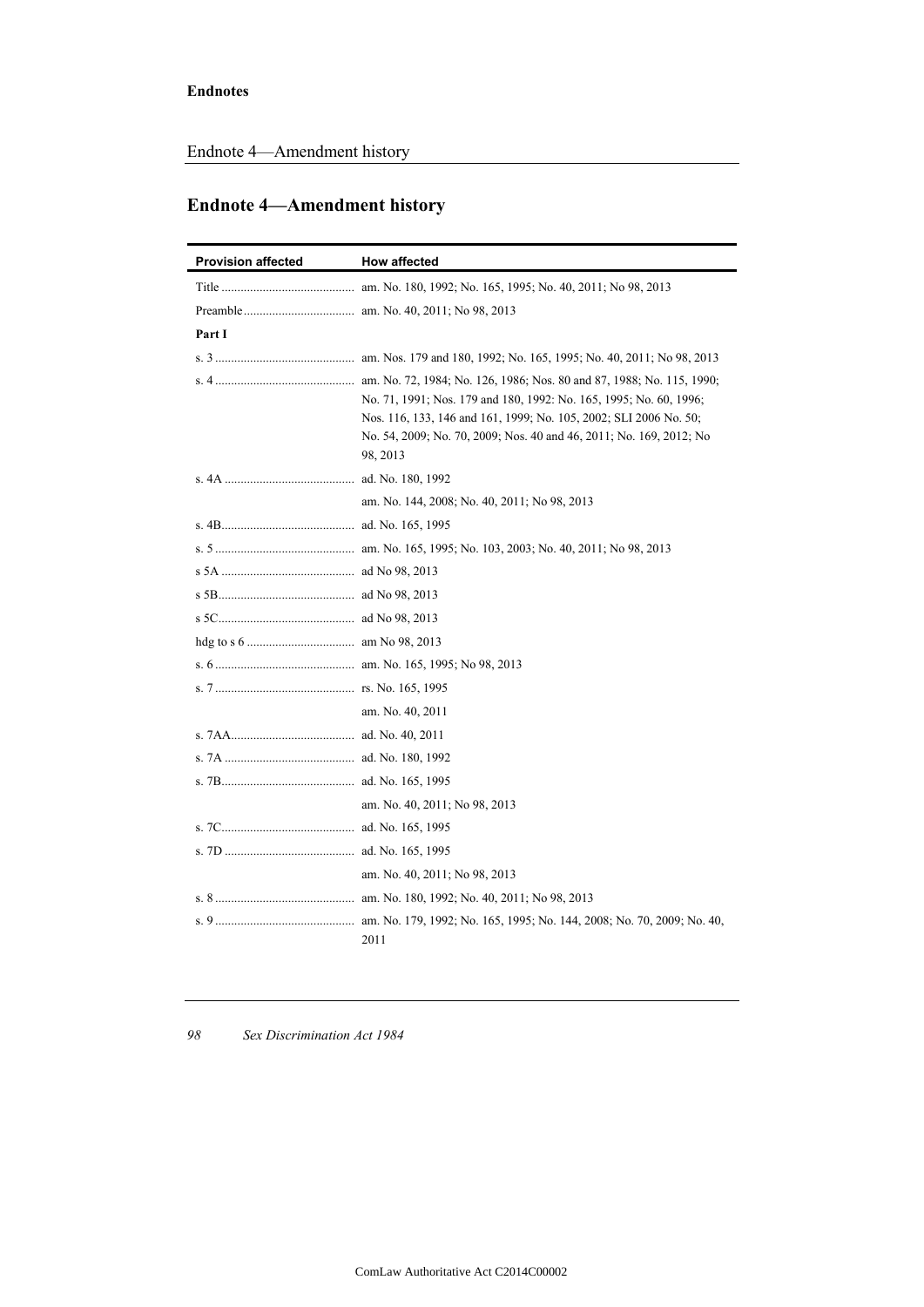Endnote 4—Amendment history

| <b>Provision affected</b> | <b>How affected</b> |
|---------------------------|---------------------|
|                           | 2011; No 98, 2013   |
|                           |                     |
|                           | 2013                |
|                           |                     |
|                           | am. No. 70, 2009    |
|                           | rep. No. 40, 2011   |
|                           |                     |
|                           |                     |
| Part II                   |                     |
| <b>Division 1</b>         |                     |
|                           | 2011; No 98, 2013   |
|                           |                     |
|                           |                     |
|                           |                     |
|                           |                     |
|                           |                     |
|                           |                     |
|                           |                     |
| <b>Division 2</b>         |                     |
|                           |                     |
|                           |                     |
|                           |                     |
|                           |                     |
|                           |                     |
|                           |                     |
|                           |                     |
|                           |                     |
|                           |                     |
| Division 3                |                     |
|                           |                     |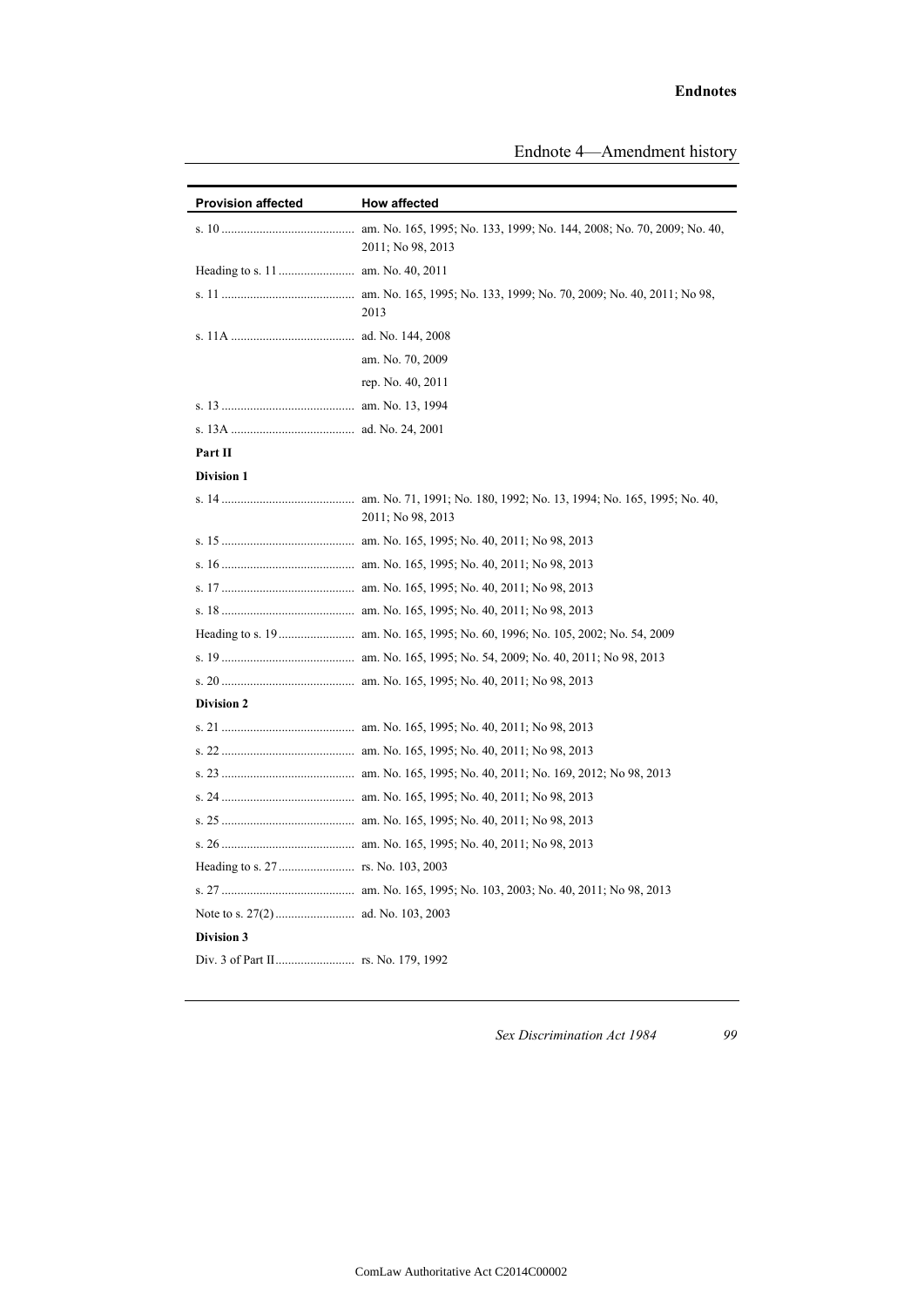# Endnote 4—Amendment history

| <b>Provision affected</b> | <b>How affected</b>                                                                                              |
|---------------------------|------------------------------------------------------------------------------------------------------------------|
|                           |                                                                                                                  |
|                           |                                                                                                                  |
|                           | am. No. 40, 2011; No 98, 2013                                                                                    |
|                           |                                                                                                                  |
|                           | am. No. 40, 2011                                                                                                 |
|                           |                                                                                                                  |
|                           |                                                                                                                  |
|                           | am. No. 40, 2011                                                                                                 |
|                           |                                                                                                                  |
|                           |                                                                                                                  |
|                           | am. No. 40, 2011                                                                                                 |
|                           |                                                                                                                  |
|                           |                                                                                                                  |
| <b>Division 4</b>         |                                                                                                                  |
|                           |                                                                                                                  |
|                           |                                                                                                                  |
|                           |                                                                                                                  |
|                           |                                                                                                                  |
|                           |                                                                                                                  |
|                           |                                                                                                                  |
|                           | rs No 96, 2013                                                                                                   |
|                           |                                                                                                                  |
|                           |                                                                                                                  |
|                           |                                                                                                                  |
|                           | and 165, 1995; No. 60, 1996; No. 171, 1997; SLI 2006 No. 50; Nos. 54<br>and 124, 2009; No. 40, 2011; No 98, 2013 |
|                           |                                                                                                                  |
|                           |                                                                                                                  |
|                           |                                                                                                                  |
|                           | rep. No. 70, 2009                                                                                                |
|                           |                                                                                                                  |
|                           | am. No. 165, 1992                                                                                                |
|                           |                                                                                                                  |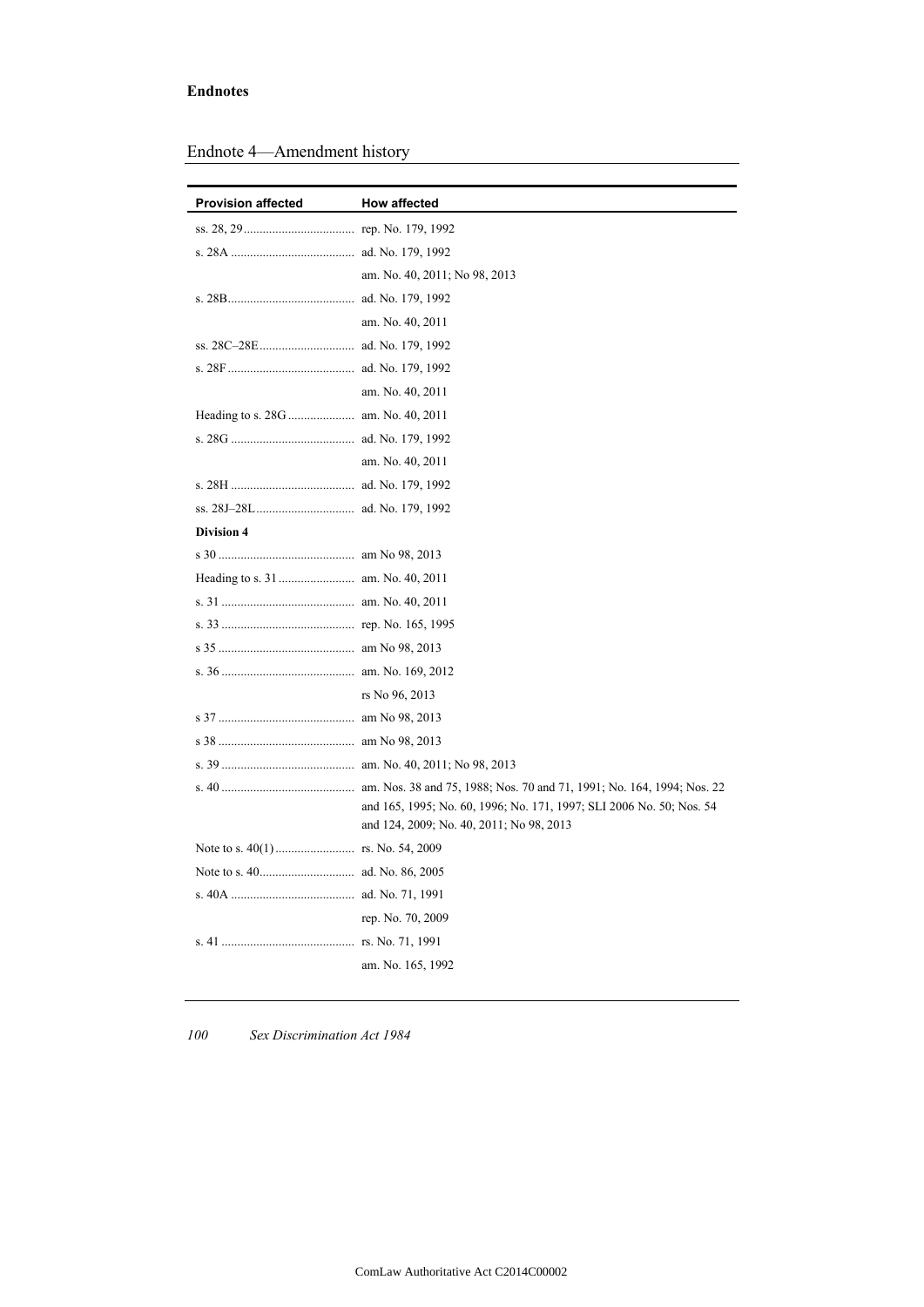|  | Endnote 4—Amendment history |  |
|--|-----------------------------|--|
|--|-----------------------------|--|

| <b>Provision affected</b> | <b>How affected</b>                                  |
|---------------------------|------------------------------------------------------|
|                           |                                                      |
|                           | am. No. 40, 2011; No 98, 2013                        |
|                           |                                                      |
|                           | am. No. 40, 2011; No 98, 2013                        |
|                           |                                                      |
|                           |                                                      |
|                           |                                                      |
|                           |                                                      |
| Part III                  |                                                      |
|                           | Heading to Part III  rs. No. 133, 1999; No. 70, 2009 |
| <b>Division 1</b>         |                                                      |
|                           |                                                      |
|                           | rep. No. 133, 1999                                   |
|                           |                                                      |
|                           | No. 40, 2011; No 98, 2013                            |
|                           |                                                      |
|                           | am. No. 70, 2009                                     |
|                           |                                                      |
|                           | rep. No. 133, 1999                                   |
|                           |                                                      |
|                           | rep. No. 133, 1999                                   |
|                           |                                                      |
|                           | rep. No. 133, 1999                                   |
|                           |                                                      |
|                           | am. No. 60, 1996                                     |
|                           | rep. No. 133, 1999                                   |
|                           |                                                      |
|                           | rep. No. 133, 1999                                   |
|                           |                                                      |
|                           | am. No. 60, 1996                                     |
|                           | rep. No. 133, 1999                                   |
|                           |                                                      |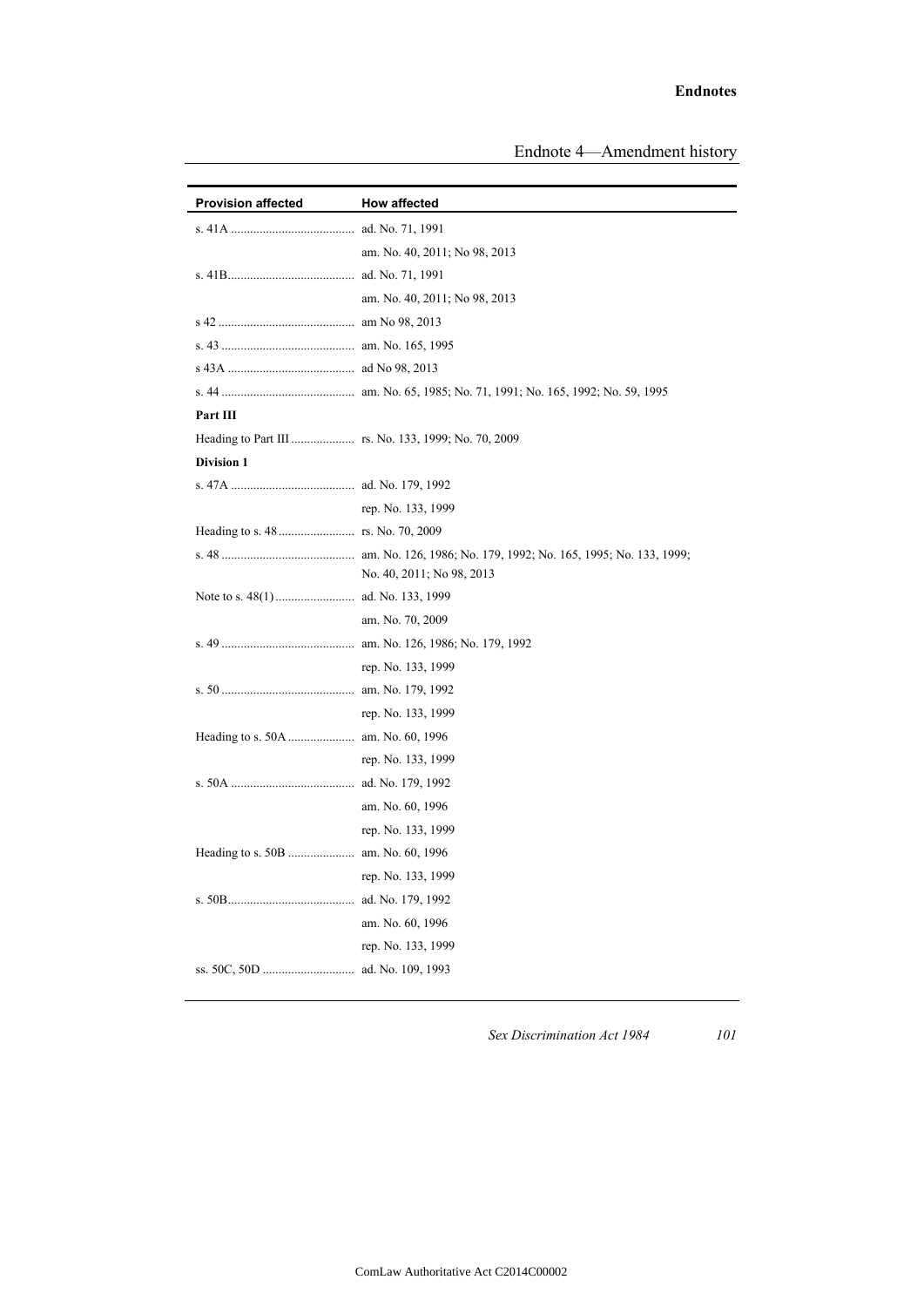# Endnote 4—Amendment history

| <b>Provision affected</b>                        | <b>How affected</b> |
|--------------------------------------------------|---------------------|
|                                                  | rep. No. 133, 1999  |
|                                                  |                     |
|                                                  | rep. No. 133, 1999  |
|                                                  |                     |
|                                                  |                     |
|                                                  |                     |
|                                                  | rep. No. 133, 1999  |
|                                                  |                     |
|                                                  | rep. No. 133, 1999  |
|                                                  |                     |
| Heading to Div. 3 of Part III  rs. No. 126, 1986 |                     |
|                                                  | rep. No. 133, 1999  |
|                                                  |                     |
|                                                  |                     |
|                                                  | rep. No. 133, 1999  |
|                                                  |                     |
|                                                  |                     |
|                                                  | rep. No. 133, 1999  |
|                                                  |                     |
|                                                  |                     |
|                                                  | rep. No. 133, 1999  |
|                                                  |                     |
|                                                  | rep. No. 133, 1999  |
|                                                  |                     |
|                                                  | rep. No. 133, 1999  |
|                                                  |                     |
|                                                  | rep. No. 133, 1999  |
|                                                  |                     |
|                                                  |                     |
|                                                  | rep. No. 133, 1999  |
|                                                  |                     |
|                                                  |                     |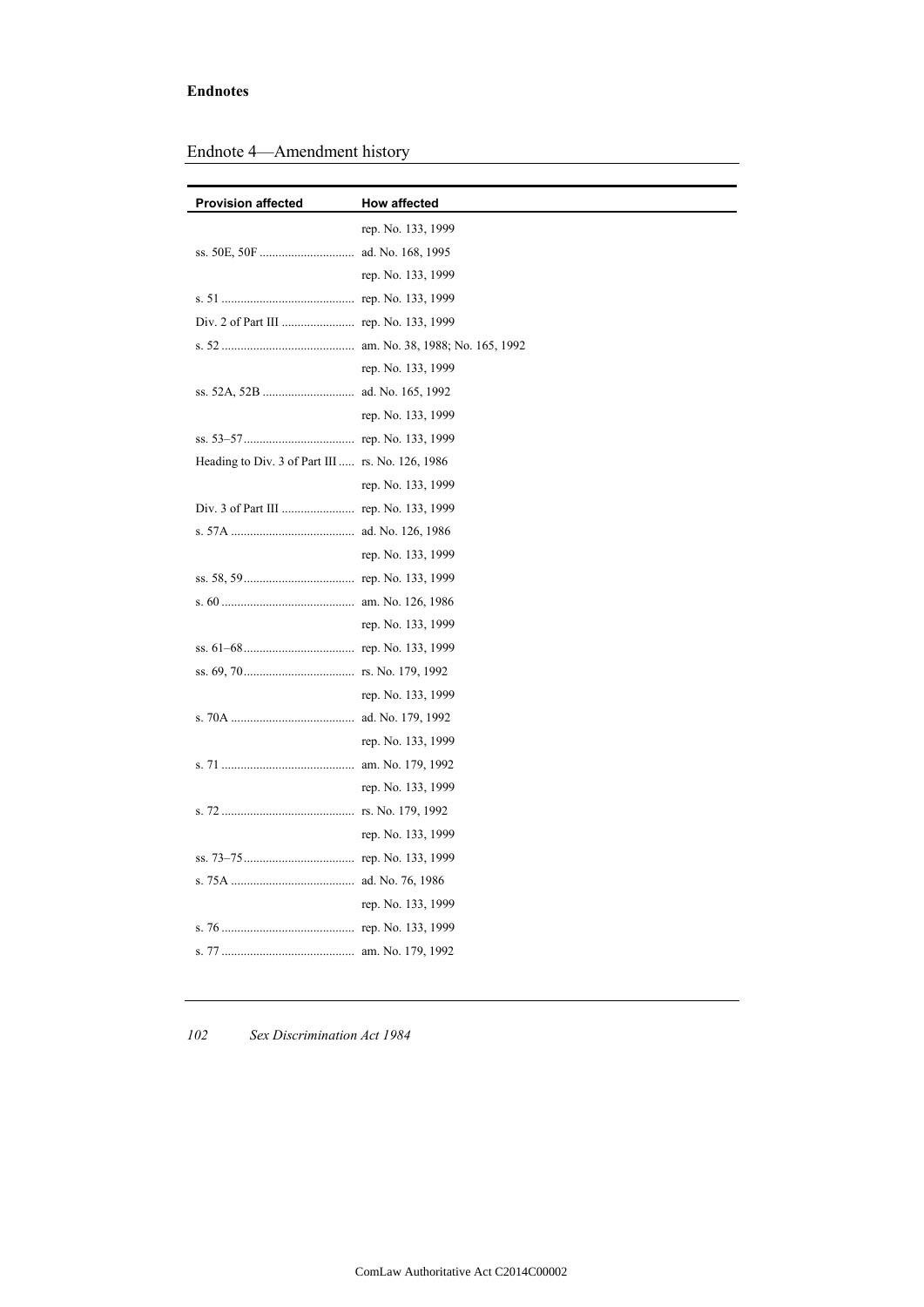#### **Endnotes**

|  | Endnote 4—Amendment history |  |
|--|-----------------------------|--|
|--|-----------------------------|--|

| <b>Provision affected</b> | <b>How affected</b> |
|---------------------------|---------------------|
|                           | rep. No. 133, 1999  |
|                           |                     |
|                           |                     |
|                           | rep. No. 133, 1999  |
|                           |                     |
|                           | rep. No. 133, 1999  |
|                           |                     |
|                           | rs. No. 179, 1992   |
|                           | rep. No. 133, 1999  |
|                           |                     |
|                           | rep. No. 59, 1995   |
|                           |                     |
|                           | am. No. 13, 1994    |
|                           | rep. No. 59, 1995   |
|                           |                     |
|                           | rep. No. 59, 1995   |
|                           |                     |
|                           |                     |
|                           | rep. No. 59, 1995   |
|                           |                     |
|                           | rep. No. 133, 1999  |
|                           |                     |
|                           | rep. No. 133, 1999  |
|                           |                     |
|                           | rep. No. 133, 1999  |
|                           |                     |
|                           | rep. No. 133, 1999  |
|                           |                     |
|                           | rep. No. 133, 1999  |
| Part IV                   |                     |
|                           |                     |
|                           |                     |

*Sex Discrimination Act 1984 103*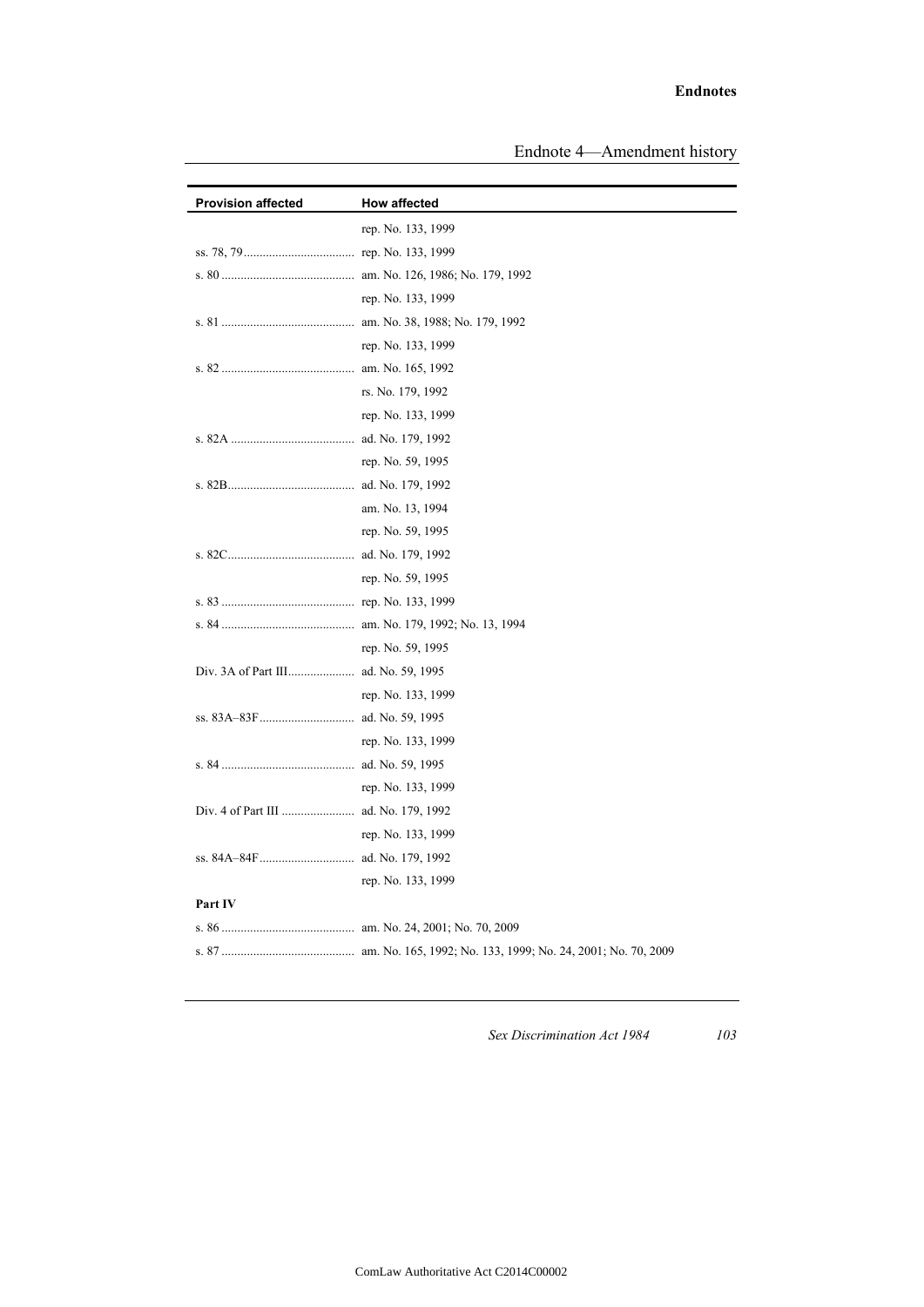## **Endnotes**

# Endnote 4—Amendment history

| <b>Provision affected</b> | How affected                     |
|---------------------------|----------------------------------|
|                           |                                  |
|                           | 1999; No. 24, 2001; No. 70, 2009 |
|                           |                                  |
|                           | rep. No. 137, 2000               |
|                           |                                  |
|                           |                                  |
| Part V                    |                                  |
|                           |                                  |
|                           |                                  |
|                           |                                  |
|                           |                                  |
|                           | am. No. 146, 1999                |
|                           |                                  |
|                           |                                  |
|                           |                                  |
| Part VI                   |                                  |
|                           |                                  |
|                           |                                  |
|                           |                                  |
|                           | rep. No. 54, 2009                |
|                           |                                  |
|                           |                                  |
|                           |                                  |
|                           |                                  |

*104 Sex Discrimination Act 1984*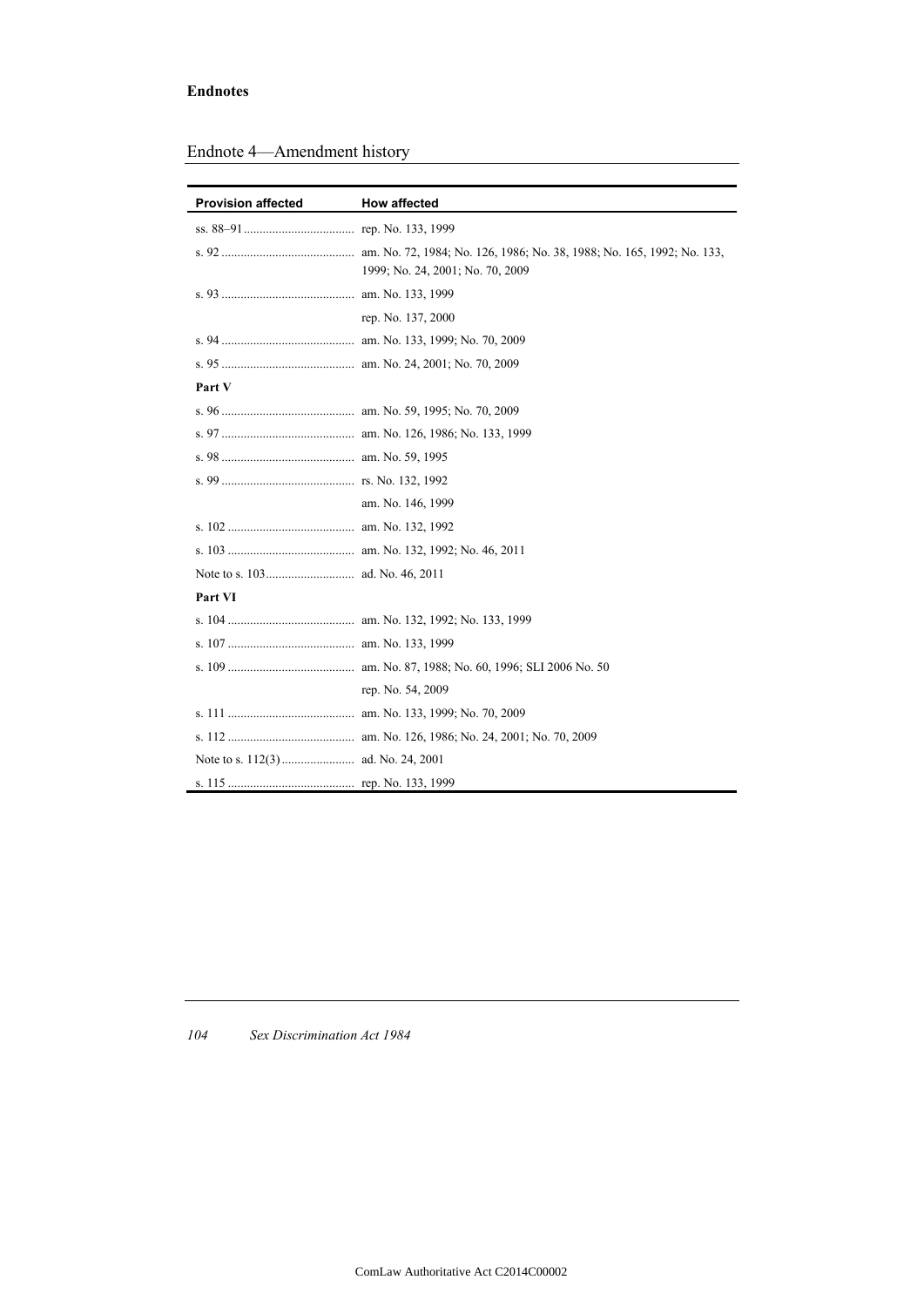### **Endnote 5—Uncommenced amendments**

**Australian Charities and Not-for-profits Commission (Consequential and Transitional) Act 2012 (No. 169, 2012)**

## **Schedule 4**

# **23 Subparagraph 23(3)(c)(ii)**

After "not-for-profit entity", insert "(within the meaning of the *Income* Tax Assessment Act 1997)".

*Sex Discrimination Act 1984 105*